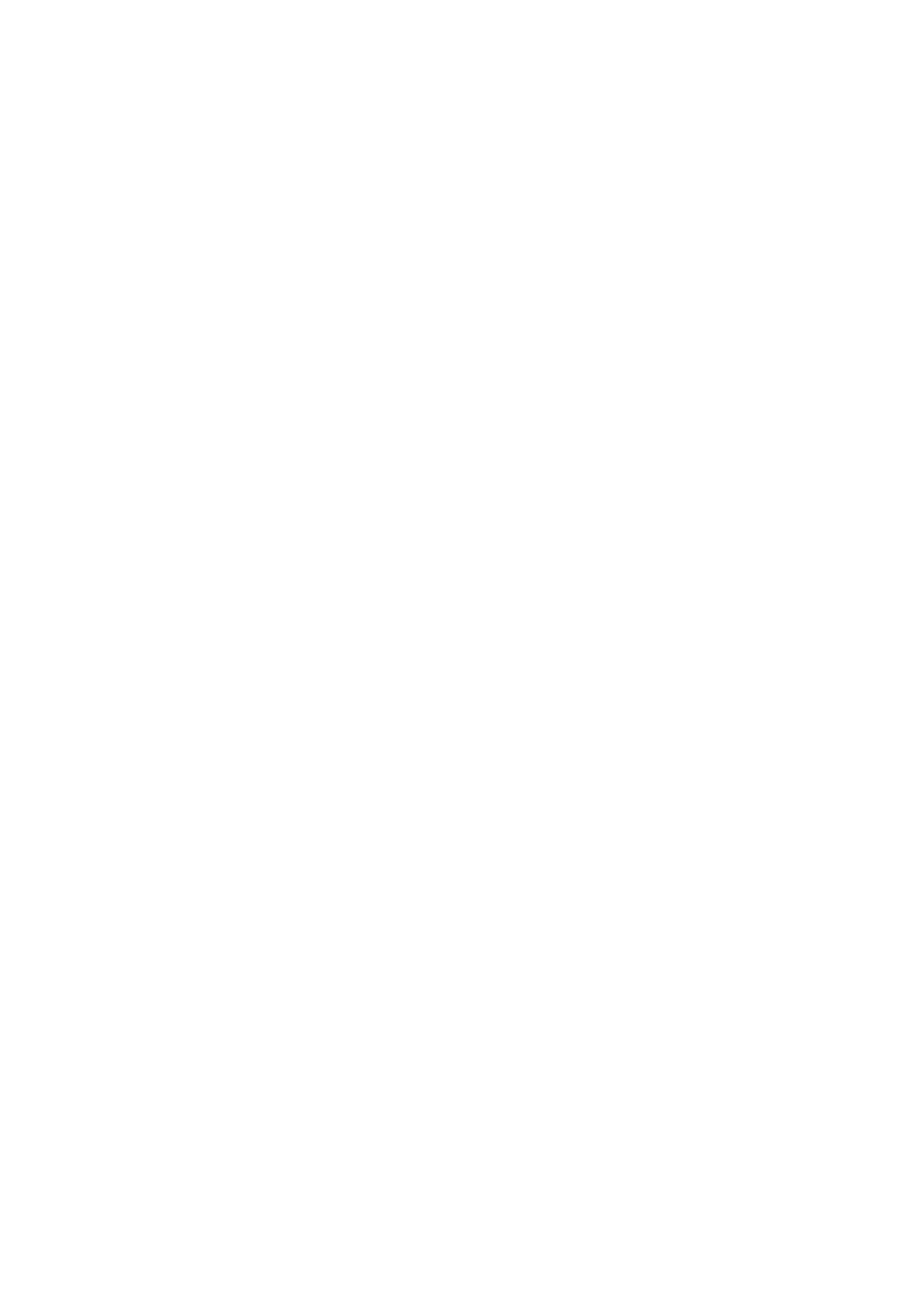Western Australia

# **Bail Act 1982**

**An Act to make better provision for bail in criminal proceedings.** 

Compare 26 Oct 2011 [07-h0-02] / 21 Nov 2011 [07-i0-02] page 1 Extract from www.slp.wa.gov.au, see that website for further information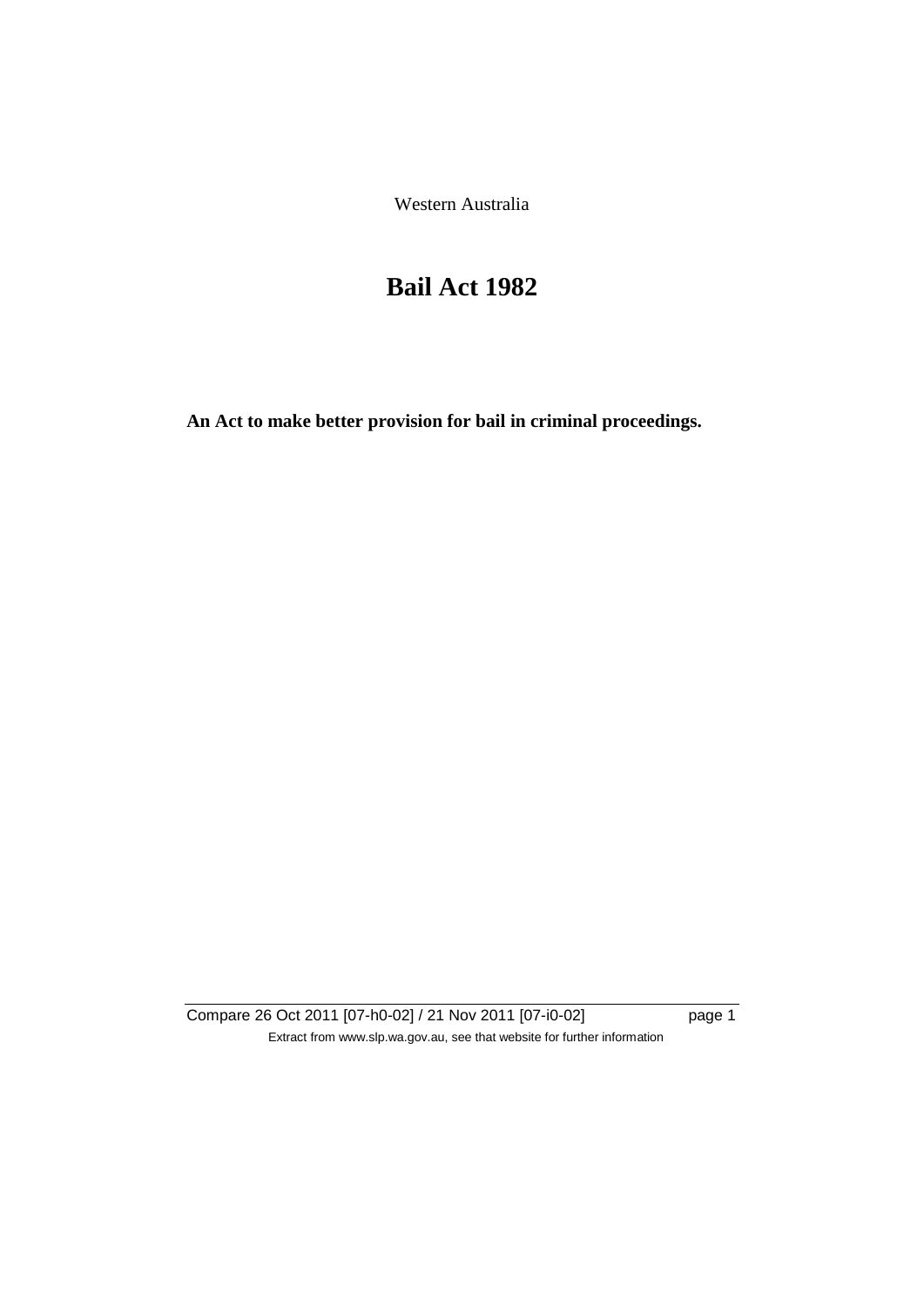**s. 1**

# **Part I — Preliminary**

### **1. Short title**

This Act may be cited as the *Bail Act* 1982<sup>1</sup>.

### **2. Commencement**

This Act shall come into operation on a day to be fixed by proclamation  $<sup>1</sup>$ .</sup>

### **3. Terms used**

(1) In this Act, unless a contrary intention appears —

*accused* includes —

- (a) a person charged with, convicted of, or found guilty of an offence;
- (b) a person whose conviction for an offence is stayed;
- (c) a person in respect of whom an appeal relating to an offence is pending;
- (d) a person in respect of whom a new trial for an offence has been ordered;

### *adjournment* —

- (a) means any order of a court by which proceedings for an offence are postponed or interrupted or are to be held at a different time or place before the same court; and
- (b) is deemed to include any order of a court, other than a committal to the Supreme Court or District Court, by which the venue of any proceedings for an offence is changed to another court or a court at another place whether by way of a remand, referral, or recommittal of the accused or otherwise;

*appeal* includes an application for leave to appeal;

*appropriate judicial officer* means —

page 2 Compare 26 Oct 2011 [07-h0-02] / 21 Nov 2011 [07-i0-02] Extract from www.slp.wa.gov.au, see that website for further information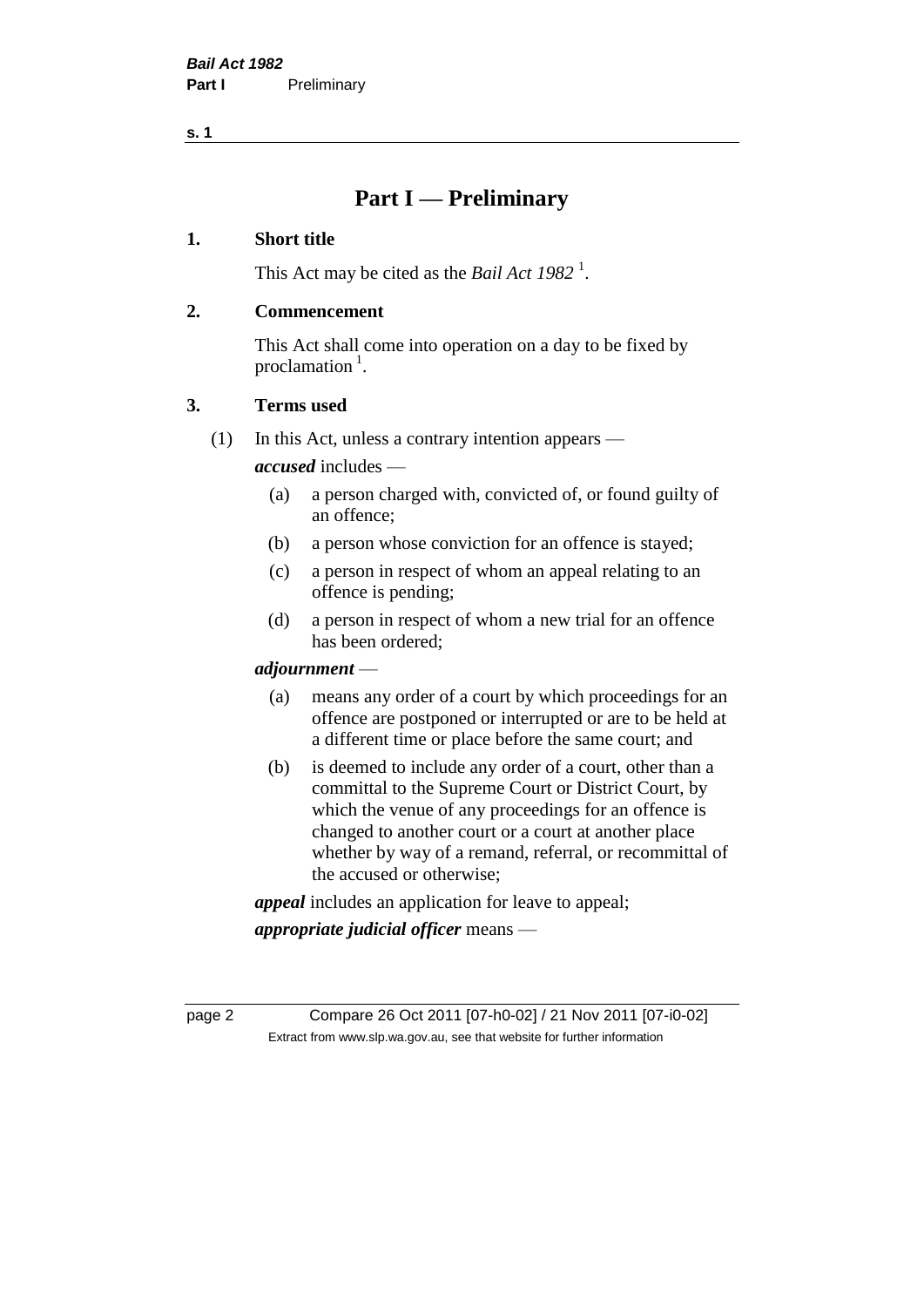- (a) subject to paragraphs (b), (c) and (d), a judicial officer who is empowered to exercise jurisdiction in the court before which the accused is required to appear pursuant to his bail undertaking; or
- (b) if the court is the Court of Appeal, a judge of appeal; or
- (c) except in section 49, a judge of the Supreme Court or of the Children's Court, as the case may require, in any case where —
	- (i) under section 15 only a judge of the Supreme Court or of the Children's Court has power to grant bail; or
	- (ii) a judicial officer has exercised the power contained in section 31(2)(d),

for the appearance in question; or

(d) except in section 49, a judge of the Supreme Court, of the District Court, or of the Children's Court, as the case may require, in any case where such a judge has granted bail under section 14 for the appearance in question;

*approved*, in relation to a form, means approved by the chief executive officer of the department of the Public Service principally assisting in the administration of this Act;

*as soon as is practicable* means as soon as is reasonably practicable;

*authorised community services officer* means any of the following persons —

- (a) the CEO (corrections) or a delegate of the CEO (corrections) under subsection (5);
- (b) a registrar of the Children's Court;
- (c) a superintendent of a detention centre under the *Young Offenders Act 1994*;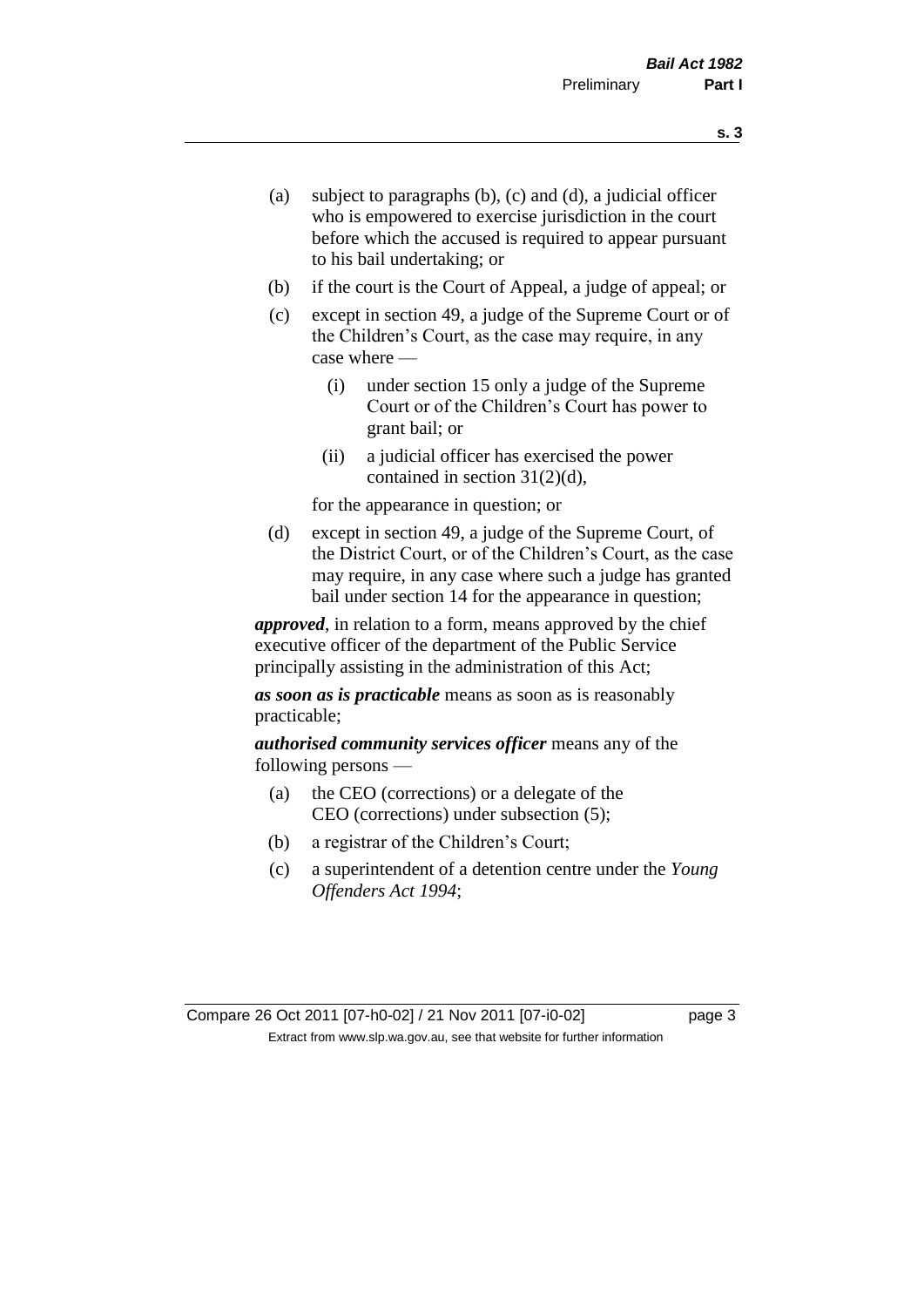(d) the officer for the time being in charge of any detention centre under the *Young Offenders Act 1994*;

*authorised officer* means an authorised police officer or an authorised community services officer;

### *authorised police officer* means —

- (a) a police officer who holds the rank of sergeant, or a higher rank;
- (b) the police officer who is for the time being in charge of a police station;
- (c) whichever of these officers is for the time being in charge of a lock-up —
	- (i) a police officer;
	- (ii) a special constable appointed under the *Police Act 1892* Part III whose powers, duties and obligations are or include those of an authorised police officer under this Act;
	- (iii) a police auxiliary officer appointed under the *Police Act 1892* Part IIIB whose powers, duties and obligations are or include those of an authorised police officer under this Act;

*bail undertaking* means an undertaking described in section  $28(2)$ ;

*CEO (corrections)* means the chief executive officer of the Public Sector agency principally assisting the Minister administering Part 8 of the *Sentence Administration Act 2003* in its administration;

*Chief Judge* means the Chief Judge of the District Court;

*Chief Justice* means the Chief Justice of Western Australia;

*child* has the same meaning as "young person" has in the *Young Offenders Act 1994*;

*community corrections officer* has the same meaning as in the *Sentence Administration Act 2003*;

page 4 Compare 26 Oct 2011 [07-h0-02] / 21 Nov 2011 [07-i0-02] Extract from www.slp.wa.gov.au, see that website for further information

**s. 3**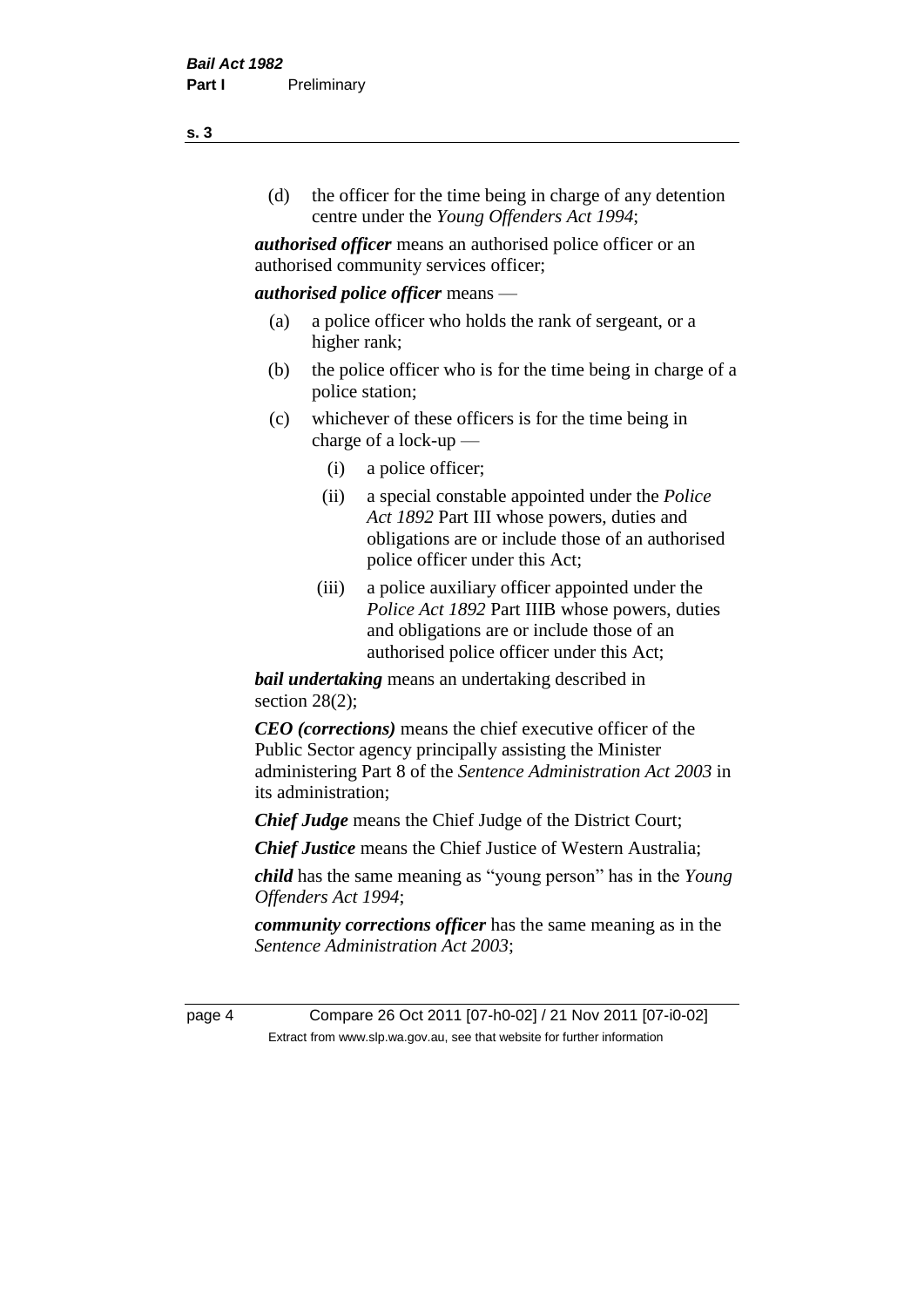*court* means each of the following —

- (a) the Magistrates Court;
- (b) the Children's Court;
- (c) the Coroner's Court of Western Australia;
- (d) the District Court;
- (e) the Supreme Court;
- (f) the Court of Appeal;

*court custody centre* has the meaning given in the *Court Security and Custodial Services Act 1999* section 3;

*Director of Public Prosecutions* means —

- (a) the Director of Public Prosecutions for the State; or
- (b) the officer in charge in the State of the Commonwealth Office of the Director of Public Prosecutions,

as the case requires;

*early release order* means an early release order made under the *Sentence Administration Act 1995* <sup>2</sup> or *Sentence Administration Act 2003*;

*electronic address* means a facsimile number, email address or other electronic address, as the case requires;

*electronic communication* means facsimile transmission, email or other form of electronic communication as defined in the *Electronic Transactions Act 2003* section 5;

*home detention condition* means a home detention condition imposed under clause 3 of Part D of Schedule 1;

*judge of appeal* has the meaning given in the *Supreme Court Act 1935* section 4(1);

*judicial officer* means any person empowered to exercise jurisdiction in a court whether or not he is sitting as a court, and includes a single justice and, where the context so requires, the Court of Appeal exercising jurisdiction under this Act;

*lock-up* includes a place prescribed as a lock-up for the purposes of the *Court Security and Custodial Services Act 1999*;

Compare 26 Oct 2011 [07-h0-02] / 21 Nov 2011 [07-i0-02] page 5 Extract from www.slp.wa.gov.au, see that website for further information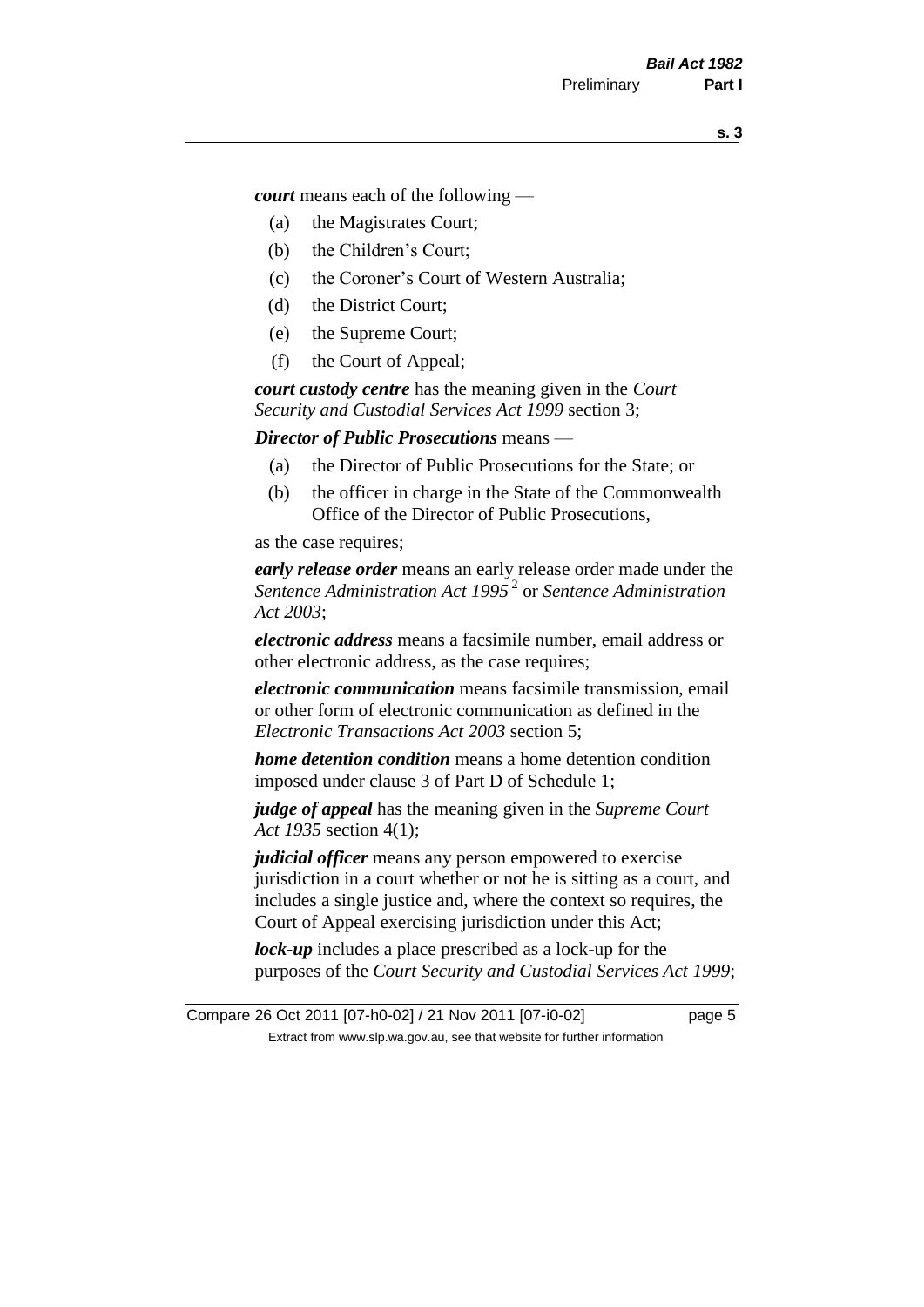*offence* means any act, omission or conduct which renders the person doing the act, making the omission or engaging in the conduct liable to any punishment, and includes an alleged offence; but nothing in this definition shall limit the operation of subsection (4);

*prosecutor* includes —

- (a) in the case of an offence charged in a prosecution notice, the prosecutor;
- (b) in the case of an offence charged in an indictment, the State or the Commonwealth, as the case may be;

*registrar* of a court means —

- (a) for a court other than the Coroner's Court of Western Australia, the principal registrar, a registrar or a deputy registrar of the court; or
- (b) for the Coroner's Court of Western Australia, a coroner's registrar as defined in the *Coroners Act 1996* section 3;

*serious offence* means —

- (a) an offence against section 51(2a); and
- (b) an offence described in Schedule 2;

*surety* and *surety undertaking* have the meanings assigned to them by section 35;

*surety approval officer* means a person who is authorised by section 36 to decide whether an applicant should be approved as a surety;

*trial* means all proceedings for an offence between —

- (a) the time when the accused is called upon to plead to the prosecution notice or the indictment; and
- (b) the time when the accused is found not guilty or is sentenced.

page 6 Compare 26 Oct 2011 [07-h0-02] / 21 Nov 2011 [07-i0-02] Extract from www.slp.wa.gov.au, see that website for further information

**s. 3**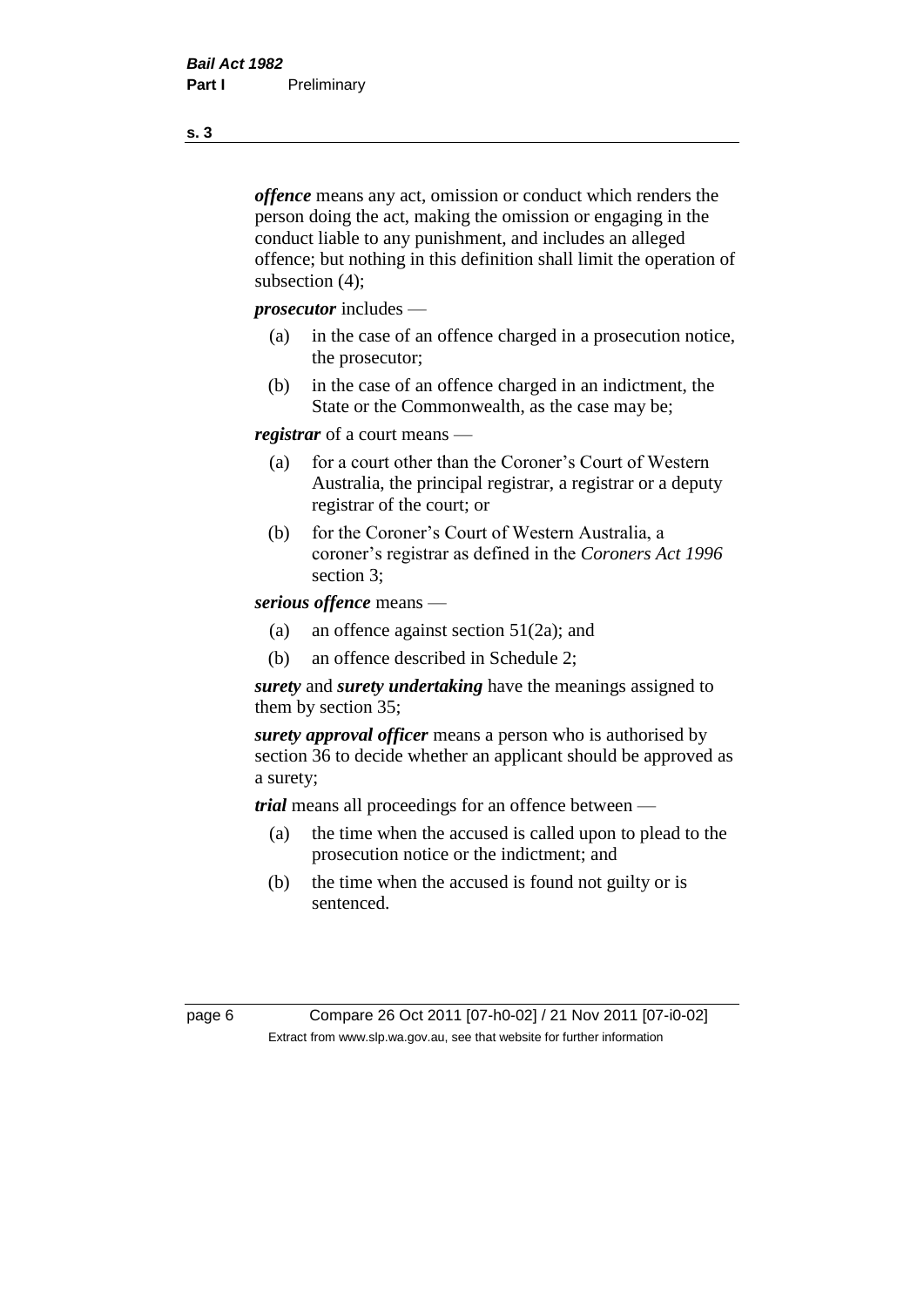**s. 3**

- (2) A reference in this Act
	- (a) to a power to grant bail includes a reference to a power to refuse bail;
	- (b) to a grant of bail includes a reference to a grant of bail by the exercise of a power in section 31(2).
- (3) Where in this Act there is a reference to a requirement that an accused appear in court, the reference is to a requirement, unless a contrary intention appears, that the accused —
	- (a) surrender himself into the custody of the court or, in the case of a bail undertaking, of the court specified therein, or of such person as the court may direct, to be dealt with according to law;
	- (b) submit himself to a search of his person and any property then in his possession (which is hereby authorised) and allow to be taken from him, to be dealt with according to the relevant law and procedures, anything so found; and
	- (c) remain in custody until authorised to be released therefrom.
- (4) If a person is arrested under a warrant issued
	- (a) under section 50, 79, 84E or 129 of the *Sentencing Act 1995* in connection with a possible breach of a conditional release order, a sentence of suspended imprisonment or conditional suspended imprisonment, or a community order imposed under that Act; or
	- (b) under section 43 of the *Young Offenders Act 1994* in respect of an alleged breach of a youth community based order, an intensive youth supervision order or a conditional release order made under that Act,

then —

(c) the person is to be taken as having been arrested and to be in custody awaiting an appearance in court for the offence for which the sentence was imposed;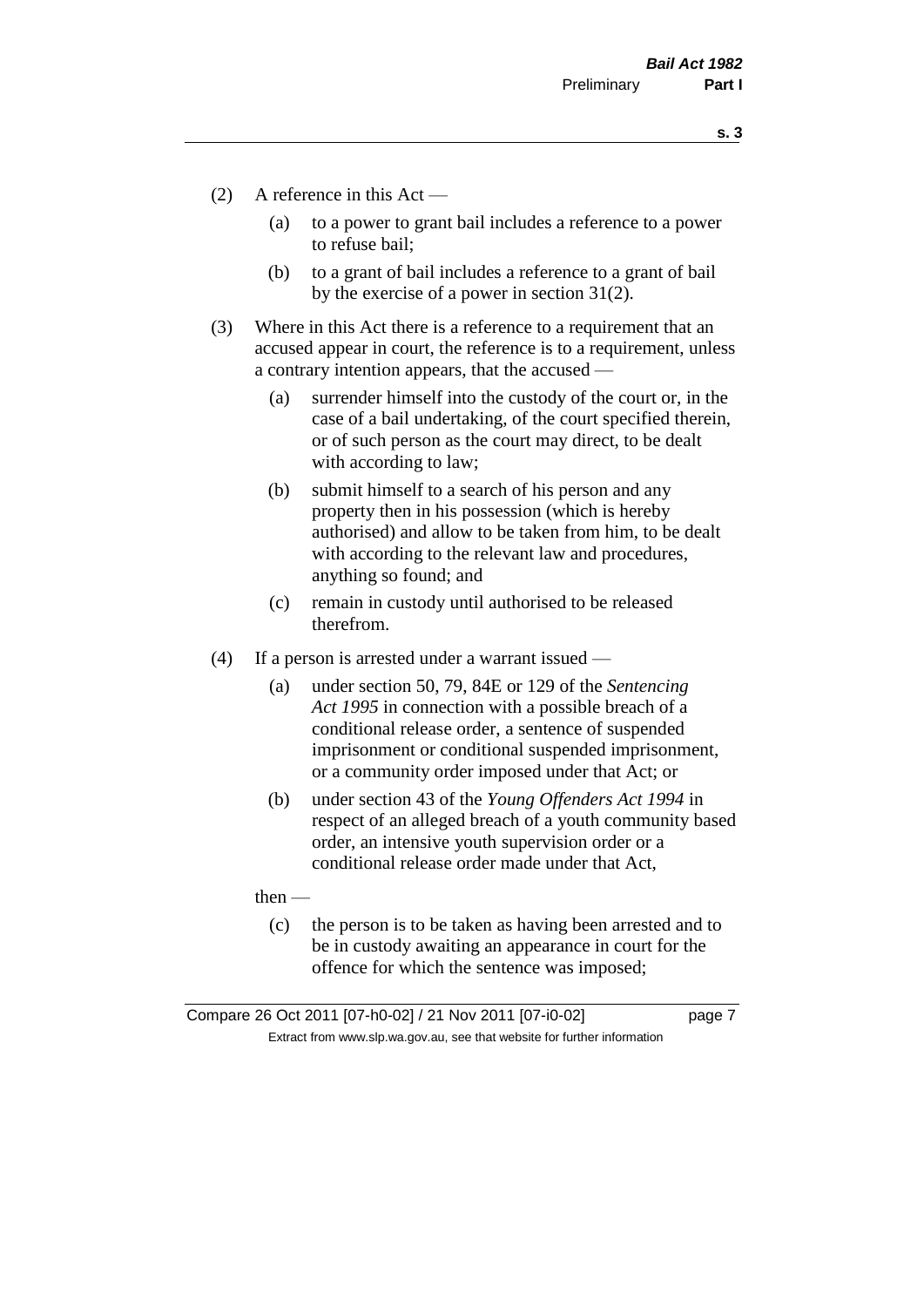(d) the first appearance in court after the arrest is to be taken, for the purposes of sections 5(1) and 8(1) and clause 1 of Part A and clause 7 of Part C of Schedule 1, to be the initial appearance for that offence; and

- (e) the proceedings following the arrest are to be taken to be proceedings for that offence and to be a trial for the purpose of the definition in subsection (1) of "trial".
- (5) The CEO (corrections) may by writing signed by him delegate to any officer of the department of which he is the chief executive officer any function he has under this Act as an authorised community services officer.

*[Section 3 amended by No. 74 of 1984 s. 3; No. 15 of 1988 s. 4; No. 49 of 1988 s. 78; No. 61 of 1990 s. 4; No. 31 of 1993 s. 6; No. 45 of 1993 s. 4 and 12; No. 78 of 1995 s. 7; No. 57 of 1997 s. 21(1); No. 54 of 1998 s. 4 and 14; No. 47 of 1999 s. 7; No. 50 of 2003 s. 29(3); No. 65 of 2003 s. 121(2); No. 27 of 2004 s. 13(2); No. 34 of 2004 s. 251; No. 45 of 2004 s. 28(4); No. 59 of 2004 s. 141; No. 84 of 2004 s. 11, 82 and 83(2); No. 65 of 2006 s. 51 and 53; No. 6 of 2008 s. 4 and 24(2).]* 

*[Section 3. Modifications to be applied in order to give effect to Cross-border Justice Act 2008: section altered 1 Nov 2009. See endnote 1M; amended by No. 42 of 2009 s. 12.]*

### **3A. Sending notices by electronic communication**

- (1) A reference in this Act, however expressed, to a notice being sent to a person (the *addressee*) by electronic communication is a reference to the notice being sent by electronic communication —
	- (a) to an electronic address provided by the addressee for the purpose of being served with the notice; and
	- (b) in an electronic format that enables it to be printed or otherwise generated by the addressee.

page 8 Compare 26 Oct 2011 [07-h0-02] / 21 Nov 2011 [07-i0-02] Extract from www.slp.wa.gov.au, see that website for further information

**s. 3A**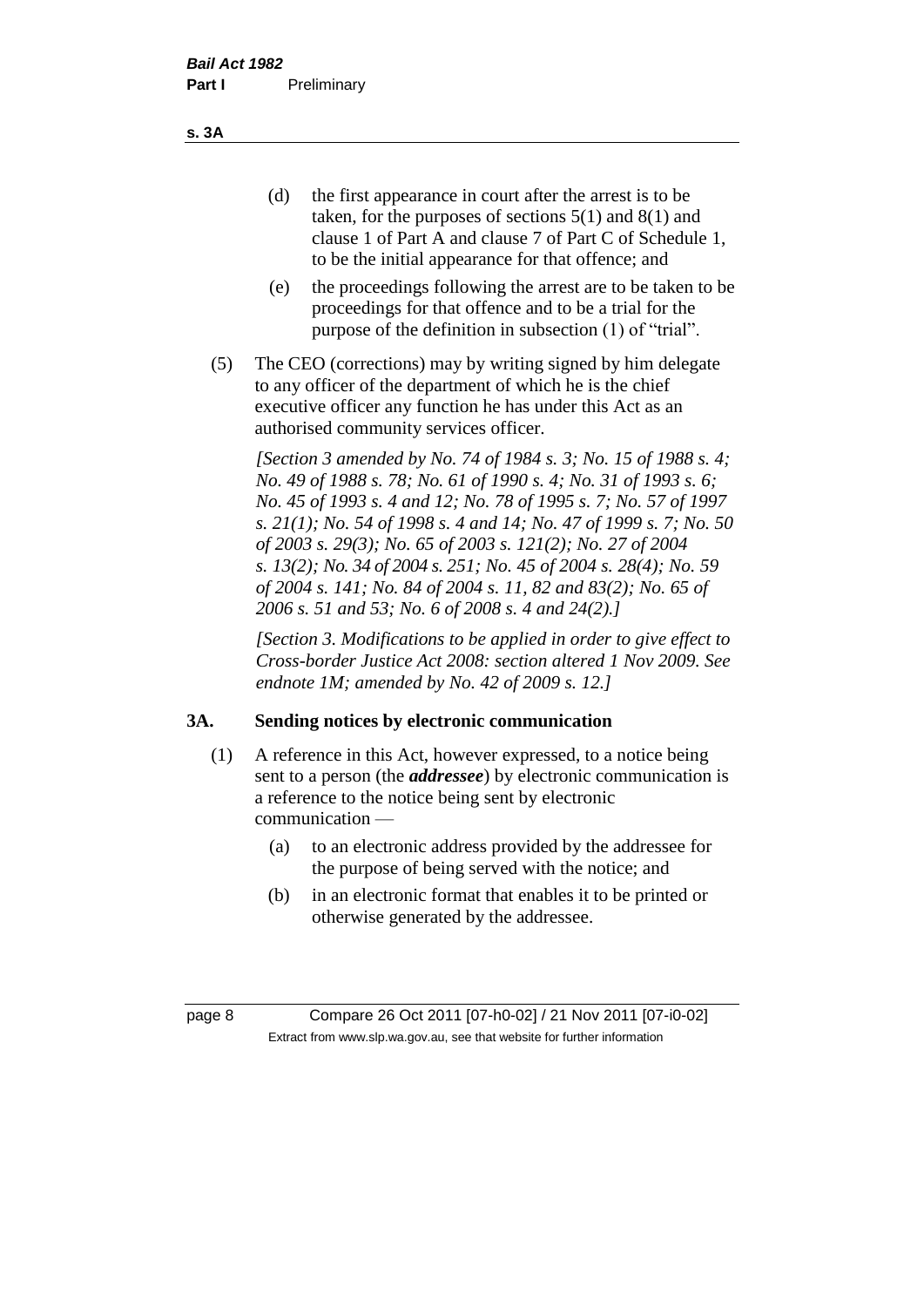(2) If a notice is sent in accordance with subsection (1), the notice is to be presumed, unless the contrary is shown, to have been received at the time when, in the ordinary course of events, the electronic communication would have entered the information system, as defined in the *Electronic Transactions Act 2003* section 5, of the addressee.

*[Section 3A inserted by No. 6 of 2008 s. 5.]*

### **4. Application of this Act**

The operation of this Act extends to any appearance in a court for an offence —

- (a) except to the extent that in this Act, or in the law creating the offence or applicable thereto, express provision is made excluding or limiting the operation of this Act in respect of that appearance;
- (b) whether or not that law contains a reference to the granting of bail;
- (c) however any reference in that law to the granting of bail may be expressed; and
- (d) as if any reference therein to the taking of a recognizance were to a requirement that, except where bail is dispensed with under this Act, the accused enter into a bail undertaking.

*[Section 4 amended by No. 84 of 2004 s. 82.]*

- *[4AA.* 1M *Modifications to be applied in order to give effect to Crossborder Justice Act 2008: section inserted 1 Nov 2009. See endnote 1M.]*
- **4A. Detention and bail where accused appears in response to summons or court hearing notice**
	- $(1)$  Where —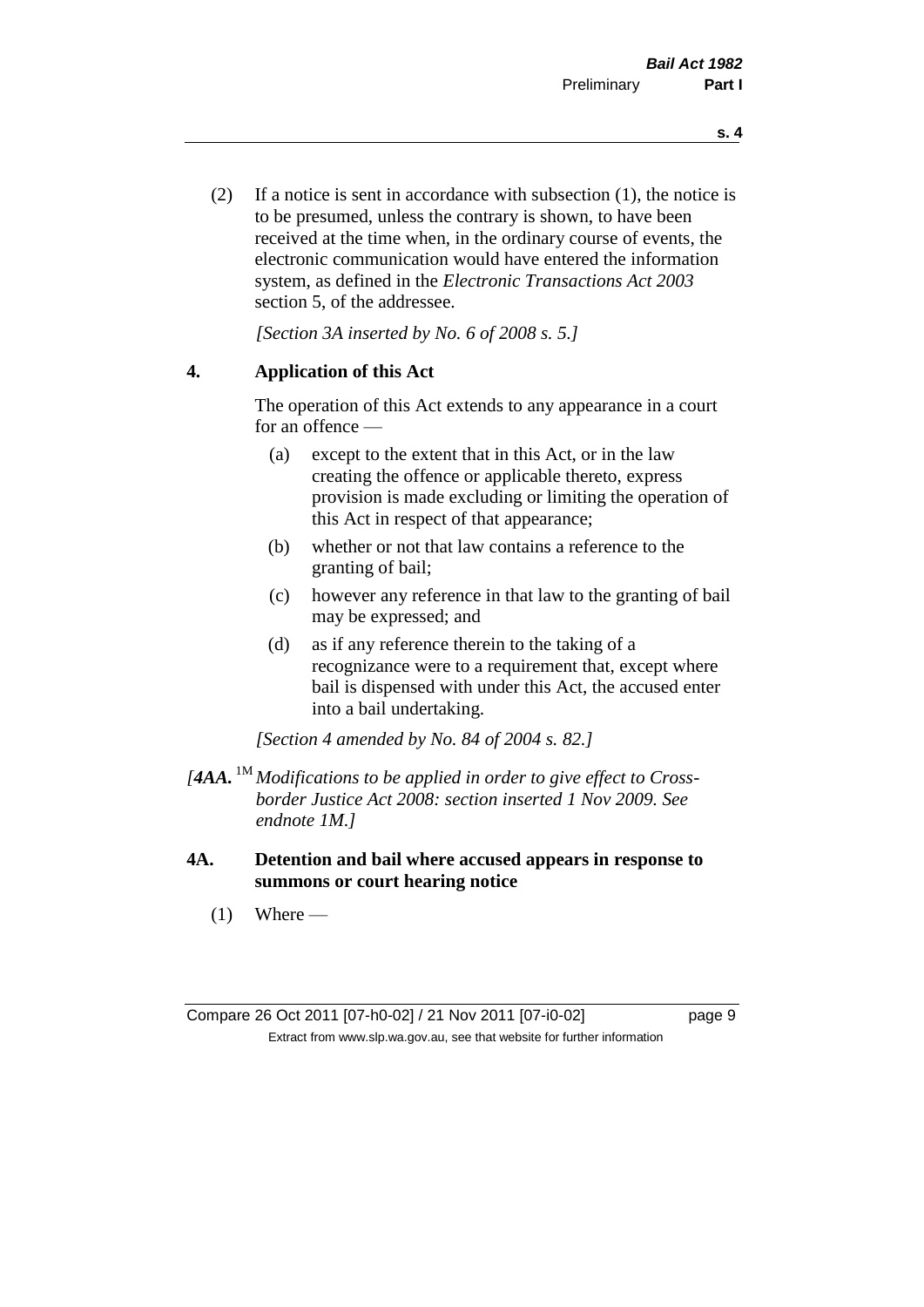**s. 4A**

- (a) an accused has appeared in court for an offence pursuant to a summons or court hearing notice issued under the *Criminal Procedure Act 2004*; and
- (b) a judicial officer adjourns the proceedings,

the accused is not to be detained in custody to further appear before the court for that offence unless the judicial officer so orders.

- (2) If an order is made under subsection (1), the duty described in section 7(1) applies.
- (3) On any appearance in court by the accused a judicial officer to whom section 7(1) applies may revoke an order made under subsection (1).

*[Section 4A inserted by No. 6 of 2008 s. 6(1).]*

page 10 Compare 26 Oct 2011 [07-h0-02] / 21 Nov 2011 [07-i0-02] Extract from www.slp.wa.gov.au, see that website for further information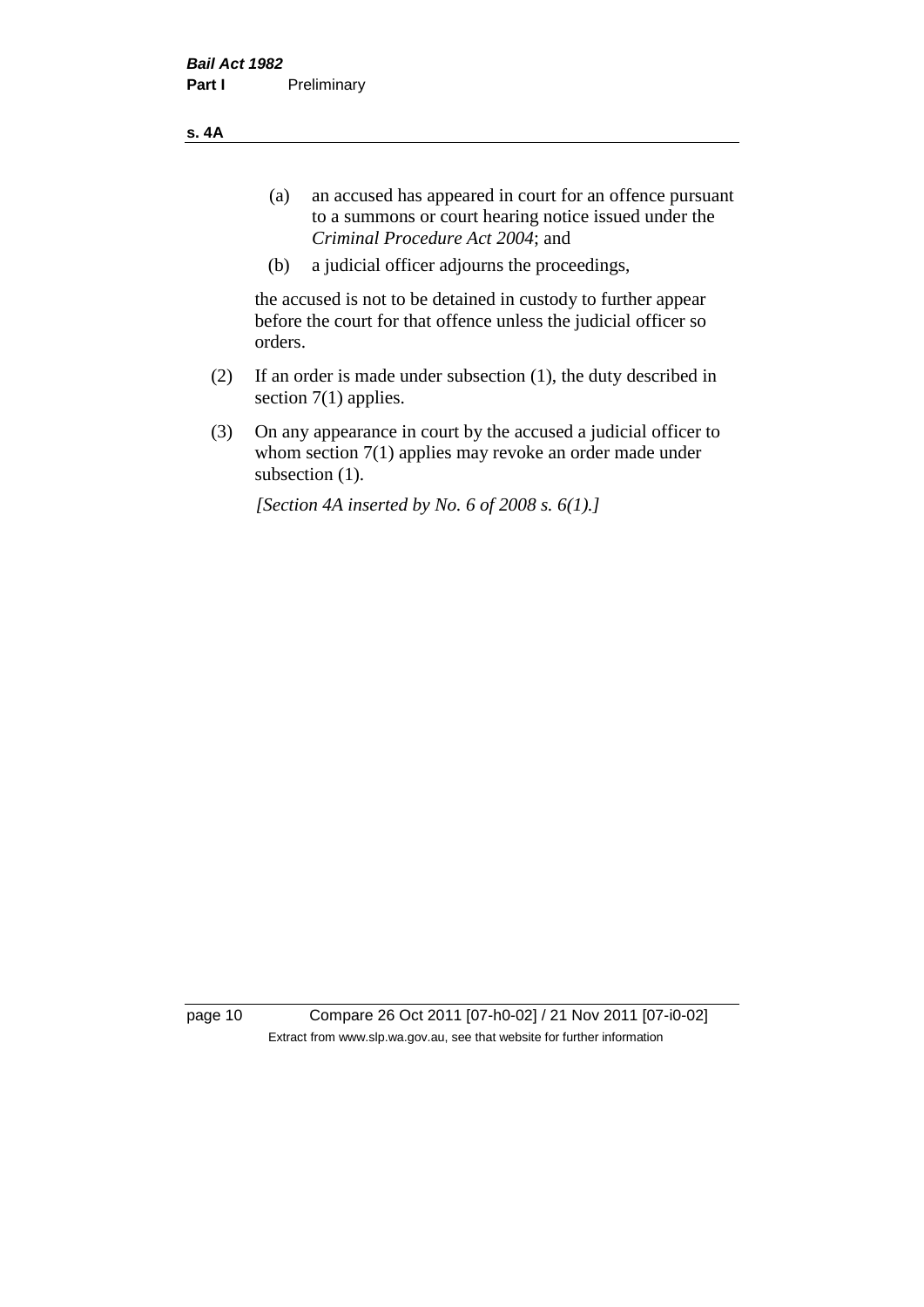## **Part II — Rights of accused in relation to bail**

*[Heading amended by No. 84 of 2004 s. 82.]* 

### **5. Right of accused to have bail considered under this Act**

- (1) An accused who is in custody for an offence awaiting his initial appearance in court therefor is entitled —
	- (a) subject to sections 9, 10, 12 and 16(2), to have his case for bail for that appearance considered under and in accordance with this Act as soon as is practicable;
	- (b) if his case is not so considered, or if he is refused bail or is not released on bail, to be brought before a court as soon as is practicable.
- (2) An accused who is in custody awaiting any appearance in court for an offence, other than an initial appearance, is entitled, subject to sections 7B, 7C, 7E, 9 and 10, to have his case for bail for that appearance considered under and in accordance with this Act.

*[Section 5 amended by No. 74 of 1984 s. 4; No. 84 of 2004 s. 82; No. 6 of 2008 s. 7.]* 

### **6. Duty on arresting officer and others to consider bail**

- (1) This section applies to a police officer or other person (the *arrester*) who —
	- (a) charges a person who is under arrest (the *accused*) with an offence; and
	- (b) does not release the accused unconditionally under section 142 of the *Criminal Investigation Act 2006*,

or who arrests a person under a warrant.

- (2) This section is subject to  $-$ 
	- (a) the exercise of the power conferred by section 9; and

Compare 26 Oct 2011 [07-h0-02] / 21 Nov 2011 [07-i0-02] page 11 Extract from www.slp.wa.gov.au, see that website for further information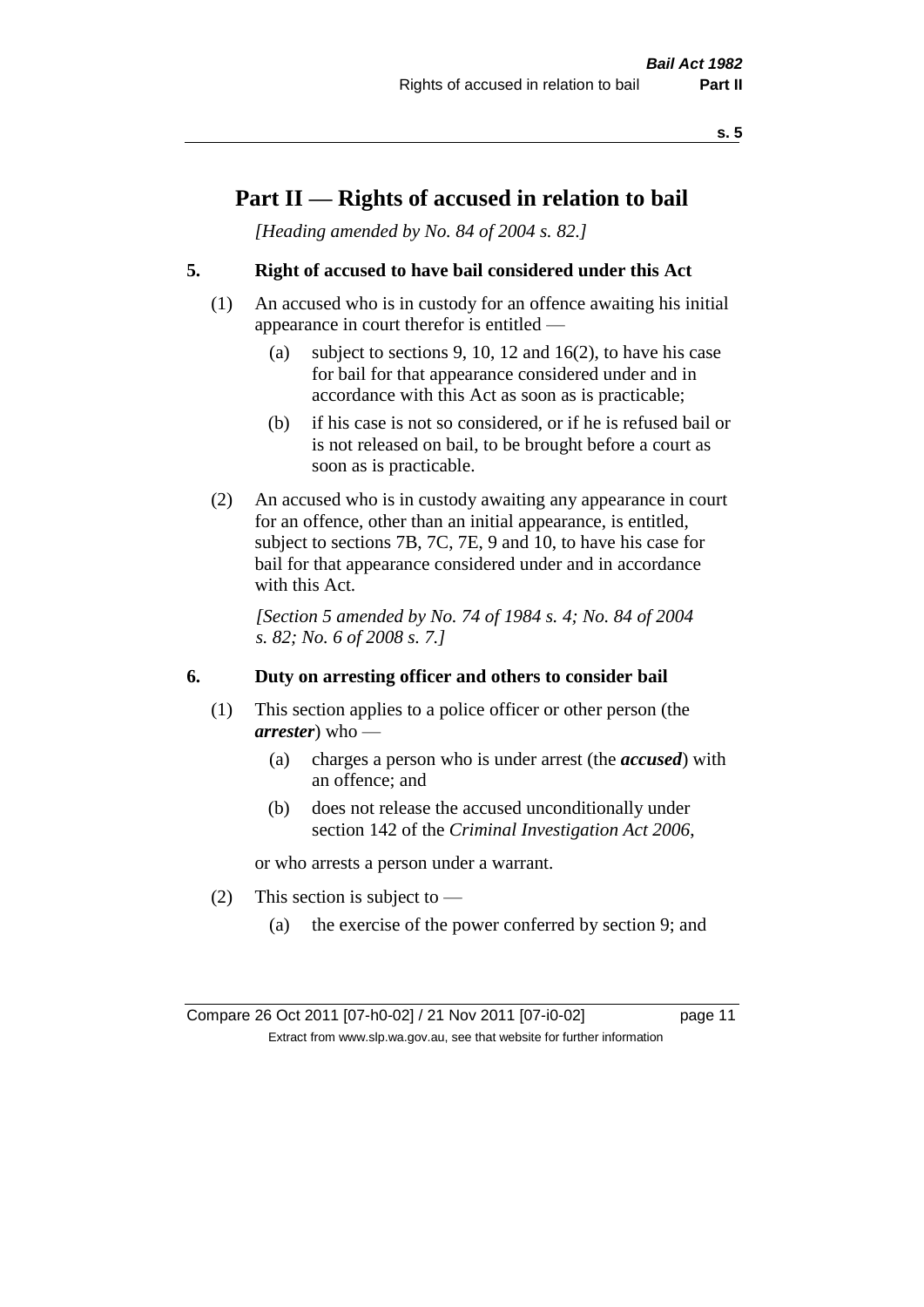(b) sections 10, 12 and 16 and clause 3A of Part C of Schedule 1.

- (3) The duties in this section shall be performed whether or not an application for bail is made by or on behalf of the accused.
- (4) As soon as is practicable after the accused is charged, or arrested under a warrant, as the case may be, the arrester shall either —
	- (a) bring the accused or cause the accused to be brought before a court; or
	- (b) perform the other duties of the arrester under this section.
- (5) If the arrester has power to grant the accused bail, the arrester shall consider the accused's case for bail.
- (6) If the arrester does not have power to grant the accused bail, the arrester shall, unless subsection (8), (9) or (10) applies, bring or cause the accused to be brought before an authorised police officer or a justice or, in the case of a child, any authorised officer or a justice, who shall consider the accused's case for bail as soon as is practicable.
- (7) Even if the arrester has power to grant the accused bail, the arrester may, instead of complying with subsection (5), comply with subsection  $(6)$  as if the arrester did not.
- (8) If under section 15 only a judge of the Supreme Court or a judge of the Children's Court has power to grant the accused bail, the arrester shall bring the accused or cause the accused to be brought before a judge of the Supreme Court or a judge of the Children's Court, as the case requires, who shall consider the accused's case for bail as soon as is practicable.
- (9) If under section 16 only a justice has power to grant the accused bail, the arrester shall bring the accused or cause the accused to be brought before a justice, who shall consider the accused's case for bail as soon as is practicable.

page 12 Compare 26 Oct 2011 [07-h0-02] / 21 Nov 2011 [07-i0-02] Extract from www.slp.wa.gov.au, see that website for further information

**s. 6**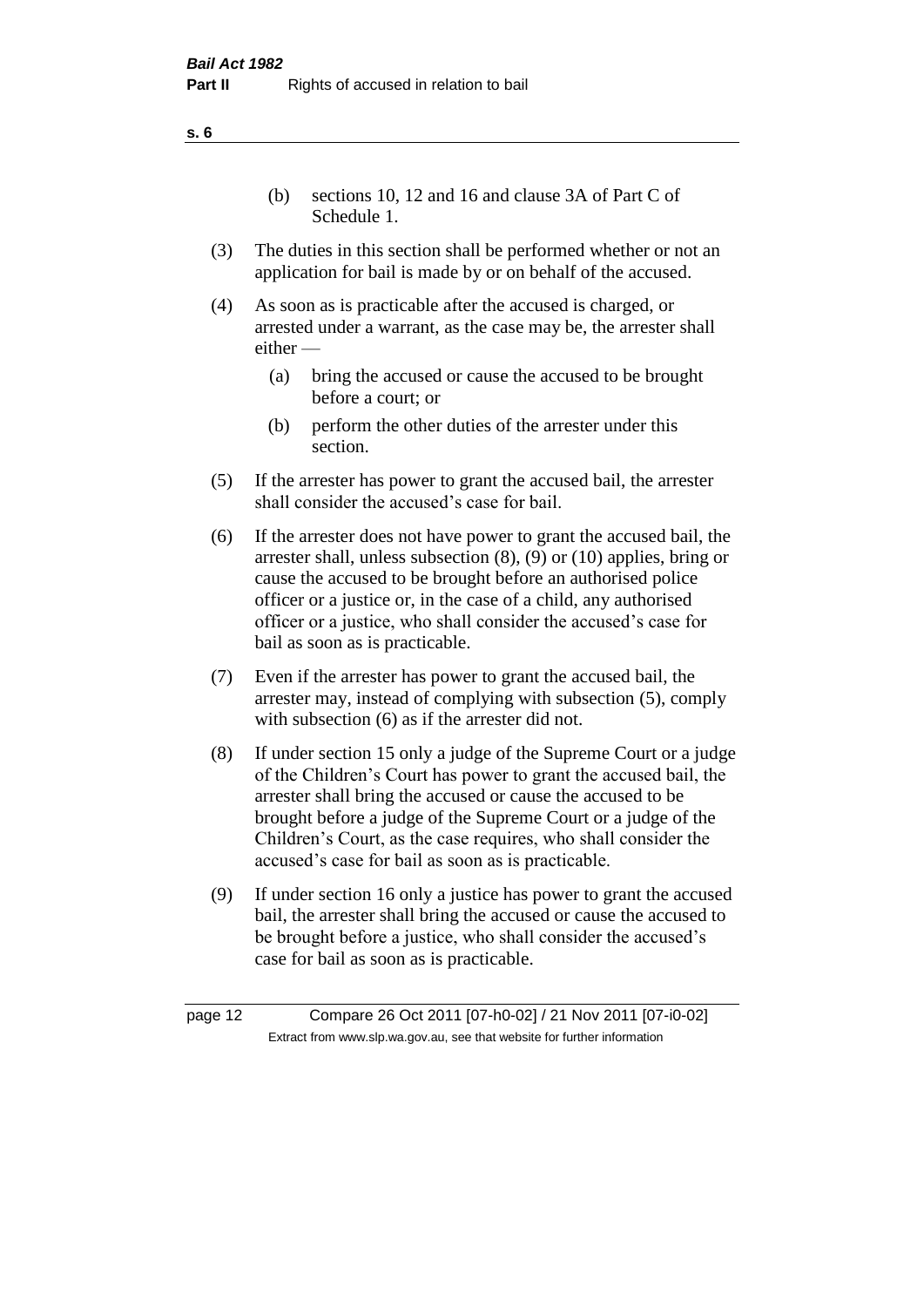(10) If section 16A applies, the arrester shall bring the accused or cause the accused to be brought before a court or judge referred to in section 16A(1), who shall consider the accused's case for bail as soon as is practicable.

*[Section 6 inserted by No. 59 of 2006 s. 4(1).]* 

### **6A. Whether custody justified to be considered in certain cases**

(1) In this section —

*accused* means an accused who is under arrest, other than pursuant to a warrant;

*released* means released from custody without being required to enter into, or without having entered into, a bail undertaking;

*serious offence* means an indictable offence the penalty specified by a written law for which is or includes imprisonment for 5 years or more or life;

*summary court* means the Magistrates Court or the Children's Court.

- (2) An authorised officer or justice who is considering an accused's case for bail for an initial appearance in a summary court on a charge of an indictable offence that is not a serious offence may order that the accused be served with a summons under the *Criminal Procedure Act 2004*, and released, in respect of the charge unless satisfied —
	- (a) that there are reasonable grounds to suspect the accused would not obey the summons if served with it; or
	- (b) that not releasing the accused is justified under subsection (4) or for any other reason.
- (3) An authorised officer or justice who is considering an accused's case for bail for an initial appearance in a summary court on a charge of a simple offence must order that the accused be served with a court hearing notice under the *Criminal Procedure Act 2004*, and released, in respect of the charge unless satisfied —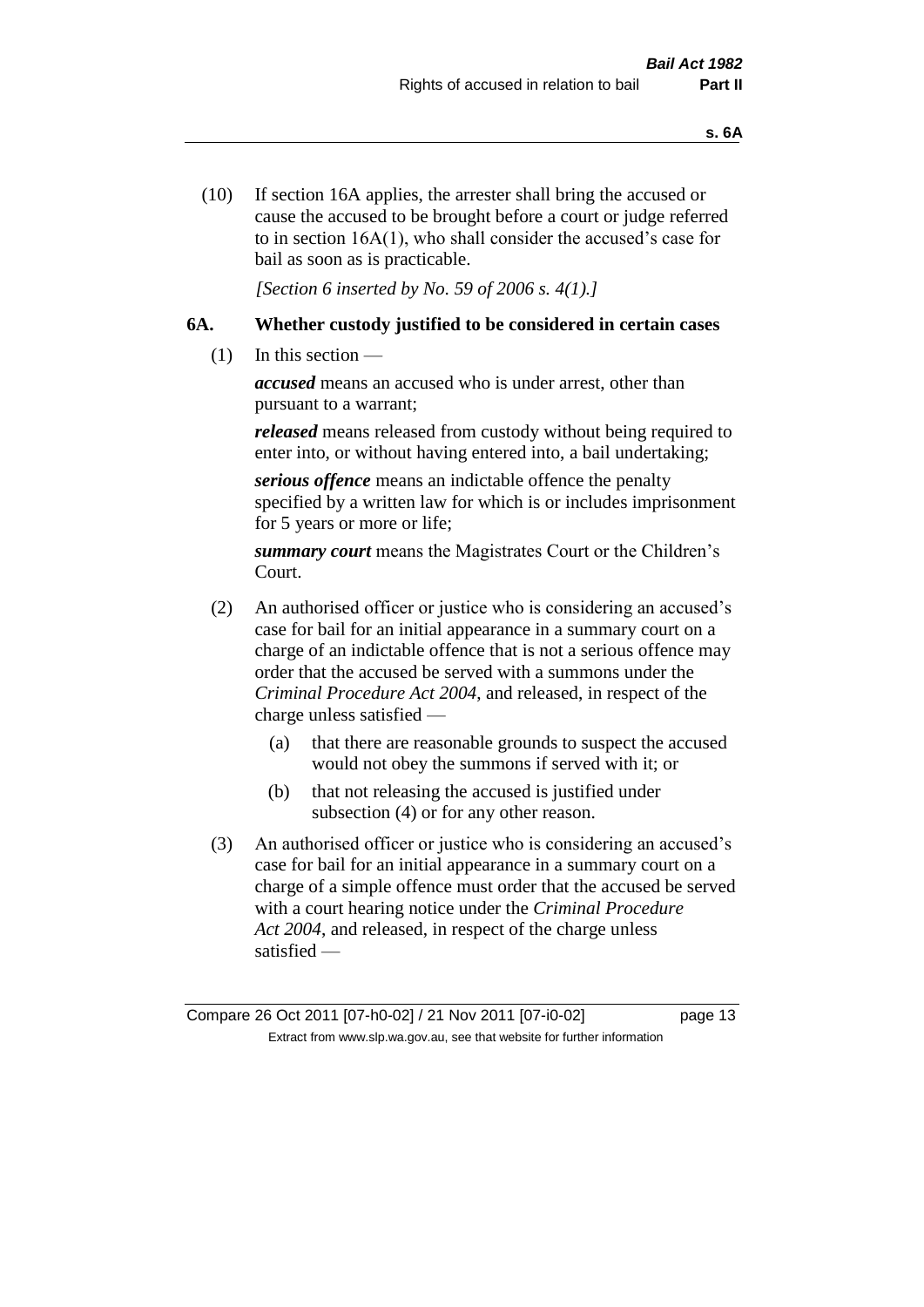(a) that the presence of the accused when the charge is dealt with is likely to be necessary for any reason or for sentencing purposes; or

- (b) that not releasing the accused is justified under subsection (4) or for any other reason.
- (4) Not releasing an accused is justified if there are reasonable grounds to suspect that if the accused were released —
	- (a) the accused
		- (i) would commit an offence;
		- (ii) would continue or repeat an offence with which he or she is charged;
		- (iii) would endanger another person's safety or property; or
		- (iv) would interfere with witnesses or otherwise obstruct the course of justice, whether in relation to the accused or any other person;
		- or
	- (b) the accused's safety would be endangered.
- (5) This section does not affect the operation of section 28 or 30 of the *Criminal Procedure Act 2004*.

*[Section 6A inserted by No. 59 of 2006 s. 5.]* 

### **7. Duty imposed on judicial officers in respect of unconvicted accused**

(1) Upon and following an accused's initial appearance in court for an offence every judicial officer who may thereafter order his detention or continued detention in custody before conviction for the offence is under a duty, unless section 7B, 7C or 7E applies, to consider the accused's case for bail, whether or not an application for bail is made by the accused or on his behalf.

*[(2)-(4) deleted]*

page 14 Compare 26 Oct 2011 [07-h0-02] / 21 Nov 2011 [07-i0-02] Extract from www.slp.wa.gov.au, see that website for further information

**s. 7**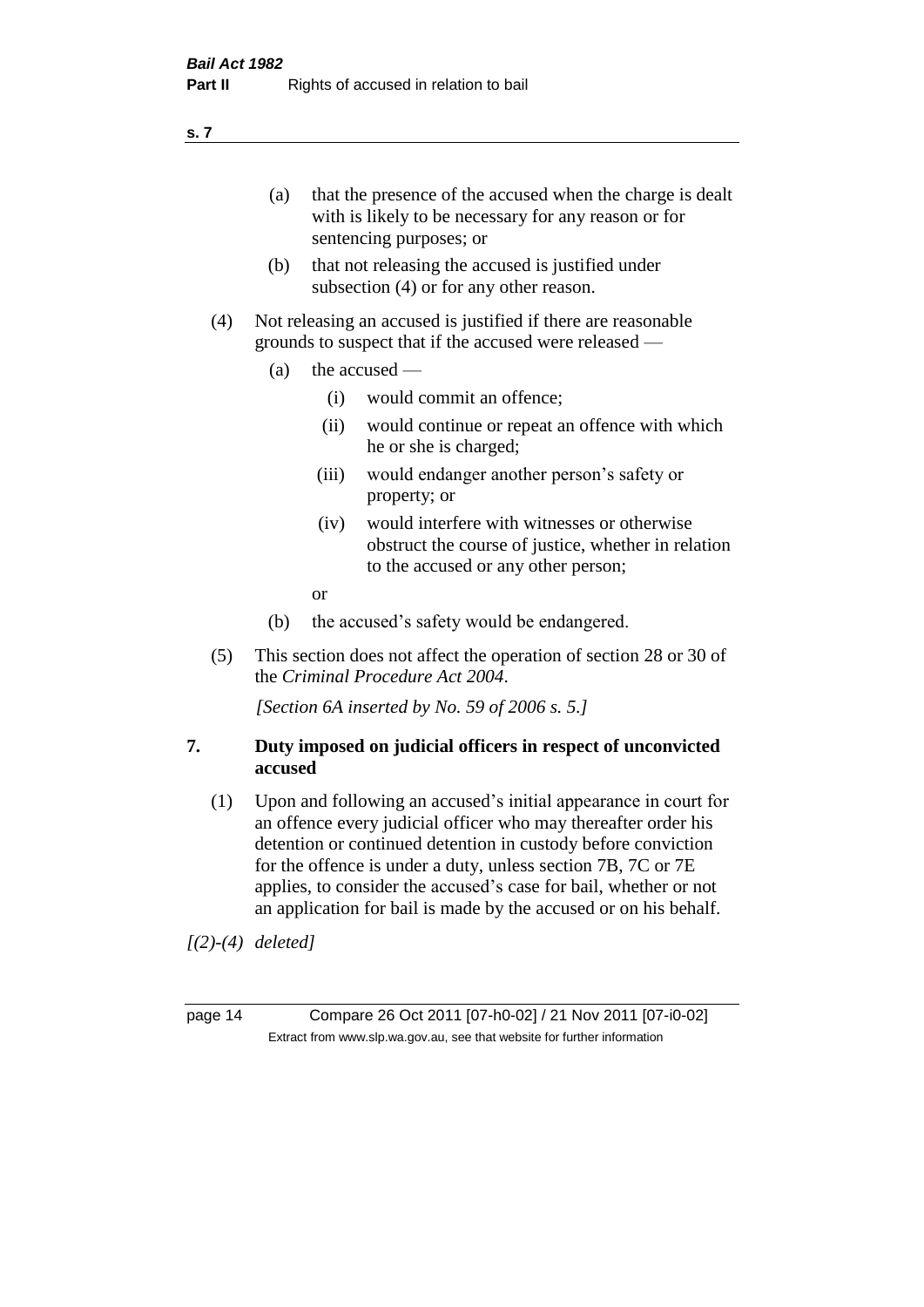(5) The operation of this section is subject to the exercise of the powers conferred by sections 7A and 9 and to the provisions of sections 10, 12 and 16(2) and clause 3A of Part C of Schedule 1.

*[Section 7 amended by No. 74 of 1984 s. 5; No. 49 of 1988 s. 80; No. 45 of 1993 s. 6; No. 84 of 2004 s. 82; No. 59 of 2006 s. 4(2); No. 6 of 2008 s. 8.]* 

### **7A. Bail may be dispensed with by court**

- (1) A judicial officer referred to in section 7(1) may, instead of discharging the duty imposed by that subsection, dispense with the requirement for bail for an appearance in court for an offence by an accused if the judicial officer —
	- (a) has jurisdiction to do so under section 13A(1); and
	- (b) may properly do so under section 13A(2).
- (2) Where the requirement for bail is dispensed with under this section, the accused has a right to be at liberty until the accused is required to appear before a court for the offence, but subject  $\mathrm{to}$  —
	- (a) section 59A; and
	- (b) any requirement that the accused be in custody for some other offence or reason.

*[Section 7A inserted by No. 6 of 2008 s. 9(1).]*

#### **7B. Special provision for adult accused in murder cases**

 $(1)$  In this section —

*judge* means a judge of the Supreme Court.

- (2) This section applies where
	- (a) an accused is in custody for an offence of murder so that under section 15 only a judge has power to grant bail; and
	- (b) the accused is not a child.

Compare 26 Oct 2011 [07-h0-02] / 21 Nov 2011 [07-i0-02] page 15 Extract from www.slp.wa.gov.au, see that website for further information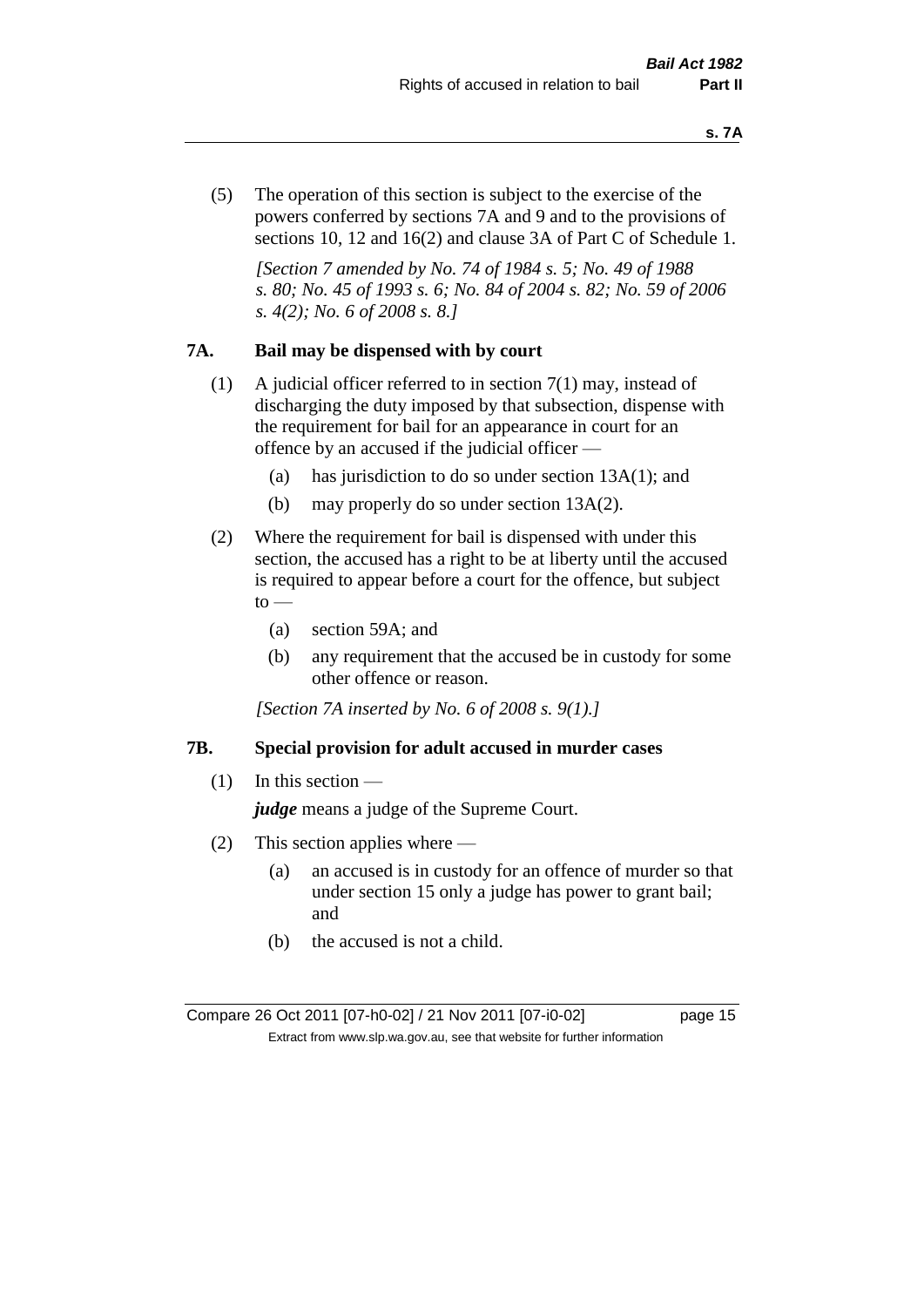#### **s. 7B**

- (3) Where this section applies the accused, or a person on the accused's behalf, may make an application to a judge for bail at any time before conviction for the offence.
- (4) Upon an accused's initial appearance in court for an offence of murder, the judicial officer who may order the accused's detention in custody is under a duty to inform the accused of the right conferred by subsection (3).
- $(5)$  Where
	- (a) an accused's case for bail has been considered by a judge on an application under subsection (3); and
	- (b) bail has been refused,

the accused's case for bail shall not be considered on any subsequent occasion in the same case when the accused's continued detention may be ordered unless subsection (6) applies.

- (6) The accused's case for bail shall again be considered by a judge if the accused, or a person on the accused's behalf, applies to a judge and satisfies the judge that —
	- (a) new facts have been discovered, new circumstances have arisen or the circumstances have changed since bail was refused; or
	- (b) the accused failed to adequately present the accused's case for bail on the previous occasion.
- $(7)$  Where
	- (a) an accused's case for bail has been considered by a judge on an application under subsection (3); and
	- (b) bail has been granted,

on any subsequent appearance in the same case a judicial officer may order, notwithstanding section 15, that bail is to continue on the same terms and conditions.

page 16 Compare 26 Oct 2011 [07-h0-02] / 21 Nov 2011 [07-i0-02] Extract from www.slp.wa.gov.au, see that website for further information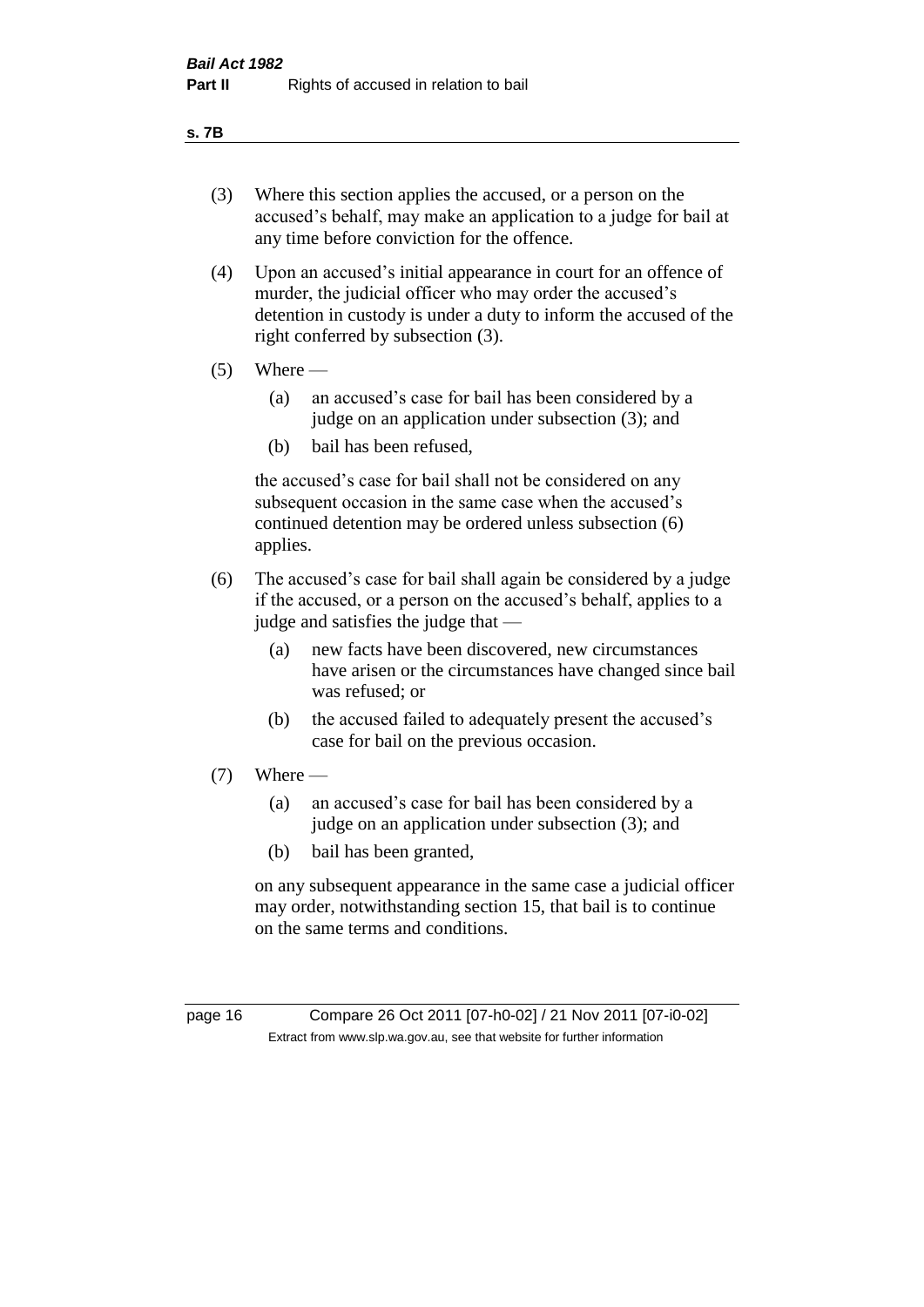(8) The accused is to be taken before a judge for the purposes of an application under this section only if the judge so orders.

*[Section 7B inserted by No. 6 of 2008 s. 9(1); amended by No. 29 of 2008 s. 24(2) and (3).]*

### **7C. Special provision for child accused in murder cases**

- (1) This section applies where a child accused is in custody for an offence of murder so that under section 15 only a judge of the Children's Court has power to grant bail.
- (2) Where this section applies, the judicial officer referred to in section 7(1) other than a judge of the Children's Court, shall, whether or not an application for bail is made by the accused or on the accused's behalf, cause the accused to be taken as soon as is practicable before a judge of the Children's Court for the purpose of having the accused's case for bail considered by the judge.
- (3) Notwithstanding subsection (2), where
	- (a) the duty described in that subsection has been discharged once in relation to a child accused's case for bail; and
	- (b) bail has on that occasion been refused by a judge of the Children's Court,

the accused's case for bail need not be considered on any subsequent occasion in the same case when the accused's continued detention may be ordered unless subsection (4) applies.

- (4) On a subsequent occasion the accused may apply to the judicial officer who may order the accused's continued detention for a reconsideration of the accused's case for bail on the ground  $that -$ 
	- (a) new facts have been discovered, new circumstances have arisen or the circumstances have changed since bail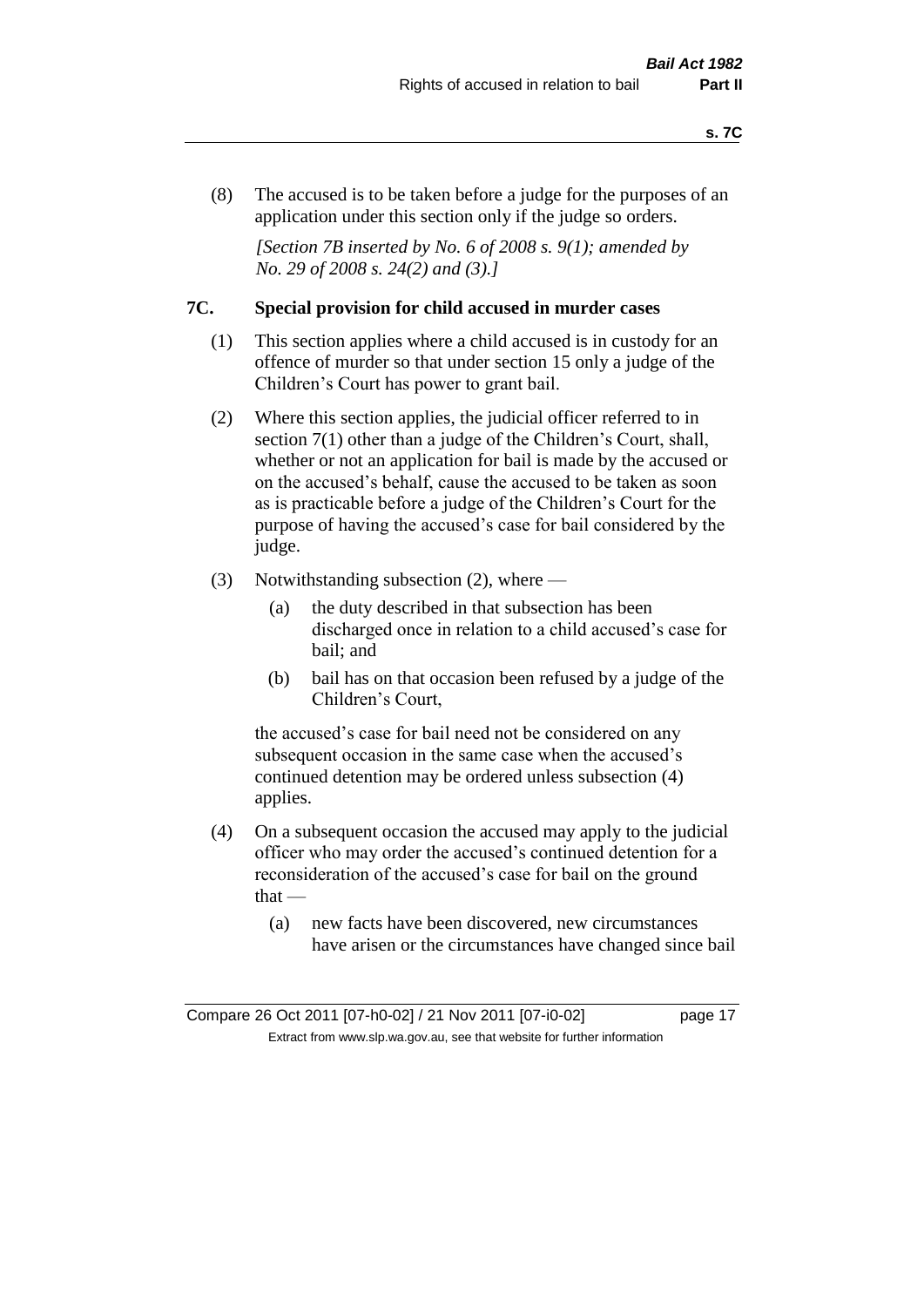#### **s. 7D**

was refused on the occasion mentioned in subsection (3); or

- (b) the accused failed to adequately present the accused's case for bail on that occasion.
- (5) If the judicial officer is satisfied as to one or more of those grounds the judicial officer shall cause the accused to be taken as soon as is practicable before a judge of the Children's Court for the purpose of having the accused's case for bail considered by the judge.

*[Section 7C inserted by No. 6 of 2008 s. 9(1); amended by No. 29 of 2008 s. 24(4).]*

### **7D. Previous decision may be adopted**

- (1) Notwithstanding section 7(1), after
	- (a) the duty described in that subsection has been discharged once in relation to an accused's case for bail; or
	- (b) a judge of the Children's Court has considered the case under section 15,

it is sufficient on any subsequent consideration of bail in the same case for a judicial officer, including a judge of the Children's Court acting under section 15, to make inquiry of the accused in terms of subsection (2).

- (2) The inquiry to be so made is  $-$ 
	- (a) whether any new fact has been discovered or new circumstance has arisen, or whether the circumstances have changed, since bail was previously granted or refused; and
	- (b) whether the accused considers that the accused failed to adequately present the accused's case for bail on a previous occasion.

page 18 Compare 26 Oct 2011 [07-h0-02] / 21 Nov 2011 [07-i0-02] Extract from www.slp.wa.gov.au, see that website for further information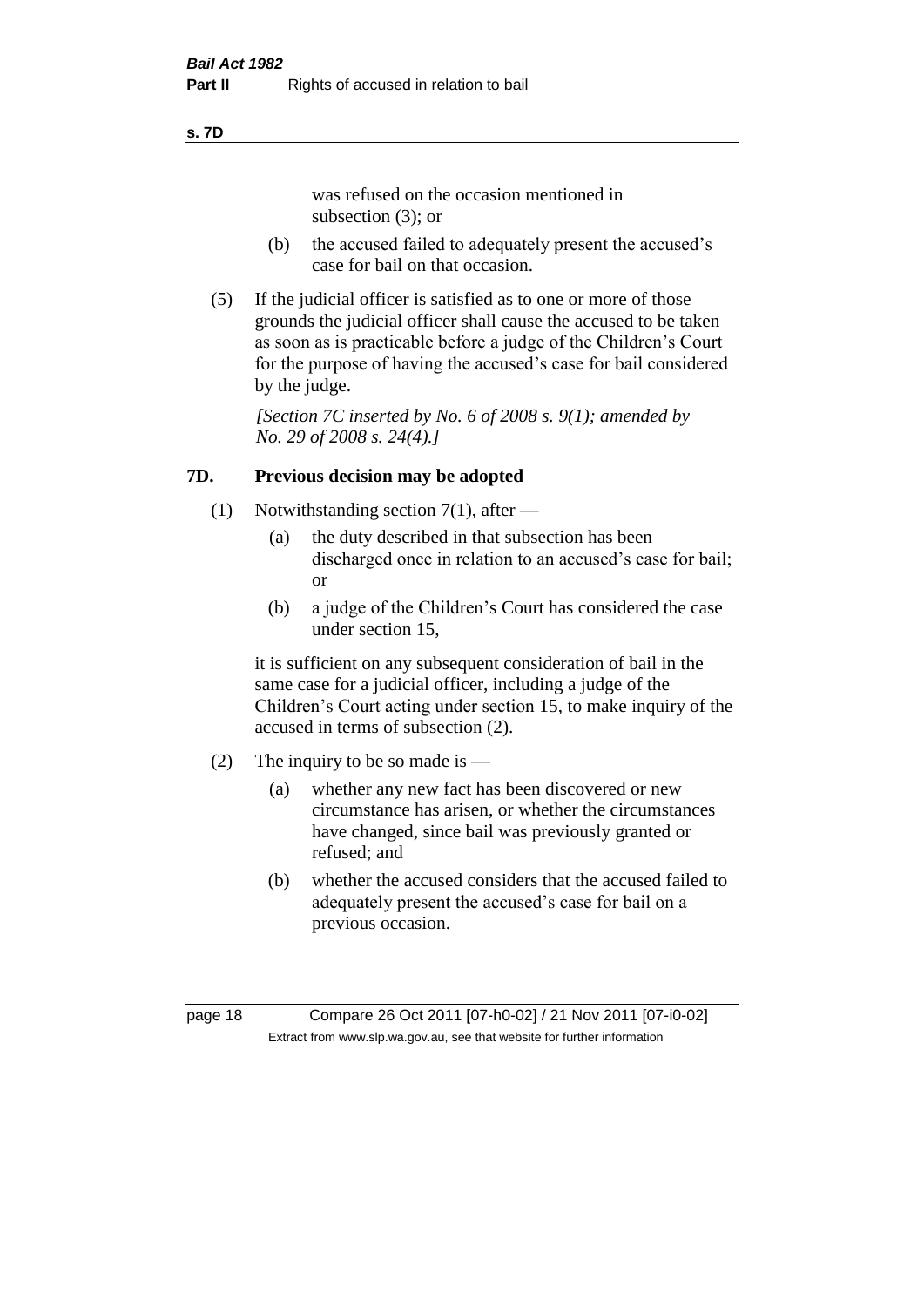(3) Unless the judicial officer is satisfied that there is any reason of the kind mentioned in subsection (2) for not doing so, the judicial officer may adopt the decision previously made in the case, but with power to make such variations of the terms and conditions of bail as the judicial officer thinks fit.

*[Section 7D inserted by No. 6 of 2008 s. 9(1).]*

### **7E. Bail during trial**

- $(1)$  Where
	- (a) an accused has been refused bail for the accused's appearance for trial for an offence; and
	- (b) the trial extends beyond one day,

a judicial officer referred to in section 7(1) need not comply with that subsection unless the accused, or a person on the accused's behalf, applies for bail.

(2) In subsection  $(1)$  —

*trial* means that part of proceedings for an offence when evidence is being received by the court in respect of the offence and also extends to any time when —

- (a) legal argument is being heard; or
- (b) a judicial officer or a jury is deliberating.

*[Section 7E inserted by No. 6 of 2008 s. 9(1).]*

### **7F. Bail for appeal from courts of summary jurisdiction**

- (1) If a person is in custody and an appeal has been commenced under the *Criminal Appeals Act 2004* Part 2 in connection with the decision by virtue of which the person is in custody, the person may apply for bail —
	- (a) if the appeal is to be heard and determined by the Court of Appeal or if an application has been made to the Court of Appeal for leave to appeal to the Court of Appeal — to a judge of appeal; or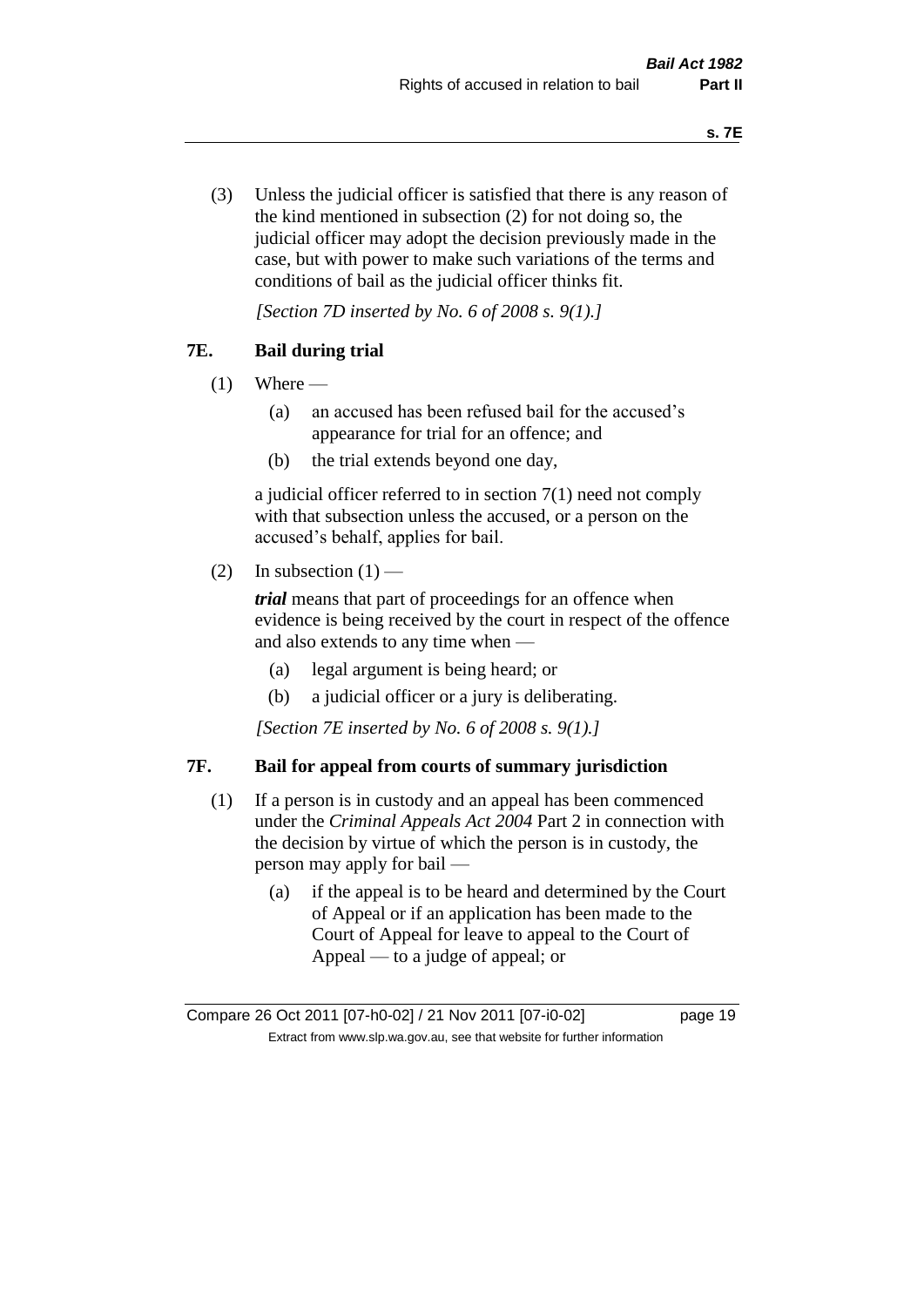**s. 8**

- (b) in any other case to a judge of the Supreme Court.
- (2) Bail shall not be granted to an applicant for bail under subsection (1) unless —
	- (a) the applicant has given notice of the application for bail  $to -$ 
		- (i) the Director of Public Prosecutions; or
		- (ii) the State Solicitor,

as the case may require; and

(b) that official has been given an opportunity to be heard on the application.

*[Section 7F inserted by No. 6 of 2008 s. 9(1).]*

### **8. Accused to be given information and approved forms**

- (1) Subject to subsection (4), a judicial officer or authorised officer who is called upon to consider an accused's case for bail, on the first occasion when it arises in relation to an offence or group of offences for which an accused is required to appear, shall ensure that the accused is, or has been, given —
	- (a) such information in writing as to the effect of this Act as is prescribed for the purposes of this paragraph;
	- (b) an approved form for completion, designed to disclose to the judicial officer or authorised officer all information relevant to the decision; and
	- (c) where the accused is unable or insufficiently able, to read, speak or write English, such assistance as he may reasonably require in order to have communicated to him the information mentioned in paragraph (a) and complete the form referred to in paragraph (b).
- (2) After an accused case for bail has been considered once, a judicial officer or authorised officer on any subsequent consideration of bail in the same case shall —
	- (a) comply with subsection  $(1)(a)$ ; and

page 20 Compare 26 Oct 2011 [07-h0-02] / 21 Nov 2011 [07-i0-02] Extract from www.slp.wa.gov.au, see that website for further information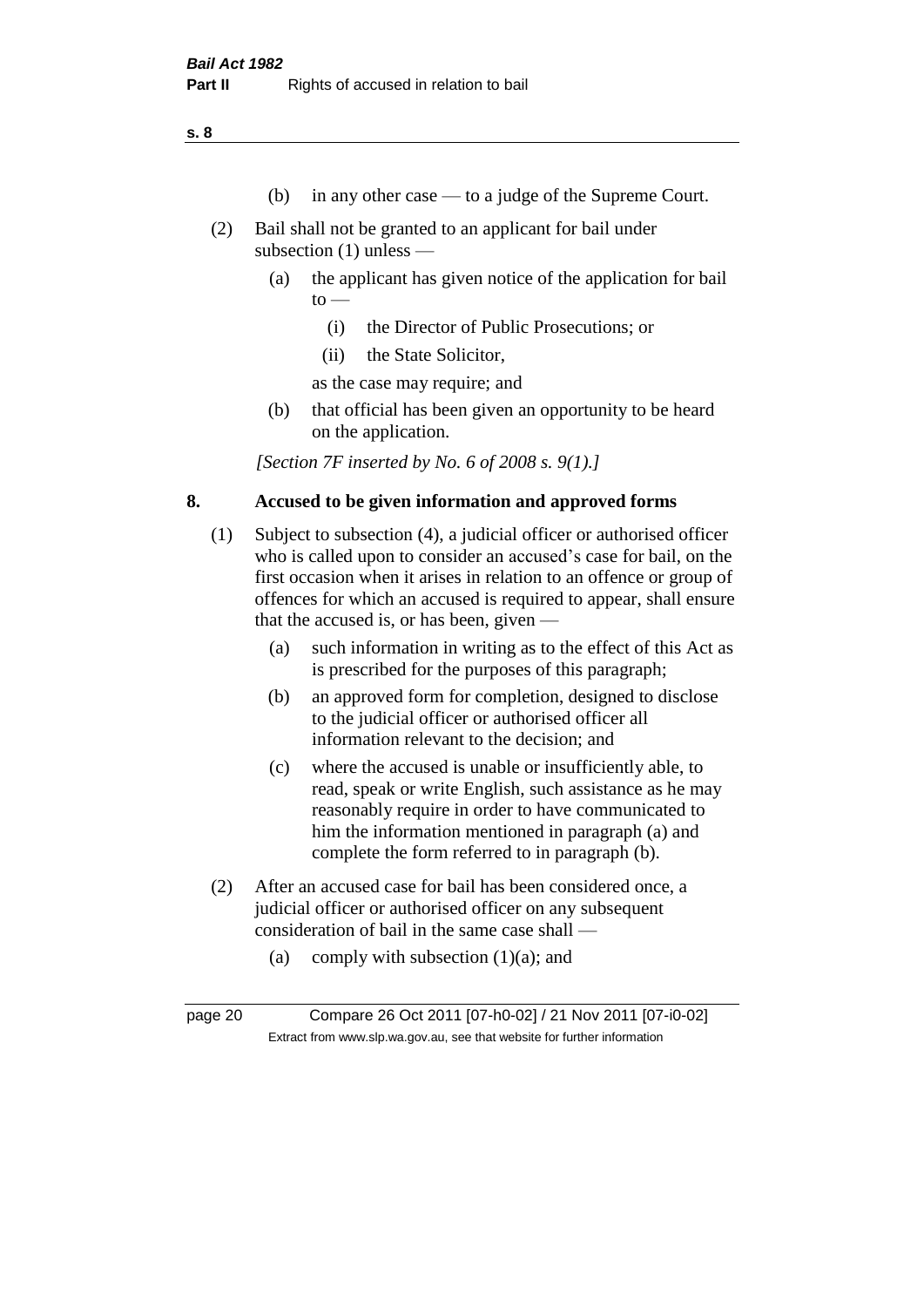- (b) either comply with subsection  $(1)(b)$  or obtain the form previously completed for the purposes of that paragraph, if any, and ensure that —
	- (i) the form is revised in order to show any changes which he is informed have occurred since it was completed; and
	- (ii) any assistance, of the kind referred to in subsection  $(1)(c)$  is given to the accused for the purpose of completing or revising the form, as the case may be.
- (3) Nothing in this section shall be read as limiting section 23.
- (3a) Notwithstanding subsection  $(1)(a)$  or  $(2)(a)$  a judicial officer or authorised officer need not comply with that paragraph if it appears to him that the accused's case for bail is such that bail is likely to be granted to him in accordance with this Act; but if it subsequently appears to him that bail will not be granted or that the accused is dissatisfied with any condition imposed on the grant of bail he shall then comply with that paragraph.
- (4) Notwithstanding subsection (1)(b) or (2)(b), a judicial officer or an authorised officer may dispense with completion or revision of the form referred to in those paragraphs if it appears to him  $that -$ 
	- (a) the accused's case for bail is such that bail is likely to be granted to him in accordance with this Act; and
	- (b) the information in the possession of the judicial officer or authorised officer is sufficient for his consideration of the case.
- (5) Where a person has applied for bail for an appeal as mentioned in section 7F(1), this section applies as if the consideration of bail for the appeal were a first consideration of bail for an offence.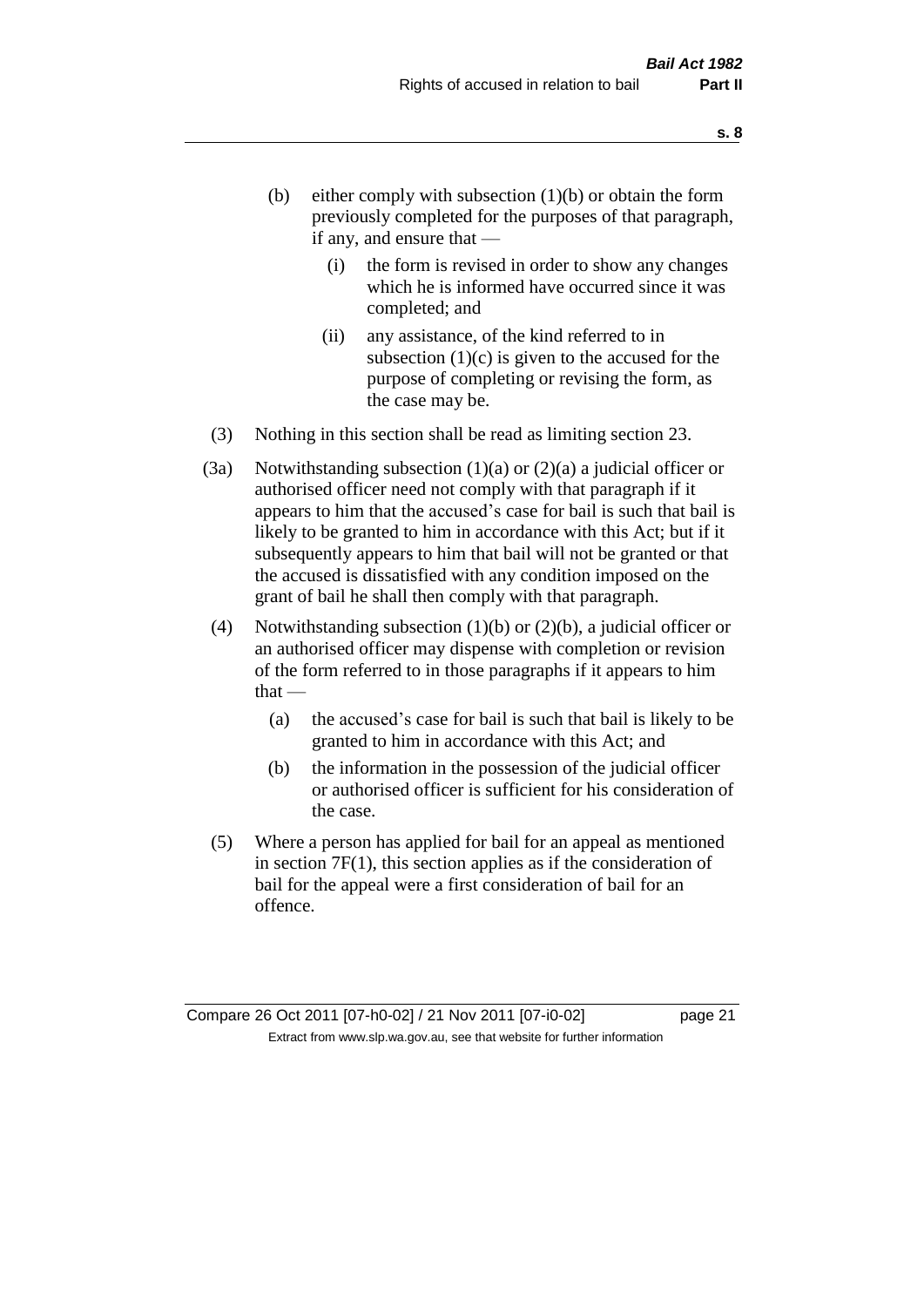#### **s. 9**

*[Section 8 amended by No. 74 of 1984 s. 6; No. 15 of 1988 s. 6; No. 33 of 1989 s. 18; No. 84 of 2004 s. 82; No. 6 of 2008 s. 9(2) and 43(1).]* 

### **9. Bail decision may be deferred until further information obtained**

- (1) Subject to section 26(2) of the *Young Offenders Act 1994*, a judicial officer or authorised officer who is called upon to consider a case for bail may defer consideration of the case for a period not exceeding 30 days if he thinks it is necessary —
	- (a) to obtain more information for the purpose of making a decision in accordance with this Act; or
	- (b) to take any step authorised by section  $24(1)$  or  $24A(1)$ or (2).
- (2) Nothing in this section shall be taken to limit the right of an accused to be brought before a court as soon as is practicable if he is not released on bail.

*[Section 9 amended by No. 57 of 1997 s. 21(2); No. 84 of 2004 s. 82; No. 6 of 2008 s. 10(1).]*

### **10. Sections 5, 6 and 7 do not apply where accused imprisoned for other cause**

Notwithstanding sections 5, 6 and 7, the rights conferred on an accused and the duties imposed on police officers, authorised officers and judicial officers by those sections in respect of an appearance in court for an offence do not arise where —

- (a) the accused is in custody for some other offence or reason (including the non-payment of a sum of money); and
- (b) the police officer, authorised officer or judicial officer is satisfied that the accused is likely to remain in custody for that other offence or reason until or beyond the time for the appearance for the first-mentioned offence.

page 22 Compare 26 Oct 2011 [07-h0-02] / 21 Nov 2011 [07-i0-02] Extract from www.slp.wa.gov.au, see that website for further information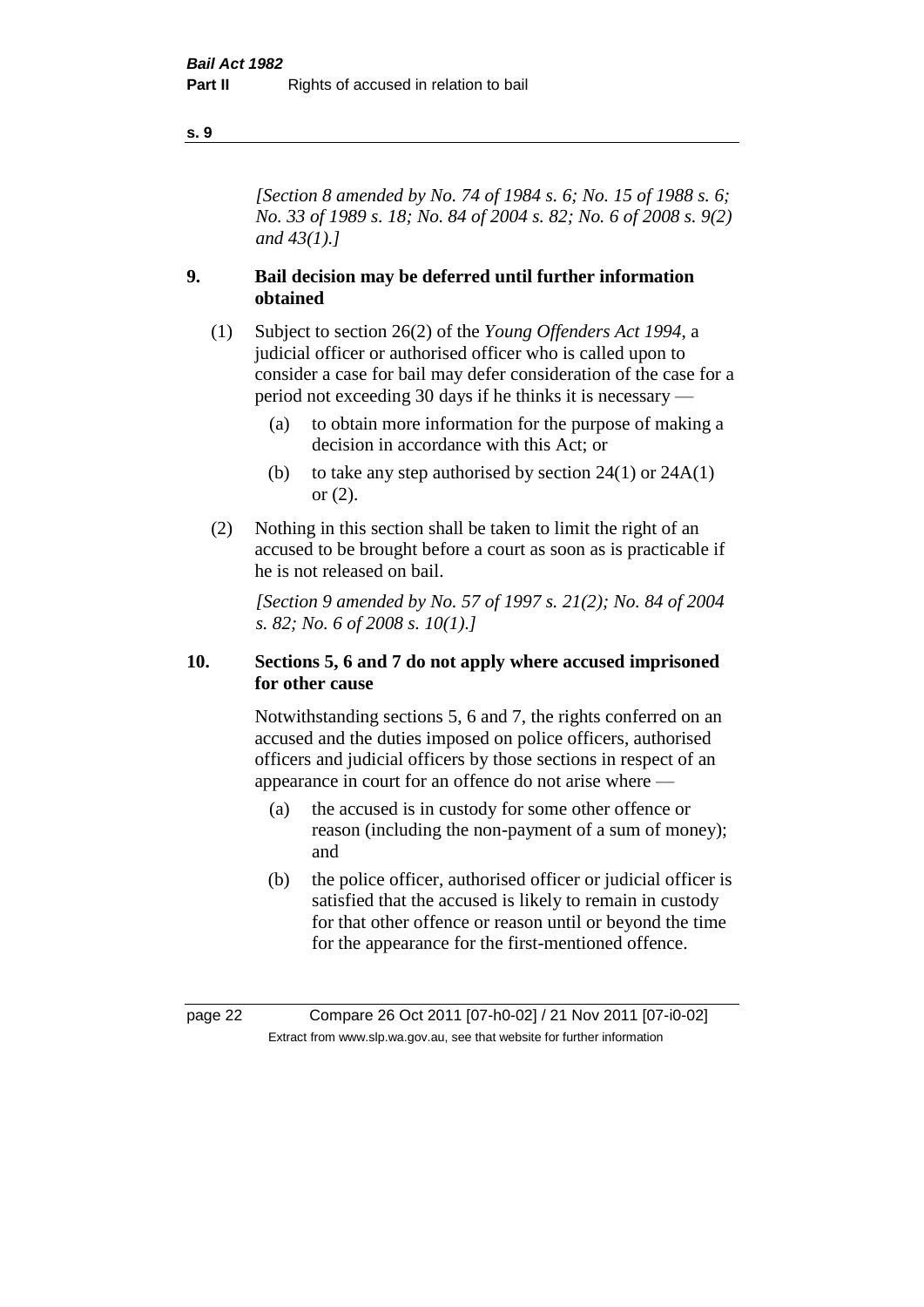*[Section 10 amended by No. 84 of 2004 s. 82.]*

### **11. Rights following grant of bail**

- $(1)$  When
	- (a) bail has been granted to an accused for an appearance in court;
	- (b) all conditions which are to be complied with before the release of the accused have been complied with; and
	- (c) he has entered into a bail undertaking for that appearance or his bail undertaking is deemed to be amended under section 31(3),

the accused has a right to be at liberty until he is required to appear, or to next appear, before a court, but subject to —

- (d) any requirement that he be in custody for some other reason;
- (e) the exercise of the powers in sections 14(3), 17A, 46, 50F, 54 and 55; and
- (f) the limitation mentioned in section 12.
- (2) Where the accused is in custody in a lock-up, court custody centre or prison, the right conferred by subsection (1) is also subject to the person in charge of the lock-up, court custody centre or prison either —
	- (a) signing a certificate under subsection (3); or
	- (b) receiving notice that a certificate has been signed by another person under that subsection.
- (3) After an accused becomes entitled to be at liberty as provided in subsection (1), a person referred to in section 29 may sign a certificate to that effect in the prescribed form.
- (4) The person in charge of a lock-up, court custody centre or prison in which the accused is in custody shall release the accused from custody as soon as is practicable after —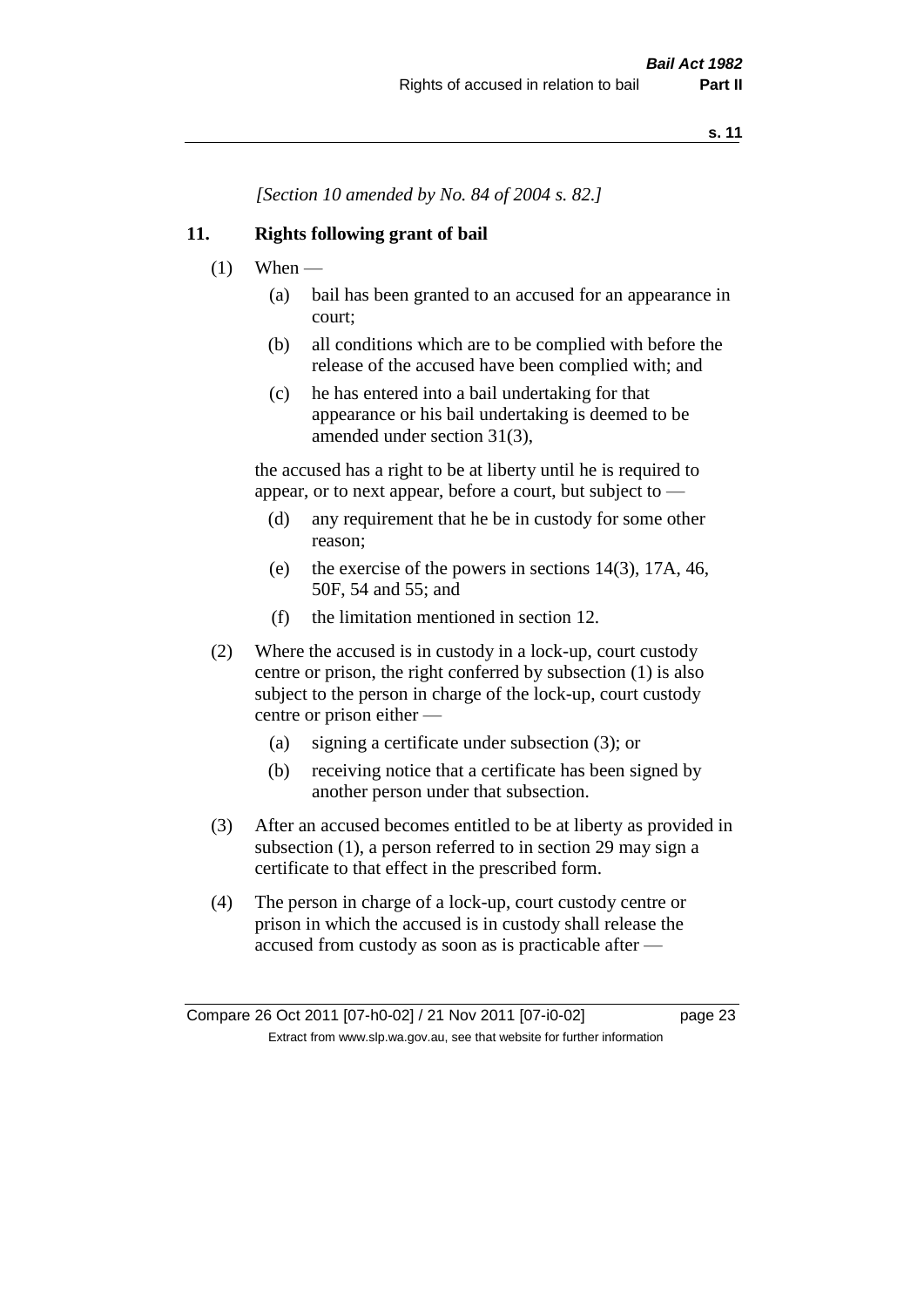**s. 12**

- (a) the person in charge signs the certificate; or
- (b) if the certificate is signed by a person other than the person in charge, the person in charge receives notice as described in subsection (2)(b).

*[Section 11 amended by No. 74 of 1984 s. 7; No. 15 of 1988 s. 7; No. 49 of 1988 s. 81; No. 45 of 1993 s. 7; No. 47 of 1999 s. 8; No. 59 of 2004 s. 141; No. 84 of 2004 s. 82; No. 6 of 2008 s. 11(1) and (2).]* 

### **12. Further limitation on rights in s. 7A(2) and 11**

The right of an accused to have his case for bail considered as soon as is practicable, his right to be at liberty as mentioned in sections 7A(2) and 11(1), and the corresponding duties created by this Part, are limited so far as is reasonably necessary for the exercise or performance by a person of any statutory power or function vested in him which requires or permits the continued custody of the accused, including the exercise of the powers set out in Part 12 of the *Criminal Investigation Act 2006* and Parts 6 and 7 of the *Criminal Investigation (Identifying People) Act 2002*.

*[Section 12 amended by No. 6 of 2002 s. 96; No. 84 of 2004 s. 82; No. 59 of 2006 s. 6; No. 6 of 2008 s. 12.]*

page 24 Compare 26 Oct 2011 [07-h0-02] / 21 Nov 2011 [07-i0-02] Extract from www.slp.wa.gov.au, see that website for further information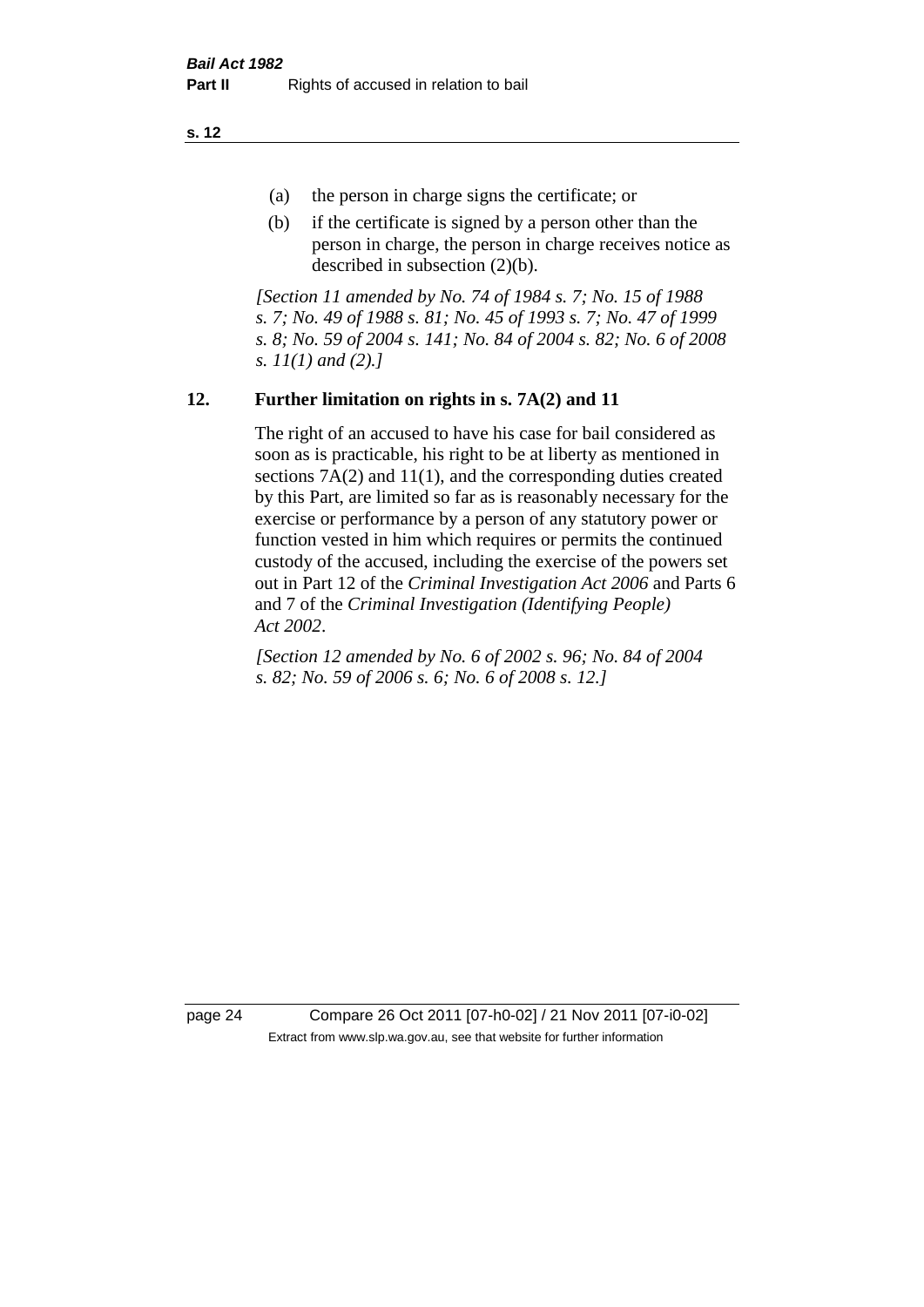# **Part III — Jurisdiction relating to bail**

*[Heading inserted by No. 6 of 2008 s. 13.]*

### **13. Jurisdiction to grant bail**

- (1) Jurisdiction to grant bail for any appearance described in the first column of Part A of Schedule 1 is vested in the judicial officer or authorised officer specified in the second column of that Part opposite thereto and shall be exercised subject to and in accordance with this Part and the further provisions in Parts B, C and D of Schedule 1.
- (2) A home detention condition shall not be imposed as a condition of bail except by a judicial officer.

*[Section 13 amended by No. 61 of 1990 s. 5; No. 45 of 1993 s. 12.]* 

### **13A. Jurisdiction to dispense with bail and how jurisdiction to be exercised**

- (1) Jurisdiction to dispense with the requirement for bail under section 7A for any appearance described in the first column of Schedule 1 Part A clause 2 or 3 is vested, subject to Schedule 1 Part B, in the judicial officer specified in the second column of that clause opposite that description, but Schedule 1 Part A clause 7 does not apply for the purposes of this subsection.
- (2) The jurisdiction referred to in subsection (1) is exercisable  $only$ —
	- (a) in respect of an appearance in court before conviction for an offence; and
	- (b) if it appears to the judicial officer that bail would be granted in accordance with Schedule 1 Part C clause 1 or 2 but that in the circumstances the completion of bail papers is an unnecessary imposition.
- (3) Where a judicial officer dispenses with the requirement for bail for an appearance by an accused the registrar of the court shall,

Compare 26 Oct 2011 [07-h0-02] / 21 Nov 2011 [07-i0-02] page 25 Extract from www.slp.wa.gov.au, see that website for further information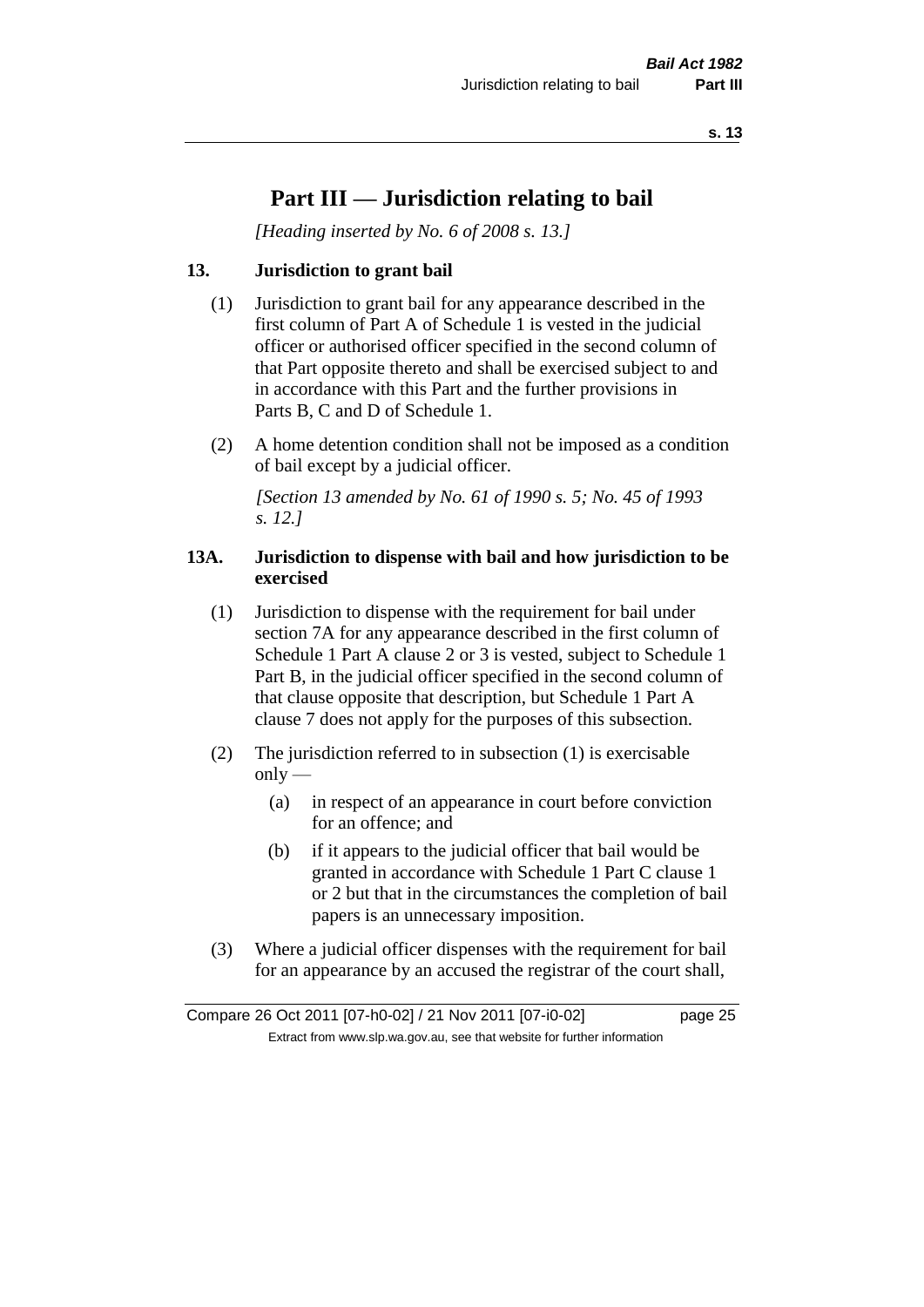#### **s. 13B**

in accordance with section 13B, give written notice to the accused of the time and place for the appearance.

*[Section 13A inserted by No. 6 of 2008 s. 14.]*

### **13B. Giving and proof of notices under s. 13A(3)**

- (1) A written notice to an accused under section  $13A(3)$  shall be
	- (a) given to the accused personally; or
	- (b) sent to the accused
		- (i) by post to the accused's address appearing in the records of the court; or
		- (ii) in urgent cases or with the accused's consent, by electronic communication.
- (2) A person who gives or sends a notice in accordance with subsection (1) shall endorse on a file copy of the notice a certificate showing —
	- (a) that the person has done so; and
	- (b) the time of doing so.
- (3) If a notice is sent by post under subsection  $(1)(b)(i)$ , the notice is to be presumed, unless the contrary is shown, to have been received at the time when, in the ordinary course of events, it would have been delivered.
- (4) In any proceedings
	- (a) a document purporting to be a copy of a notice referred to in subsection (1) is evidence of the terms of the notice; and
	- (b) an endorsement on a copy of a notice referred to in subsection (2) purporting to be a certificate referred to in that subsection is evidence of the matters appearing in the certificate without proof of the signature of the person who made the endorsement.

*[Section 13B inserted by No. 6 of 2008 s. 14.]*

page 26 Compare 26 Oct 2011 [07-h0-02] / 21 Nov 2011 [07-i0-02] Extract from www.slp.wa.gov.au, see that website for further information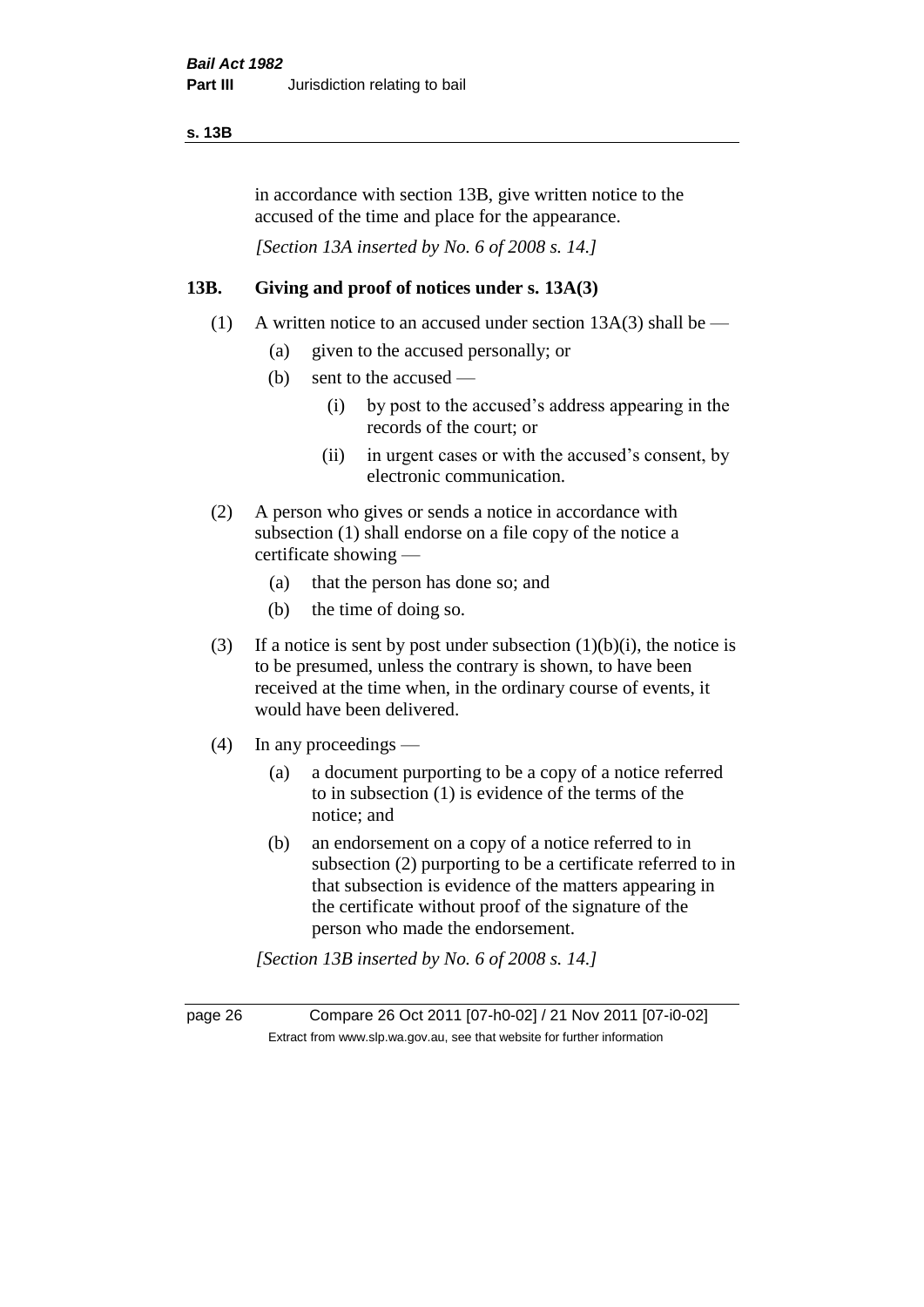### **14. Extent of judge's jurisdiction**

- (1) A judge may, in accordance with this Act
	- (a) exercise a power to grant bail which is conferred upon any other judicial officer or any authorised officer by this Act; and
	- (b) revoke or vary any bail previously granted by any other such officer; and
	- (c) under section 7A dispense with the requirement for bail or revoke an existing dispensation.
- (2) Subject to subsection (2a), the jurisdiction of a judge under subsection (1) in respect of an appearance by an accused may be invoked by application made by either the prosecutor or the accused, and whether or not any other judicial officer has —
	- (a) previously granted, refused or dispensed with bail; or
	- (b) exercised any power conferred on him by section 55,

in respect of that appearance.

- (2a) After the jurisdiction under subsection (1) has been invoked once by an accused in relation to an offence or group of offences for which he is required to appear, it may not be further invoked by that accused in relation to that offence or group of offences unless the accused satisfies a judge that —
	- (a) new facts have been discovered, new circumstances have arisen or the circumstances have changed since the occasion when the jurisdiction was invoked; or
	- (b) he failed to adequately present his case for bail on that occasion.
- (3) Where under subsection (1) a judge
	- (a) revokes the bail of an accused who is at liberty, he may order that the accused be returned to custody to await the appearance for which the bail was granted;

Compare 26 Oct 2011 [07-h0-02] / 21 Nov 2011 [07-i0-02] page 27 Extract from www.slp.wa.gov.au, see that website for further information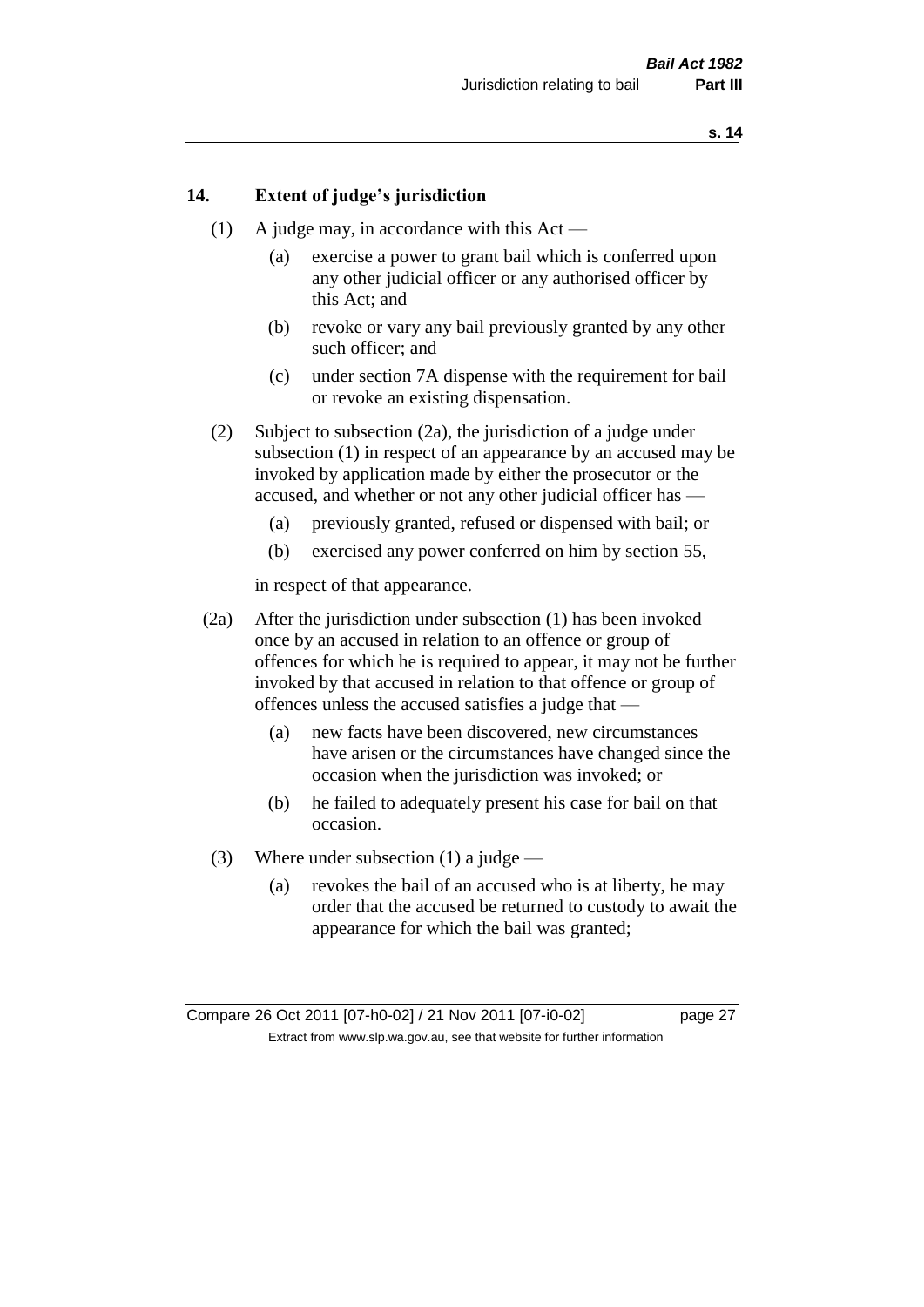#### **s. 15**

(b) varies the bail of such an accused, he may order that the accused be returned to custody until he becomes entitled to be at liberty pursuant to section 11,

and the judge may issue any warrant which may be necessary to carry such an order into effect.

- $(4)$  In this section
	- (a) references to a judge are references
		- (i) in the case of a child charged with an offence before the Children's Court, to a judge of that Court; and
		- (ii) in the case of an accused committed for trial or sentence to the District Court, to a judge of that Court; and
		- (iii) in any other case, to a judge of the Supreme Court;

and

- (b) references to any other judicial officer
	- (i) in relation to the exercise of powers under this section by a judge, are references to any judicial officer whose jurisdiction is inferior to that of the judge; but
	- (ii) in relation to the exercise of powers under this section by a judge of the Supreme Court, do not include a judge of the Children's Court or a judge of the District Court.

*[Section 14 amended by No. 74 of 1984 s. 8; No. 49 of 1988 s. 82; No. 84 of 2004 s. 82; No. 6 of 2008 s. 15(1)-(4).]* 

### **15. Exclusive jurisdiction of Supreme Court judge in murder cases**

(1) Where an accused is in custody for murder, the power to grant bail shall be exercised only by a judge of the Supreme Court, or

page 28 Compare 26 Oct 2011 [07-h0-02] / 21 Nov 2011 [07-i0-02] Extract from www.slp.wa.gov.au, see that website for further information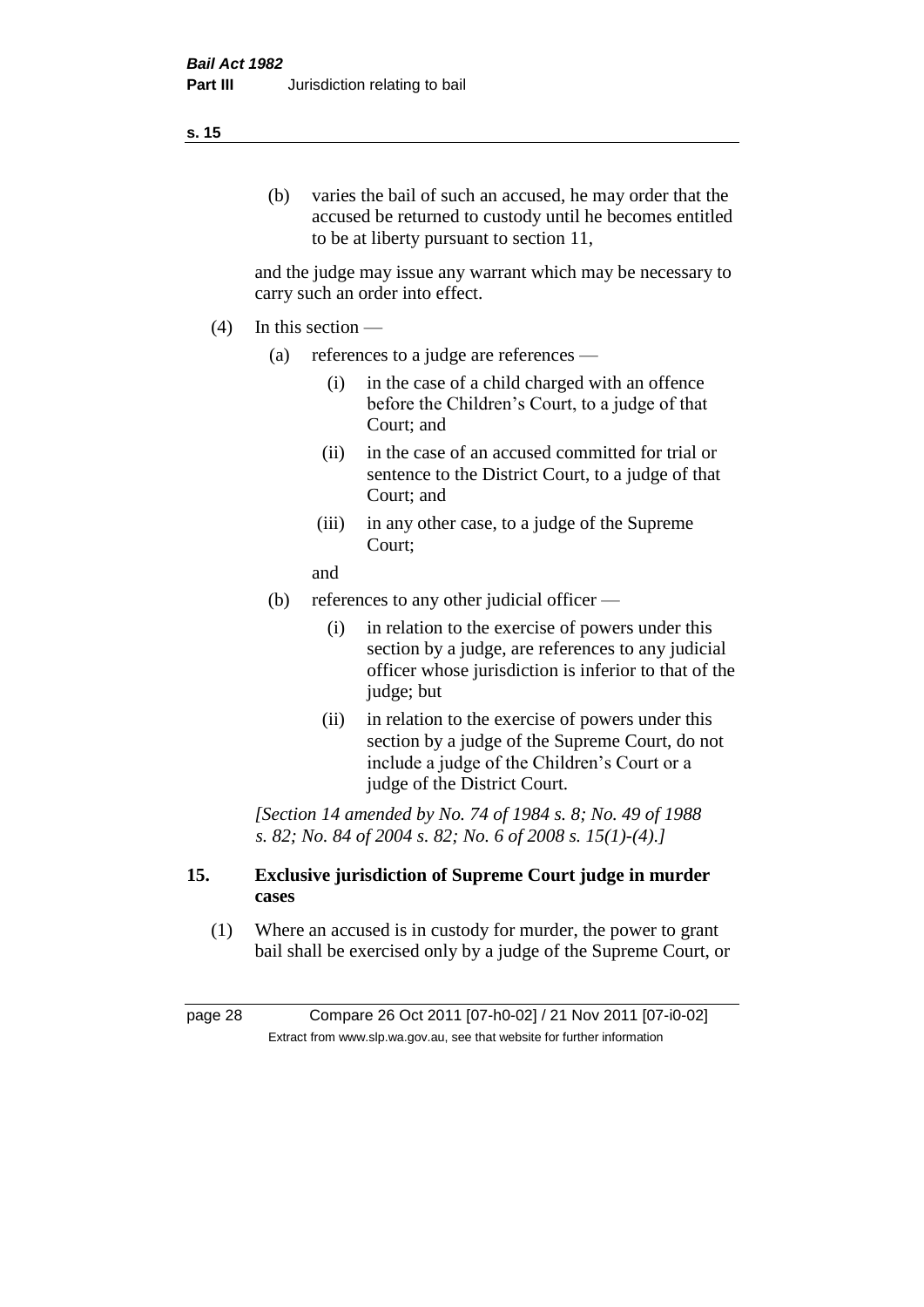#### **s. 15A**

in the case of an accused who is a child by a judge of the Children's Court, except —

- (a) where section  $31(2)(d)$  applies; or
- (b) to the extent that the Court of Appeal exercises its powers under Part A of Schedule 1.
- *[(2) deleted]*

*[Section 15 amended by No. 52 of 1984 s. 35; No. 74 of 1984 s. 9; No. 49 of 1988 s. 83; No. 70 of 1988 s. 45; No. 45 of 1993 s. 12; No. 45 of 2004 s. 28(4); No. 84 of 2004 s. 82; No. 29 of 2008 s. 24(5).]* 

#### **15A. Appeal from decision of judge**

(1) In this section —

*bail decision* means a decision —

- (a) to grant or refuse bail; or
- (b) to vary or revoke bail; or
- (c) to dispense with the requirement for bail; or
- (d) to impose any condition on a grant of bail,

and includes a decision under section 55 or 59A(4).

- (2) The prosecutor or the accused may appeal to the Court of Appeal against a bail decision of —
	- (a) a judge of the Children's Court; or
	- (b) a judge of the District Court; or
	- (c) a judge of the Supreme Court.
- (3) The leave of the Court of Appeal is required for each ground of appeal in an appeal under this section.
- (4) The *Criminal Appeals Act 2004* section 27(2), (3) and (4) apply, with necessary modifications, as if an appeal under this section were an appeal under Part 3 of that Act.

Compare 26 Oct 2011 [07-h0-02] / 21 Nov 2011 [07-i0-02] page 29 Extract from www.slp.wa.gov.au, see that website for further information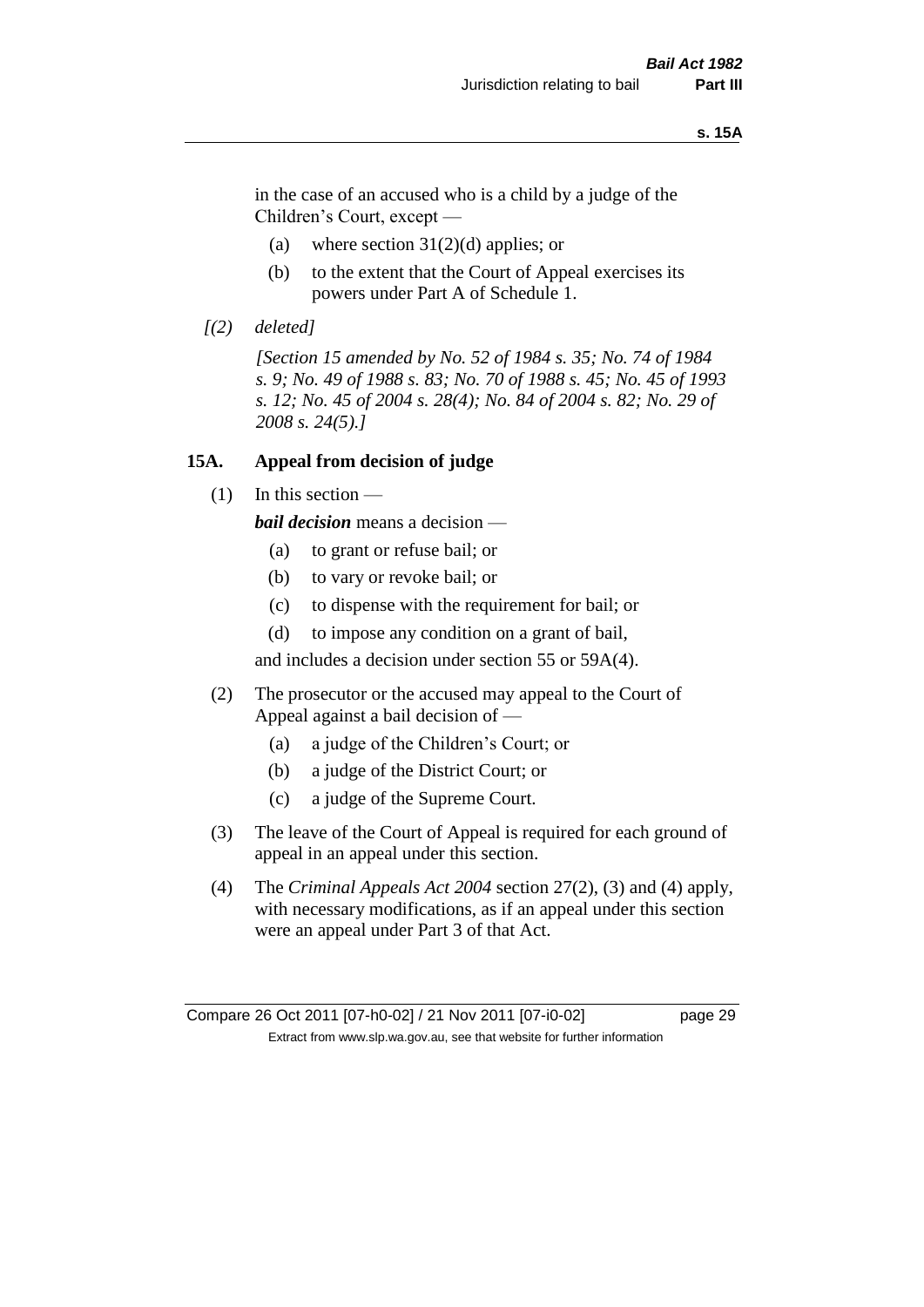- (5) An appeal under this section shall be commenced and conducted in accordance with this section, section 15B and rules of court made by the Supreme Court.
- (6) An appeal under this section shall be commenced by lodging with the Court of Appeal an application for leave to appeal that sets out the grounds of the appeal.
- (7) An appeal under this section cannot be commenced later than 21 days after the date of the bail decision unless the Court of Appeal orders otherwise.
- (8) An accused who is a party to an appeal under this section and who is in custody is entitled to be present at the hearing of the appeal if the accused so requests, and any official responsible for that custody who is informed of such a request shall do what is necessary to give effect to it.
- (9) For the purposes of giving effect to a request referred to in subsection (8), arrangements may be made for the accused to appear before the Court of Appeal by means of a video link or an audio link in accordance with section 66B, unless the Court of Appeal has ordered that the accused appear before it in person.

*[Section 15A inserted by No. 6 of 2008 s. 16(1).]*

### **15B. Determination of appeal under s. 15A and related provisions**

- (1) The Court of Appeal has jurisdiction to hear and determine an appeal under section 15A.
- (2) The Court of Appeal shall determine an appeal on the material and evidence that was before the judge whose decision is the subject of the appeal.
- (3) Any decision of the Court of Appeal in relation to bail shall be made in accordance with the relevant provisions of sections 13A and 17 and Schedule 1.

page 30 Compare 26 Oct 2011 [07-h0-02] / 21 Nov 2011 [07-i0-02] Extract from www.slp.wa.gov.au, see that website for further information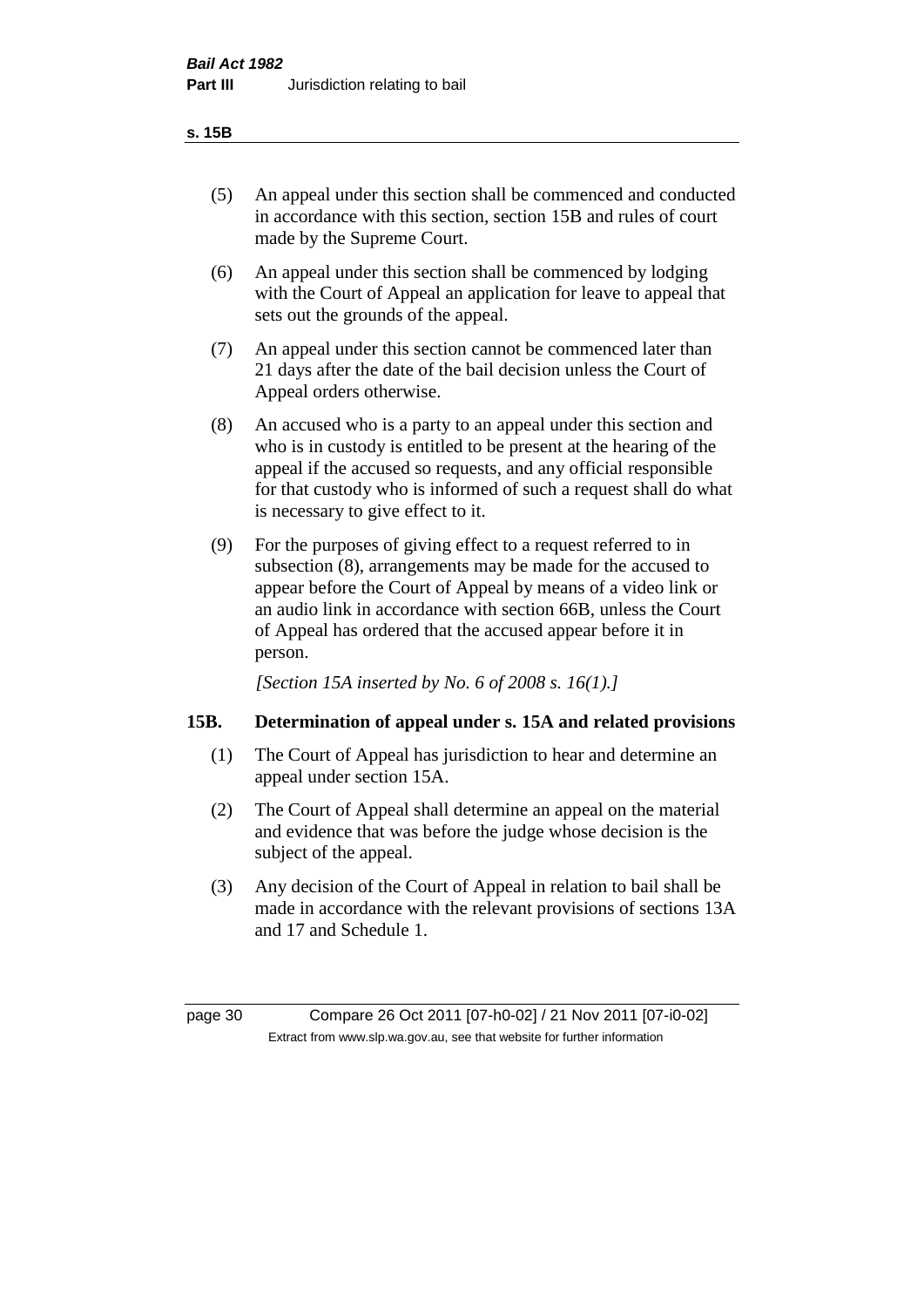- (4) Where in determining an appeal the Court of Appeal revokes the bail of an accused who is at liberty, it may order that the accused be returned to custody to await the appearance for which the bail was granted.
- (5) Where in determining an appeal the Court of Appeal varies the bail of an accused who is at liberty, it may order that the accused be returned to custody until the accused becomes entitled to be again at liberty pursuant to section 11.
- (6) A judge of appeal may issue any warrant that may be necessary to carry into effect an order under subsection (4) or (5).

*[Section 15B inserted by No. 6 of 2008 s. 16(1).]*

#### **16. Bail of person arrested on warrant**

- (1) Subject to sections 14 and 15 where the arrest of an accused for an offence is made pursuant to a warrant he shall not be granted bail before he is brought before a court or judicial officer as commanded by the warrant, except by a justice acting in terms of section 6(9).
- (2) Notwithstanding subsection (1) or any other provision of this Act, an accused who has been arrested pursuant to a warrant —
	- (a) issued under section 59B; or
	- (b) issued under the *Criminal Procedure Act 2004* for an offence against section 51(1) or (2),

shall not have a right to have his case for bail considered, and shall not be granted bail, before he is brought before the court as commanded by the warrant.

*[Section 16 amended by No. 59 of 2004 s. 141; No. 84 of 2004 s. 11 and 82; No. 59 of 2006 s. 4(3); No. 6 of 2008 s. 36(2).]*

Compare 26 Oct 2011 [07-h0-02] / 21 Nov 2011 [07-i0-02] page 31 Extract from www.slp.wa.gov.au, see that website for further information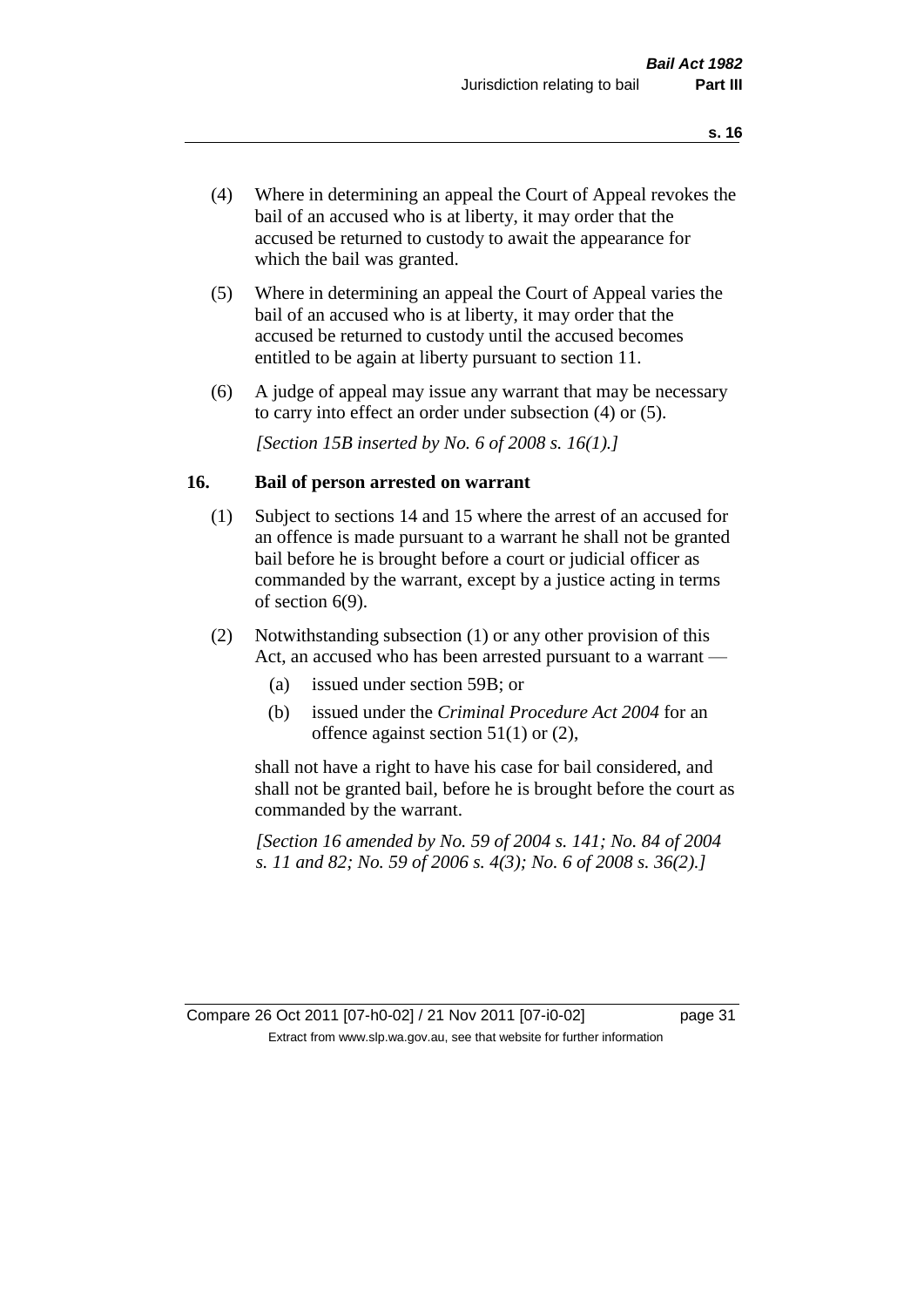### **16A. Restrictions on powers of authorised officers and justices in certain cases**

- (1) Where this section applies to a person who has been arrested for an offence jurisdiction does not arise under section 13 until the person is brought before —
	- (a) a court constituted by or so as to include a magistrate; or
	- (b) where section 15 applies, a judge of the Supreme Court or a judge of the Children's Court as the case may require.
- (2) This section applies where
	- (a) a person has been arrested in an urban area for a serious offence; and
	- (b) the serious offence is alleged to have been committed while the accused was —
		- (i) on bail for; or
		- (ii) at liberty under an early release order made in respect of,

another serious offence.

- (3) This section also applies where a person has been arrested in an urban area for an offence against section 61(1) of the *Restraining Orders Act 1997* (which creates offences for breaches of violence restraining orders).
- (4) In this section —

*urban area* means —

- (a) the metropolitan region as defined in the *Planning and Development Act 2005* and any prescribed area that adjoins that region; and
- (b) any other prescribed area of the State, being the whole or part of, or an area adjoining, a local government district under the *Local Government Act 1995* that is designated under that Act as a city or a town.

page 32 Compare 26 Oct 2011 [07-h0-02] / 21 Nov 2011 [07-i0-02] Extract from www.slp.wa.gov.au, see that website for further information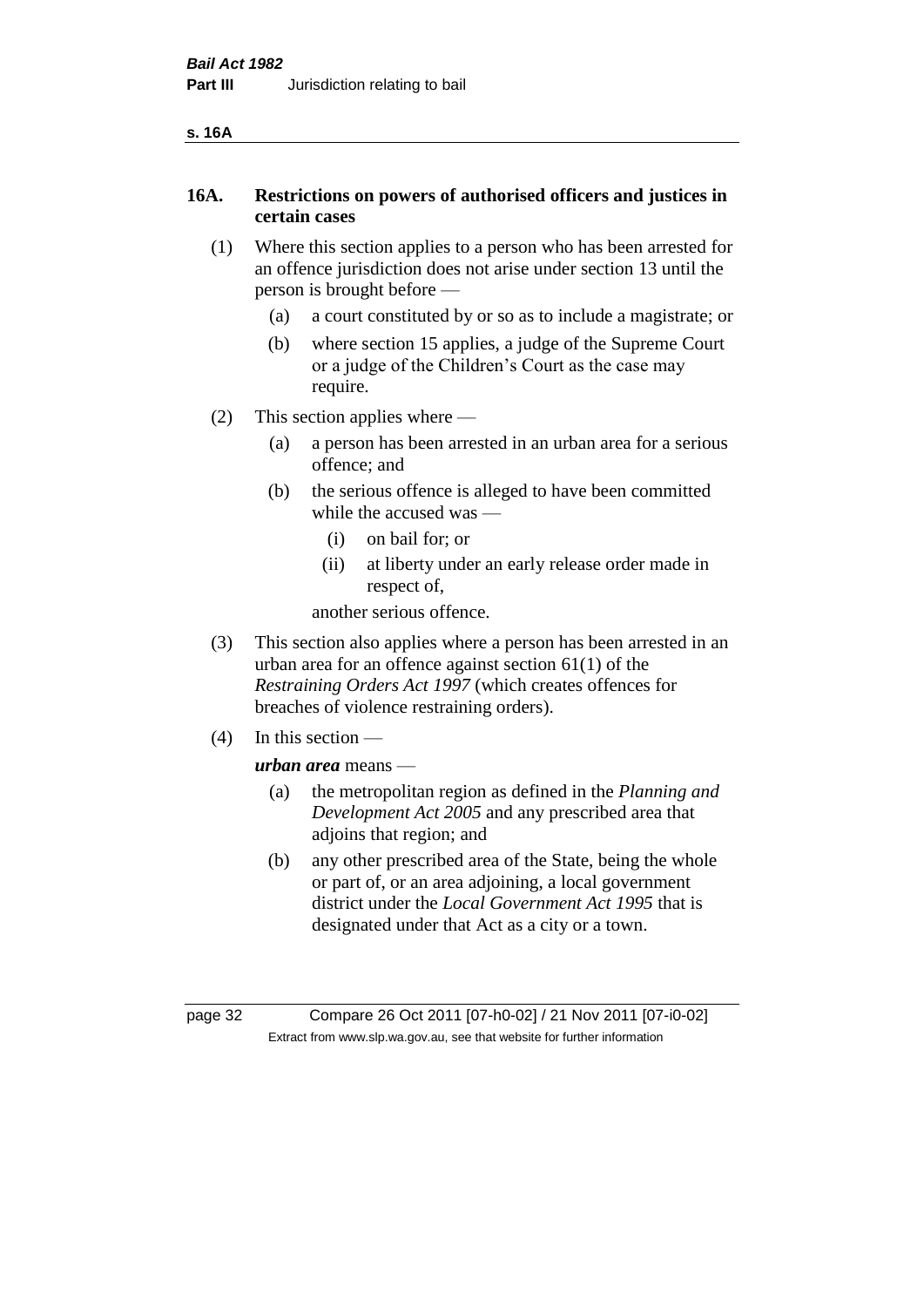*[Section 16A inserted by No. 54 of 1998 s. 6(1); amended by No. 38 of 2004 s. 59; No. 84 of 2004 s. 82; No. 38 of 2005 s. 15.]*

### **17. Conditions which may be imposed**

- (1) A judicial officer or authorised officer may impose conditions on a grant of bail only to the extent that he is authorised to do so by clause 2(3)(c) of Part C and Part D of Schedule 1.
- (2) Conditions imposed on a grant of bail shall not be any more onerous on the accused than the judicial officer or authorised officer considers is required in the public interest having regard to the nature of the offence for which the accused is in custody and the circumstances of the accused.

*[Section 17 amended by No. 45 of 1993 s. 8 and 12; No. 84 of 2004 s. 82.]* 

### **17A. Further provisions as to responsible person's undertaking (Schedule 1 Part C clause 2)**

- (1) Where this section applies, an authorised police officer may
	- (a) cancel an undertaking of the kind described in clause 2(3)(c) of Part C of Schedule 1;
	- (b) approve of another person as a responsible person within the meaning in that clause; and
	- (c) detain the accused or order his detention until the person so approved enters into an undertaking of the kind mentioned in paragraph (a).
- (2) Subsection (1) applies where
	- (a) a person has entered into an undertaking referred to in paragraph (a) of that subsection;
	- (b) a judicial officer when granting bail ordered that the person may under this section be released from the undertaking by an authorised police officer; and
	- (c) the person wishes to be so released.

Compare 26 Oct 2011 [07-h0-02] / 21 Nov 2011 [07-i0-02] page 33 Extract from www.slp.wa.gov.au, see that website for further information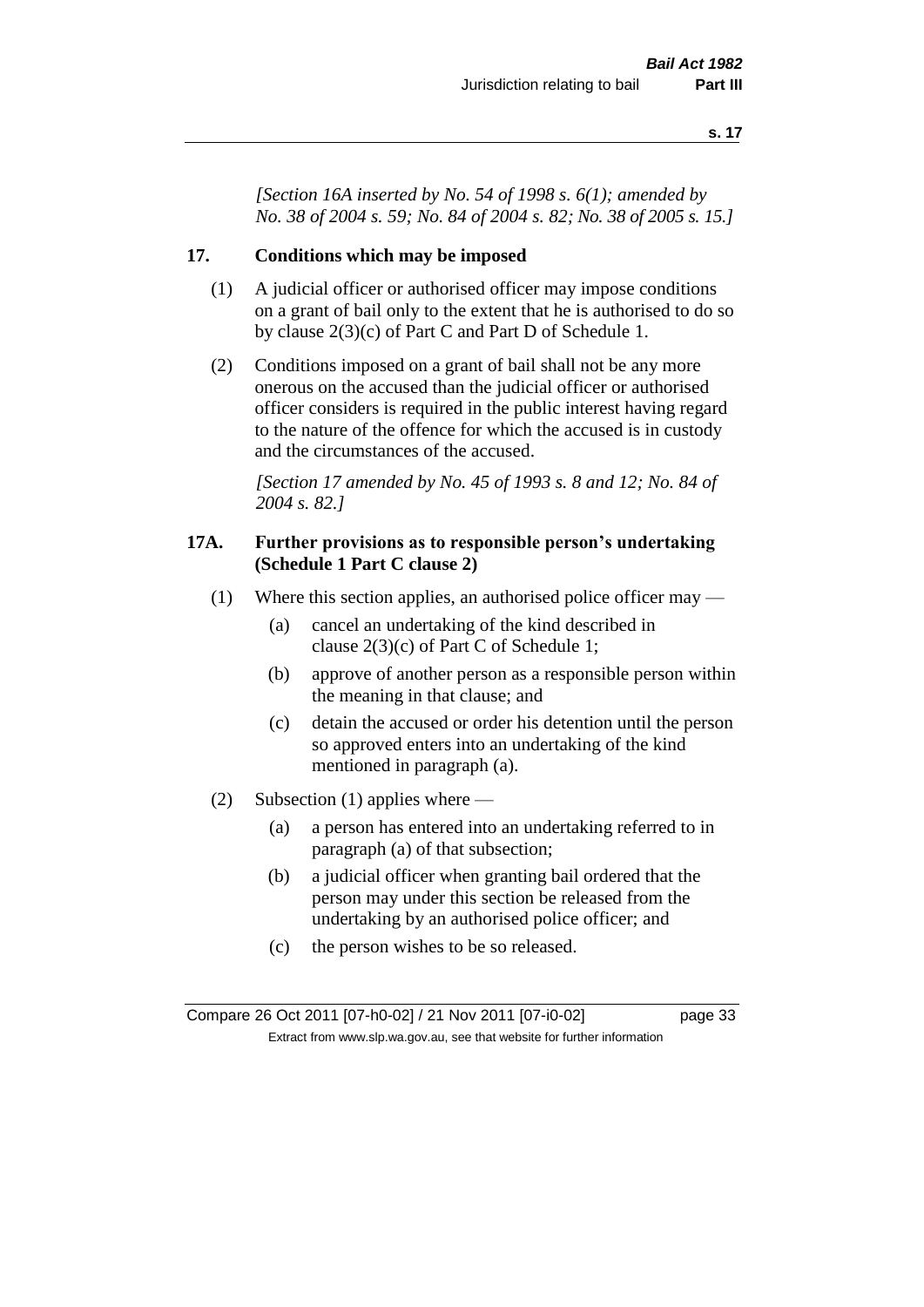#### **s. 17A**

- (3) A police officer may, for the purpose of the exercise of the powers in subsection (1), take into custody a child accused who has been released on bail.
- (4) If the police officer is not an authorised police officer he shall, as soon as is practicable, bring the accused before an authorised police officer for the purpose referred to in subsection (3).
- (5) After an undertaking has been entered into as mentioned in subsection  $(1)(c)$ , the accused, subject to this Act, has a right to be at liberty until he is required to appear before a court.

*[Section 17A inserted by No. 45 of 1993 s. 9; amended by No. 84 of 2004 s. 82.]* 

*[18-19. Deleted by No. 59 of 2006 s. 7(1).]*

page 34 Compare 26 Oct 2011 [07-h0-02] / 21 Nov 2011 [07-i0-02] Extract from www.slp.wa.gov.au, see that website for further information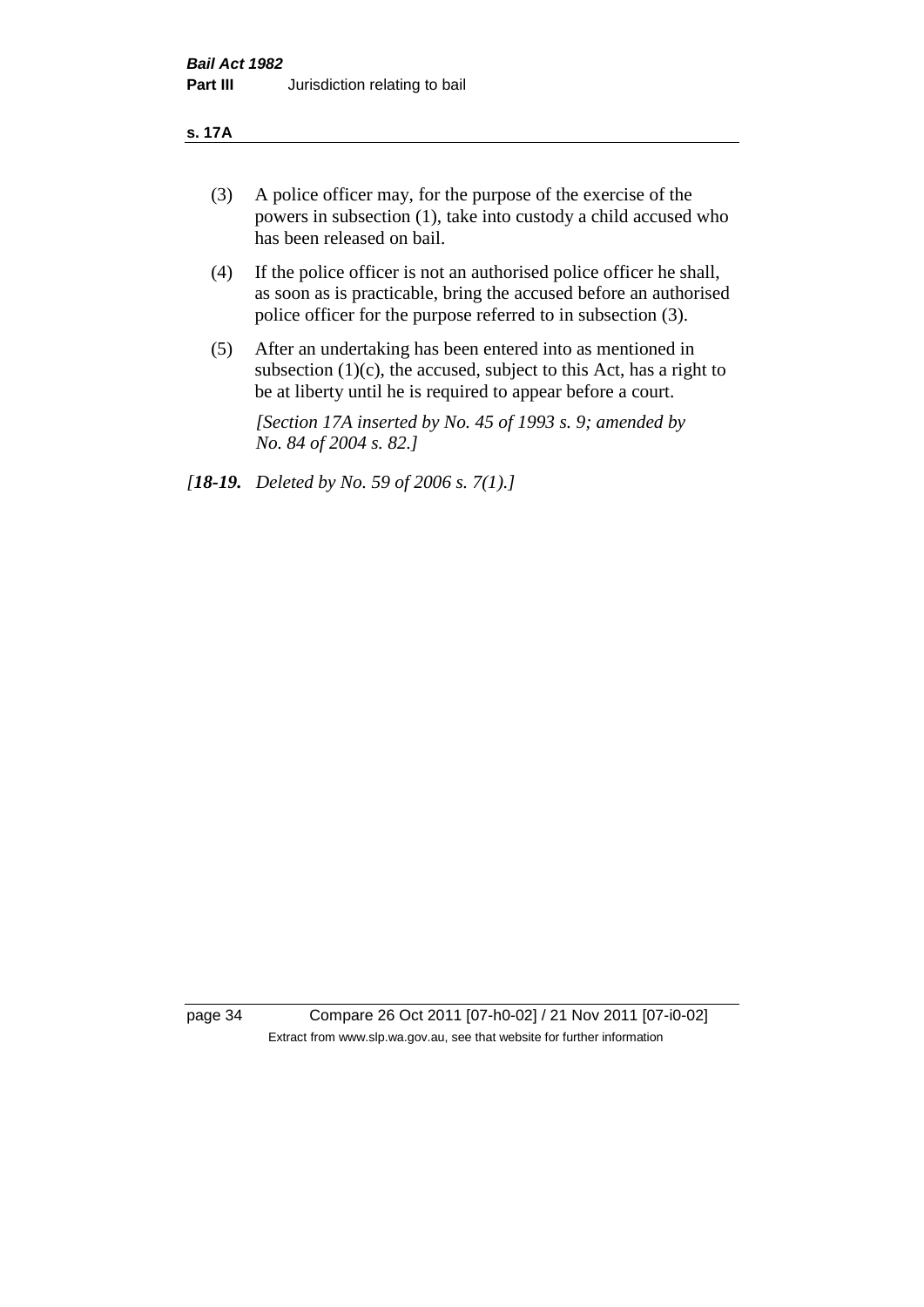# **Part IV — Hearing of case for bail, parties, and evidence**

## **20. Power to consider bail** *in camera* **and to prohibit publication**

- (1) On the consideration by a judicial officer of a case for bail of an accused who is charged with an offence triable by jury, the judicial officer may, to avoid prejudice to either party, exercise the powers described in subsection (2), but shall only exercise the power in paragraph (b) thereof if he considers that the exercise of the power in paragraph (a) is not, on its own, likely to be sufficient to avoid prejudice.
- (2) The powers referred to in subsection (1) are to order
	- (a) that no report, or summary, of any statement, or of any specified statement, made or furnished at the hearing shall be published by any means;
	- (b) that the bail application be heard *in camera*.
- (3) Where an order is made under subsection (2)(a), no report, or summary, of any statement referred to in that paragraph shall be published by any means —
	- (a) if the offence is one that may be tried on indictment, before a court decides that it is to be tried on indictment;
	- (b) if the accused is discharged from further proceedings upon the prosecution notice or indictment brought against him for the offence, before he is so discharged; or
	- (c) if the accused is tried on indictment for the offence, before the trial is ended.
- (4) A person who, except with lawful excuse, fails to comply with an order made under this section commits an offence.

Penalty: \$1 000.

*[Section 20 amended by No. 50 of 2003 s. 37(2); No. 4 of 2004 s. 58; No. 84 of 2004 s. 11 and 82.]*

Compare 26 Oct 2011 [07-h0-02] / 21 Nov 2011 [07-i0-02] page 35 Extract from www.slp.wa.gov.au, see that website for further information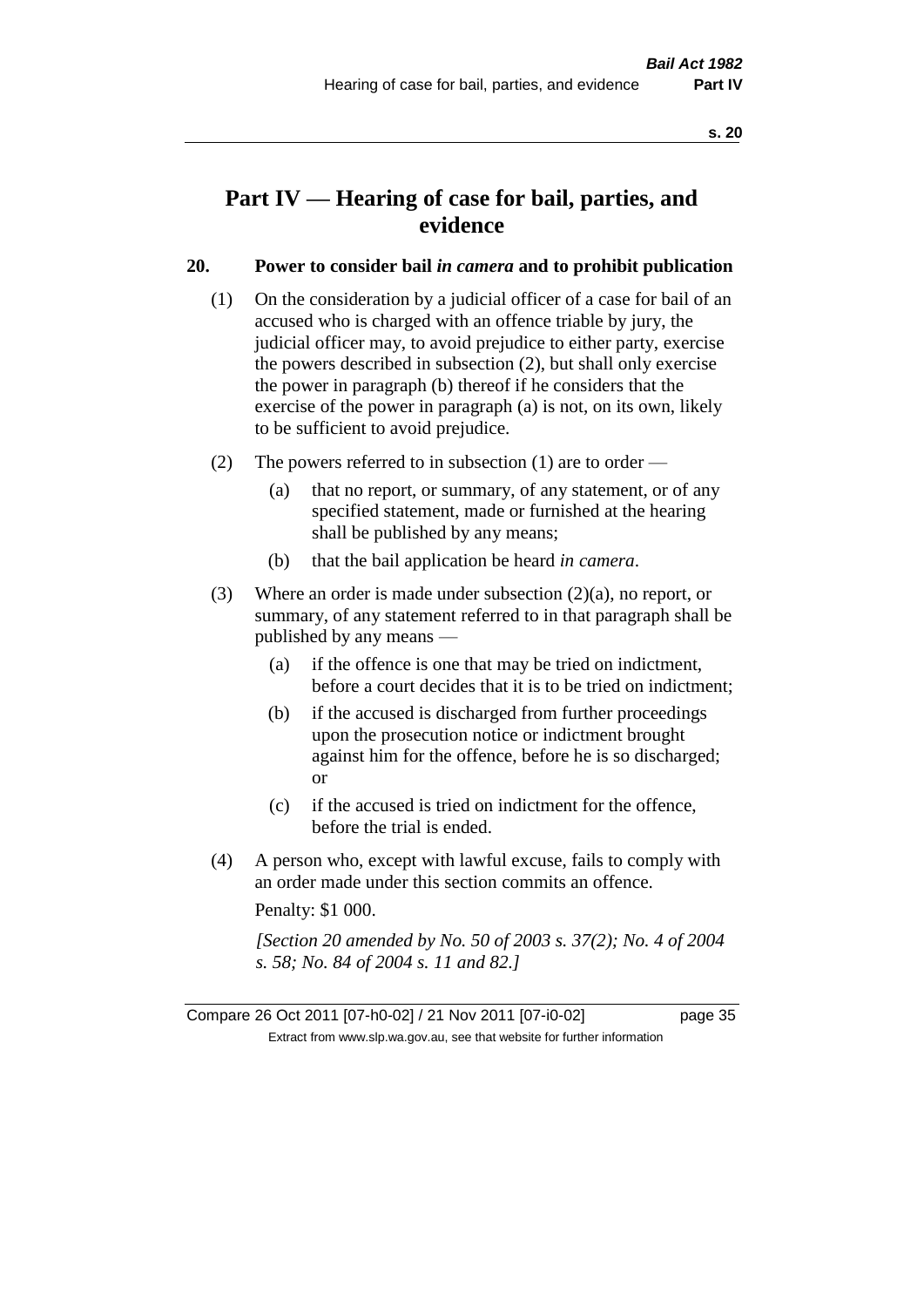## **21. Parties**

- (1) The parties to proceedings on a case for bail are the prosecutor and the accused and, subject to subsection (2), no other person shall be a party to, or be represented at, the proceedings.
- (2) Nothing in subsection (1) affects the right of
	- (a) the Attorney General to apply for leave, or be an appellant, under Part 2 of the *Criminal Appeals Act 2004*; or
	- (b) the Director of Public Prosecutions or the State Solicitor to receive notice and be heard under section 7F(2); or
	- (c) an officer referred to in section 33 of the *Children's Court of Western Australia Act 1988* to be present at and participate in proceedings concerning a child under that section.

*[Section 21 amended by No. 15 of 1988 s. 9; No. 49 of 1988 s. 84; No. 33 of 1989 s. 18; No. 31 of 1993 s. 7; No. 65 of 2003 s. 88(3); No. 59 of 2004 s. 141; No. 84 of 2004 s. 11 and 82; No. 6 of 2008 s. 9(3).]* 

## **22. Evidence**

A judicial officer or authorised person may in considering any case for bail receive and take into account such information as he thinks fit whether or not the same would normally be admissible in a court of law.

## **23. Accused not bound to supply information**

An accused is not obliged to complete, or furnish information for, the form referred to in section  $8(1)(b)$ , or for any revision thereof, or to furnish any information, whether on oath or otherwise, for the purpose of having his case for bail considered.

*[Section 23 amended by No. 84 of 2004 s. 82; No. 6 of 2008 s. 43(2).]* 

page 36 Compare 26 Oct 2011 [07-h0-02] / 21 Nov 2011 [07-i0-02] Extract from www.slp.wa.gov.au, see that website for further information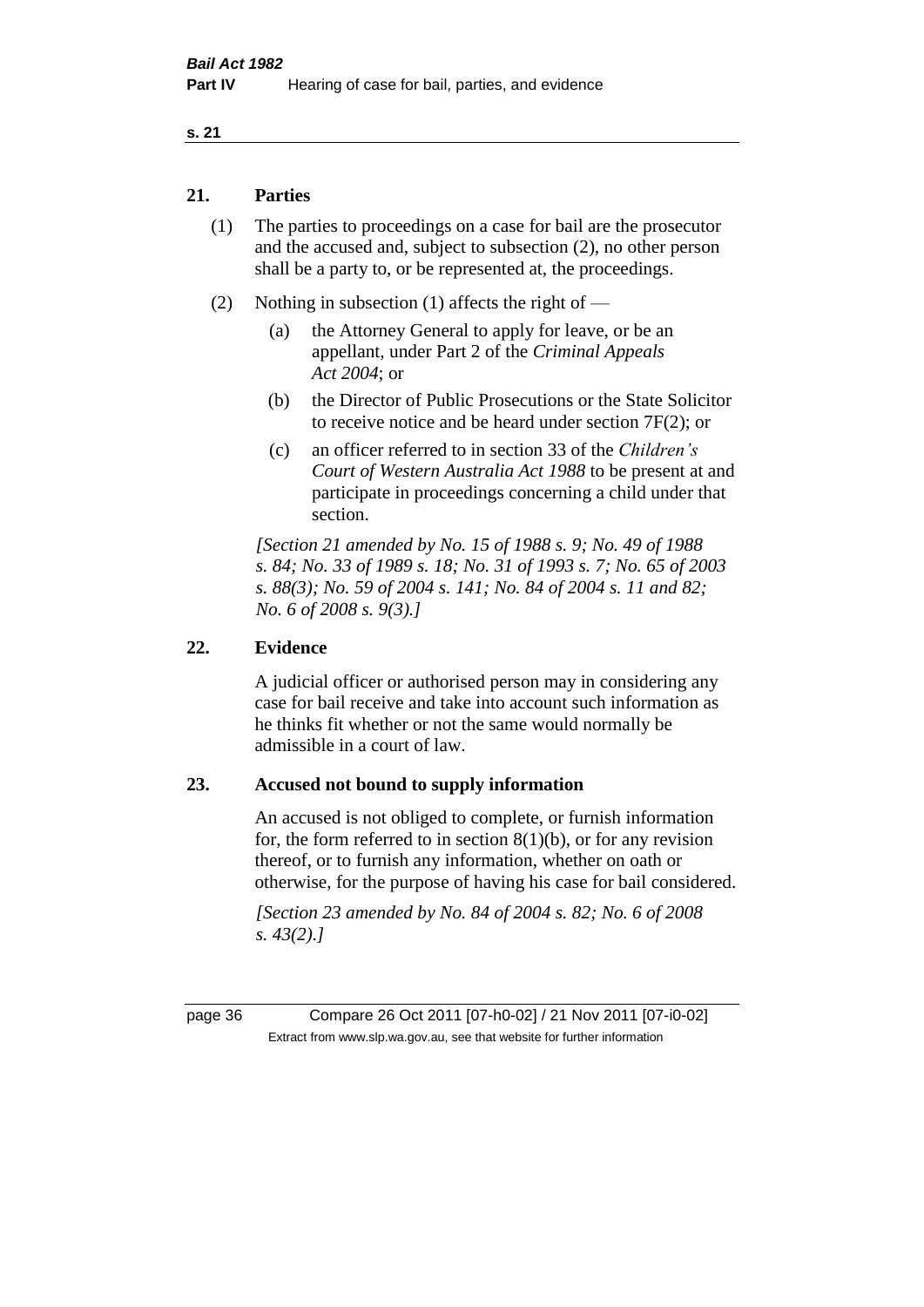# **24. Information may be referred to police officer for verification or for report**

- (1) A judicial officer or authorised officer who is called upon to consider a case for bail may —
	- (a) request that any information placed before the judicial officer or authorised officer by the accused for the purposes of the case be verified by a police officer, and to that end may refer to a police officer the form mentioned in section 8(1)(b), after it has been completed or revised;
	- (b) request that a report on any matter mentioned in Part C of Schedule 1, so far as it applies to an accused whose case is being or to be considered, be made by a police officer.
- (2) Where a reference or request is made under subsection (1) a police officer shall, as soon as is practicable —
	- (a) make a report to the judicial officer or the authorised officer accordingly; and
	- (b) furnish a copy of the report to the accused or his solicitor or counsel.

*[Section 24 inserted by No. 61 of 1990 s. 6; amended by No. 45 of 1993 s. 12; No. 84 of 2004 s. 82; No. 6 of 2008 s. 43(2).]* 

## **24A. Information may be referred to community corrections officer for verification or for report**

- (1) A judicial officer who is called upon to consider a case for bail may refer to a community corrections officer any matter referred to in section 24(1) and may request a community corrections officer to do any matter referred to in that section.
- (2) A judicial officer who is called upon to consider a case for bail and who desires to impose a home detention condition as a condition on a grant of bail, shall request that a report be made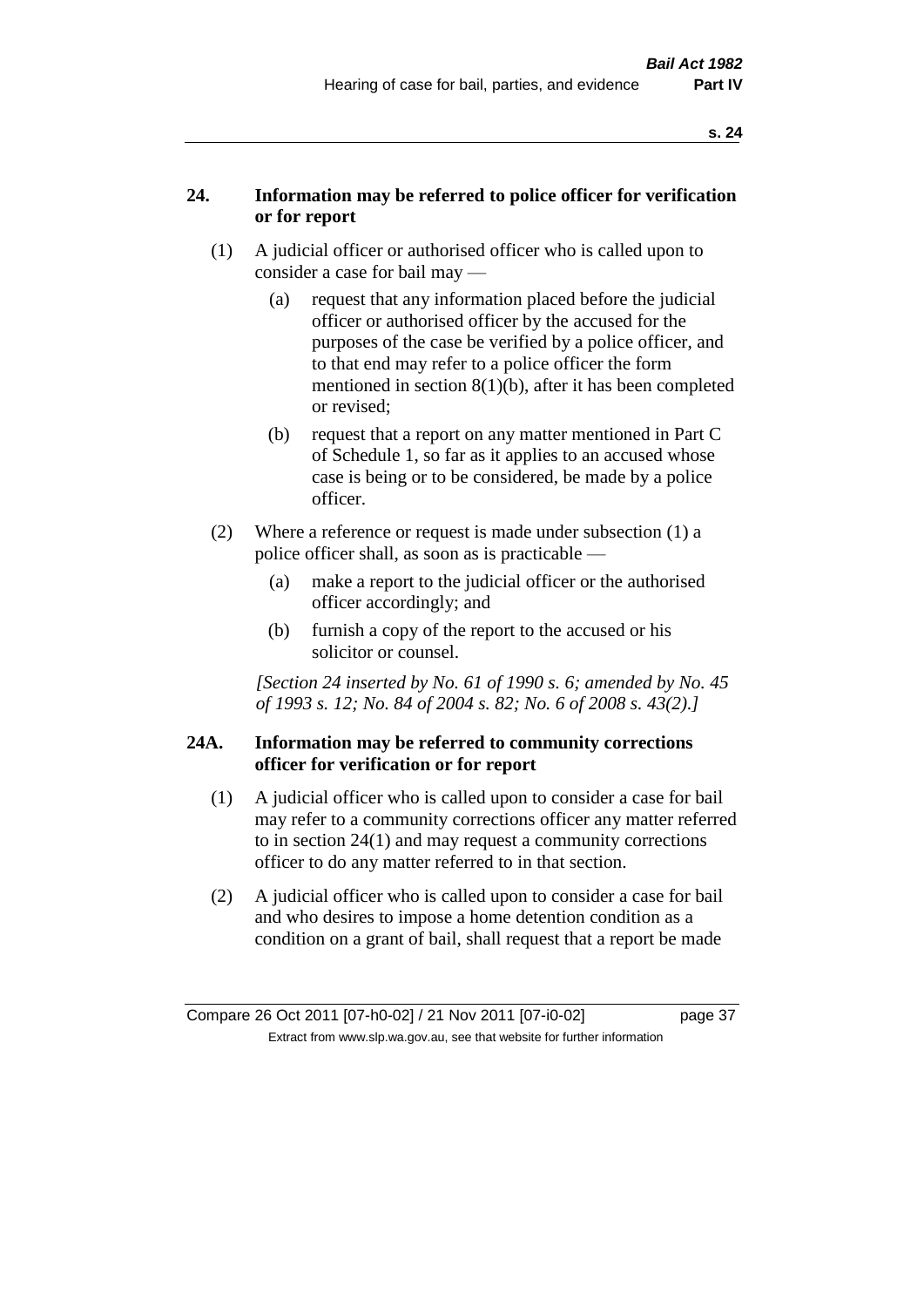by a community corrections officer about the suitability of the accused to be subject to a home detention condition.

- (3) Where a reference or a request is made under subsection (1) or a report is requested under subsection (2) a community corrections officer shall, as soon as is practicable, make a report to the judicial officer and, at the discretion of the judicial officer, copies may be made available to the prosecution or to the accused or his solicitor or counsel.
- (4) Where a community corrections officer makes a report that an accused is suitable to be subject to a home detention condition, the officer shall annex to the report and provide to the accused or his solicitor or counsel, a list of those conditions in rules made under section 50L that may be applied to the accused by the CEO (corrections) while the accused is subject to the home detention condition.

*[Section 24A inserted by No. 61 of 1990 s. 7; amended by No. 31 of 1993 s. 9; No. 84 of 2004 s. 82; No. 65 of 2006 s. 53.]* 

# **25. Protection of accused as to information given for bail purposes**

A statement made by an accused to a judicial officer or authorised officer for the purpose of a decision whether bail should be granted to him for any appearance in court for an offence shall not be admissible in evidence against him at his trial for that offence.

*[Section 25 amended by No. 84 of 2004 s. 82.]* 

# **26. Record of decision and reasons**

- (1) A bail record form shall be completed by an authorised officer or a justice if he —
	- (a) refuses to grant bail to an accused; or
	- (b) grants bail to an accused in the circumstances referred to in clause 3 of Part B of Schedule 1; or

page 38 Compare 26 Oct 2011 [07-h0-02] / 21 Nov 2011 [07-i0-02] Extract from www.slp.wa.gov.au, see that website for further information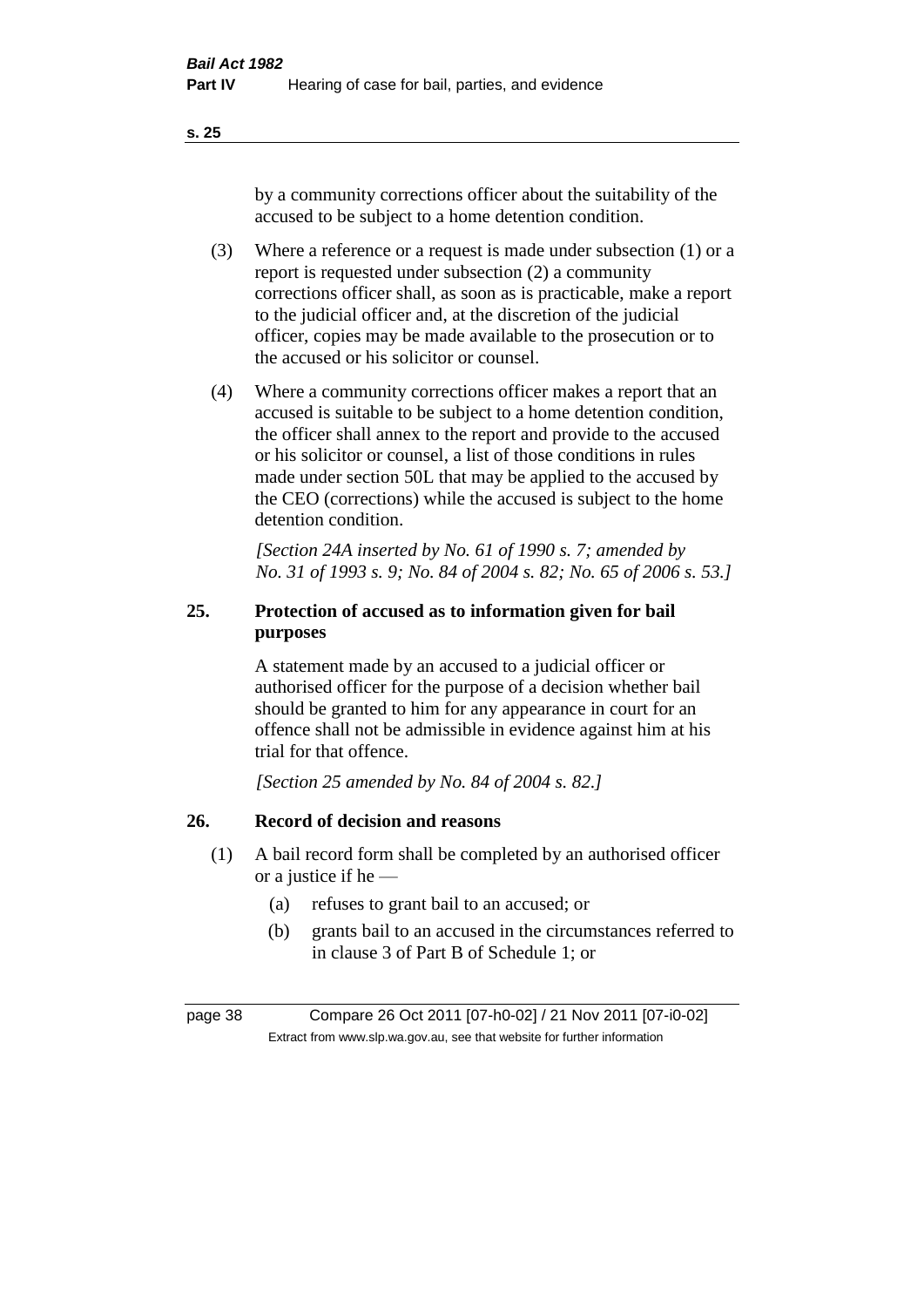- (ba) grants bail to an accused for a serious offence to which Schedule 1 Part C clause 3A applies; or
- (c) imposes any condition on a grant of bail and it appears to him that the accused is dissatisfied with the condition.
- (2) Where a judicial officer, other than a justice
	- (a) refuses to grant bail to an accused; or
	- (aa) grants bail to an accused for a serious offence to which Schedule 1 Part C clause 3A applies; or
	- (b) imposes any condition on a grant of bail and it appears to him that the accused is dissatisfied with the condition,

a record of the decision and of the reasons therefor shall be made.

- (3) The accused, the prosecutor or an intending prosecutor shall be entitled, upon request, to be furnished with a copy of the bail record form or, where subsection (2) applies, of the record made.
- (4) For the purposes of this section
	- (a) references to a justice do not include a magistrate or a judge of the District Court or the Supreme Court or the Children's Court who is a justice; and
	- (b) a bail record form is an approved form designed to contain a summary of the matters relevant to the decision as to the bail of an accused, including those matters set out in Part C of Schedule 1, the decision made, and the reasons for the decision.

*[Section 26 inserted by No. 15 of 1988 s. 10; amended by No. 49 of 1988 s. 85; No. 45 of 1993 s. 12; No. 59 of 2004 s. 141; No. 84 of 2004 s. 82; No. 6 of 2008 s. 17 and 43(1).]* 

## **27. Transmission of relevant papers to court**

(1) An authorised officer and a judicial officer who consider an accused's case for bail for an appearance for an offence and a

Compare 26 Oct 2011 [07-h0-02] / 21 Nov 2011 [07-i0-02] page 39 Extract from www.slp.wa.gov.au, see that website for further information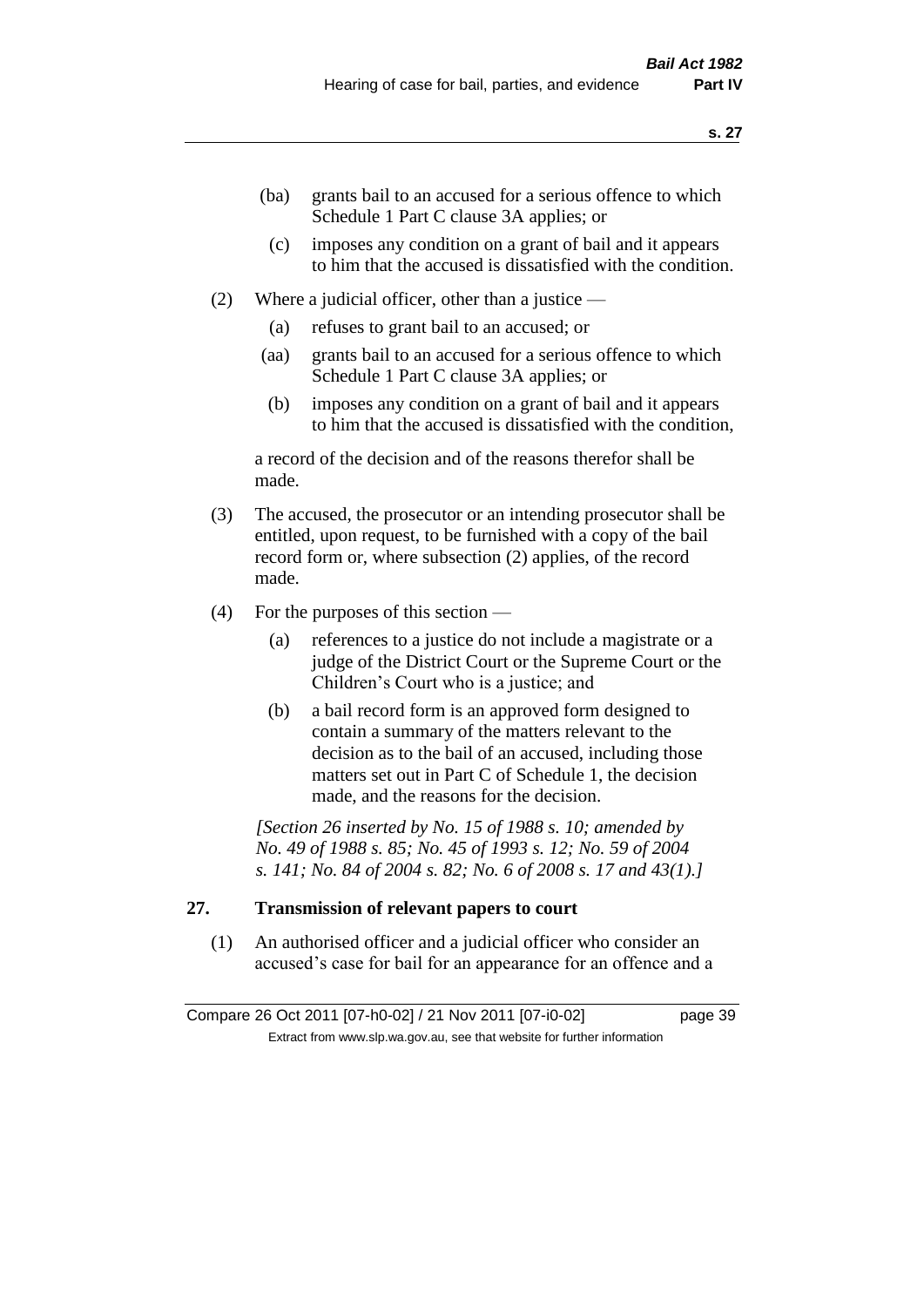#### **s. 27A**

person before whom a bail undertaking or a surety undertaking is entered into shall ensure that the relevant papers are sent as soon as is practicable, to the court before which the accused is required to appear.

(2) In subsection (1) *the relevant papers* in relation to any particular officer or person means such papers as are prescribed to be sent by that officer or person.

*[Section 27 amended by No. 84 of 2004 s. 82; No. 59 of 2006 s. 7(2).]* 

## **27A. Transmission of papers to CEO (corrections)**

A judicial officer who grants bail subject to a home detention condition shall ensure that a copy of the bail record form and of the bail undertaking are sent as soon as is practicable to the CEO (corrections).

*[Section 27A inserted by No. 61 of 1990 s. 8; amended by No. 31 of 1993 s. 9; No. 65 of 2006 s. 53.]* 

page 40 Compare 26 Oct 2011 [07-h0-02] / 21 Nov 2011 [07-i0-02] Extract from www.slp.wa.gov.au, see that website for further information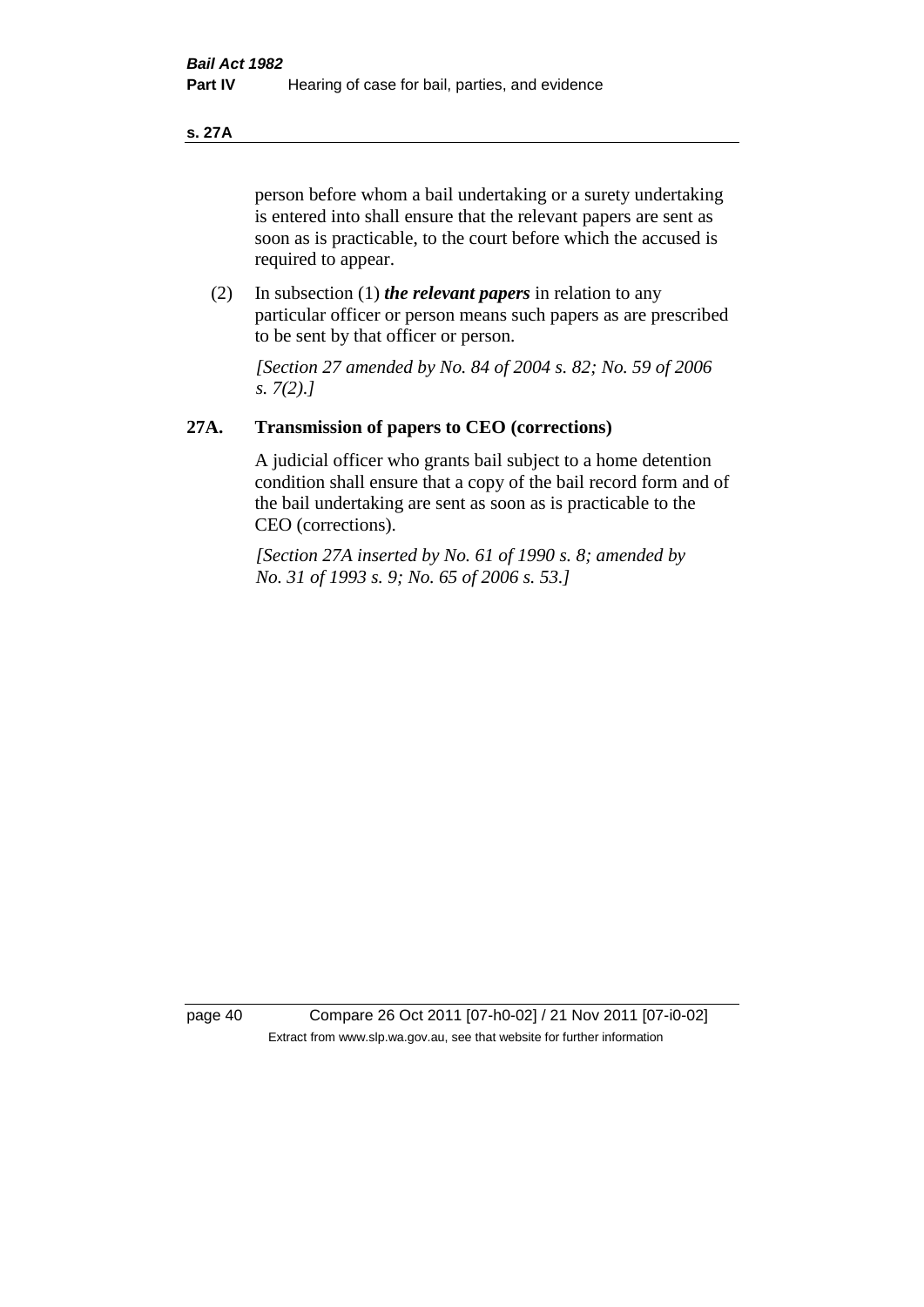# **Part V — Bail undertakings**

#### **28. Bail undertaking**

- (1) A person shall not be released on bail for an appearance in court unless he has entered into a bail undertaking for that appearance or is deemed to have done so under section 31(3).
- (2) A bail undertaking is an undertaking in writing by an accused in the prescribed form —
	- (a) that he will appear at a time and place specified, or deemed by section 31(3) to be specified, in the undertaking; and
	- (b) that if the accused fails to appear at that time and place the accused will, as soon as is practicable, appear at the court at which the accused was required to appear, when that court is sitting; and
	- (c) that he will comply with such conditions as may be imposed on him under clause 2 of Part D of Schedule 1; and
	- (d) that he will comply with any home detention condition which may be imposed as a condition on a grant of bail to him pursuant to clause 3 of Part D of Schedule 1,

and containing any agreement as to forfeiture of money by the accused which may be required pursuant to clause 1 of that Part.

- (3) A bail undertaking for any appearance may be entered into in respect of more than one offence.
- (4) The undertakings mentioned in subsection (2)(a) and (b) are, subject to section 34, enforceable under sections 51, 57 and 58.

*[Section 28 amended by No. 61 of 1990 s. 9; No. 45 of 1993 s. 12; No. 59 of 2004 s. 141; No. 84 of 2004 s. 82; No. 6 of 2008 s. 18(1).]* 

Compare 26 Oct 2011 [07-h0-02] / 21 Nov 2011 [07-i0-02] page 41 Extract from www.slp.wa.gov.au, see that website for further information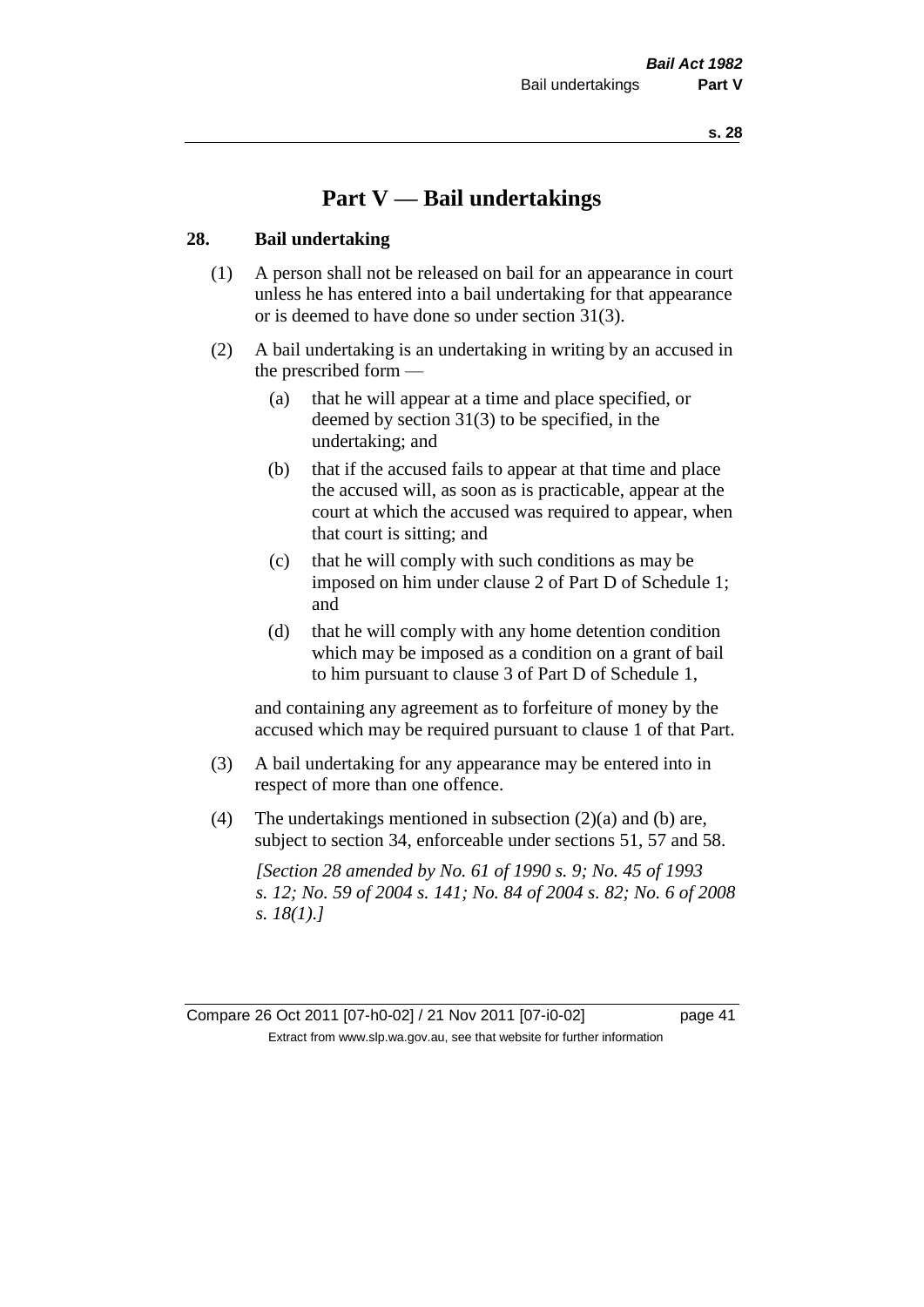# **29. Before whom bail undertaking may be entered into**

A bail undertaking need not be entered into before the judicial officer or authorised officer who granted bail but may be entered into before any of the following persons —

- (a) a judicial officer;
- (b) a registrar of a court, other than a deputy registrar of the Magistrates Court or the Children's Court;
- (c) an authorised police officer;
- (d) an associate of a judge of the Supreme Court, the District Court or the Children's Court;
- (e) where the accused is in a lock-up or prison, any person for the time being in charge of the lock-up or prison;
- (f) where the accused is in a court custody centre, any person for the time being in charge of the centre who is approved for the purposes of this paragraph by the chief executive officer of the department of the Public Service principally assisting in the administration of the *Court Security and Custodial Services Act 1999*;
- (g) where the accused is a child, any authorised community services officer.

*[Section 29 amended by No. 15 of 1988 s. 11; No. 49 of 1988 s. 86; No. 2 of 1996 s. 61; No. 59 of 2004 s. 141; No. 84 of 2004 s. 82; No. 6 of 2008 s. 19.]* 

# **30. Duties of person before whom bail undertaking is entered into**

- (1) The person before whom a bail undertaking is to be entered into by an accused shall before it is entered into —
	- $(a)$  either
		- (i) read it to the accused; or
		- (ii) be informed by the accused that the accused has read it; or
		- (iii) if necessary, have it translated to the accused;

page 42 Compare 26 Oct 2011 [07-h0-02] / 21 Nov 2011 [07-i0-02] Extract from www.slp.wa.gov.au, see that website for further information

#### **s. 29**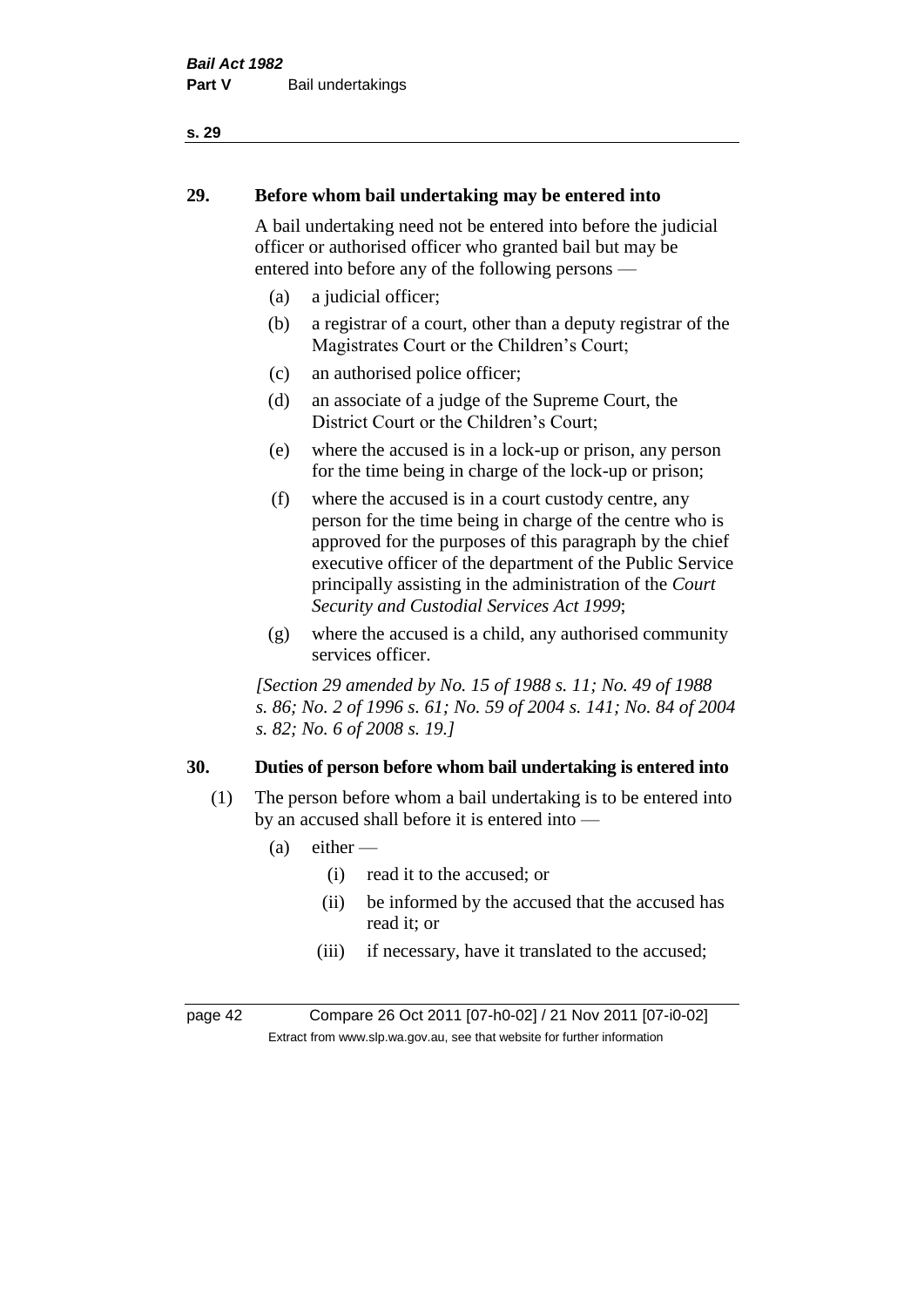and

- (b) ensure that all conditions which are to be complied with before the release of the accused have been complied with.
- (2) The person before whom a bail undertaking is entered into by an accused shall give to him, or cause to be given to him —
	- (a) a copy of the bail undertaking as duly completed; and
	- (b) a notice in writing in the approved form showing
		- (i) his obligations pursuant to the undertaking; and
		- (ii) the consequences of his failure to comply with them.
- (3) The person before whom a bail undertaking is entered into by an accused shall enquire of the accused whether he requires the notice referred to in subsection (2)(b) to be read or translated to him and shall take such steps as are necessary to comply with any such requirement of the accused.

*[Section 30 inserted by No. 15 of 1988 s. 12; amended by No. 84 of 2004 s. 82; No. 6 of 2008 s. 20 and 43(3).]* 

## **31. Different time and place for appearance may be substituted**

- (1) A different time or a different time and place may be substituted in accordance with this section for the time and place for appearance specified, or deemed by this section to be specified, in a bail undertaking.
- (2) A different time, or a different time and place, for the appearance by the accused may be substituted as mentioned in subsection  $(1)$  —
	- (a) upon an adjournment of proceedings at which the accused is present, by the judicial officer, if he has power to grant bail for that appearance, fixing a time and place for the resumed proceedings and notifying the accused orally thereof;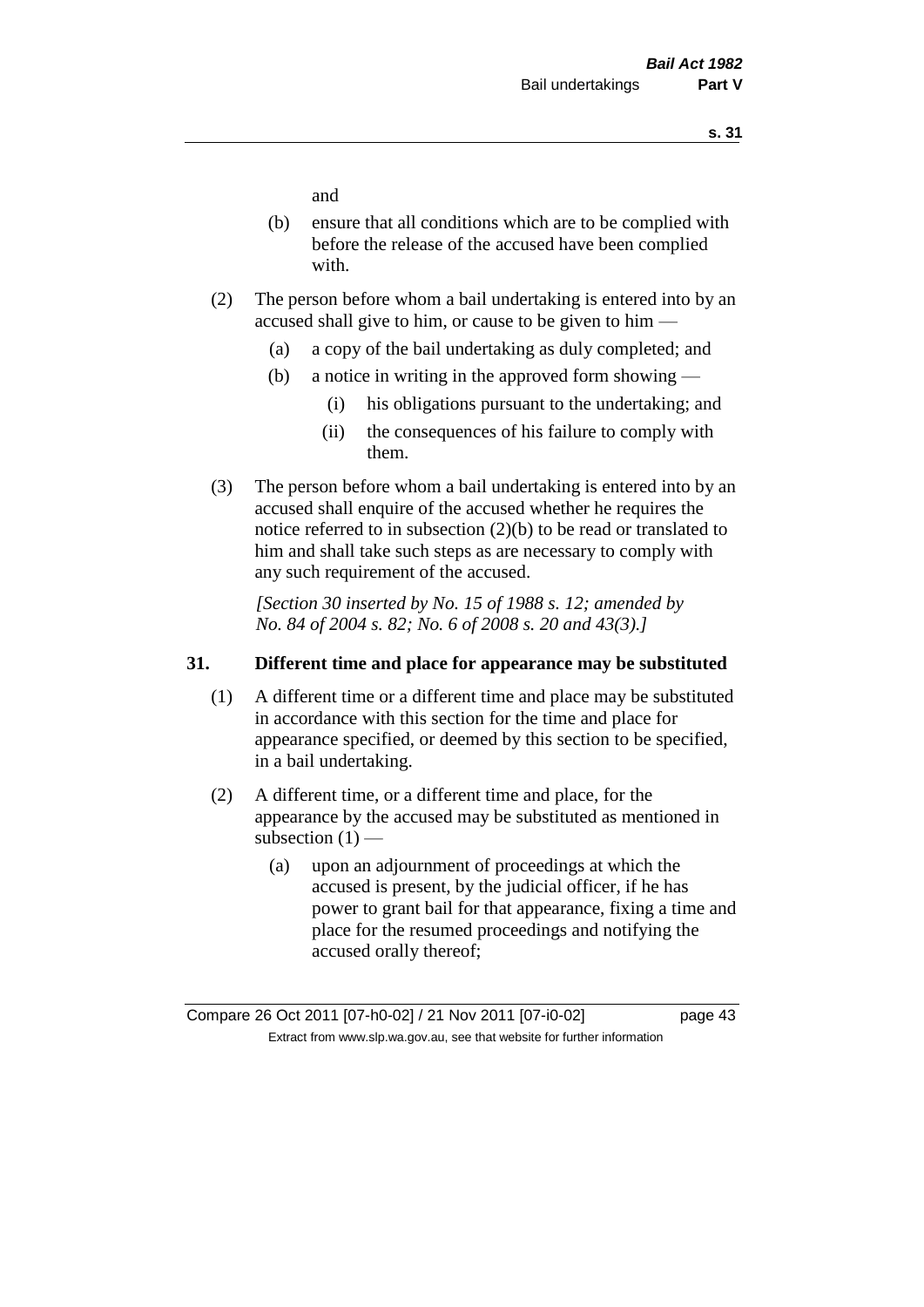- (b) upon an adjournment of proceedings from which the accused is absent for reasonable cause, by the judicial officer, if he has power to grant bail for that appearance, fixing a time and place for the resumed proceedings and directing the registrar of the court to cause written notice of the time and place to be given to the accused;
- (c) where
	- (i) a judge of the Supreme Court or a judge of the Children's Court has granted bail to an accused under section 15; and
	- (ii) a judicial officer, other than such a judge, has committed the accused to the Supreme Court,

by a judge of the Supreme Court or a judge of the Children's Court, as the case may require, notifying the accused orally, or directing the registrar of the court to cause written notice to be given to the accused of the time or time and place for the proceedings;

- $(d)$  where
	- (i) a judge of the Supreme Court or a judge of the Children's Court has granted bail to an accused under section 15;
	- *[(ii) deleted]*
	- (iii) the judicial officer is satisfied that there has been no material change in the facts or circumstances which applied on the grant of bail,

by the judicial officer notifying the accused orally, or directing the registrar of the court to cause written notice to be given to the accused, of the time or time and place for the resumed proceedings;

(e) upon a committal to the Supreme Court or District Court, by a judicial officer, if he has power to grant bail for that appearance, fixing a specified day in a specified sitting or session of that court and directing the registrar

**s. 31**

page 44 Compare 26 Oct 2011 [07-h0-02] / 21 Nov 2011 [07-i0-02] Extract from www.slp.wa.gov.au, see that website for further information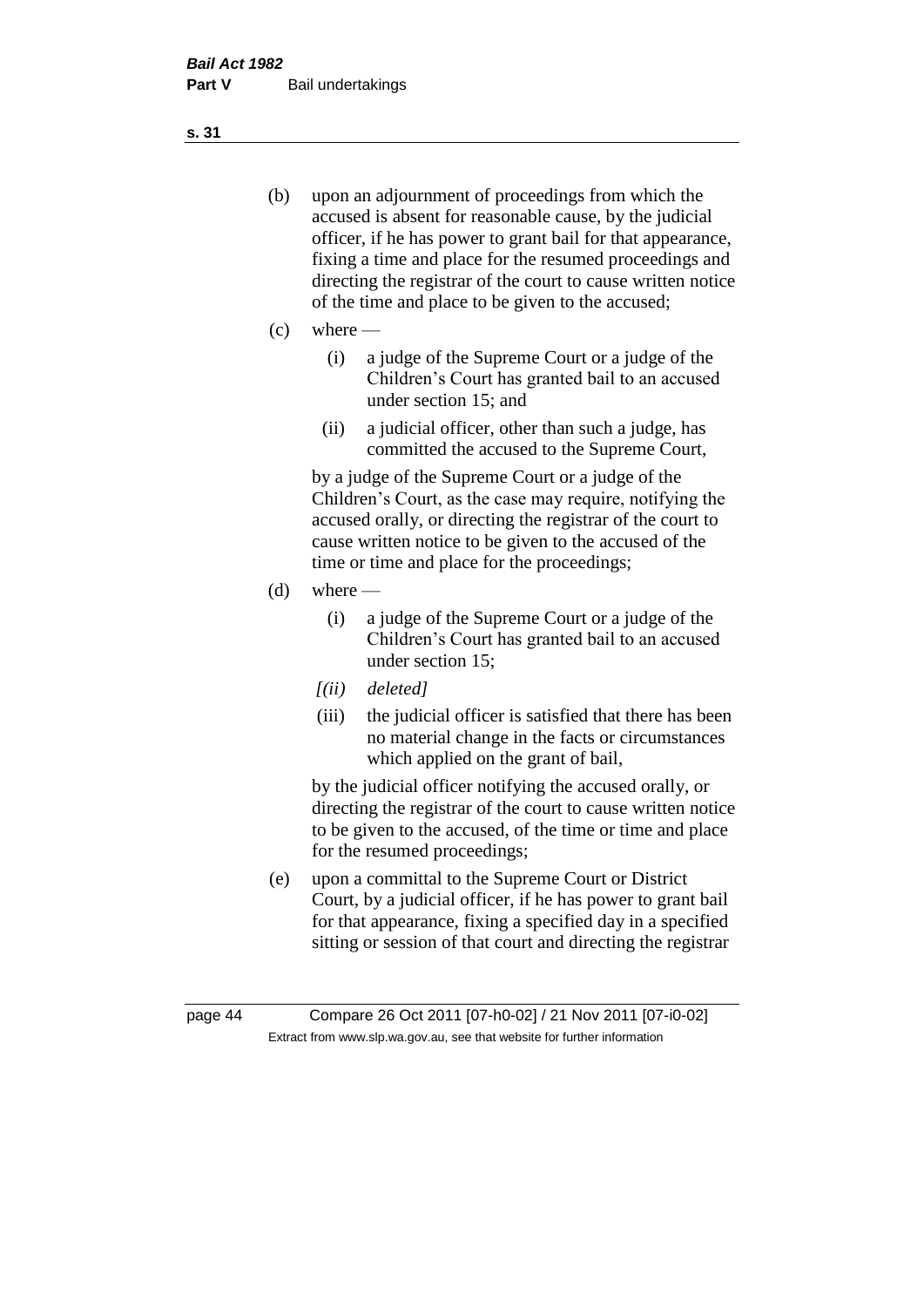of the court to cause written notice of the day to be given to the accused;

- (f) where an accused has been committed for trial in the Supreme Court or the District Court in a specified sitting or session thereof or on a specified day in a specified sitting or session thereof, by an officer of the court, or a person authorised under subsection (5), fixing a time for the trial in that sitting or session and causing written notice of the time to be given to the accused;
- (g) if the parties agree to a different time or a different time and place for the proceedings, by an officer of the court giving written notice thereof to the accused.
- (3) Where a different time or a different time and place is notified to an accused pursuant to subsection (2) the bail undertaking shall be deemed to be amended to specify that time or that time and place for appearance, and the terms and conditions thereof shall continue to apply as so amended as if the accused had entered into the bail undertaking in that form.
- (4) Where the power in subsection  $(2)(b)$  is exercised upon an adjournment of proceedings the right of the accused to be at liberty under section 11(1) does not lapse by reason only that there is an interval between the adjournment of the proceedings and the time when he is notified of the time and place for the resumed proceedings.
- (5) The Chief Justice, in respect of committals to the Supreme Court, and the Chief Judge, in respect of committals to the District Court, may authorise a person or persons, by name or office, to perform the functions referred to in subsection (2)(f).

*[Section 31 amended by No. 15 of 1988 s. 13; No. 49 of 1988 s. 87; No. 27 of 2002 s. 21; No. 59 of 2004 s. 141; No. 84 of 2004 s. 82; No. 6 of 2008 s. 21(1) and (2).]* 

Compare 26 Oct 2011 [07-h0-02] / 21 Nov 2011 [07-i0-02] page 45 Extract from www.slp.wa.gov.au, see that website for further information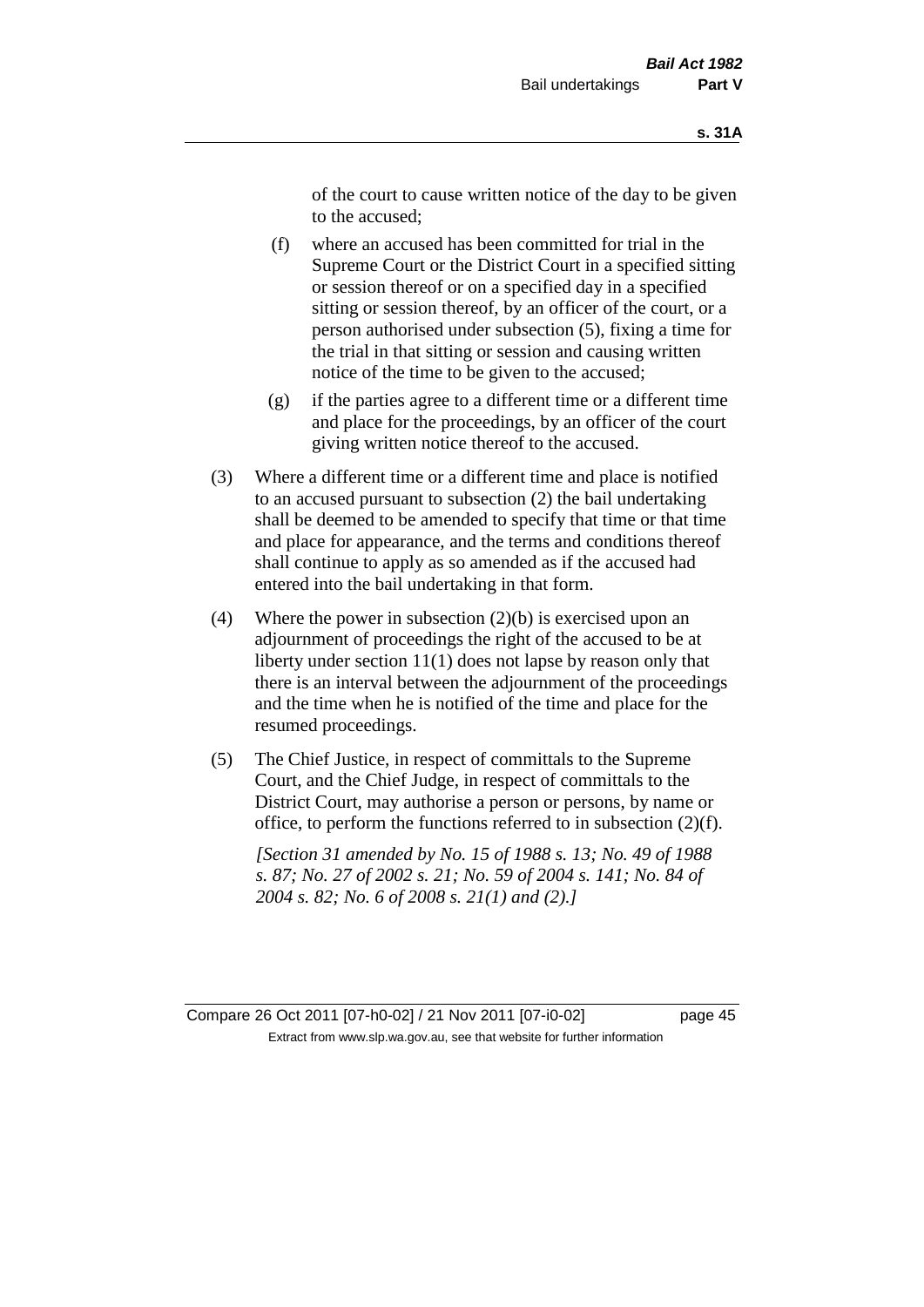#### **s. 31A**

#### **31A. Amendment of conditions during trial**

(1) In this section —

*amendment* means an addition, variation or cancellation under subsection (2);

*trial* means that part of proceedings for an offence when evidence is being received by the court in respect of the offence and also extends to any time when —

- (a) legal argument is being heard; or
- (b) a judicial officer or a jury is deliberating.

#### $(2)$  Where —

- (a) an accused has been granted bail for the accused's appearance for trial for an offence; and
- (b) the trial extends beyond one day,

a judicial officer who grants bail for the next appearance by exercising the power in section  $31(2)(a)$  may also do one or more of the following —

- (c) add any condition to the extent that is authorised by clause 2 or 3 of Part D of Schedule 1;
- (d) vary a condition to that extent;
- (e) cancel a condition.
- (3) A judicial officer who adds, varies or cancels a condition under subsection (2) shall cause an officer of the court —
	- (a) to endorse the amendment on the accused's copy of the bail undertaking or, if that copy is not available for endorsement, to give written notice of the amendment to the accused; and
	- (b) to endorse on a file copy of the undertaking a certificate as to the amendment and the action taken under paragraph (a).

page 46 Compare 26 Oct 2011 [07-h0-02] / 21 Nov 2011 [07-i0-02] Extract from www.slp.wa.gov.au, see that website for further information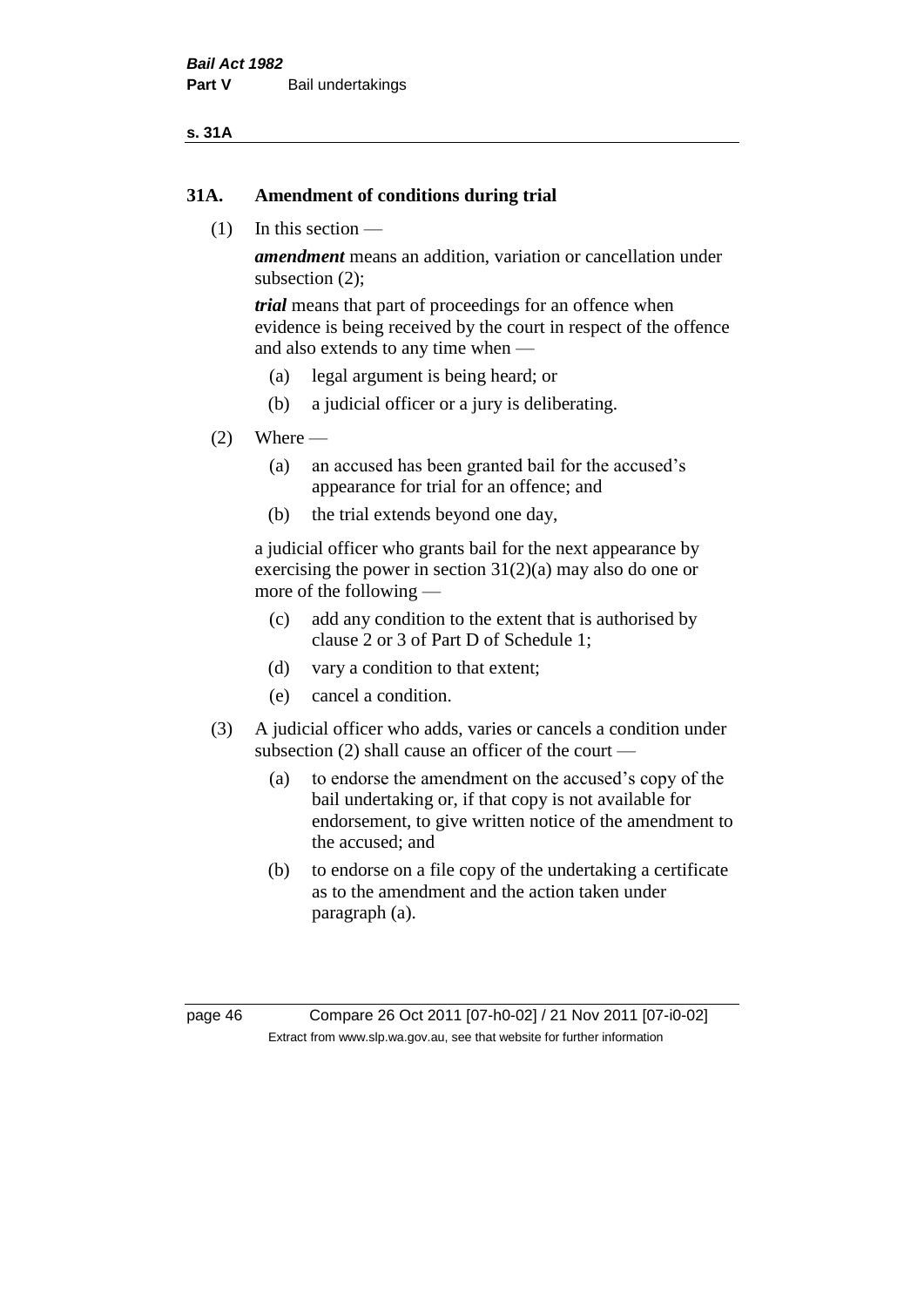- (4) If the judicial officer considers that the amendment is of a minor nature, the judicial officer may, for the purposes of section 44(4), cause the officer of the court to include a statement to that effect in the endorsement or notice under subsection (3)(a) and the certificate under subsection (3)(b).
- (5) When action is taken under subsection  $(3)(a)$ 
	- (a) the bail undertaking is to be regarded as having been amended as provided in the endorsement or notice, as the case requires; and
	- (b) the terms and conditions of the bail undertaking continue to apply as so amended as if the accused had entered into the bail undertaking in that form.
- (6) In any proceedings an endorsement on a copy of a bail undertaking referred to in subsection (3)(b) purporting to be a certificate referred to in that paragraph is evidence of the matters appearing in it without proof of the signature of the person who made the endorsement.

*[Section 31A inserted by No. 6 of 2008 s. 22(1).]*

#### **32. Giving and proof of notices under s. 31**

- (1) A written notice to an accused under section  $31(2)$ 
	- (a) shall be given to the accused personally; or
	- (b) shall be sent to the accused by post to the accused's address appearing in the records of the court; or
	- (c) in urgent cases or with the accused's consent, shall be sent to the accused by electronic communication.
- (2) A person who gives or sends a notice in accordance with subsection (1) shall endorse on a file copy of the notice a certificate showing —
	- (a) that the person has done so; and
	- (b) the time of doing so.

Compare 26 Oct 2011 [07-h0-02] / 21 Nov 2011 [07-i0-02] page 47 Extract from www.slp.wa.gov.au, see that website for further information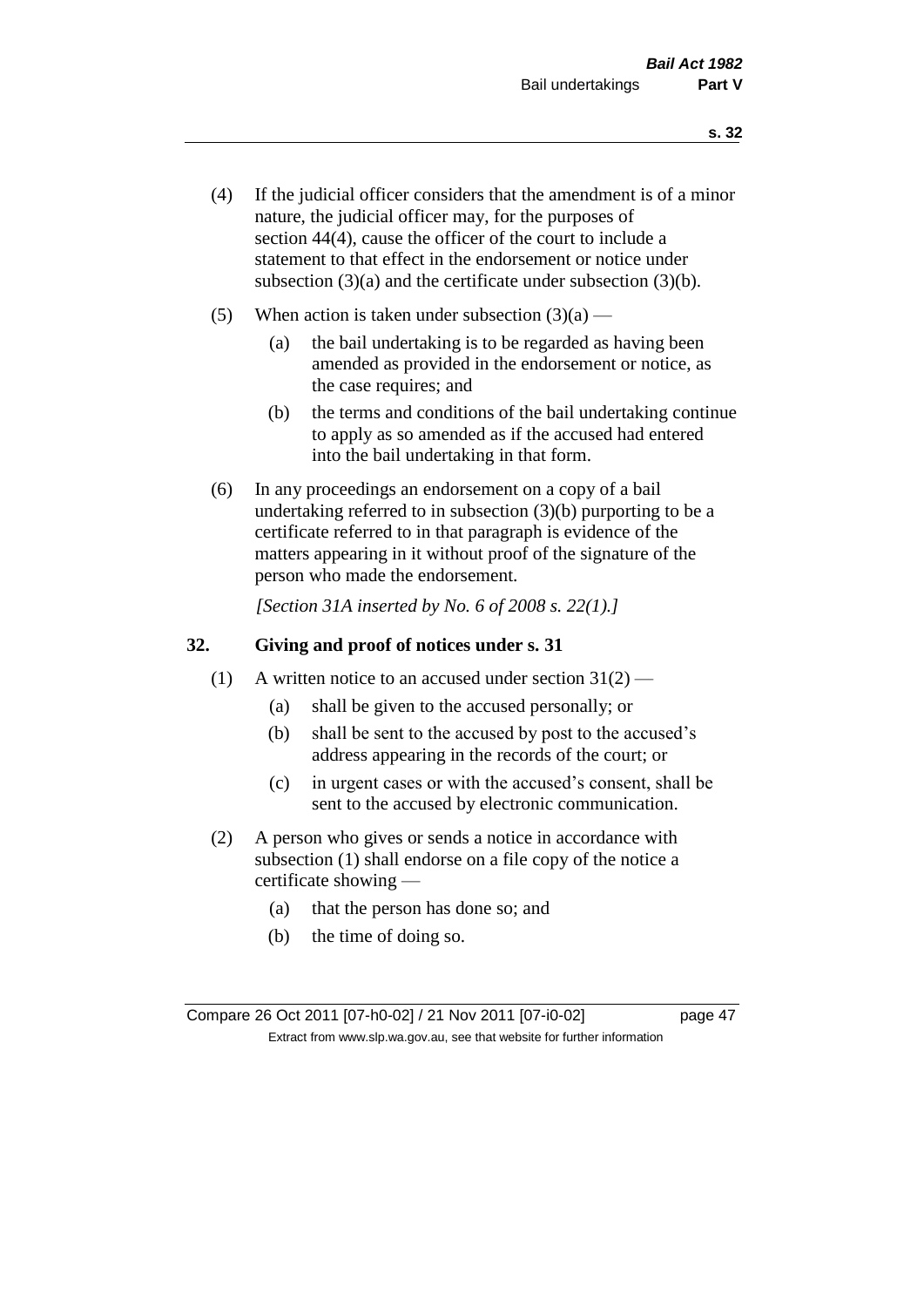- (3) If a notice is sent by post under subsection  $(1)(b)$ , the notice is to be presumed, unless the contrary is shown, to have been received at the time when, in the ordinary course of events, it would have been delivered.
- (4) The judicial officer who under section  $31(2)(a)$  notifies an accused of the time and place for resumed proceedings shall cause to be endorsed on the accused's bail undertaking a certificate showing details of such time and place and that the accused has been notified of them.
- (5) In any proceedings
	- (a) a document purporting to be a copy of a notice referred to in subsection (1) shall be evidence of the terms of the notice; and
	- (b) an endorsement
		- (i) on a copy of a notice referred to in subsection (2); or
		- (ii) on a bail undertaking,

purporting to be a certificate referred to in subsection (2) or (4) is evidence of the matters appearing in it without proof of the signature of the person who made the endorsement.

*[Section 32 amended by No. 74 of 1984 s. 12; No. 84 of 2004 s. 82; No. 6 of 2008 s. 23(1)-(3).]* 

# **33. Judicial officer may order accused to enter into bail undertaking**

(1) Where bail is granted to an accused by a judicial officer, whether with or without any condition being attached thereto, and the accused fails or refuses to enter into a bail undertaking in terms of the grant, the judicial officer who granted bail may, subject to subsection (3), order that the accused enter into the bail undertaking within such time as he may specify.

page 48 Compare 26 Oct 2011 [07-h0-02] / 21 Nov 2011 [07-i0-02] Extract from www.slp.wa.gov.au, see that website for further information

**s. 33**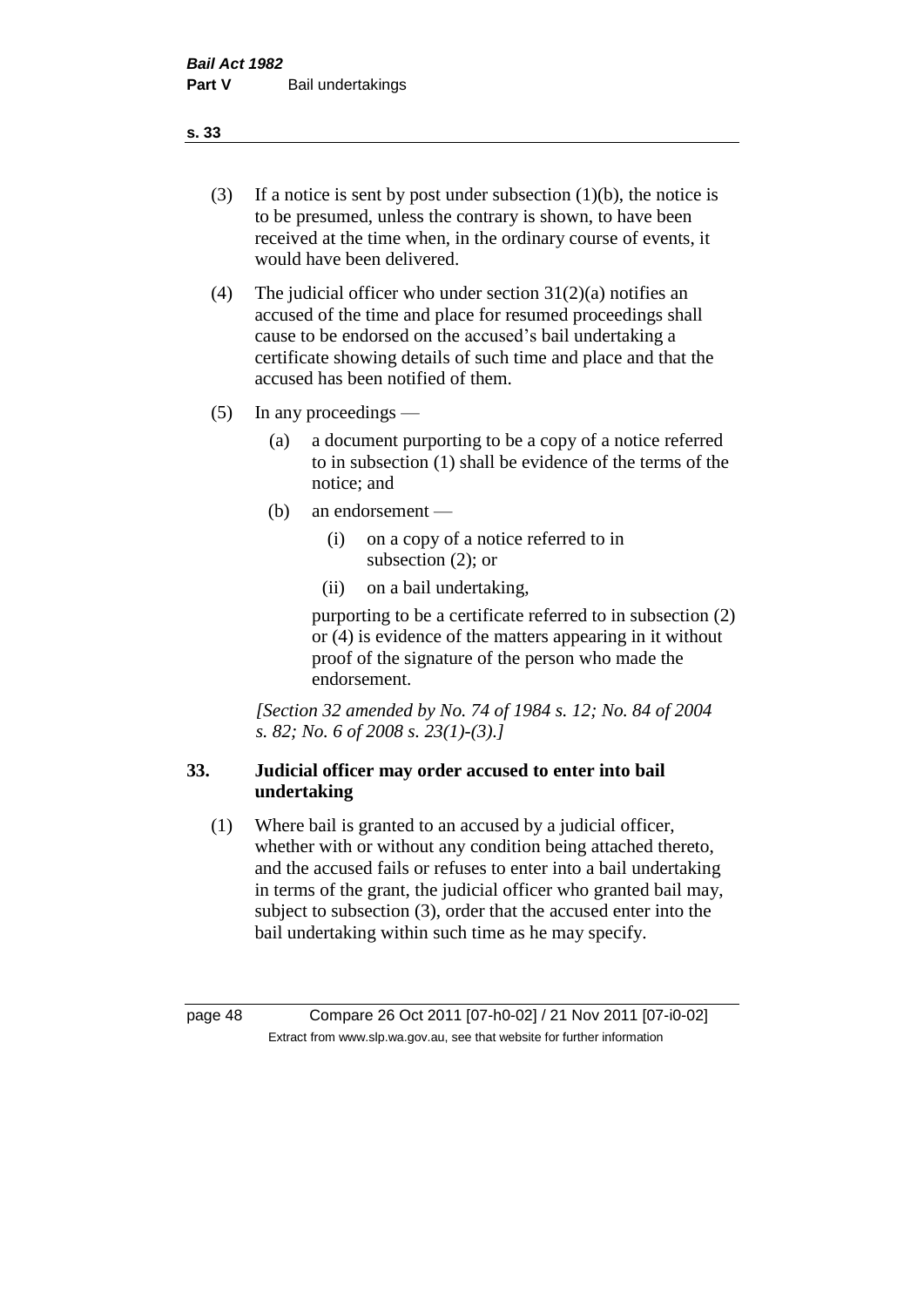- (2) If an accused does not comply with an order under subsection (1), the judicial officer may, subject to subsection (3), further order that a bail undertaking, in such form as the judicial officer may approve, shall be deemed to have been entered into by the accused on the date of such further order, and thereupon that undertaking shall be treated as if it had been duly entered into by the accused for the purposes of this Act.
- (3) A judicial officer shall not
	- (a) make an order under subsection (2) unless he has personally informed the accused of the terms and effect of the order made under subsection (1);
	- (b) exercise any of the powers conferred on him by this section unless he is satisfied that the accused has the capacity to enter into and comply with the undertaking.

*[Section 33 amended by No. 84 of 2004 s. 82.]* 

## **34. Cessation and suspension of bail undertaking**

A bail undertaking ceases to have effect —

- (a) upon the revocation of bail under section 55;
- (b) upon the death of the accused, but only if no order has been made under section 57;
- (c) subject to section 31, upon the appearance in court by the accused as required by his bail undertaking;
- (d) upon the discharge of the accused according to law from any further proceedings for the offence, or all of the offences, to which the bail undertaking relates;
- (e) during any period before the time at which the accused is required to appear in court when he is in custody for any other offence or reason.

*[Section 34 amended by No. 84 of 2004 s. 82.]* 

Compare 26 Oct 2011 [07-h0-02] / 21 Nov 2011 [07-i0-02] page 49 Extract from www.slp.wa.gov.au, see that website for further information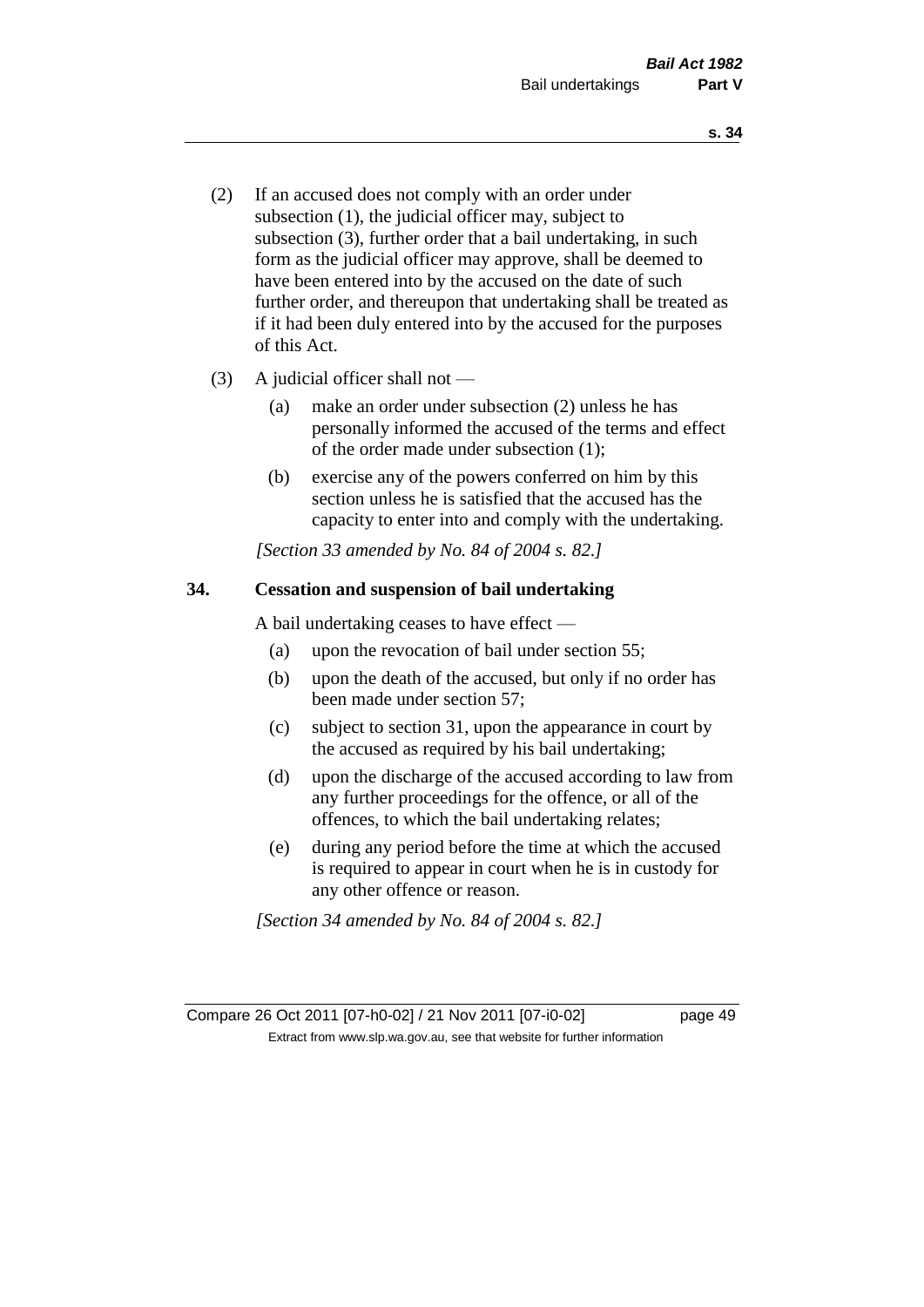# **Part VI — Sureties and surety undertakings**

## **35. Surety and surety undertaking**

- (1) A surety is a person who, as a condition of the grant of bail to an accused, enters into a surety undertaking, that is to say, undertakes in writing that he will, subject to this Act, forfeit a specified amount of money if the accused fails to comply with any requirement of his bail undertaking mentioned in section  $28(2)(a)$  and (b).
- (2) A surety is required to be approved under section 40.
- (3) A forfeiture of money by a surety as mentioned in subsection (1) is enforceable as provided in section 49 but not otherwise.

*[Section 35 amended by No. 84 of 2004 s. 82; No. 6 of 2008 s. 18(3).]* 

## **36. Authority to approve sureties**

- (1) The decision whether an applicant should be approved as a surety in any case is to be made —
	- (a) by a person referred to in section 29(a) to (d); or
	- (b) where the accused to whom bail has been granted is in prison, by a person for the time being in charge of the prison; or
	- (c) where the accused to whom bail has been granted is a child, by an authorised community services officer.
- (2) A judicial officer when granting bail to an accused subject to a requirement for a surety or sureties may make an order as to —
	- (a) the giving of notice to the prosecutor of an application for approval of any surety; or
	- (b) the person or persons who are to, or may, approve any surety,

and subsection (1) has effect subject to any such order.

page 50 Compare 26 Oct 2011 [07-h0-02] / 21 Nov 2011 [07-i0-02] Extract from www.slp.wa.gov.au, see that website for further information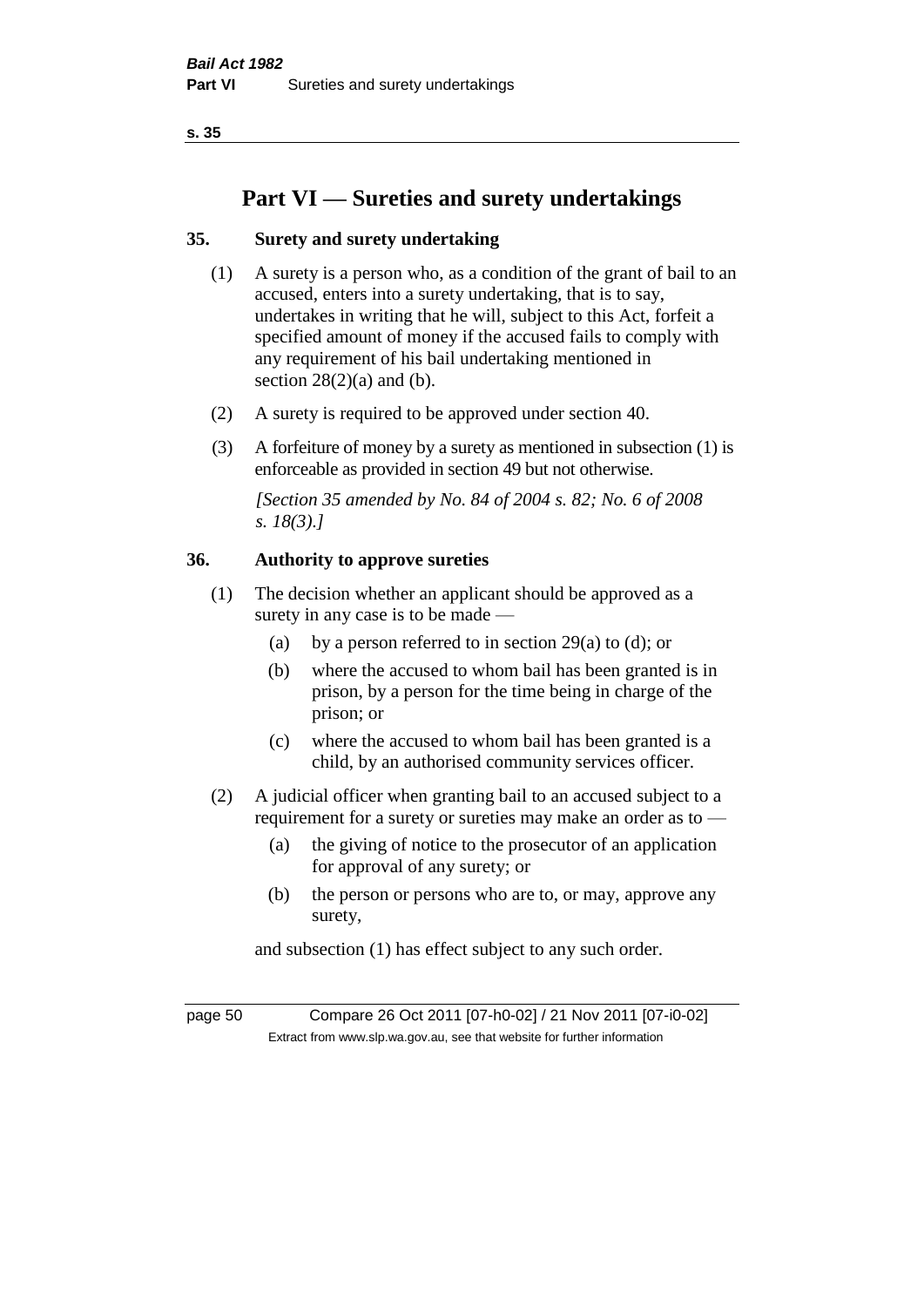*[Section 36 inserted by No. 6 of 2008 s. 24(1).]*

## **37. Proposed surety to receive certain information and prescribed form for completion**

- (1) Whenever a surety approval officer is called upon to decide whether an applicant should be approved as a surety, he shall ensure that the applicant is, or has been, given —
	- (a) a duly completed notice in the prescribed form showing details of the terms and conditions on which bail has been granted to the accused in whose case the surety is required;
	- (b) such information in writing as to the effect of this Act in relation to the rights, obligations and liabilities of sureties as is prescribed for the purposes of this paragraph; and
	- (c) a prescribed form of declaration for completion designed to disclose to the surety approval officer all information relevant to the decision.
- (2) Before he makes his decision, the surety approval officer shall ensure that the applicant furnishes to him the declaration referred to in subsection (1)(c) duly completed.
- (3) For the purposes of this section it is sufficient if  $-$ 
	- (a) the notice, information and declaration referred to in subsection (1) are sent by electronic communication to an electronic address provided by the applicant; and
	- (b) the declaration referred to in subsection  $(1)(c)$  duly completed is sent by electronic communication to an electronic address provided by the surety approval officer.

*[Section 37 amended by No. 84 of 2004 s. 82; No. 6 of 2008 s. 24(4), (5) and 25.]*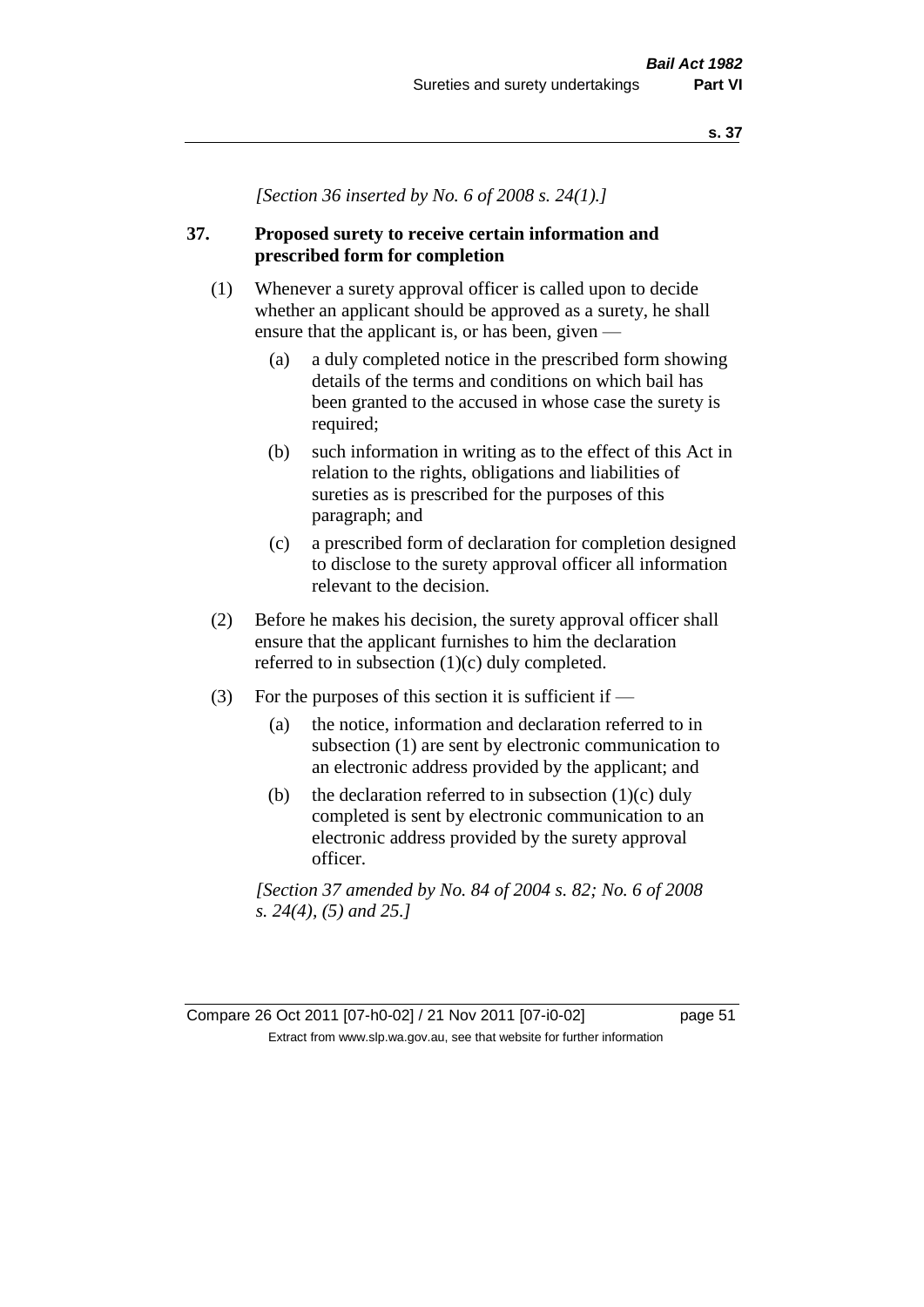## **38. Persons disqualified from being sureties**

- (1) A person is not qualified to be approved as a surety if  $-$ 
	- (a) he is under 18 years of age; or
	- (b) subject to subsection (2), the value of his assets, after provision is made for his debts and liabilities, is less than the amount which he might become liable to forfeit under his proposed surety undertaking; or
	- (c) there are reasonable grounds for believing that he has been, or will be, indemnified by any person against any forfeiture referred to in paragraph (b).
- (2) Subsection (1)(b) does not apply where the applicant for approval is required to give security sufficient to cover the amount which he might become liable to forfeit.

## **39. Matters relevant to approval of sureties**

In determining whether an applicant is suitable to be a surety a surety approval officer shall have regard to all matters which appear to him to be relevant including, as well as any others, the following —

- (a) the character and antecedents of the applicant;
- (b) his proximity to or connection with the accused, whether by kinship, place of residence or otherwise; and
- (c) his ability to pay, or give security for, the amount which he might become liable to forfeit under his proposed surety undertaking, without excessive hardship to himself or his dependants.

*[Section 39 amended by No. 84 of 2004 s. 82; No. 6 of 2008 s. 24(4).]* 

## **40. Decision on application by proposed surety**

(1) Upon receipt of the duly completed declaration referred to in section  $37(1)(c)$ , the surety approval officer shall, after making any enquiries which he thinks desirable, make a decision, as

page 52 Compare 26 Oct 2011 [07-h0-02] / 21 Nov 2011 [07-i0-02] Extract from www.slp.wa.gov.au, see that website for further information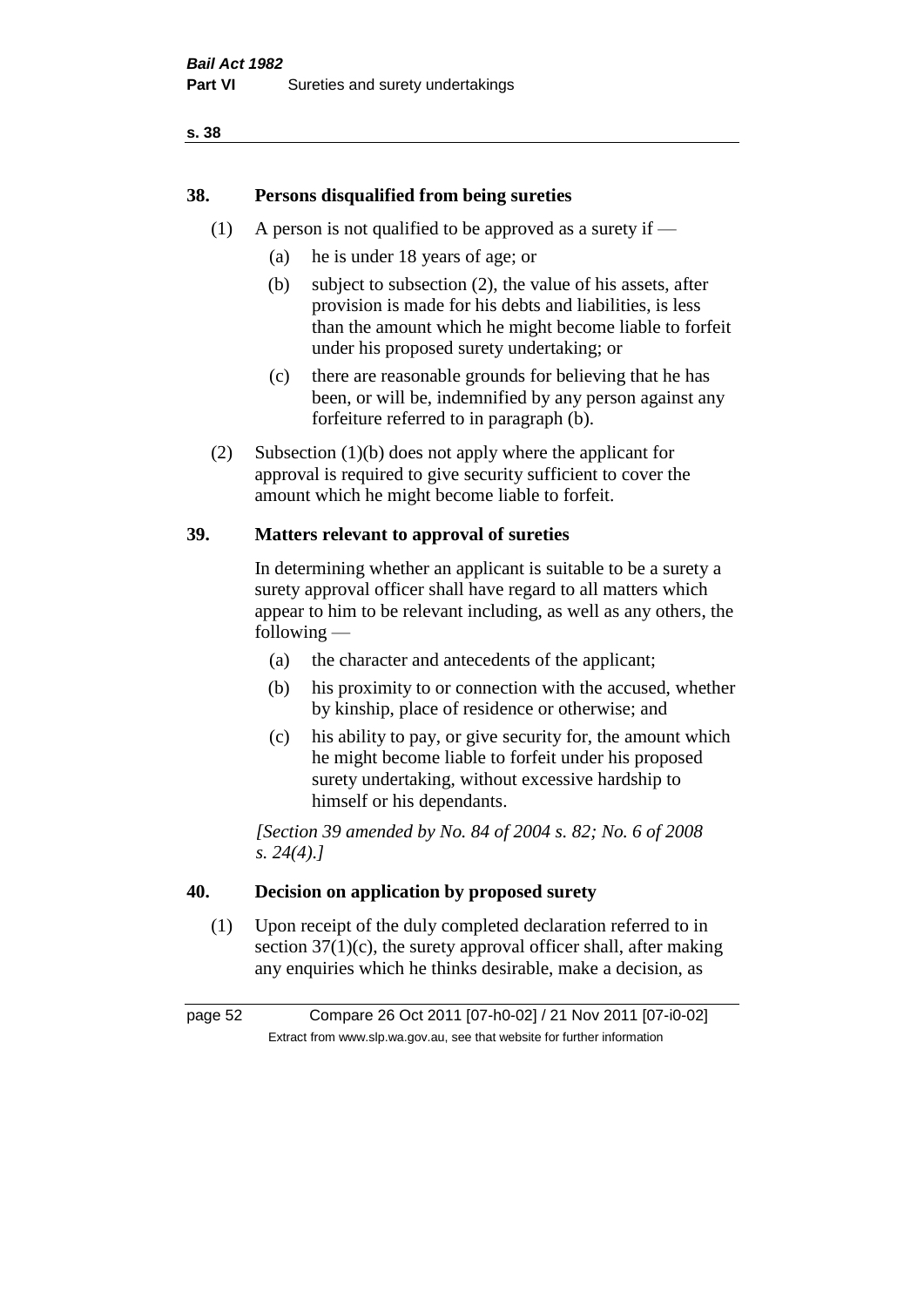soon as is practicable, either to approve or not to approve of the applicant as a surety in that case.

(2) If the surety approval officer does not approve of the applicant as a surety he shall record the reasons for his doing so and inform the applicant and the accused thereof, or cause them to be so informed.

*[Section 40 amended by No. 15 of 1988 s. 15; No. 84 of 2004 s. 82; No. 6 of 2008 s. 24(5).]* 

#### **41. Finality of decision to refuse approval**

- (1) A decision by a surety approval officer not to approve of the applicant as a surety is final unless the applicant becomes entitled to re-apply under subsection (2).
- (2) An applicant who is refused approval as a surety may re-apply for approval to the surety approval officer who made that decision, or if that officer is absent or unavailable to another surety approval officer, on the ground that —
	- (a) new facts have been discovered, new circumstances have arisen or the circumstances have changed since he was refused approval; or
	- (b) he failed to adequately present his case for approval on his previous application,

and the provisions of this Act, except section 37, shall, with necessary modifications, apply to any such further application and the decision thereon.

*[Section 41 amended by No. 6 of 2008 s. 24(3) and (4).]*

#### **42. Before whom surety undertaking may be entered into**

A surety undertaking need not be entered into before the surety approval officer who approved the surety but may be entered into before any person before whom the accused for whose appearance the surety is approved might enter into his bail undertaking under section 29.

Compare 26 Oct 2011 [07-h0-02] / 21 Nov 2011 [07-i0-02] page 53 Extract from www.slp.wa.gov.au, see that website for further information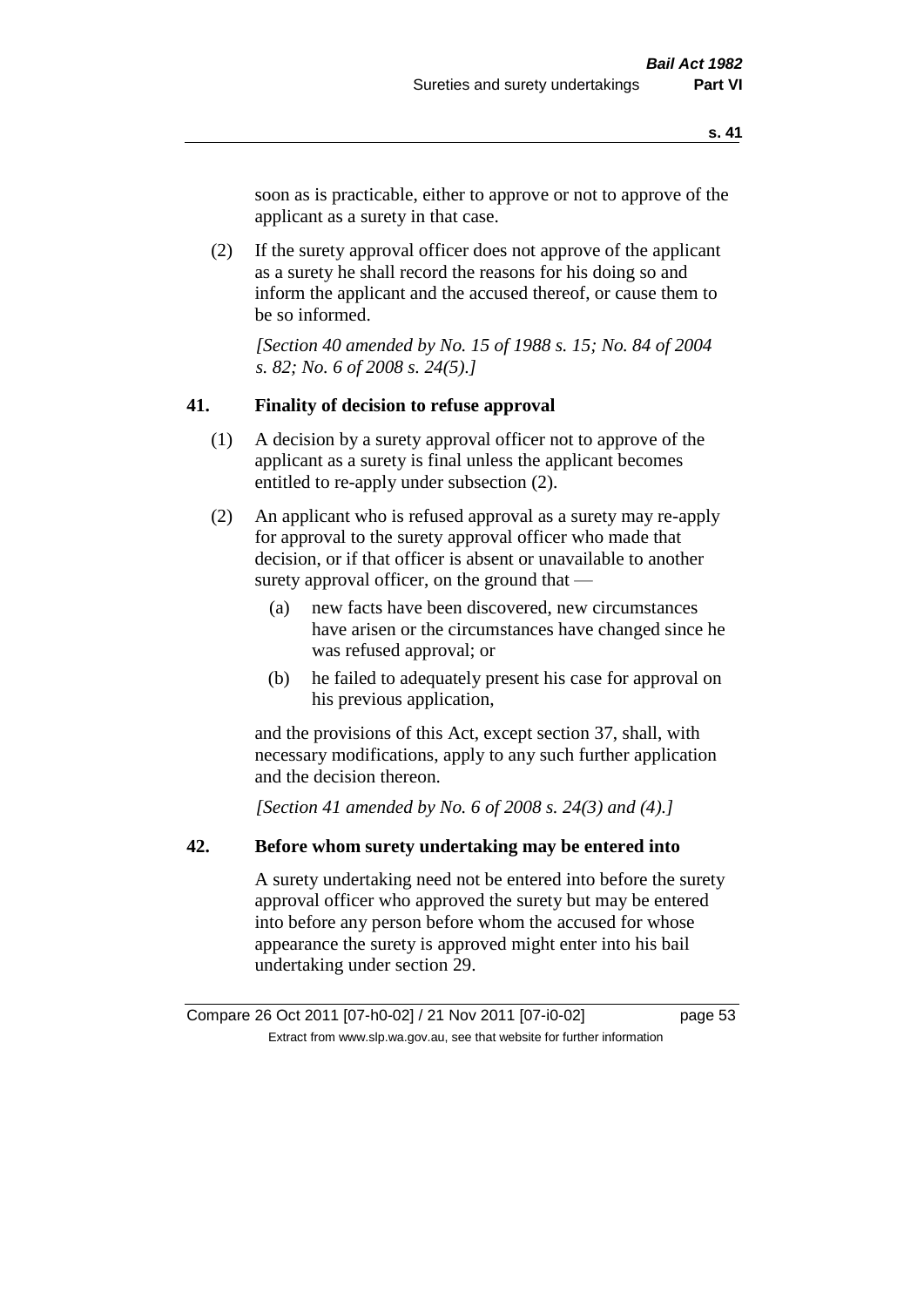*[Section 42 amended by No. 84 of 2004 s. 82; No. 6 of 2008 s. 24(5).]* 

## **43. Duties of persons before whom surety undertaking is entered into**

A person before whom a surety undertaking is to be entered into —

- $(a)$  shall
	- (i) read to the surety;
	- (ii) be informed by the surety that he has read; or
	- (iii) if necessary, have translated to the surety,

the documents described in section  $37(1)(a)$  and (b), and the surety undertaking, before the surety enters into the undertaking;

- (b) shall ensure that all conditions which are to be complied with by the surety have been complied with before the surety enters into his undertaking; and
- (c) shall give to the surety a copy of his surety undertaking as duly completed.

*[Section 43 amended by No. 74 of 1984 s. 13.]* 

## **43A. Use of video link and electronic communication where proposed surety is interstate**

(1) In this section —

*proposed surety* means a person who is to enter into a surety undertaking;

*relevant official* means the person before whom the surety undertaking is to be entered into or was entered into, as the case requires;

*video link* means facilities (including closed circuit television) that enable, at the same time —

(a) the relevant official to see and hear the proposed surety; and

page 54 Compare 26 Oct 2011 [07-h0-02] / 21 Nov 2011 [07-i0-02] Extract from www.slp.wa.gov.au, see that website for further information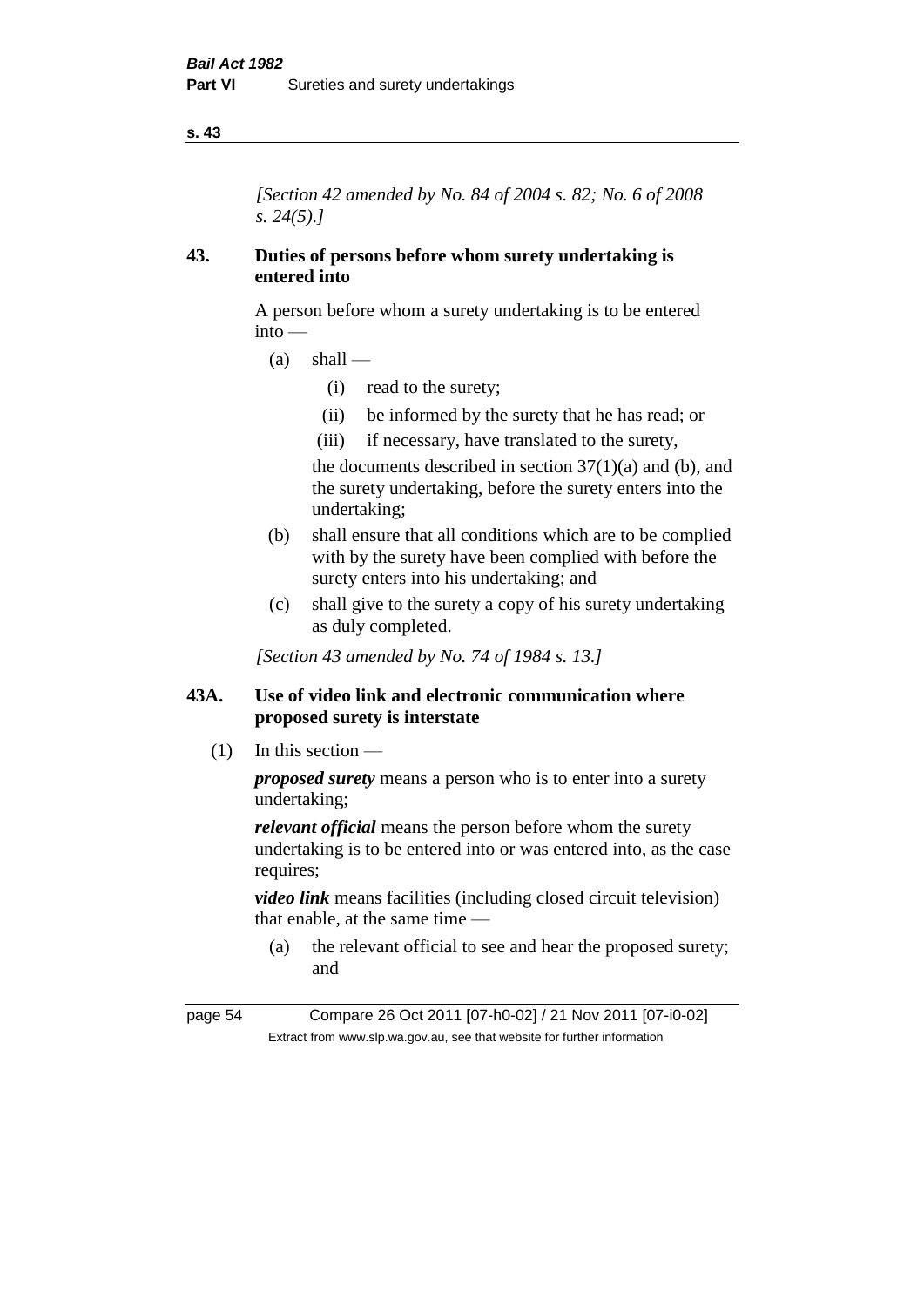- (b) the proposed surety to see and hear the relevant official.
- (2) This section applies if a proposed surety is in another State or a Territory.
- (3) The relevant official may comply with section 43(a) and (b) by means of a video link.
- (4) The relevant official may send the surety undertaking to the proposed surety by electronic communication for completion.
- (5) The proposed surety may enter into the surety undertaking by sending the completed surety undertaking to the relevant official by electronic communication.
- (6) If the surety undertaking is sent by electronic communication under subsection (4) or (5), any requirement for the proposed surety or the relevant official to sign it is to be taken to have been complied with if the full name of the proposed surety or the relevant official, as the case requires, appears in the appropriate place in the undertaking.
- (7) The relevant official may comply with section  $43(c)$  by sending a copy of the surety undertaking as duly completed to the surety by electronic communication.
- (8) A surety undertaking that is entered into in accordance with this section is to be taken to have been entered into before the relevant official.
- (9) In any proceedings a document purporting to be a copy of a surety undertaking and purporting to be certified by the relevant official to be a copy of a surety undertaking entered into in accordance with this section is evidence of the surety undertaking without proof of the signature of the relevant official.
- (10) A reference in this section to sending a surety undertaking or copy of a surety undertaking to a person by electronic communication is a reference to sending the undertaking or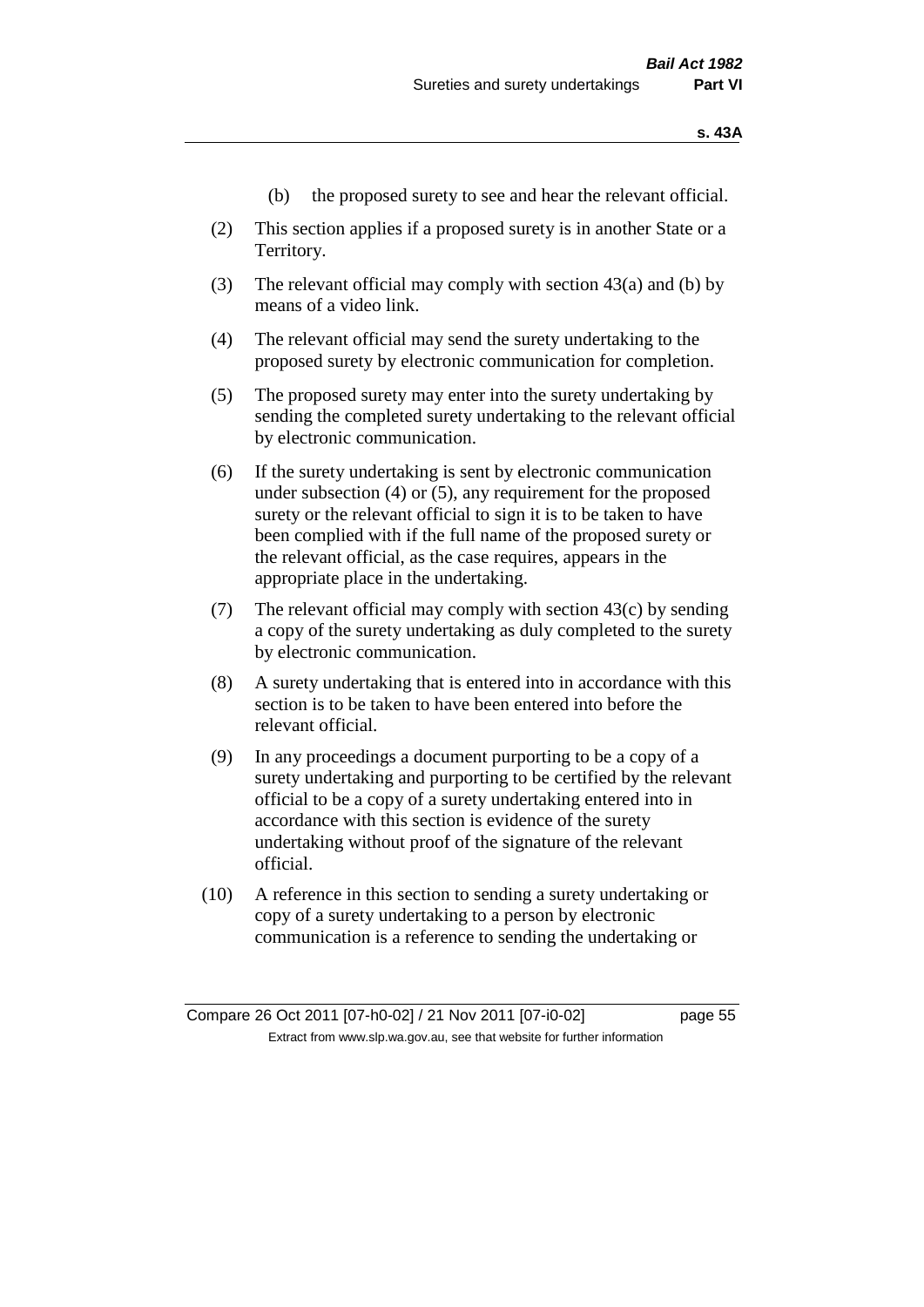copy by electronic communication to an electronic address provided by the person.

*[Section 43A inserted by No. 6 of 2008 s. 26.]*

## **44. When surety undertaking extends to different time or different time and place substituted under s. 31**

- (1) A surety undertaking does not extend to the failure by the accused to appear at a different time or a different time and place substituted pursuant to section 31 unless —
	- (a) the surety undertaking contains a provision stating that it does so extend and, where applicable under subsection (5), the surety has received notice as mentioned in that subsection; or
	- (b) subsection (2) applies.
- (2) A surety undertaking extends to the failure by the accused to appear at a different time substituted pursuant to section 31 during a trial if, at the option of the surety, the undertaking contains a provision stating —
	- (a) that it does so extend; and
	- (b) the effect of subsection (4).
- (3) In subsection  $(2)$  —

*trial* means that part of proceedings for an offence when evidence is being received by the court in respect of the offence and also extends to any time when —

- (a) legal argument is being heard; or
- (b) a judicial officer or a jury is deliberating.
- (4) Subsection (2) applies despite any amendment as defined in section 31A(1) if the endorsement or notice under section 31A(3)(a) in respect of the amendment includes a statement referred to in section 31A(4).
- (5) A surety undertaking may, at the option of the surety, also contain a provision stating that where —

page 56 Compare 26 Oct 2011 [07-h0-02] / 21 Nov 2011 [07-i0-02] Extract from www.slp.wa.gov.au, see that website for further information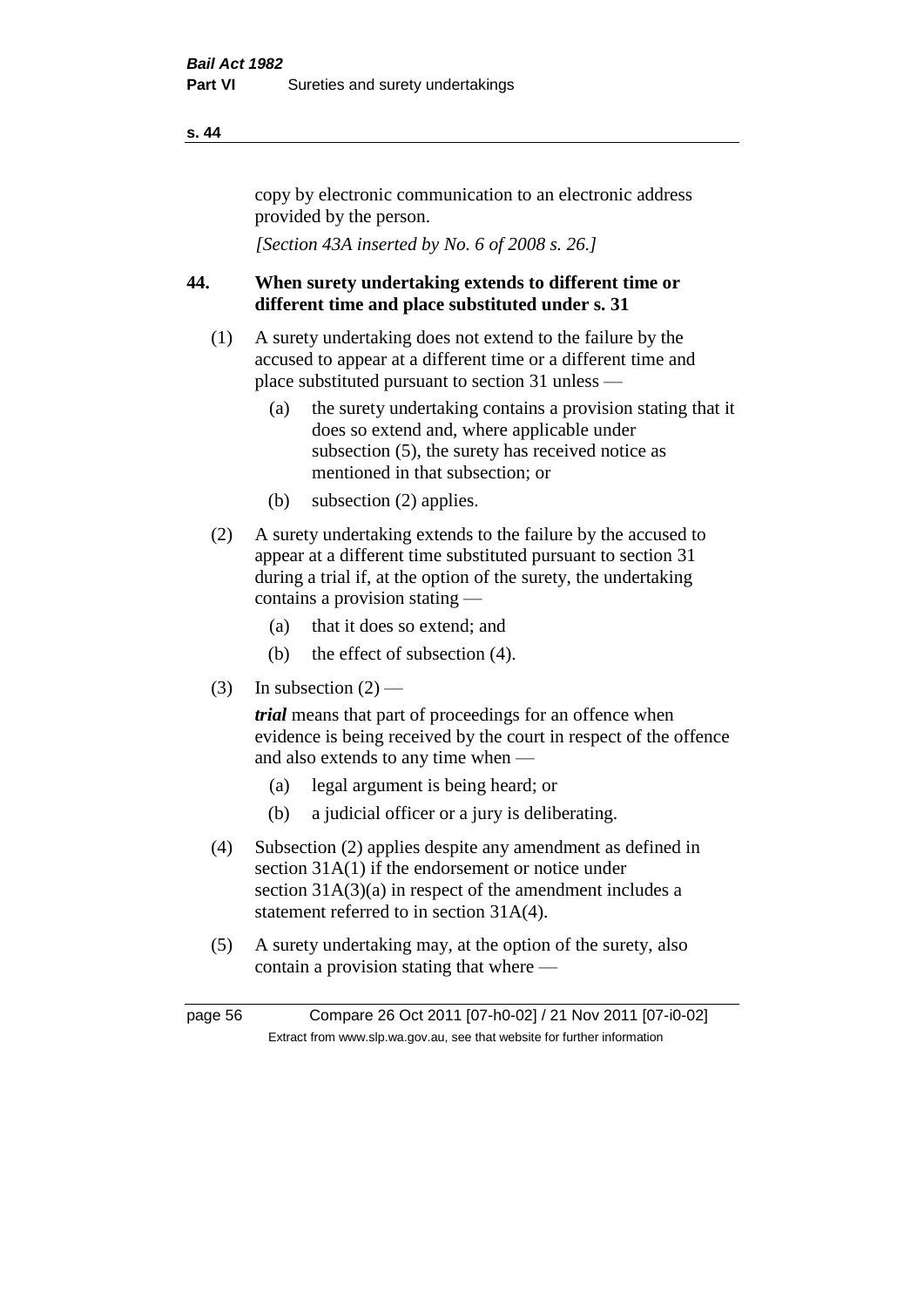- (a) a different time or a different time and place for the accused's appearance is substituted pursuant to section 31; and
- (b) subsection (2) does not apply,

the surety's liability only arises if the surety is given notice, as soon as is practicable, of the different time or the different time and place.

(6) Where, by operation of this section, a surety undertaking would extend to the failure by the accused to appear at a different time or a different time and place substituted pursuant to section 31, that extension is not affected by a reduction in the number of offences to which the accused's bail undertaking relates.

*[Section 44 inserted by No. 6 of 2008 s. 27(1).]*

#### **45. Giving and proof of notices under s. 44**

- (1) For the purposes of section 44(5) notice to a surety may be given —
	- (a) orally to the surety by the judicial officer when he fixes a time and place for the proceedings or the resumed proceedings; or
	- (b) in the approved form to the surety personally; or
	- (c) by a person authorised under subsection (5) sending or causing to be sent the approved form to the surety —
		- (i) by post to the surety's address appearing in the records of the court; or
		- (ii) in urgent cases or with the surety's consent, by electronic communication.
- (2) A person who gives a notice in accordance with subsection  $(1)(b)$  or  $(c)$  shall endorse on a file copy of the notice a certificate showing —
	- (a) that the person has done so; and
	- (b) the time of doing so.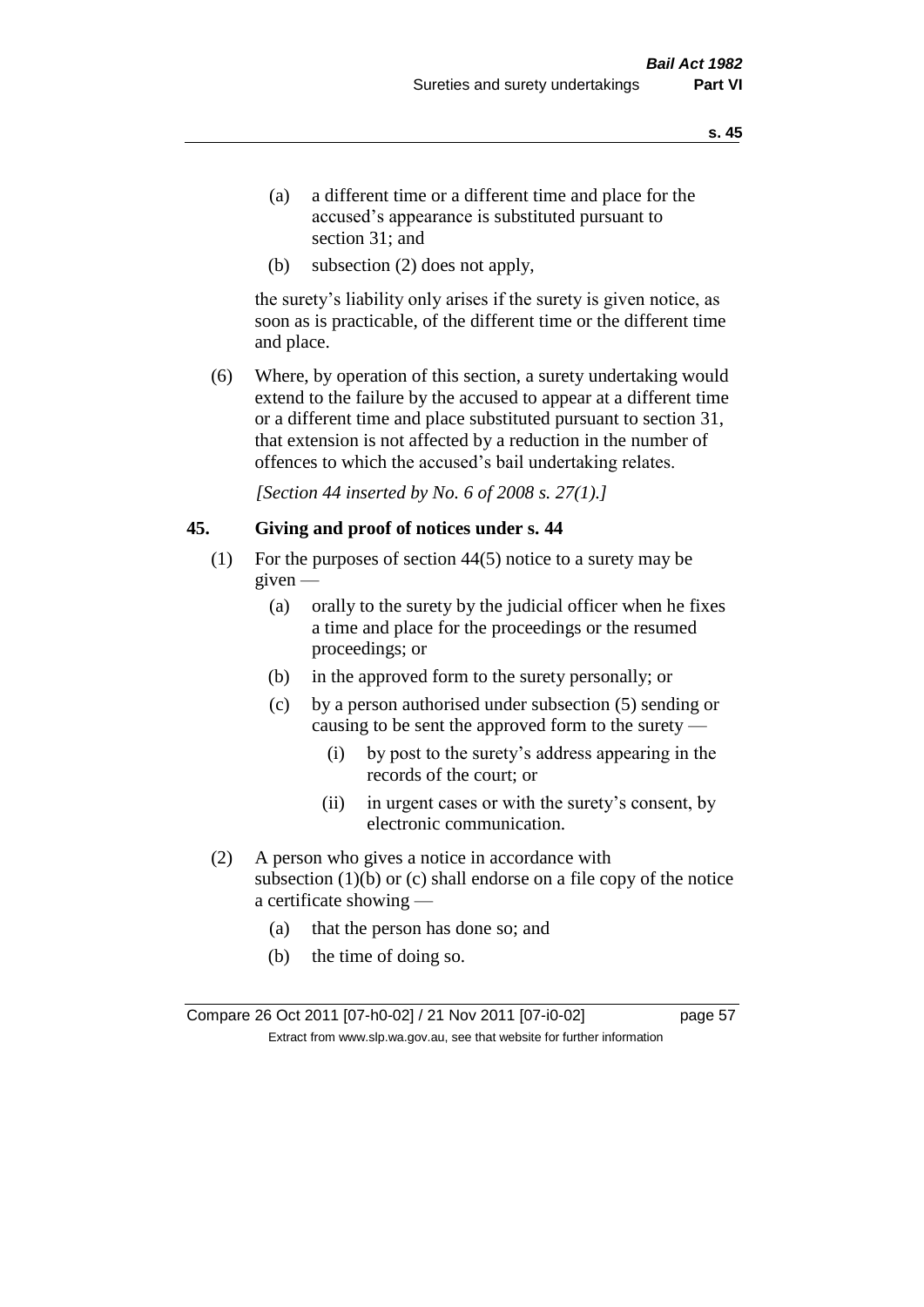- 
- (2a) If a notice is sent by post under subsection  $(1)(c)$ , the notice is to be presumed, unless the contrary is shown, to have been received at the time when, in the ordinary course of events, it would have been delivered.
- (3) A judicial officer who, under subsection  $(1)(a)$ , notifies a surety of the time and place for the proceedings or the resumed proceedings shall cause to be endorsed on a file copy of the surety's undertaking a certificate showing details of such time and place and that the surety has been notified of them.
- (4) In any proceedings
	- (a) a document purporting to be a copy of a notice referred to in section 44(5) shall be evidence of the terms of the notice; and
	- (b) an endorsement
		- (i) on a file copy of a notice given under subsection  $(1)(b)$  or  $(c)$  purporting to be a certificate referred to in subsection (2); or
		- (ii) on a file copy of a surety undertaking purporting to be a certificate referred to in subsection (3),

is evidence of the matters appearing in the certificate without proof of the signature of the person who made the endorsement.

- (5) A registrar of the court, other than a deputy registrar of the Magistrates Court or the Children's Court, is an authorised person for the purposes of subsection  $(1)(c)$  and in addition —
	- (a) in respect of committals to the Supreme Court, the Chief Justice; and
	- (b) in respect of committals to the District Court, the Chief Judge,

may authorise a person or persons, by name or office, to perform the function referred to in subsection  $(1)(c)$ .

page 58 Compare 26 Oct 2011 [07-h0-02] / 21 Nov 2011 [07-i0-02] Extract from www.slp.wa.gov.au, see that website for further information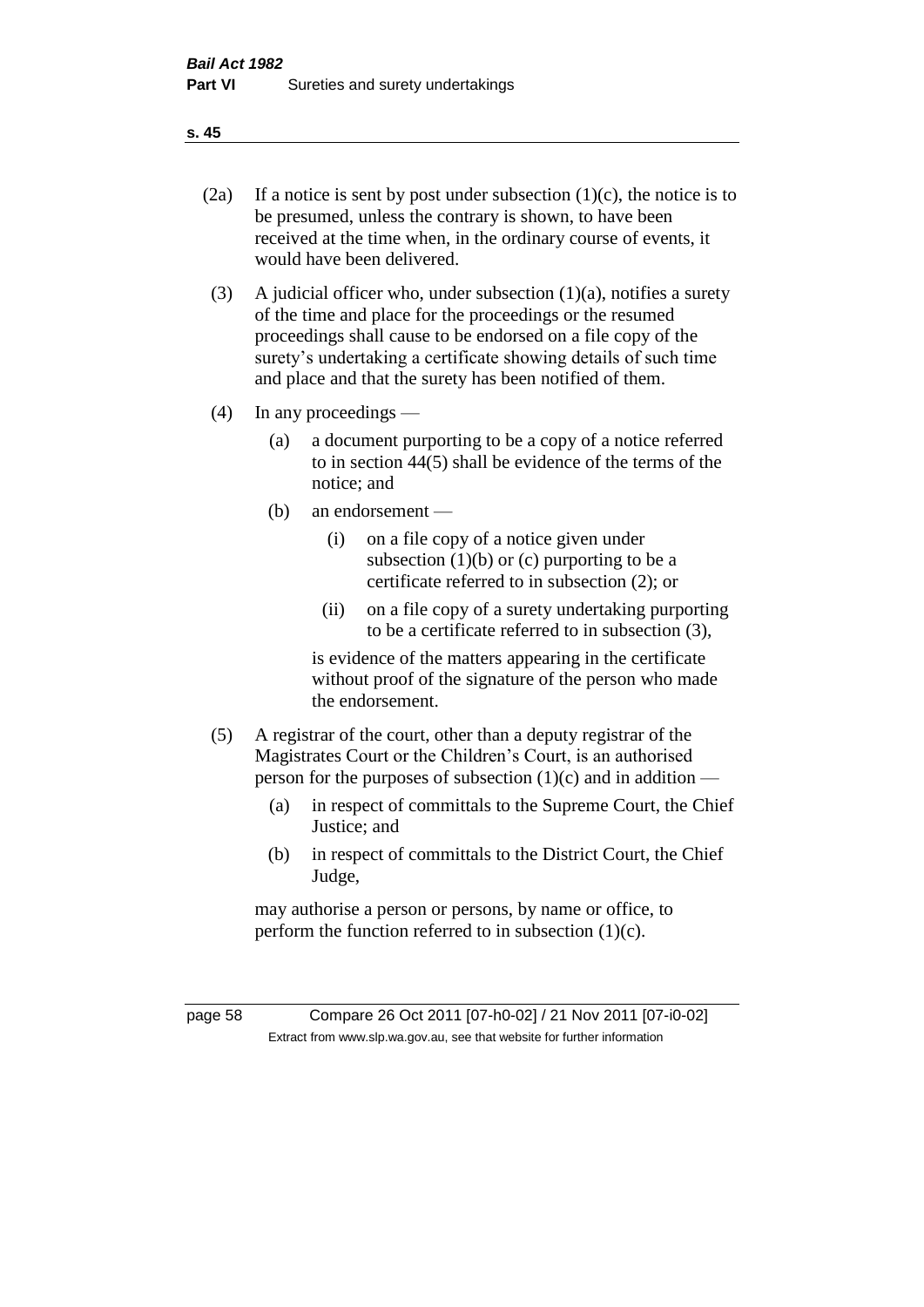*[Section 45 amended by No. 74 of 1984 s. 15; No. 59 of 2004 s. 141; No. 6 of 2008 s. 28(1)-(5).]* 

## **46. Power of surety to apprehend accused**

- (1) A surety may arrest an accused for whose appearance in court he has entered into a surety undertaking if the surety has reasonable grounds to believe that —
	- (a) the accused
		- (i) is not likely to comply with the requirements of his bail undertaking mentioned in section  $28(2)(a)$  or (b);
		- (ii) is, or has been, in breach of any condition of his bail undertaking mentioned in section 28(2)(c); or
		- (iii) is, or has been, in breach of a home detention condition mentioned in section 28(2)(d);
		- and
	- (b) it is not expedient to invoke the assistance of the relevant officer under section 54(1) because the delay occasioned by doing so would defeat the purpose of that section.
- (2) A surety who arrests an accused under subsection (1) shall, as soon as is practicable, deliver him into the custody of a police officer and thereafter he shall be dealt with under section 54(4) and section 55, and those provisions shall apply, as if he had been arrested by a police officer under section 54(2).

*[Section 46 amended by No. 74 of 1984 s. 16; No. 61 of 1990 s. 10; No. 84 of 2004 s. 82; No. 6 of 2008 s. 33(5).]* 

#### **47. Cessation and suspension of surety undertaking**

A surety undertaking ceases to have effect —

(a) upon the revocation of bail under section  $55(1)$ ;

Compare 26 Oct 2011 [07-h0-02] / 21 Nov 2011 [07-i0-02] page 59 Extract from www.slp.wa.gov.au, see that website for further information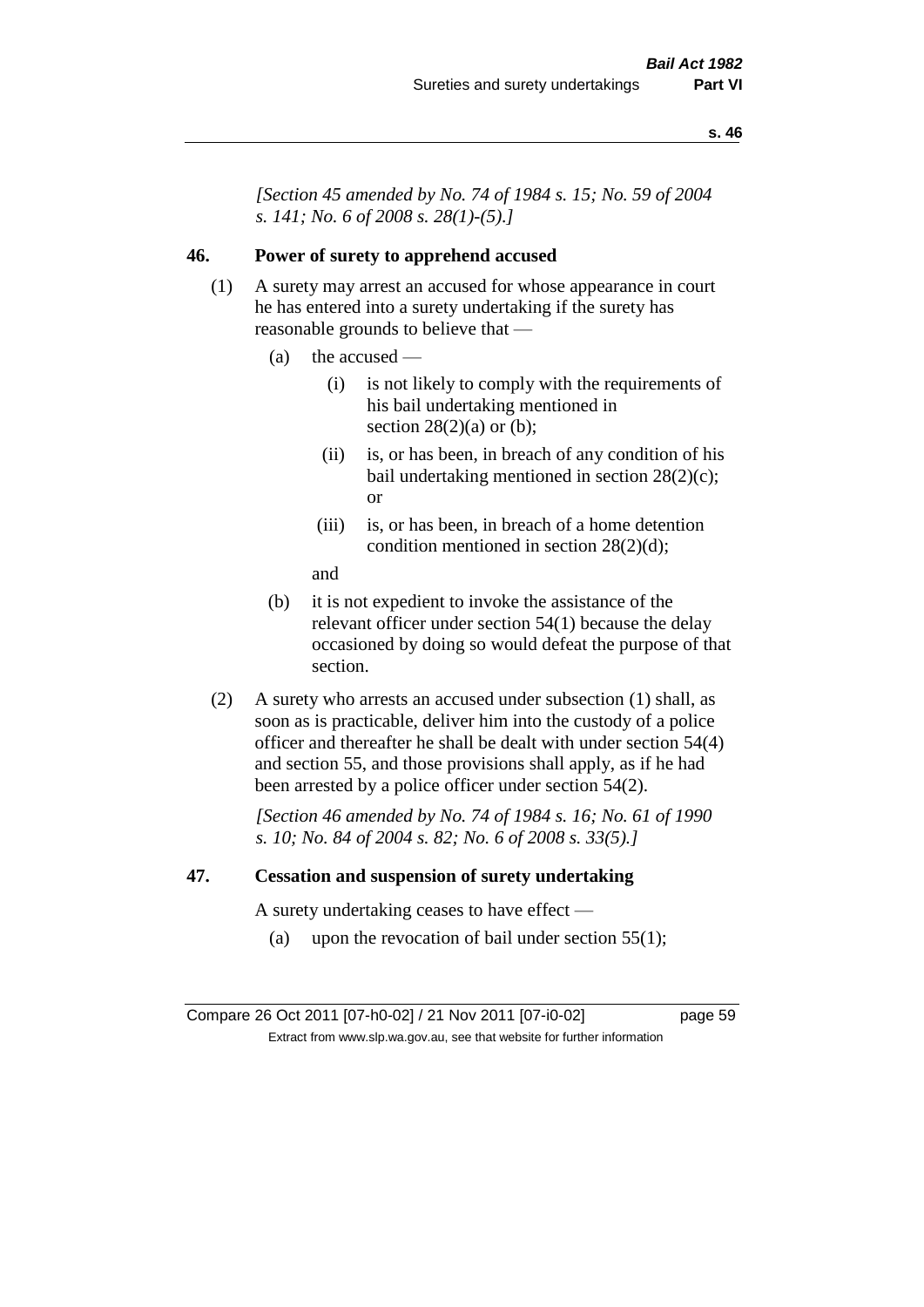(b) upon the release of an accused under section 55(2) if the surety does not consent to the continuance in force of his surety undertaking;

- (c) upon its being cancelled under section 48(4) (and as from the time fixed therefor) by an appropriate judicial officer;
- (d) upon the death of the surety, but only if no order under section 49(1) has been made before then;
- (e) subject to sections 31 and 44, upon the appearance in court by the accused as required by his bail undertaking;
- (f) upon the discharge of the accused according to law from any further proceedings for the offence, or all of the offences, to which the surety undertaking relates; or
- (g) during any period before the time at which the accused is required to appear in court when he is in custody for any other offence or reason.

*[Section 47 amended by No. 84 of 2004 s. 82.]* 

## **48. Surety may apply for cancellation of his undertaking**

- (1) A surety may apply to an appropriate judicial officer for cancellation of his undertaking.
- (2) An application under subsection (1) may be made at any time before that specified, or deemed by section 31(3) to be specified, in the accused's bail undertaking for his appearance in court.
- (3) Upon an application being made under subsection (1) an appropriate judicial officer shall cause the accused to appear before him or another such officer and may issue a warrant or summons for that purpose.
- (4) Upon the appearance of the accused before the time mentioned in subsection (2) an appropriate judicial officer shall —
	- (a) cancel the surety undertaking; and

page 60 Compare 26 Oct 2011 [07-h0-02] / 21 Nov 2011 [07-i0-02] Extract from www.slp.wa.gov.au, see that website for further information

**s. 48**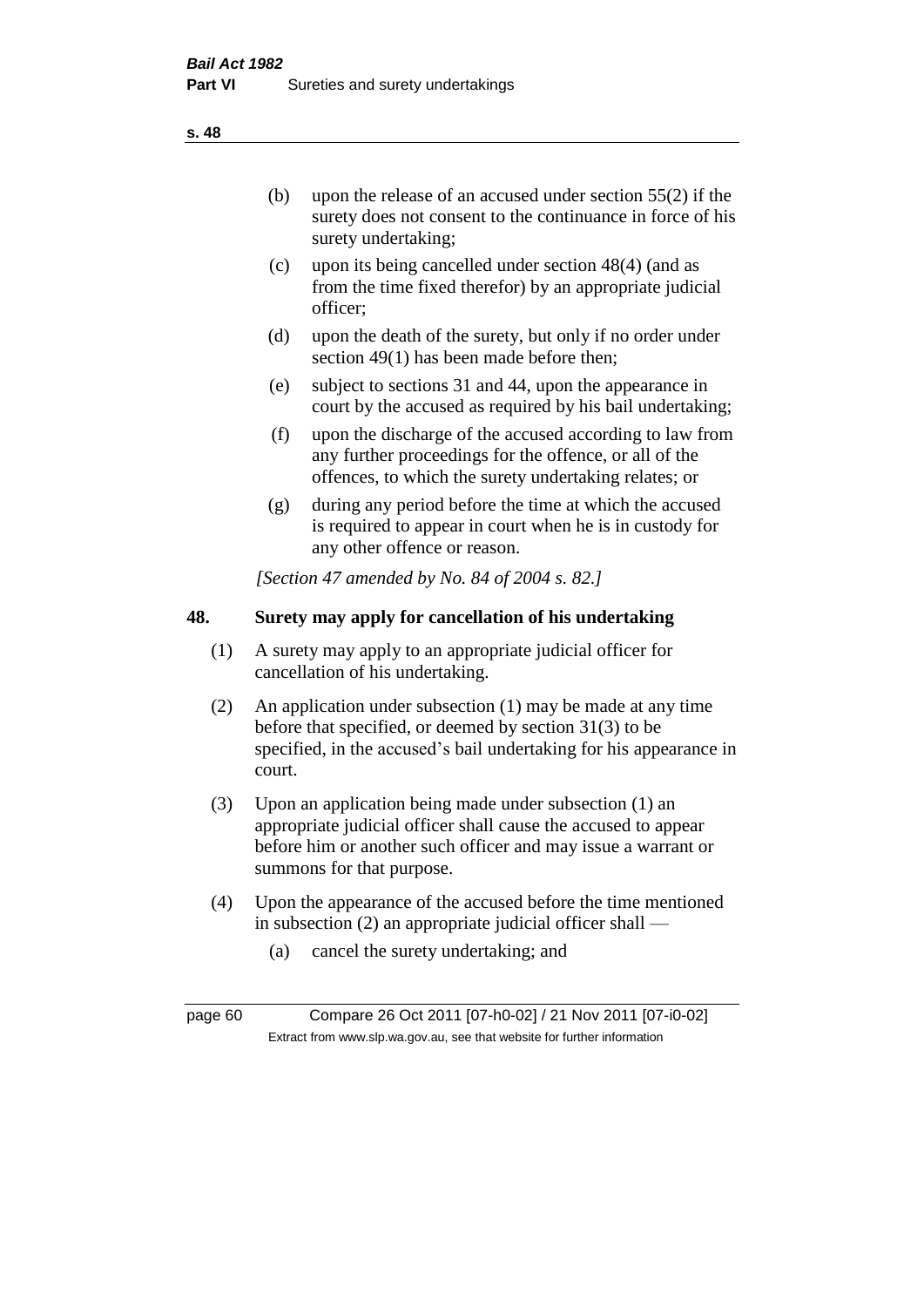- **s. 49**
- (b) exercise one of the powers set out in section  $55(1)(d)$ or (e).
- (5) An application under subsection (1) must be made, and proceedings on it are to be conducted —
	- (a) in a court of summary jurisdiction in accordance with the regulations;
	- (b) in the Supreme Court or the District Court in accordance with rules of court.

*[Section 48 amended by No. 59 of 2004 s. 141; No. 84 of 2004 s. 7 and 82; No. 6 of 2008 s. 29.]* 

## **49. Forfeiture of money under surety's undertaking**

- (1) Where an accused has failed to comply with any requirement of his bail undertaking mentioned in section 28(2)(a) or (b) the following provisions of this section apply for the purpose of enforcing payment to the State of any sum thereupon payable by a surety in terms of his surety undertaking —
	- (a) an application for an order that the sum be paid may be made to an appropriate judicial officer —
		- (i) by the Director of Public Prosecutions where the court before which the accused failed to appear was —
			- (I) the District Court, the Supreme Court or the Court of Appeal; or
			- (II) another court, if the Director of Public Prosecutions is the prosecutor in that court of the case against the accused;
			- or
		- (ii) in other cases, by the State Solicitor or the registrar of the court before which the accused failed to appear;
	- *[(b) deleted]*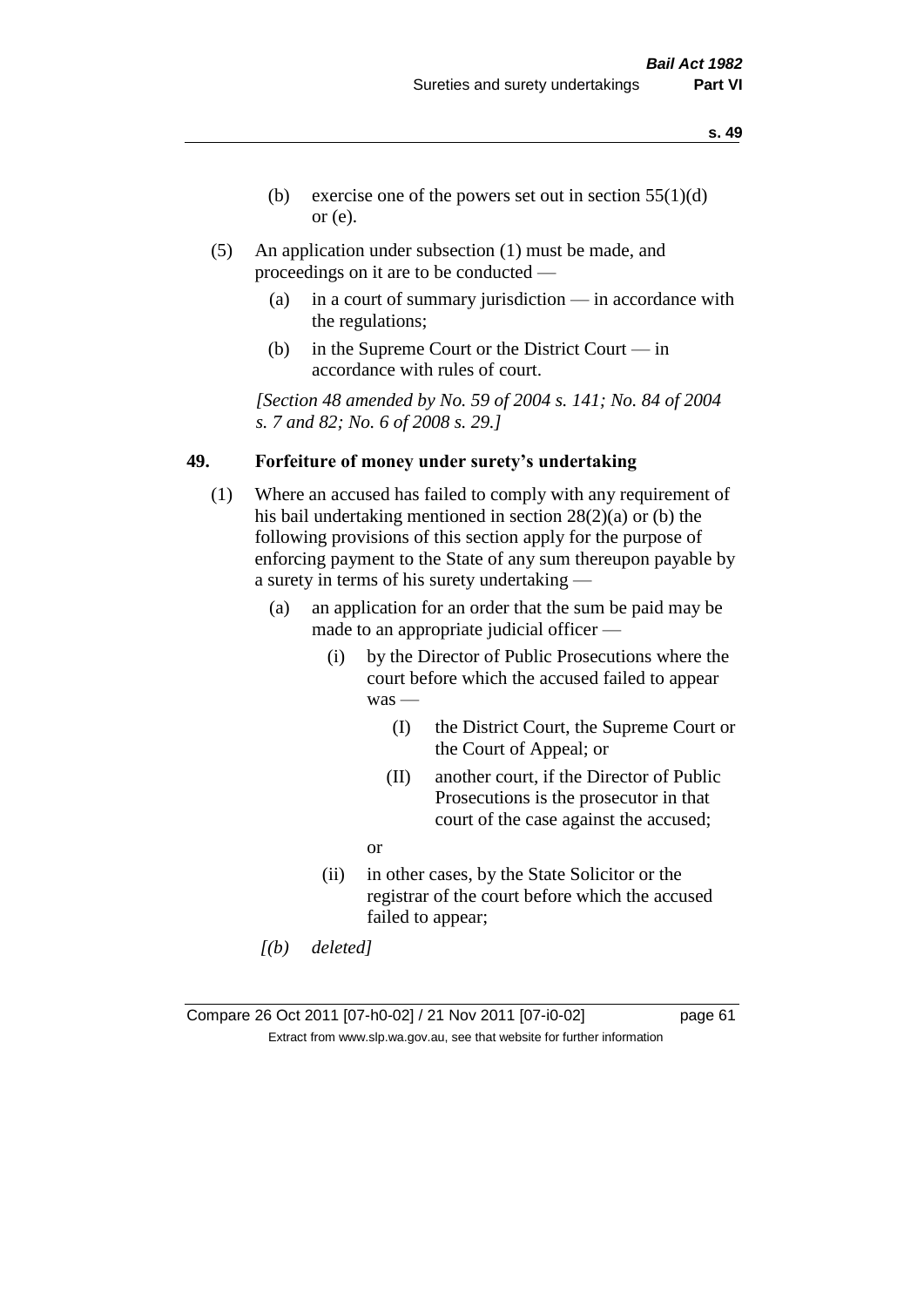(c) on the hearing of the application and upon proof of the surety's liability in terms of his undertaking, the judicial officer shall order forfeiture of the full amount specified in the undertaking unless the surety attends at the hearing and shows to the satisfaction of the judicial officer that there was reasonable cause for the failure of the accused to comply with the requirement to which the application relates;

- (d) notwithstanding paragraph (c), the judicial officer may decline to make an order under that paragraph or may order forfeiture in part only where the surety attends and shows to the satisfaction of the judicial officer —
	- (i) that, by reason of a change of circumstances since the undertaking was entered into, an order for forfeiture, or for forfeiture in full (as the case may be), would cause excessive hardship to the surety or his dependants; and
	- (ii) that such hardship would not be relieved by the exercise of one or more of the powers conferred by section 59;
- (e) an order may be made under this section whether or not the accused has been convicted of an offence against section 51(1) or (2) but if, after an order has been made, the surety satisfies the Governor that new facts have been discovered or new circumstances have arisen which show that there was reasonable cause for the failure of the accused as mentioned in paragraph (c), the Governor may exercise the power in section 139 of the *Sentencing Act 1995* as if the forfeiture were one to which that section applied.
- (2) An application under subsection (1) must be made, and proceedings on it are to be conducted —
	- (a) in a court of summary jurisdiction in accordance with the regulations;

**s. 49**

page 62 Compare 26 Oct 2011 [07-h0-02] / 21 Nov 2011 [07-i0-02] Extract from www.slp.wa.gov.au, see that website for further information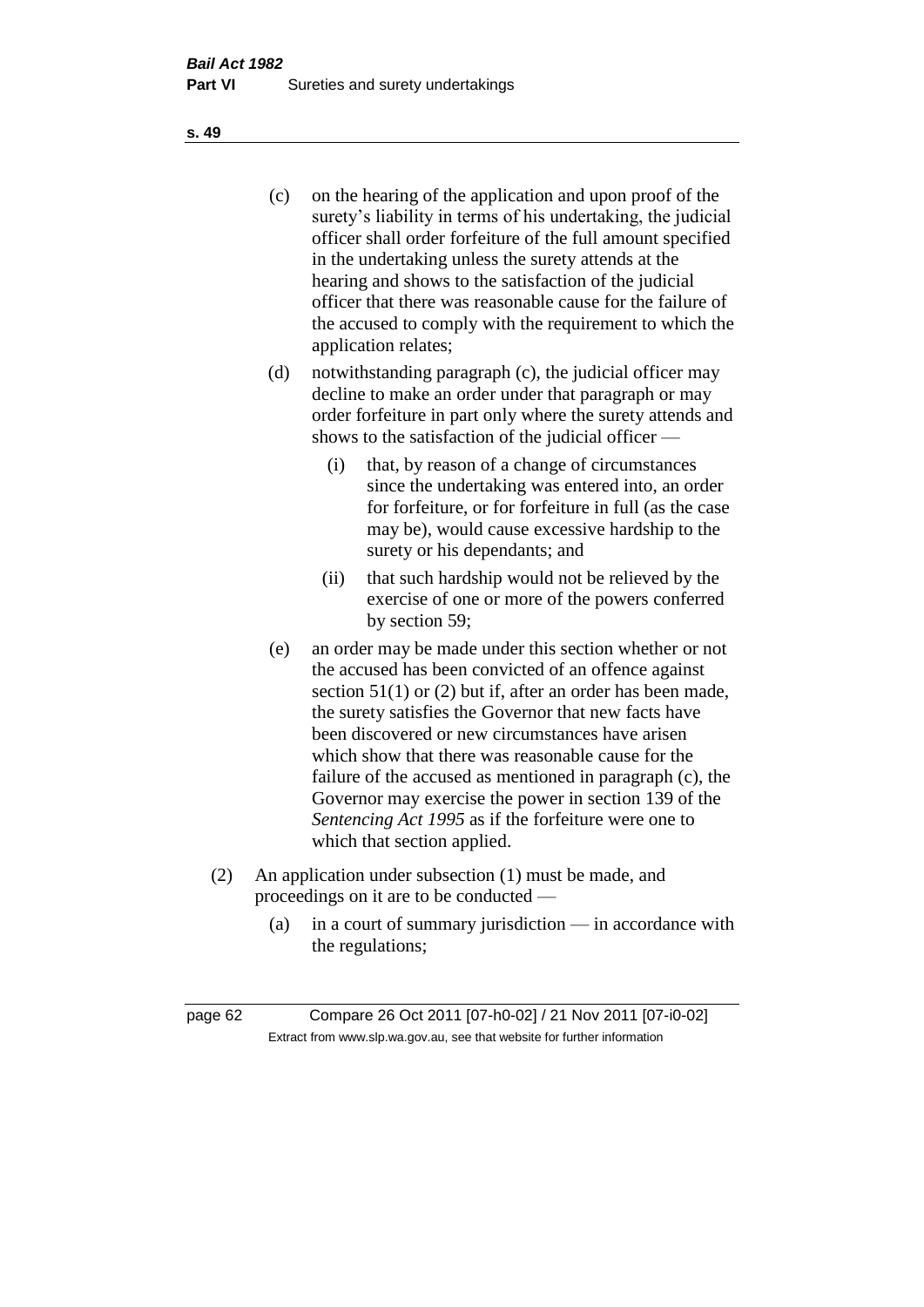- **s. 50**
- (b) in the Supreme Court or the District Court  $-\text{in}$ accordance with rules of court.
- (3) Without prejudice to the recovery of such an amount as a civil debt due to the State, any amount to be paid under an order made under this section is to be paid, and its payment may be enforced under Part 5 of the *Fines, Penalties and Infringement Notices Enforcement Act 1994*, unless an order has been made under subsection (4).
- (4) If under this section the Supreme Court or the District Court makes an order requiring the payment of money, the court may make an order under section 59 of the *Sentencing Act 1995* in respect of the amount payable and for that purpose that section, with any necessary changes, applies as if the amount were a fine imposed on the surety.

*[Section 49 amended by No. 74 of 1984 s. 17; No. 92 of 1994 s. 5; No. 78 of 1995 s. 8; No. 65 of 2003 s. 121(3); No. 74 of 2003 s. 29; No. 59 of 2004 s. 141; No. 84 of 2004 s. 8, 11 and 82; No. 6 of 2008 s. 18(2) and 30(1) and (2).]* 

#### **50. Offence to indemnify surety**

(1) If a person indemnifies, or agrees to indemnify, a surety or proposed surety against any liability which the surety or proposed surety may incur under this Act (including this section) he and the surety or proposed surety and any person with whom he agrees as aforesaid each commits an offence.

Penalty: \$1 000 or imprisonment for 12 months or both.

- (2) An offence is committed under subsection  $(1)$ 
	- (a) whether the agreement is made before or after the surety undertaking is entered into and whether or not a proposed surety actually becomes a surety; and
	- (b) whether the compensation is to be in money or in money's worth.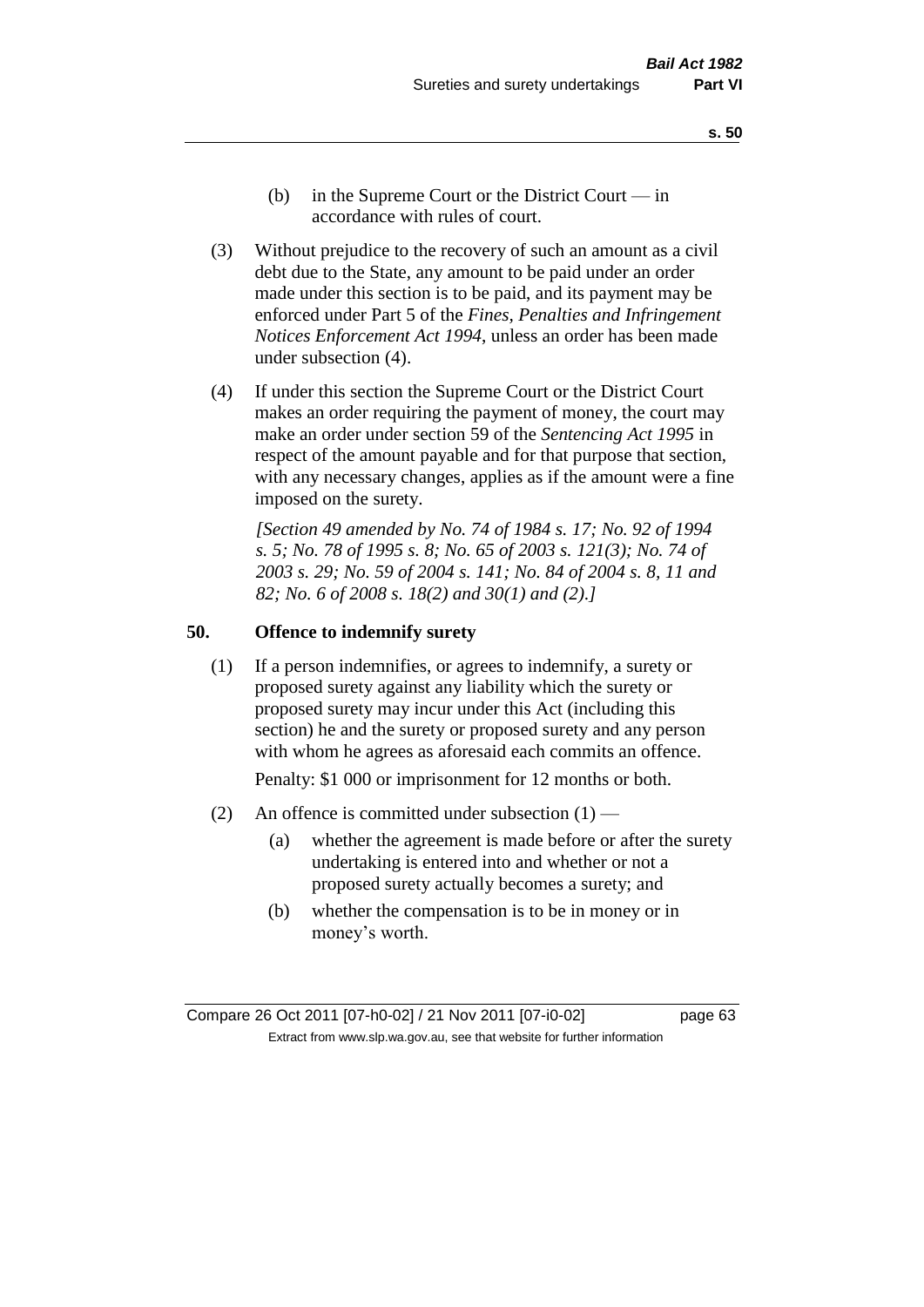- (3) An offence is not committed under subsection (1) by a surety or proposed surety if he shows —
	- (a) that he had no knowledge of an agreement within the meaning of subsection (1) proposed to be entered into between 2 other persons; or
	- (b) that having such knowledge he took all steps reasonably available to him to prevent the agreement being entered into.

*[Section 50 amended by No. 74 of 1984 s. 18.]* 

page 64 Compare 26 Oct 2011 [07-h0-02] / 21 Nov 2011 [07-i0-02] Extract from www.slp.wa.gov.au, see that website for further information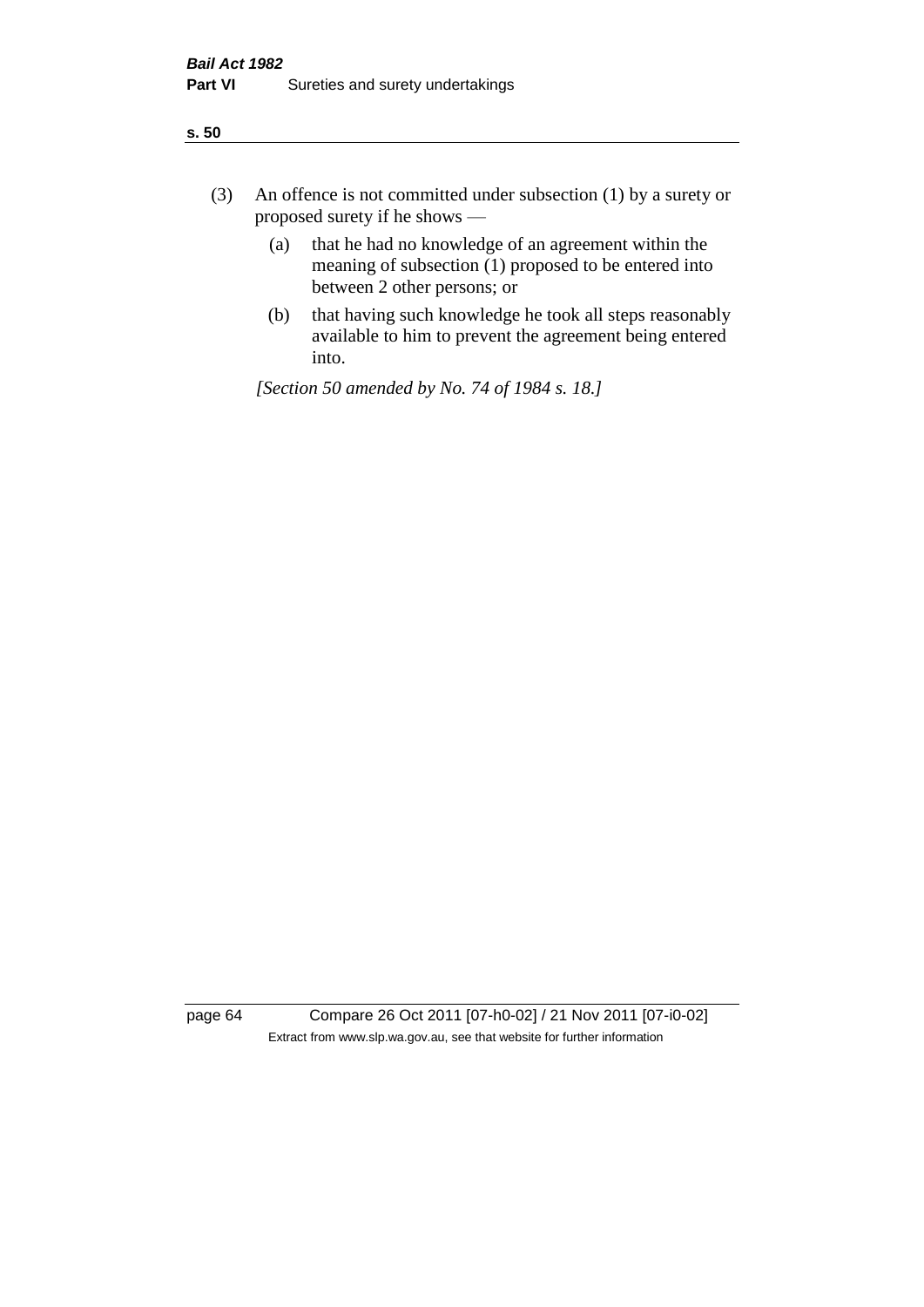#### **s. 50A**

# **Part VIA — Administration of home detention conditions**

*[Heading inserted by No. 61 of 1990 s. 11.]* 

#### **50A. Powers of CEO (corrections)**

The CEO (corrections) has all of the powers conferred under this Act on a community corrections officer and may review, vary, or rescind a direction given by a community corrections officer.

*[Section 50A inserted by No. 61 of 1990 s. 11; amended by No. 31 of 1993 s. 9; No. 65 of 2006 s. 53.]* 

*[50B. Deleted by No. 78 of 1995 s. 8.]* 

# **50C. Powers and duties of community corrections officers**

- (1) A community corrections officer may give such reasonable directions to an accused subject to a home detention condition as are necessary for the proper administration of the condition and any other condition imposed on the grant of bail to the accused including, without limiting the generality of the foregoing, directions as to —
	- (a) when the accused may leave the place where he is required by the home detention condition to remain;
	- (b) the period of any authorised absence from the place where he is required by the home detention condition to remain;
	- (c) when the accused shall return to the place where he is required by the home detention condition to remain;
	- (d) the method of travel to be used by the accused during any absence from the place where he is required by the home detention condition to remain; and
	- (e) the manner in which the accused shall report his whereabouts.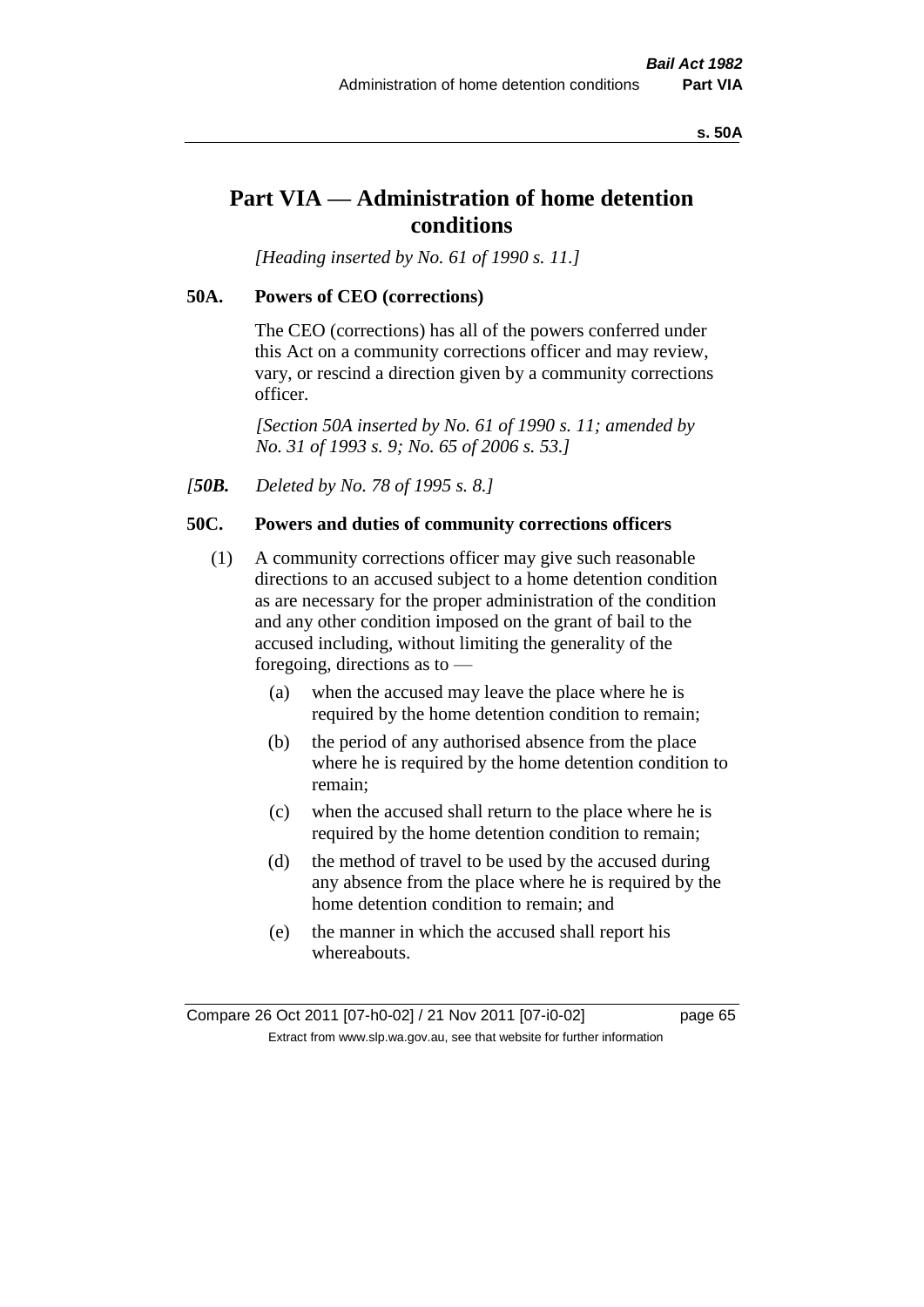**s. 50C**

| (2)     | For the purpose of ascertaining whether or not an accused is<br>complying with a home detention condition or any direction<br>given pursuant to subsection (1), a community corrections<br>officer may, at any time — |                                                                                                                                                                                              |  |
|---------|-----------------------------------------------------------------------------------------------------------------------------------------------------------------------------------------------------------------------|----------------------------------------------------------------------------------------------------------------------------------------------------------------------------------------------|--|
|         | (a)                                                                                                                                                                                                                   | enter or telephone the place where the accused is<br>required by a home detention condition to remain;                                                                                       |  |
|         | (b)                                                                                                                                                                                                                   | enter or telephone the accused's place of employment or<br>any other place where the accused is permitted or<br>required to attend; or                                                       |  |
|         | (c)                                                                                                                                                                                                                   | question any person at any place referred to in<br>paragraph $(a)$ or $(b)$ .                                                                                                                |  |
| (3)     | A person who $-$                                                                                                                                                                                                      |                                                                                                                                                                                              |  |
|         | (a)                                                                                                                                                                                                                   | hinders a person exercising powers under subsection (2);<br><sub>or</sub>                                                                                                                    |  |
|         | (b)                                                                                                                                                                                                                   | fails to answer a question put pursuant to<br>subsection $(2)(c)$ or gives an answer that the person<br>knows is false or misleading in a material particular,                               |  |
|         |                                                                                                                                                                                                                       | commits an offence.                                                                                                                                                                          |  |
|         |                                                                                                                                                                                                                       | Penalty: \$2 000 and imprisonment for 12 months.                                                                                                                                             |  |
| (4)     | A community corrections officer —                                                                                                                                                                                     |                                                                                                                                                                                              |  |
|         | (a)                                                                                                                                                                                                                   | shall keep such records and make such returns and<br>reports in relation to accused persons subject to home<br>detention conditions as the CEO (corrections) directs;<br>and                 |  |
|         | (b)                                                                                                                                                                                                                   | shall make any records relating to an accused subject to<br>a home detention condition available on the request of<br>the CEO (corrections) to him.                                          |  |
|         |                                                                                                                                                                                                                       | [Section 50C inserted by No. 61 of 1990 s. 11; amended by<br>No. 31 of 1993 s. 9; No. 50 of 2003 s. 37(3); No. 84 of 2004<br>s. 82 and 83(3); No. 65 of 2006 s. 53; No. 2 of 2008 s. 56(2).] |  |
|         |                                                                                                                                                                                                                       |                                                                                                                                                                                              |  |
| page 66 |                                                                                                                                                                                                                       | Compare 26 Oct 2011 [07-h0-02] / 21 Nov 2011 [07-i0-02]<br>Extract from www.slp.wa.gov.au, see that website for further information                                                          |  |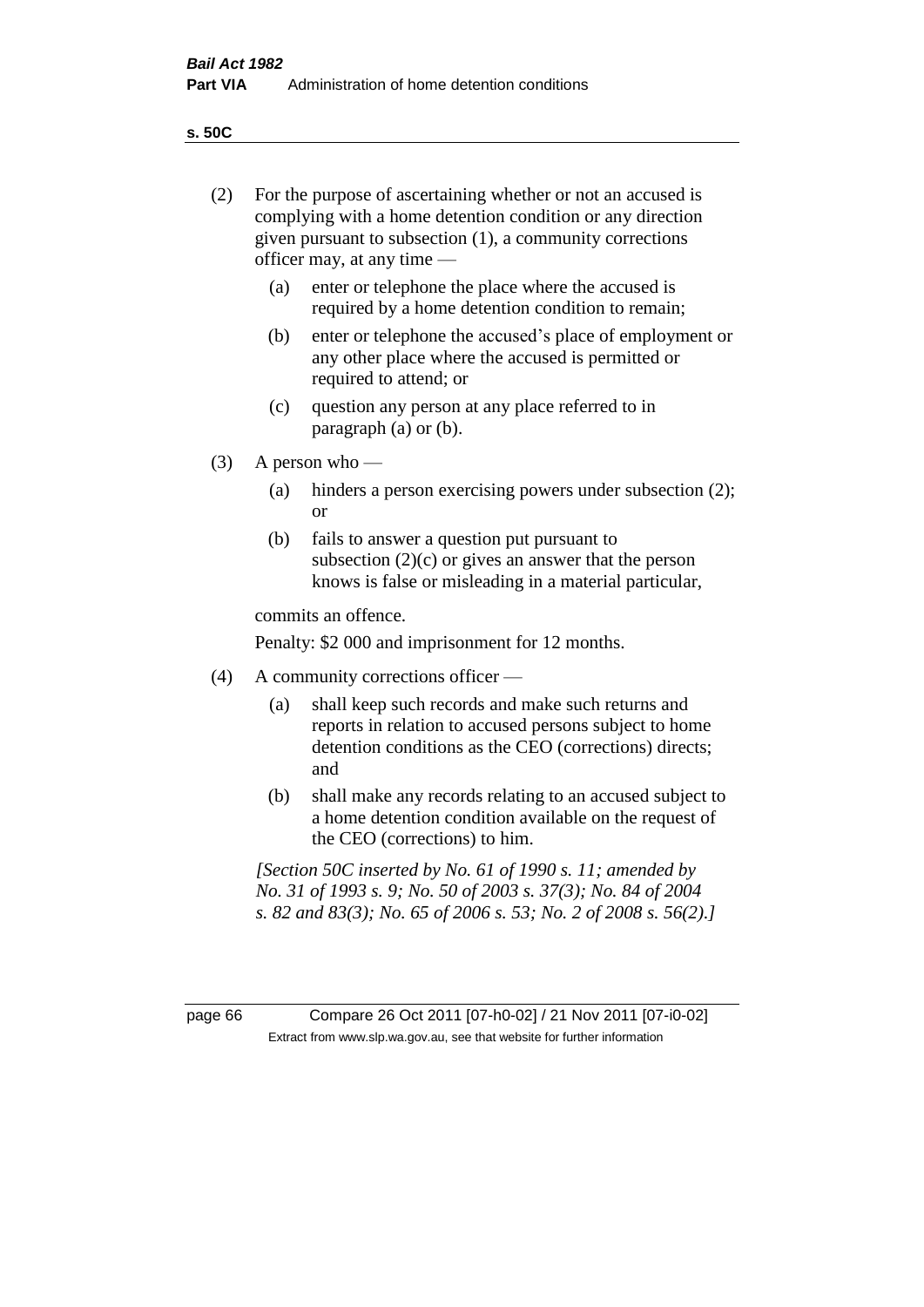#### **50D. Powers of members of the Police Force**

- (1) For the purpose of ascertaining whether or not an accused is complying with a home detention condition, a member of the Police Force may —
	- (a) require the accused to produce a copy of his bail undertaking and any notice by the CEO (corrections) under section 50E(a) for inspection; and
	- (b) require the accused to explain why he is absent from the place where he is required by the home detention condition to remain.
- (2) An accused who fails to comply with subsection  $(1)(a)$  or who fails to explain when required to do so under subsection (1)(b) or who gives an explanation that the accused knows is false or misleading in a material particular, commits an offence.

Penalty: \$2 000.

*[Section 50D inserted by No. 61 of 1990 s. 11; amended by No. 31 of 1993 s. 9; No. 50 of 2003 s. 37(4); No. 84 of 2004 s. 82; No. 65 of 2006 s. 53.]* 

## **50E. CEO (corrections) may substitute a different place of detention and apply conditions**

The CEO (corrections) may, at any time, by notice in writing given to an accused granted bail subject to a home detention condition —

- (a) substitute a different place for the place where an accused is required by a home detention condition to remain;
- (b) require the accused to comply with such of the conditions specified in the list provided to the accused under section 24A(4) as are specified in the notice.

*[Section 50E inserted by No. 61 of 1990 s. 11; amended by No. 31 of 1993 s. 9; No. 84 of 2004 s. 82; No. 65 of 2006 s. 53.]*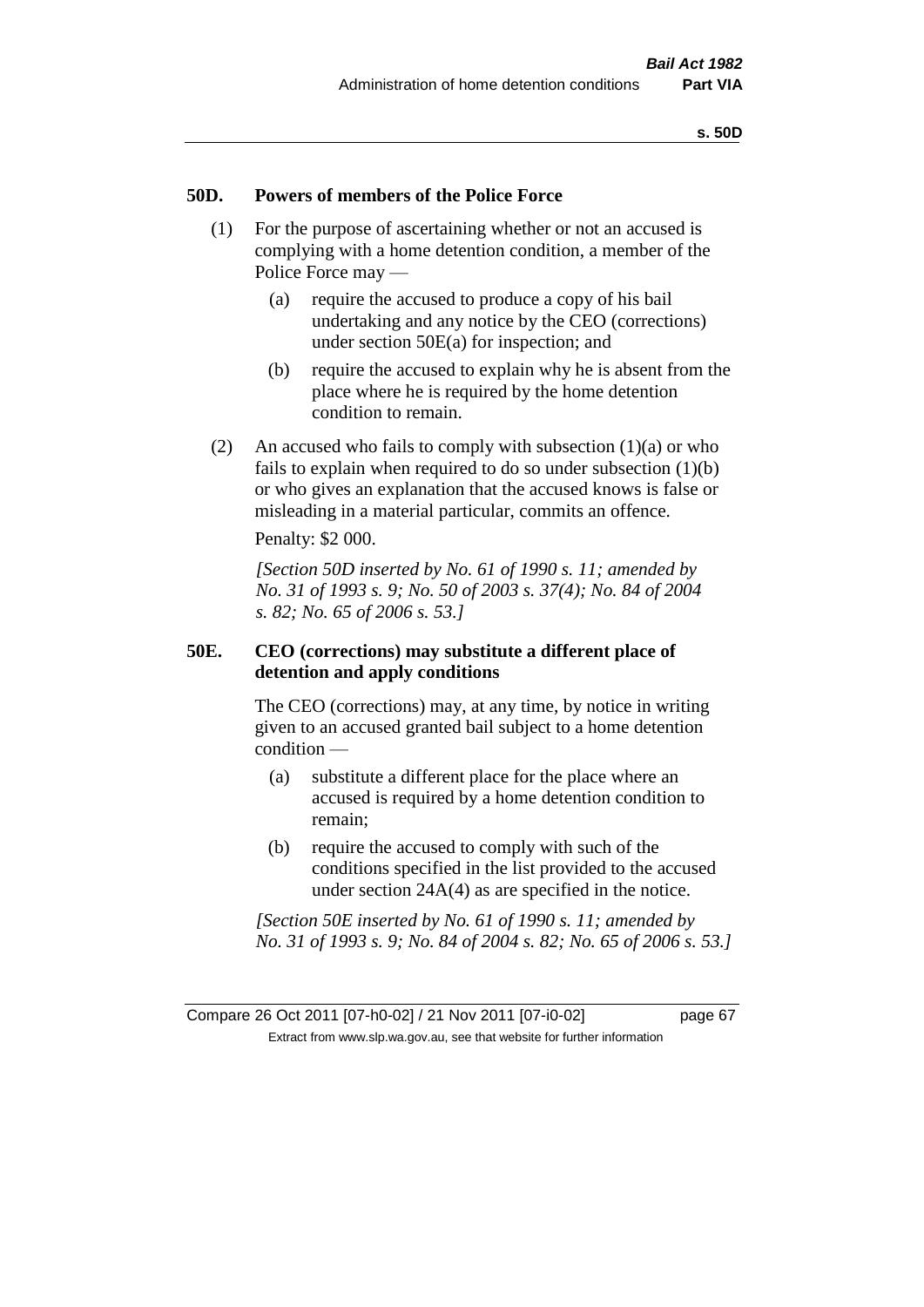| ۰.<br>×<br>-<br>۰.<br>× |  |
|-------------------------|--|
|-------------------------|--|

#### **50F. CEO (corrections) may revoke bail**

- (1) Where a home detention condition has been imposed as a condition on a grant of bail to an accused the CEO (corrections) may, in his absolute discretion, by instrument signed by him and if practicable, given to the accused, revoke the bail.
- (2) Without limiting the generality of subsection (1), the power to revoke bail may be exercised where the accused —
	- (a) is not likely to comply with any requirement of his bail undertaking mentioned in section  $28(2)(a)$  or (b); or
	- (b) is, or has been, or is likely to be in breach of any condition of his bail undertaking mentioned in section  $28(2)(c)$ .
- (3) Subject to subsection (4), where the CEO (corrections) revokes bail he shall include a statement of his reasons for the cancellation in the instrument cancelling the bail.
- (4) Where the CEO (corrections) is of the opinion that it would be in the interest of the accused or any other person, or the public, to withhold from the accused any or all of the reasons referred to in subsection (3), the CEO (corrections) may so withhold the reason or reasons.
- (5) Where the CEO (corrections) revokes bail, he may, whenever necessary, issue a warrant directed to all members of the Police Force to have the accused arrested and brought before an appropriate judicial officer.

*[Section 50F inserted by No. 61 of 1990 s. 11; amended by No. 31 of 1993 s. 9; No. 84 of 2004 s. 82; No. 65 of 2006 s. 53.]* 

#### **50G. Procedure on arrest after revocation of bail**

(1) An accused arrested pursuant to a warrant issued under section 50F shall be taken as soon as is practicable before an appropriate judicial officer unless he is arrested less than

page 68 Compare 26 Oct 2011 [07-h0-02] / 21 Nov 2011 [07-i0-02] Extract from www.slp.wa.gov.au, see that website for further information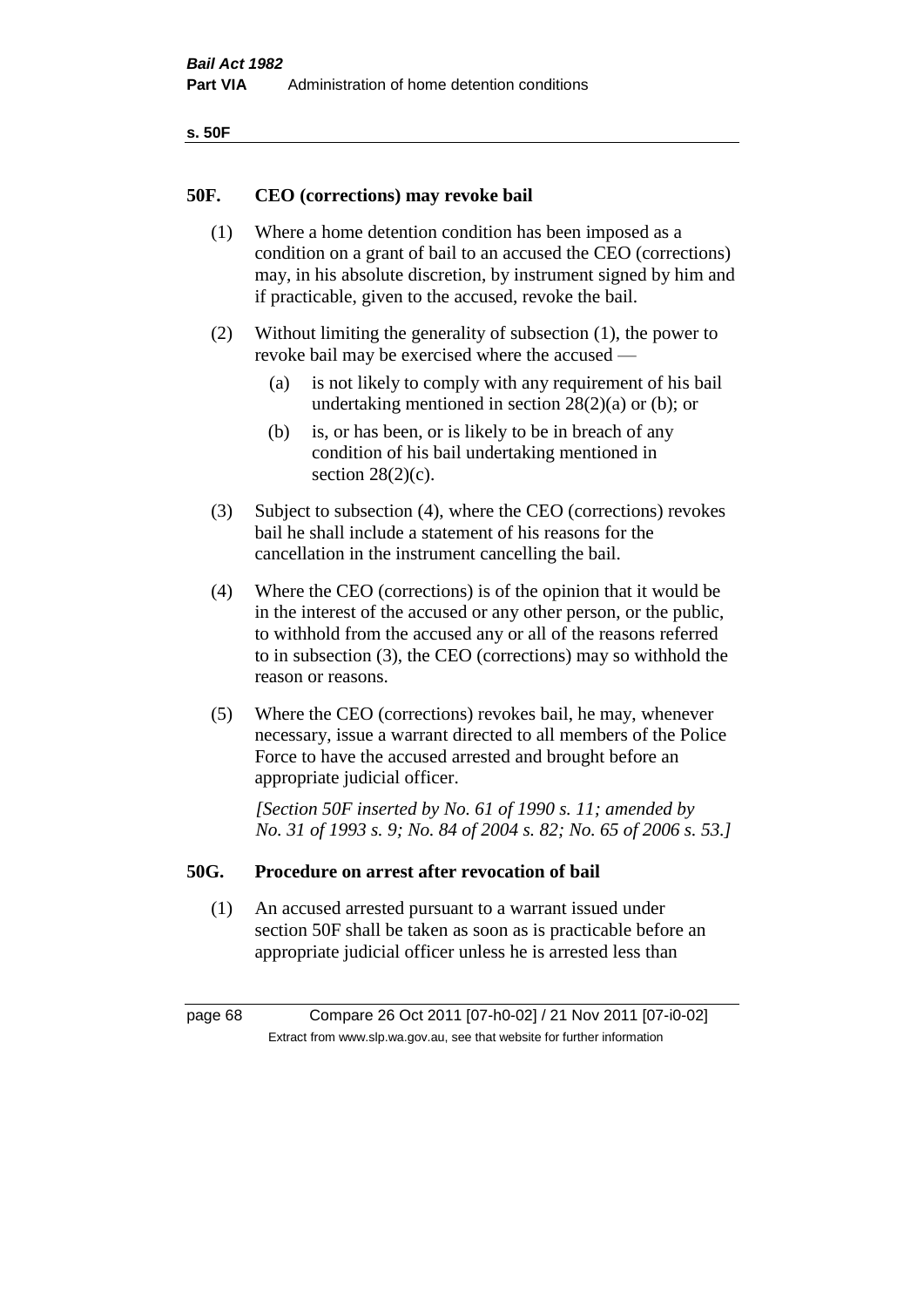24 hours before the time at which he is due to appear in accordance with his bail undertaking, in which case he shall be held in custody and brought before an appropriate judicial officer at that time.

- (2) The judicial officer before whom an accused appears under this section may —
	- (a) remand the accused in custody to appear at the time and place specified, or deemed by section 31(3) to be specified, in his bail undertaking; or
	- (b) grant fresh bail to the accused in accordance with this Act, other than clause 2 of Part B of Schedule 1.

*[Section 50G inserted by No. 61 of 1990 s. 11; amended by No. 45 of 1993 s. 12; No. 84 of 2004 s. 82.]* 

## **50H. Exclusion of the rules of natural justice**

The rules known as the rules of natural justice (including any duty of procedural fairness) do not apply to or in relation to the doing or omission of any act, matter or thing under this Part by the CEO (corrections).

*[Section 50H inserted by No. 61 of 1990 s. 11; amended by No. 31 of 1993 s. 9; No. 65 of 2006 s. 53.]* 

## **50J. Delegation by CEO (corrections)**

The CEO (corrections) may, either generally or as otherwise provided by the instrument of delegation, by writing signed by him, delegate to any person any power or duty under this Part, other than this power of delegation.

*[Section 50J inserted by No. 61 of 1990 s. 11; amended by No. 31 of 1993 s. 9; No. 65 of 2006 s. 53.]* 

## **50K. Retrieval of monitoring equipment**

If under rules made under section 50L any device or equipment has been installed at the place where an accused is required by a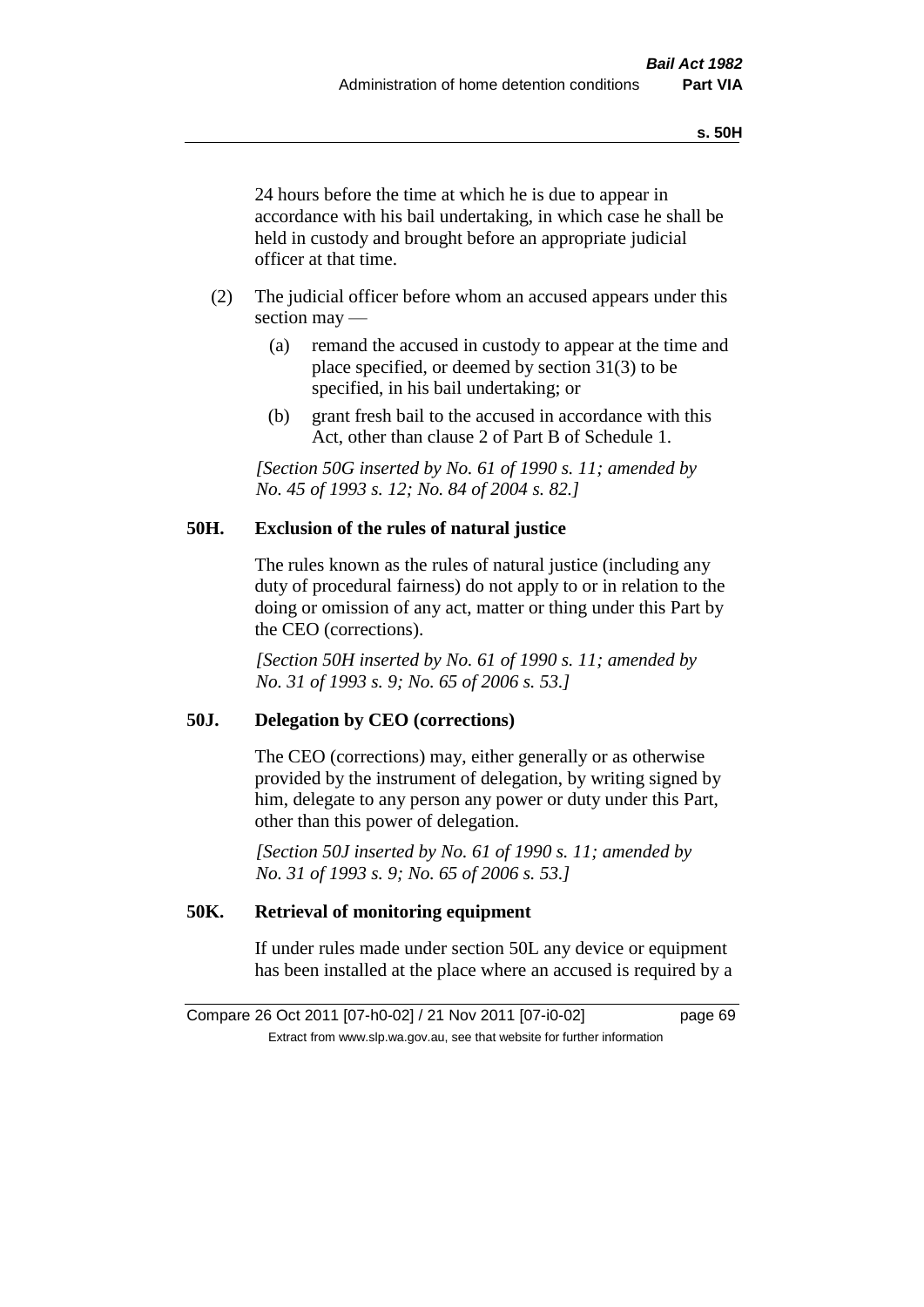#### **s. 50L**

home detention condition to remain, section 118 of the *Sentence Administration Act 2003* applies.

*[Section 50K inserted by No. 78 of 1995 s. 8; amended by No. 50 of 2003 s. 29(3); No. 84 of 2004 s. 82.]* 

## **50L. Rules**

- (1) The CEO (corrections) may, with the approval of the Minister, make rules for the purposes of this Part which may provide for the manner of ensuring that accused persons are complying with home detention conditions and for conditions to be applied to accused persons granted bail subject to home detention conditions including conditions —
	- (a) requiring an accused to wear any device;
	- (b) requiring an accused to permit the CEO (corrections) to install any device or equipment at the place where the accused is required by a home detention condition to remain.
- (2) Rules made under this section may confer a discretionary authority on any person or class of persons.
- (3) Sections 41 and 42 of the *Interpretation Act 1984* do not apply to rules made under this section.

*[Section 50L inserted by No. 61 of 1990 s. 11; amended by No. 31 of 1993 s. 9; No. 84 of 2004 s. 82 and 83(3); No. 65 of 2006 s. 53; No. 2 of 2008 s. 56(3) and (4).]* 

page 70 Compare 26 Oct 2011 [07-h0-02] / 21 Nov 2011 [07-i0-02] Extract from www.slp.wa.gov.au, see that website for further information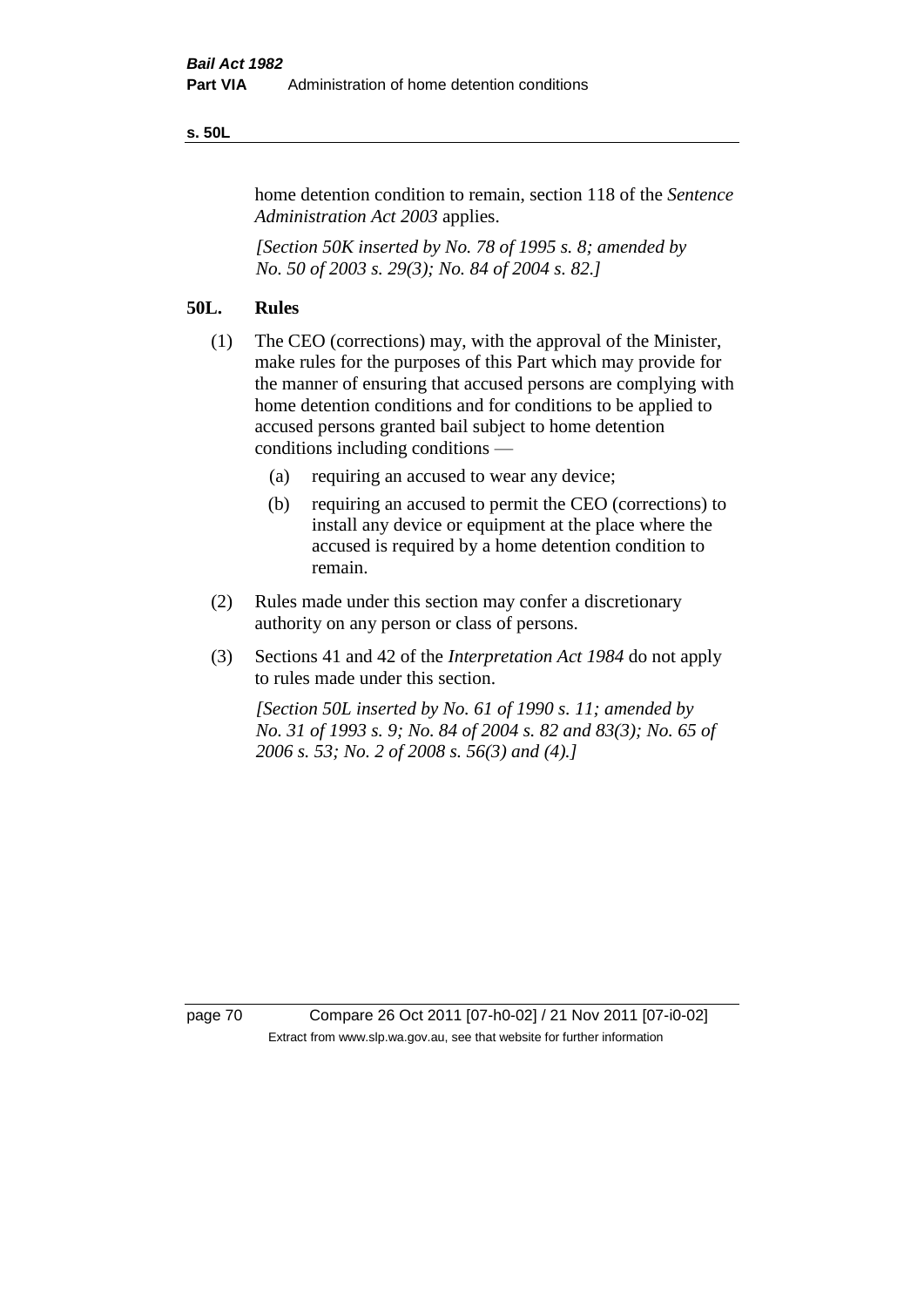# **Part VII — Enforcement of bail undertakings**

# **51. Offence to fail to comply with bail undertaking**

- (1) An accused who, without reasonable cause, fails to comply with the requirement of his bail undertaking mentioned in section 28(2)(a) commits an offence.
- (2) An accused who fails to comply with the requirement of his bail undertaking mentioned in section 28(2)(b) commits an offence.
- $(2a)$  An accused
	- (a) whose bail undertaking includes any condition imposed for a purpose mentioned in clause  $2(2)(c)$  or (d) of Part D of Schedule 1; and
	- (b) who fails to comply with the condition,

commits an offence.

- (3) An accused shall not be convicted in his absence of an offence against this section.
- (4) An accused who is charged with an offence against subsection (1) or (2) may be convicted of the other of those offences if that other offence is proved by the evidence.
- (5) A prosecution for an offence against subsection (1), (2) or (2a) may be brought at any time.
- (6) A person who is convicted of an offence against subsection (1), (2) or (2a) is liable to a fine not exceeding \$10 000 or imprisonment for a term not exceeding 3 years, or both.
- (7) A court which convicts an accused of an offence against this section may, in addition to any penalty which it may impose, order that the accused pay such sum as it may fix in or towards defraying the costs and expenses of and consequent upon his apprehension following the failure to comply with his bail undertaking for which he was convicted.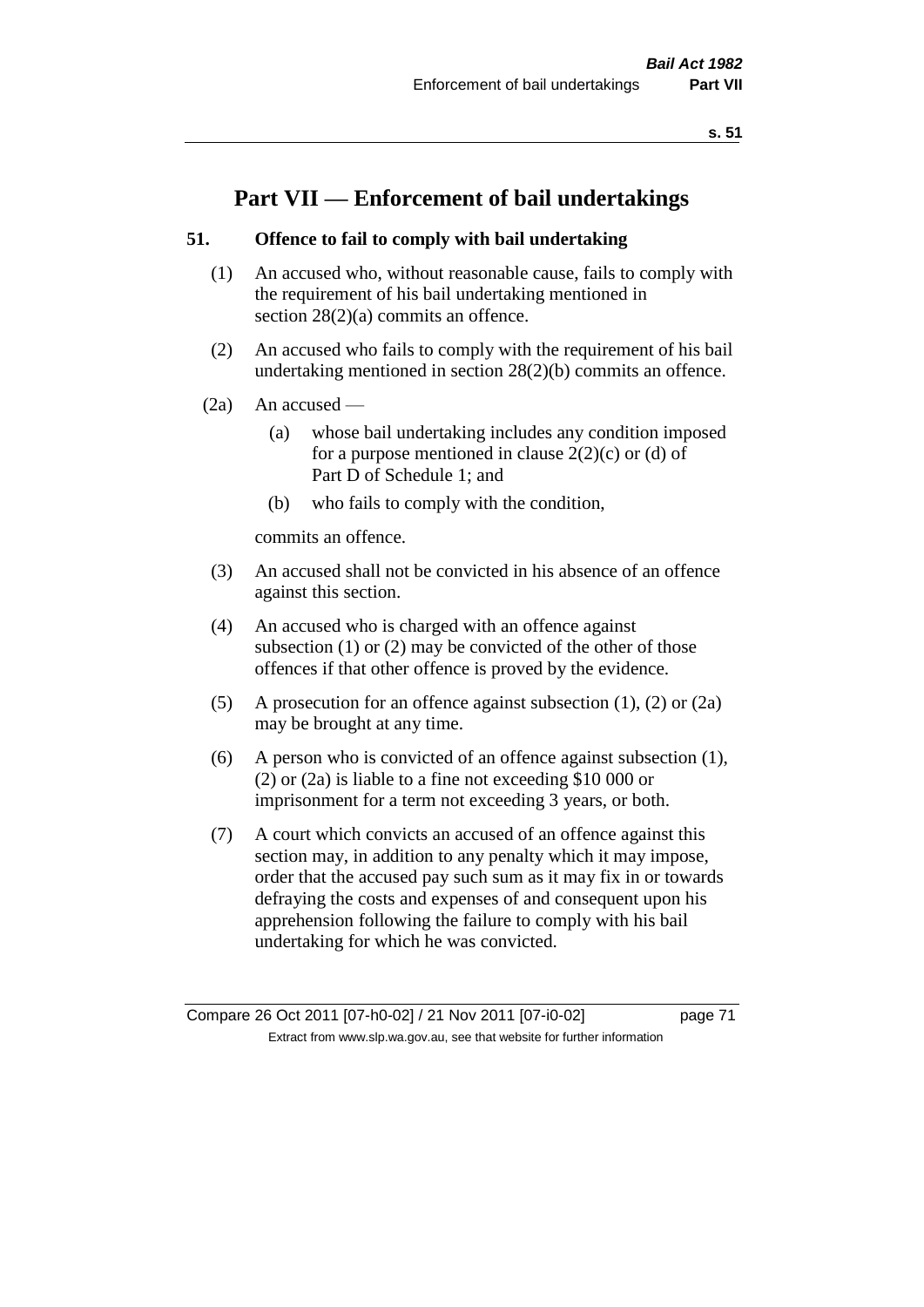### **s. 51A**

- (8) An order made under subsection (7)
	- (a) shall specify to whom and in what manner the sum shall be paid; and
	- (b) may be enforced as though the sum were a penalty imposed under this section.

*[Section 51 amended by No. 54 of 1998 s. 9; No. 59 of 2004 s. 141; No. 84 of 2004 s. 11 and 82; No. 6 of 2008 s. 18(3).]*

# **51A. Proceedings before courts of summary jurisdiction for an offence under s. 51**

- (1) This section applies for the purpose of prosecuting an offence against section  $51(1)$ ,  $(2)$  or  $(2a)$  where the court before which the accused is bound to appear at the time when the accused fails to comply with the accused's bail undertaking is a court of summary jurisdiction.
- (2) Where this section applies, the prosecution shall be commenced and conducted by the person who was conducting the proceedings in which the accused failed to comply with the accused's bail undertaking or by a police officer.
- (3) Where this section applies, the registrar of the court before which the accused was bound to appear shall cause to be issued to the Commissioner of Police a certificate under section 64 as to the accused's failure to appear.

*[Section 51A inserted by No. 6 of 2008 s. 31(1).]*

# **52. Provisions as to summary proceedings before superior courts for an offence under s. 51**

(1) This section applies, notwithstanding any other Act, for the purpose of prosecuting an offence against section 51(1), (2) or (2a) where the court before which the accused is bound to appear at the time when he fails to comply with his bail undertaking is the Supreme Court or the District Court.

page 72 Compare 26 Oct 2011 [07-h0-02] / 21 Nov 2011 [07-i0-02] Extract from www.slp.wa.gov.au, see that website for further information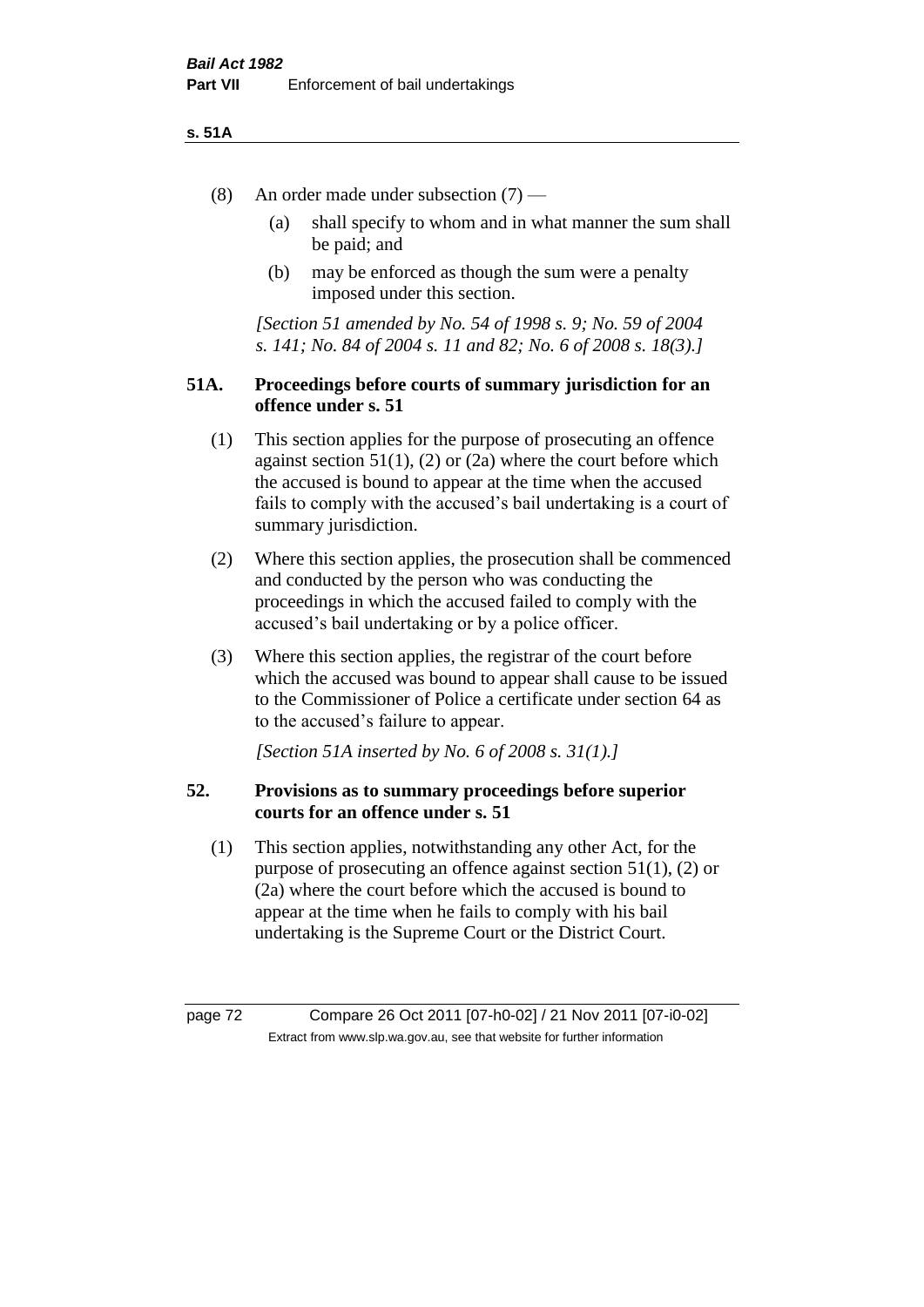- (2) Where this section applies, the accused shall be dealt with summarily for the offence and shall be so dealt with —
	- (a) by a judge of the Supreme Court in any case where the accused was bound to appear before the General Division of the Supreme Court;
	- (ab) by a judge of appeal in any case where the accused was bound to appear before the Court of Appeal;
	- (b) by a judge of the District Court in any case where the accused was bound to appear before that Court.
- (3) A prosecution for an offence which is to be dealt with under this section shall be commenced by the authorised officer (as defined in section 80 of the *Criminal Procedure Act 2004*) who was conducting the proceedings in which the accused failed to comply with his bail undertaking or by a police officer —
	- (a) where subsection  $(2)(a)$  or (ab) applies, in the Supreme Court; and
	- (b) where subsection (2)(b) applies, in the District Court.
- (3a) Where this section applies, a person authorised under subsection (3b) shall cause to be issued to the Commissioner of Police a certificate under section 64 as to the accused's failure to appear.
- (3b) The Chief Justice, in respect of cases where the court before which the accused was bound to appear is the Supreme Court, and the Chief Judge, in respect of cases where the court before which the accused was bound to appear is the District Court, may authorise a person or persons, by name or office, to perform the function referred to in subsection (3a).
- (3c) A prosecution that has been commenced under subsection (3) by a police officer shall be conducted by the Director of Public Prosecutions.
- (4) Subject to section 51(3) and (5), a prosecution for an offence which is to be dealt with under this section is to be commenced

Compare 26 Oct 2011 [07-h0-02] / 21 Nov 2011 [07-i0-02] page 73 Extract from www.slp.wa.gov.au, see that website for further information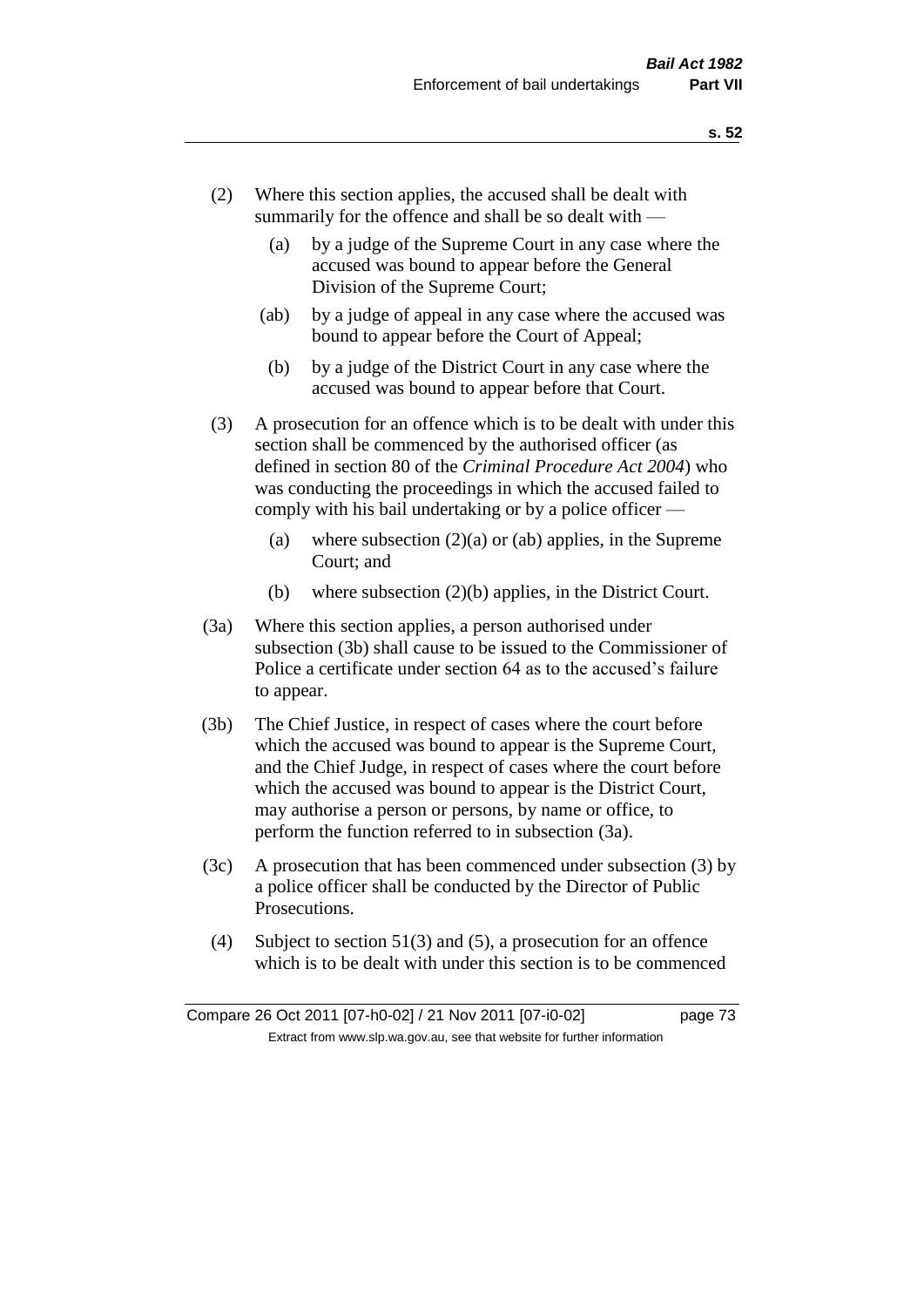and conducted under the *Criminal Procedure Act 2004* as if it were a prosecution of a simple offence in a court of summary jurisdiction, but —

- (a) no fees shall be charged by the Supreme Court or District Court for or in respect of any act or proceeding that relates to the prosecution; and
- (b) the Supreme Court or District Court cannot order a party to the prosecution to pay another party's costs of or relating to the prosecution, except under section 166(2) of the *Criminal Procedure Act 2004*.
- (5) If under section 51(6) or (7) the Supreme Court or the District Court imposes a pecuniary penalty the court may make an order under section 59 of the *Sentencing Act 1995* in respect of the amount payable.

*[Section 52 amended by No. 92 of 1994 s. 6; No. 78 of 1995 s. 8; No. 54 of 1998 s. 10; No. 45 of 2004 s. 28(2) and (4); No. 59 of 2004 s. 141; No. 84 of 2004 s. 11 and 82; No. 2 of 2008 s. 56(5); No. 6 of 2008 s. 32(1) and (2).]* 

# **53. Appeals against decisions made under s. 52**

- (1) A person who is dissatisfied with a decision (as defined in section 6 of the *Criminal Appeals Act 2004*) made under section 52 may, with the leave of the Court of Appeal, appeal against it.
- (2) For the purposes of subsection (1), Part 2 of the *Criminal Appeals Act 2004*, with any necessary changes, applies as if —
	- (a) the decision referred to in subsection (1) were a decision of a court of summary jurisdiction;
	- (b) a reference in that Part to a court of summary jurisdiction were a reference to the court that made the decision referred to in subsection (1); and
	- (c) a reference in that Part to commencing an appeal were a reference to applying for leave to appeal.

page 74 Compare 26 Oct 2011 [07-h0-02] / 21 Nov 2011 [07-i0-02] Extract from www.slp.wa.gov.au, see that website for further information

**s. 53**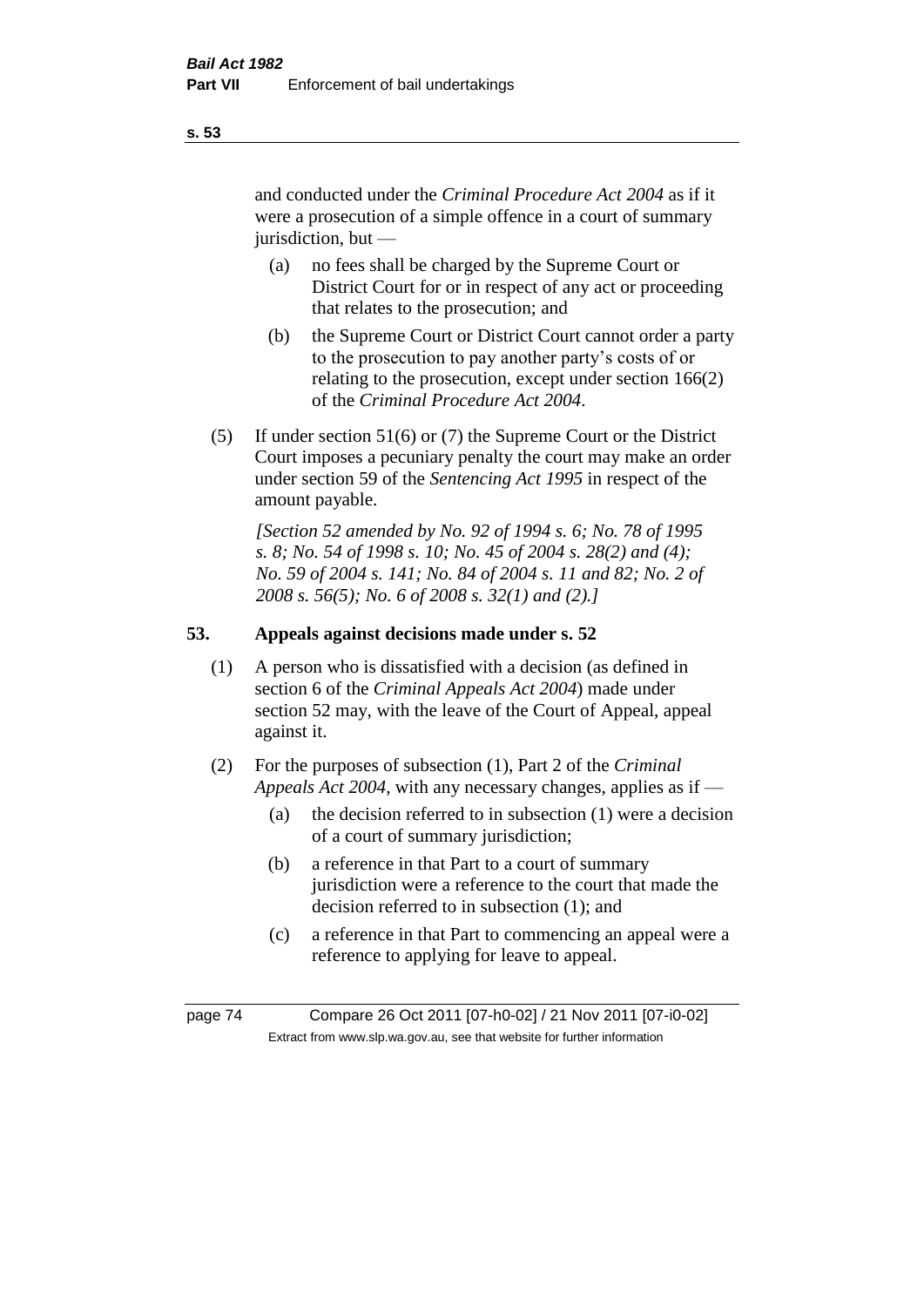(3) Despite section 13(1) of the *Criminal Appeals Act 2004*, the appeal is to be dealt with by the Court of Appeal.

*[Section 53 inserted by No. 45 of 2004 s. 28(3); amended by No. 84 of 2004 s. 11 and 82.]*

# **54. Accused on bail may be taken before a judicial officer for variation or revocation of bail**

(1a) In this section —

*relevant officer* means —

- (a) if the court before which the accused is required to appear is the District Court, the Supreme Court or the Court of Appeal — the prosecutor; or
- (b) in any other case the prosecutor or a police officer.
- (1) Where an accused has been released on bail the relevant officer may cause the accused to appear before an appropriate judicial officer to show cause why the accused's bail should not be varied or revoked if the relevant officer —
	- (a) has reasonable grounds to believe, or is notified in writing by a surety for the accused that the surety has reasonable grounds to believe, that the accused —
		- (i) is not likely to comply with any requirement of his bail undertaking mentioned in section  $28(2)(a)$  or (b);
		- (ii) is, or has been, or is likely to be in breach of any condition of his bail undertaking mentioned in section  $28(2)(c)$ ; or
		- (iii) is, or has been, in breach of a home detention condition mentioned in section 28(2)(d);
	- (b) has reasonable grounds to believe that
		- (i) any surety for the accused's appearance is no longer suitable under section 39 to be a surety, or is dead;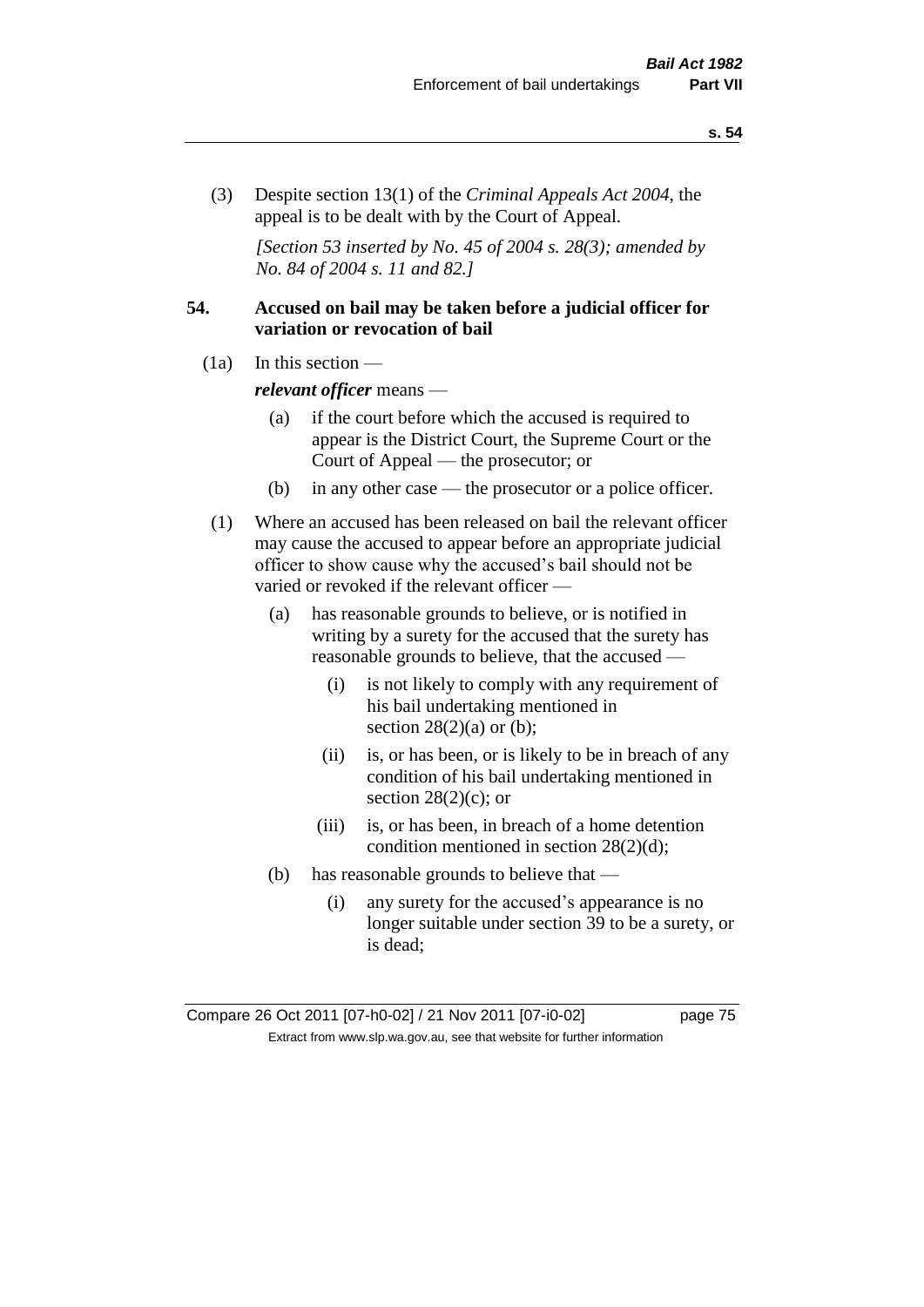| (11)  | for any reason any security required under Part D<br>of Schedule 1 is no longer sufficient; or                                                                                     |
|-------|------------------------------------------------------------------------------------------------------------------------------------------------------------------------------------|
| (iii) | in a case where the accused has been granted bail<br>for the purposes of an appeal, the accused has<br>discontinued the appeal or has not prosecuted it<br>with all due diligence. |

- (2) For the purposes of causing an accused to appear before an appropriate judicial officer as provided in subsection  $(1)$  —
	- (a) a police officer may arrest the accused without warrant and bring the accused before an appropriate judicial officer; or
	- (b) the relevant officer may apply to an appropriate judicial officer for a summons or warrant on any ground specified in subsection  $(1)$ .
- (2a) A police officer shall not exercise the power conferred by subsection (2)(a) unless the police officer is the relevant officer or is requested in writing to do so by the relevant officer.
- (3) An application under subsection (2)(b) must be made, and proceedings on it are to be conducted —
	- (a) in a court of summary jurisdiction in accordance with regulations made under the *Criminal Procedure Act 2004*;
	- (b) in the Supreme Court or the District Court in accordance with rules of court made under the *Criminal Procedure Act 2004*.
- (4) An accused arrested under this section shall be taken as soon as is practicable before an appropriate judicial officer unless he is arrested less than 24 hours before the time at which he is due to appear in accordance with his bail undertaking, in which case he shall be held in custody and brought before an appropriate judicial officer at that time.

page 76 Compare 26 Oct 2011 [07-h0-02] / 21 Nov 2011 [07-i0-02] Extract from www.slp.wa.gov.au, see that website for further information

**s. 54**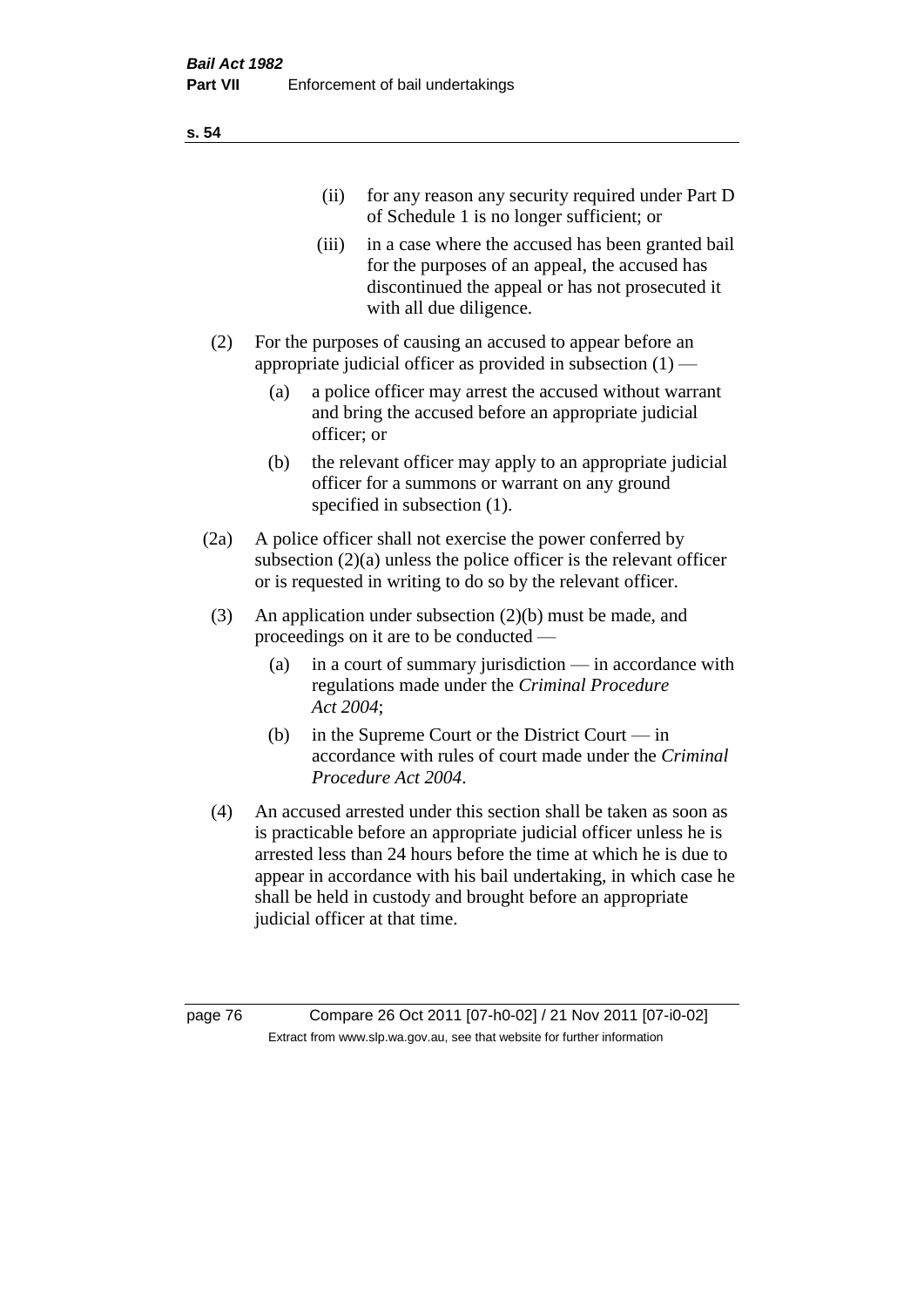- $(5)$  If
	- (a) the court before which the accused is required to appear is the District Court, the Supreme Court or the Court of Appeal; and
	- (b) a police officer is satisfied that because of the urgency of the case it is not practicable for the prosecutor to exercise the power conferred by subsection (1),

the police officer may exercise that power.

(6) If a police officer, acting under subsection (5), exercises the power conferred by subsection (1), the police officer is to be regarded as the relevant officer for the purposes of this section.

*[Section 54 amended by No. 33 of 1989 s. 18; No. 61 of 1990 s. 12; No. 45 of 1993 s. 12; No. 59 of 2004 s. 141; No. 84 of 2004 s. 9, 11 and 82; No. 6 of 2008 s. 33(1)-(4).]* 

# **54A. Accused on committal may be taken before court by which committed**

- (1) This section applies to an accused
	- (a) who has been released on bail following the accused's committal to the District Court or the Supreme Court to be tried (otherwise than for murder) or sentenced or otherwise dealt with; and
	- (b) who has not made an appearance in that court on the committal; and
	- (c) who, in the opinion of the relevant officer under section 54, should be made to show cause in terms of subsection (1) of that section.
- (2) The relevant officer may, under section 54, cause an accused to whom this section applies to appear before a judicial officer who is empowered to exercise jurisdiction in the court in which the committal order was made, instead of before an appropriate judicial officer.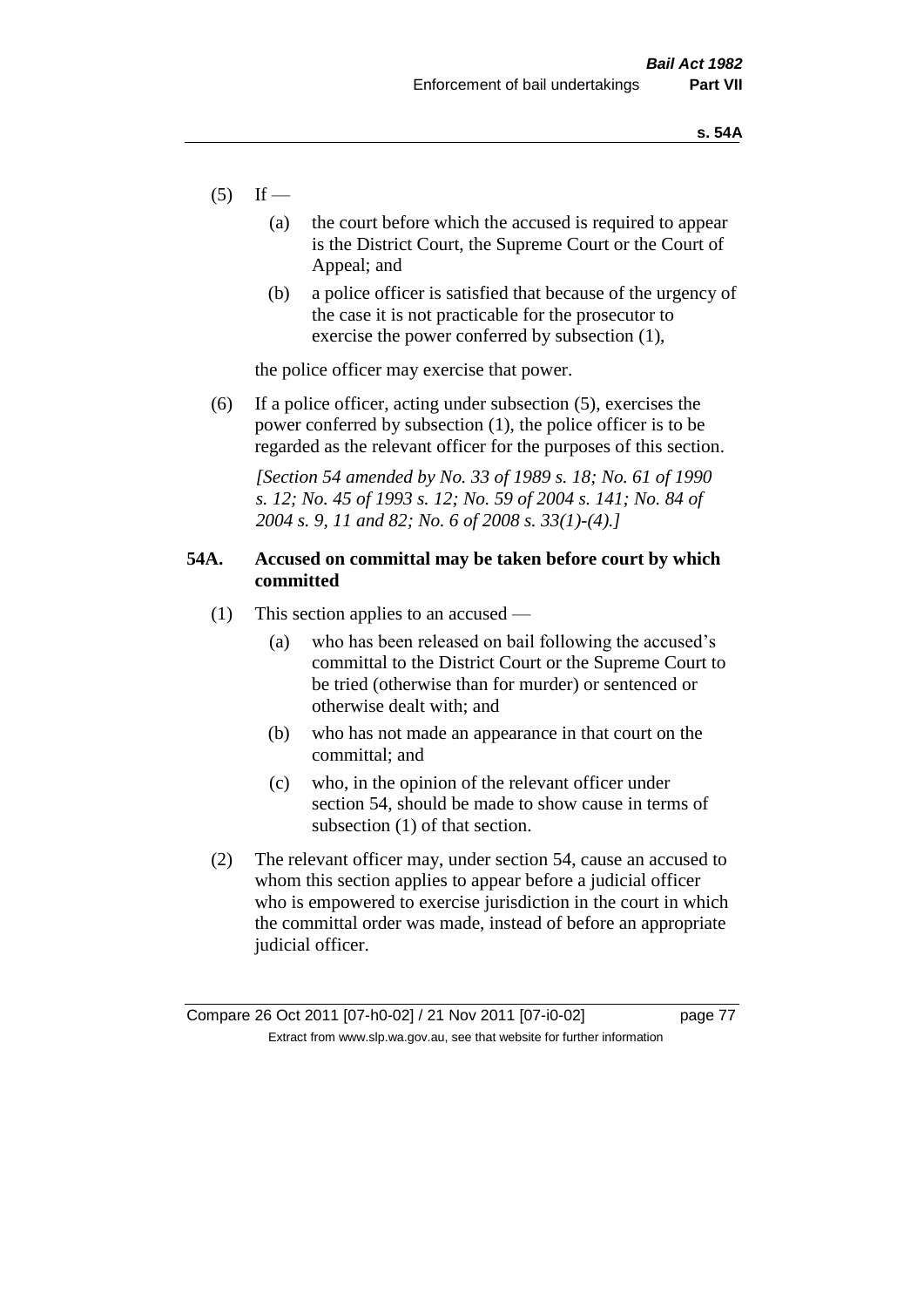(3) A judicial officer before whom an accused so appears is to be regarded as an appropriate judicial officer for the purposes of section 54(2).

- (4) A judicial officer before whom an accused so appears is not obliged to exercise any power conferred by section 55 but may refuse to do so and direct the relevant officer to cause the accused to appear before an appropriate judicial officer.
- (5) A relevant officer shall comply with a direction given to that officer under subsection (4).

*[Section 54A inserted by No. 6 of 2008 s. 34; amended by No. 29 of 2008 s. 24(6).]*

# **55. Powers of judicial officer to revoke or vary bail**

- (1) If the judicial officer before whom an accused appears under section 54 is satisfied that —
	- (a) the accused is not likely to comply with any requirement of his bail undertaking mentioned in section 28(2)(a) or (b);
	- (b) he is, or has been, or is likely to be, in breach of any condition of his bail undertaking mentioned in section  $28(2)(c)$ ;
	- (ba) he is, or has been, in breach of a home detention condition mentioned in section 28(2)(d); or
		- (c) any of the grounds set out in section  $54(1)(b)$  has been established,

# he may —

- (d) revoke the bail and remand the accused in custody to appear at the time and place specified, or deemed by section 31(3) to be specified, in his bail undertaking; or
- (e) revoke the bail and grant fresh bail to the accused in accordance with this Act, other than clause 2 of Part B of Schedule 1.

page 78 Compare 26 Oct 2011 [07-h0-02] / 21 Nov 2011 [07-i0-02] Extract from www.slp.wa.gov.au, see that website for further information

**s. 55**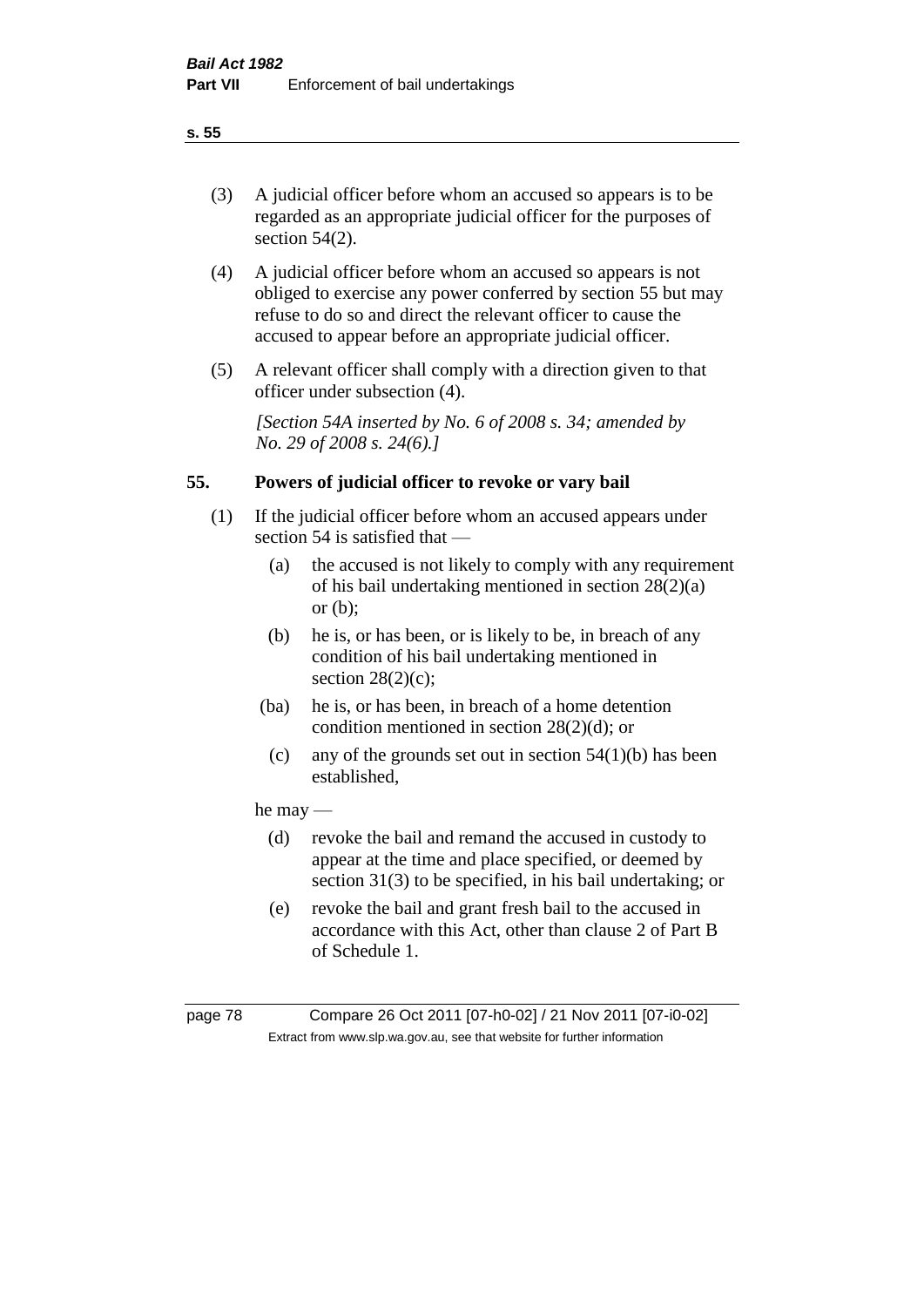(2) If the judicial officer before whom the accused so appears is not satisfied as to any of the matters mentioned in subsection (1)(a), (b), or (c) he shall release the accused on his existing bail undertaking and, with the consent in writing of the surety, on any existing surety undertaking.

*[Section 55 amended by No. 61 of 1990 s. 13; No. 45 of 1993 s. 12; No. 84 of 2004 s. 82.]* 

# *[56. Deleted by No. 6 of 2008 s. 35.]*

# **57. Forfeiture of money under bail undertaking**

- (1) Where an accused is convicted of an offence against section  $51(1)$ , (2) or (2a), the court by which he is convicted shall, whether or not an application is made therefor by the prosecutor, order that the full amount agreed to be forfeited, in the accused's bail undertaking, be forfeited to the State.
- (2) Notwithstanding subsection (1), the court may decline to make an order thereunder or may order forfeiture in part only where the accused shows to the satisfaction of the judicial officer —
	- (a) that, by reason of a change of circumstances since the bail undertaking was entered into, an order for forfeiture, or for forfeiture in full (as the case may be), would cause excessive hardship to the accused or his dependants; and
	- (b) that such hardship would not be relieved by the exercise of one of the powers conferred by section 59.
- (3) Without prejudice to the recovery of such an amount as a civil debt due to the State, any amount to be paid under an order made under this section is to be paid, and its payment may be enforced under Part 5 of the *Fines, Penalties and Infringement Notices Enforcement Act 1994*, unless an order has been made under subsection (4).
- (4) If under this section the Supreme Court or the District Court makes an order requiring the payment of money, the court may make an order under section 59 of the *Sentencing Act 1995* in

Compare 26 Oct 2011 [07-h0-02] / 21 Nov 2011 [07-i0-02] page 79 Extract from www.slp.wa.gov.au, see that website for further information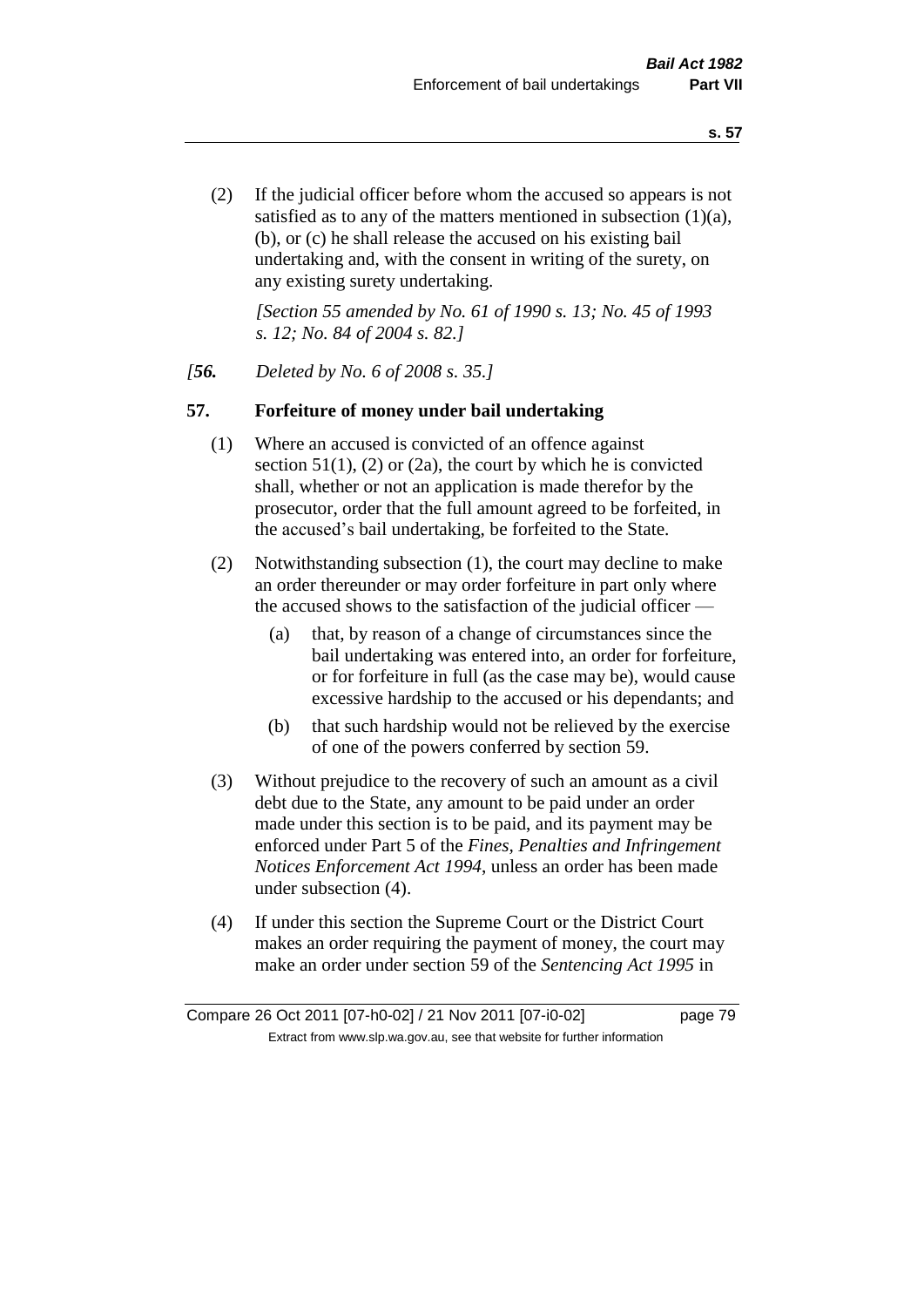respect of the amount payable and for that purpose that section, with any necessary changes, applies as if the amount were a fine imposed on the accused.

*[Section 57 amended by No. 74 of 1984 s. 19; No. 92 of 1994 s. 7; No. 78 of 1995 s. 8; No. 54 of 1998 s. 11; No. 65 of 2003 s. 121(3); No. 84 of 2004 s. 82.]* 

# **58. Automatic forfeiture on expiration of one year after absconding**

- (1) If after the expiration of one year from the day on which the accused is required to appear in court in accordance with the requirement of his bail undertaking mentioned in section  $28(2)(a)$  he has not —
	- (a) been arrested under section 59B; or
	- (b) appeared in court in accordance with the requirement of his bail undertaking mentioned in section 28(2)(b); or
	- (c) otherwise surrendered himself or been taken into custody to be dealt with on the charge or charges for which the bail undertaking was entered into,

the full amount specified in the bail undertaking shall, on the expiration of the said period, be forfeited to the State by virtue of this section without any order of the court or other formality.

(2) Upon the occurrence of a forfeiture under subsection (1) any security given by the accused may be resorted to by the State as if an order of forfeiture had been made under section 57(1).

*[Section 58 amended by No. 65 of 2003 s. 121(3); No. 84 of 2004 s. 82; No. 6 of 2008 s. 18(3) and 36(2).]*

page 80 Compare 26 Oct 2011 [07-h0-02] / 21 Nov 2011 [07-i0-02] Extract from www.slp.wa.gov.au, see that website for further information

**s. 58**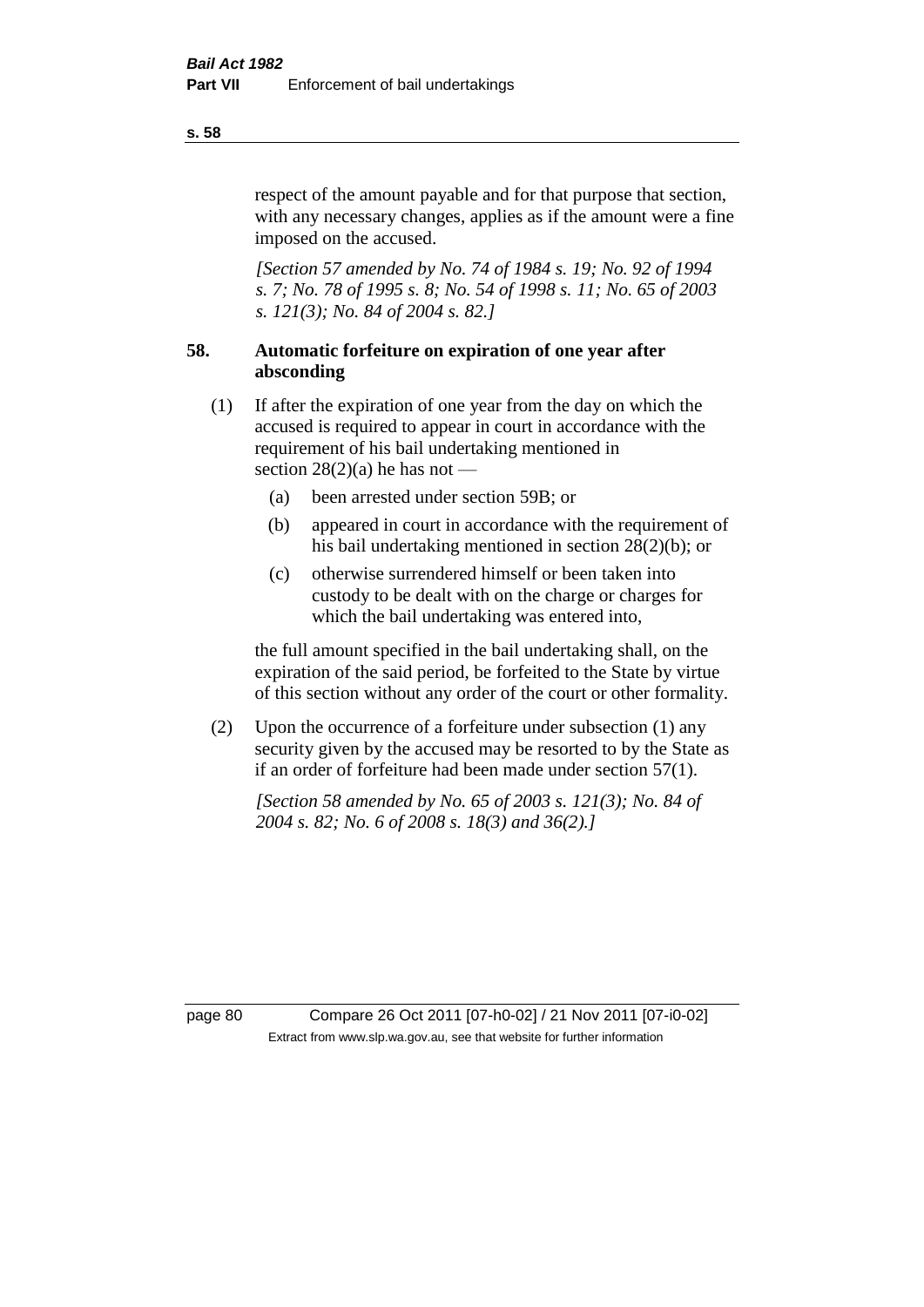# **Part VIII — Miscellaneous**

# **59. Further power of judicial officer in relation to enforcement of undertakings**

A court or an appropriate judicial officer who makes an order for forfeiture under section 49 or 57 may, when doing so, or at any time thereafter, further order —

- (a) that payment of any sum be made by specified instalments or be postponed to a specified date;
- (b) that any security given be applied in or towards payment of the sum forfeited; or
- (c) that the accused or the surety, as the case may be, do all such things and execute all such documents as may be necessary, or as may be specified in the order, for the purpose of vesting any security in the State or enabling the State to realize the same or to resort thereto to recover the sum forfeited,

and the court or an appropriate judicial officer may at any time vary or revoke an order made under paragraph (a), (b), or (c).

*[Section 59 amended by No. 65 of 2003 s. 121(3); No. 84 of 2004 s. 82.]*

# **59A. Where bail dispensed with, accused may be taken before judicial officer for reconsideration of matter**

- $(1)$  In this section *relevant officer* has the meaning given in section 54(1a).
- (2) Where the requirement for bail has been dispensed with for an accused under section 7A, the relevant officer may cause the accused to appear before an appropriate judicial officer for reconsideration of the matter, if the relevant officer has reasonable grounds to believe that the accused is not likely to appear at the time and place specified in a notice under section 13A(3).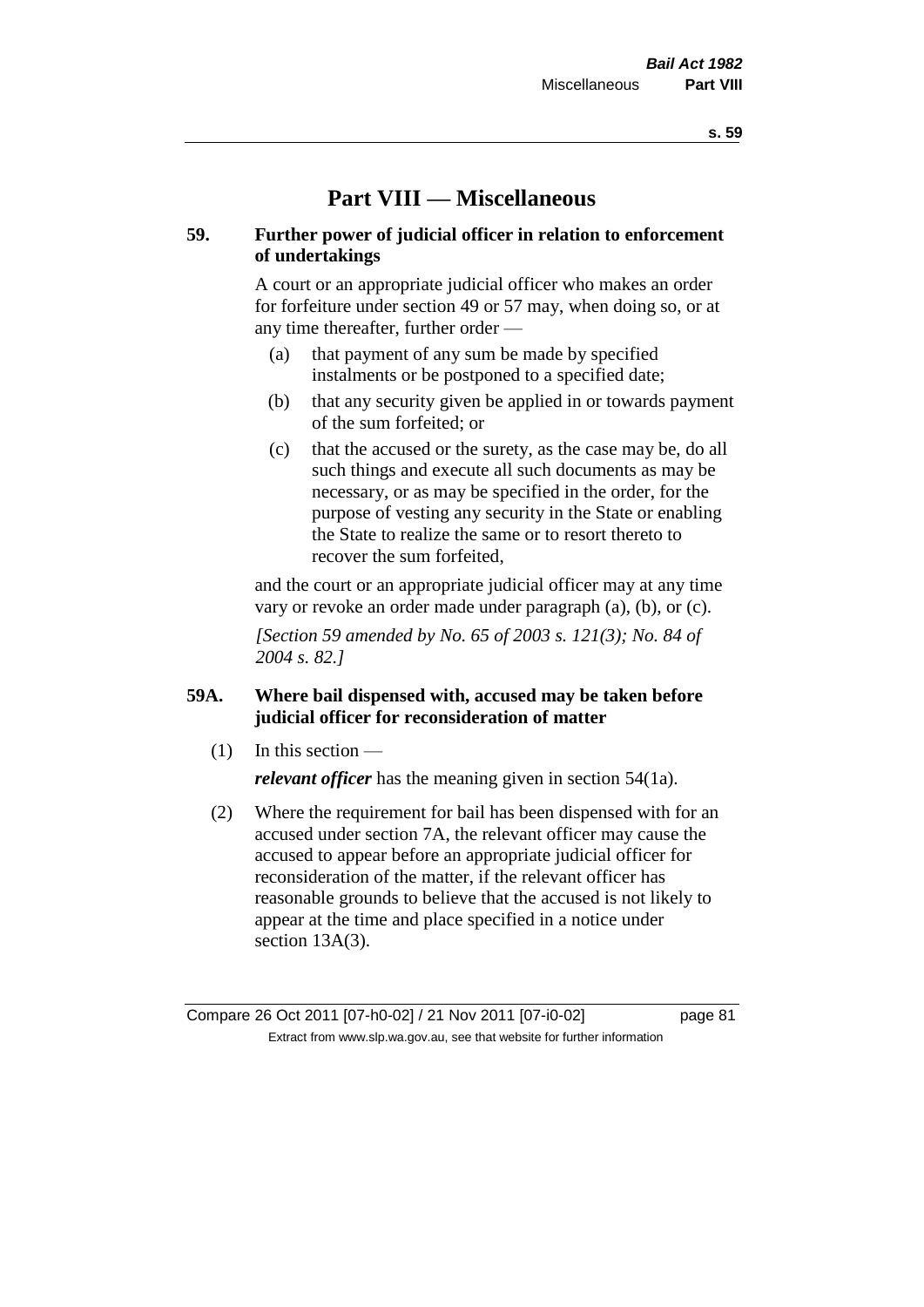- (3) Section 54(2), (2a), (3) and (4) apply, with necessary modifications, for the purposes of subsection (2).
- (4) The judicial officer before whom an accused appears under subsection (2) shall reconsider the accused's case and may, notwithstanding section 13 —
	- (a) again dispense with the requirement for bail; or
	- (b) grant bail; or
	- (c) refuse to grant bail,

in accordance with this Act, for the accused's appearance in court.

- $(5)$  If
	- (a) the court before which the accused is required to appear is the District Court, the Supreme Court or the Court of Appeal; and
	- (b) a police officer is satisfied that because of the urgency of the case it is not practicable for the prosecutor to exercise the power conferred by subsection (2),

the police officer may exercise that power.

(6) If a police officer, acting under subsection (5), exercises the power conferred by subsection (2), the police officer is to be regarded as the relevant officer for the purposes of this section.

*[Section 59A inserted by No. 6 of 2008 s. 36(1).]*

# **59B. Warrant for arrest of absconding accused**

Where —

(a) at any time after that specified in an accused's bail undertaking for an accused's appearance the accused has failed to comply with the requirements of the accused's bail undertaking mentioned in section 28(2)(a) or (b); or

page 82 Compare 26 Oct 2011 [07-h0-02] / 21 Nov 2011 [07-i0-02] Extract from www.slp.wa.gov.au, see that website for further information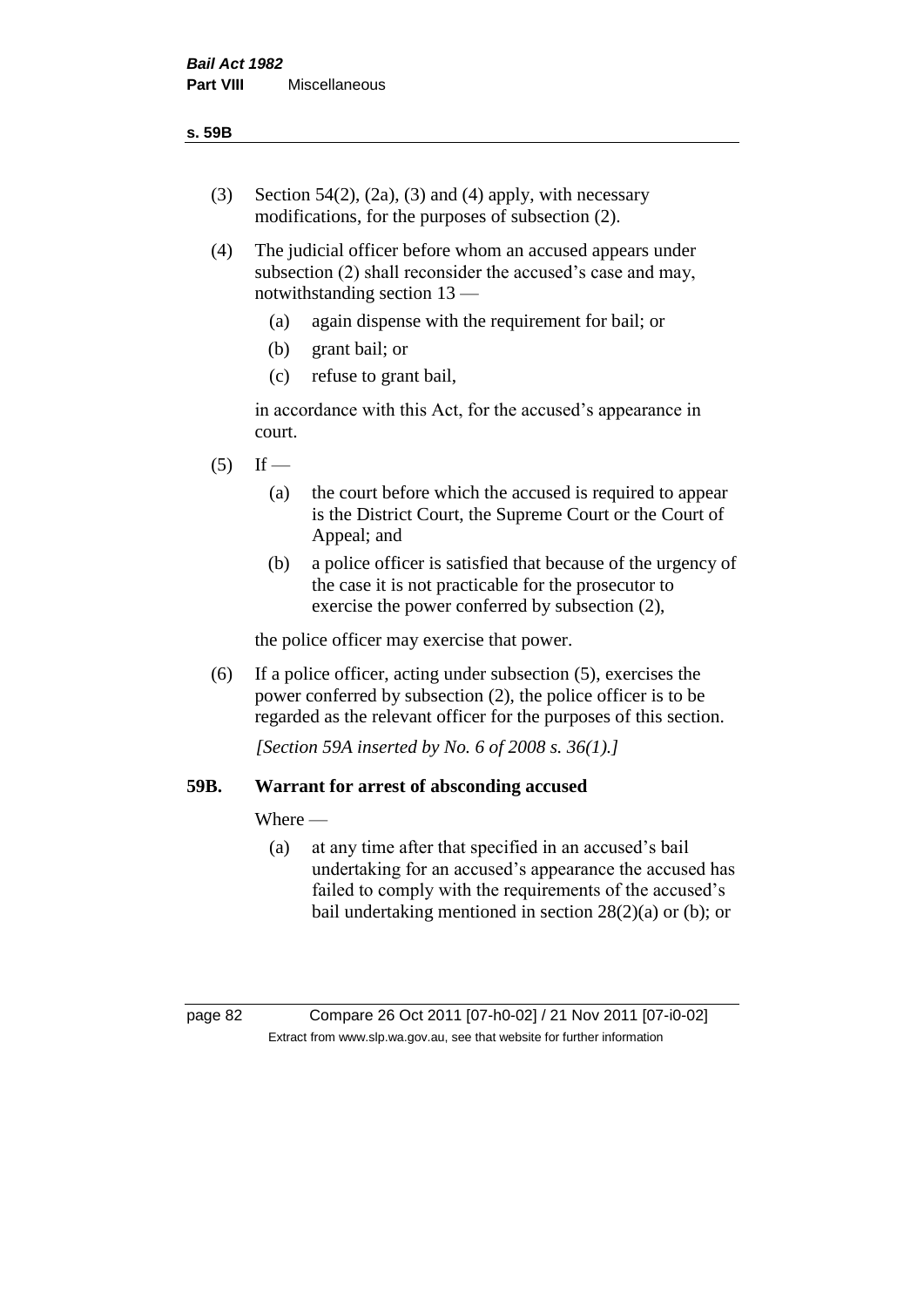(b) an accused has failed to appear at the time and place specified in a notice under section 13A(3).

the court before which the accused was required to appear may issue a warrant to arrest the accused and bring the accused before that court or a court of like jurisdiction.

*[Section 59B inserted by No. 6 of 2008 s. 36(1).]*

# **60. Accused and surety to notify any change of address**

Where the residential address of —

- (a) an accused who has been released on bail or for whom the requirement for bail has been dispensed with; or
- (b) a surety,

changes from that appearing on his bail undertaking, surety undertaking or notice under section 13A(3), as the case may be, he shall forthwith, in writing, notify details of the change to the registrar of the court before which, at the time when the change occurs, the accused is required to appear, and if without reasonable cause he fails to do so he commits an offence.

### Penalty: \$1 000.

*[Section 60 amended by No. 50 of 2003 s. 37(5); No. 59 of 2004 s. 141; No. 84 of 2004 s. 82; No. 6 of 2008 s. 37.]*

# **61. Offence of failing to bring arrested person before court or person able to grant bail**

- (1) A person to whom this section applies commits an offence if, having arrested another for an offence, he wilfully and without reasonable excuse fails to take that other person, or cause him to be taken, as soon as is practicable —
	- (a) before an authorised officer or judicial officer empowered by this Act to grant bail for that offence; or
	- (b) before a court.

Penalty: \$1 000 or imprisonment for 12 months or both.

Compare 26 Oct 2011 [07-h0-02] / 21 Nov 2011 [07-i0-02] page 83 Extract from www.slp.wa.gov.au, see that website for further information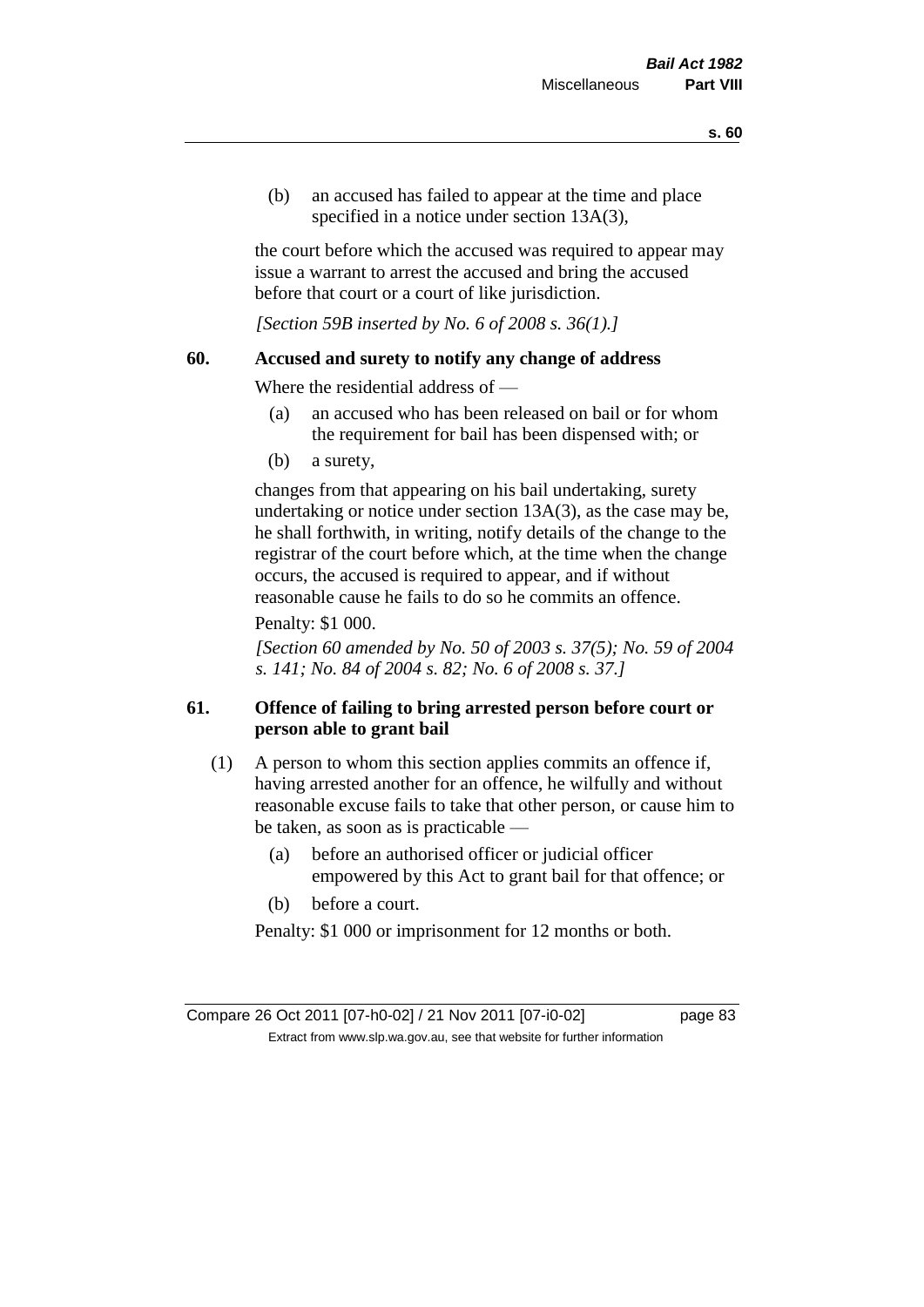#### **s. 62**

- (2) This section applies to a person who
	- (a) is not empowered by this Act to grant bail for the offence; or
	- (b) being so empowered, elects to act under section 6(7).

*[Section 61 amended by No. 15 of 1988 s. 17; No. 59 of 2006 s. 4(4); No. 6 of 2008 s. 38.]* 

# **62. Offence to give false information for bail purposes**

A person who for the purpose of obtaining —

- (a) a grant of bail for himself or a variation of the terms and conditions thereof; or
- (b) approval of himself as a surety,

makes any statement which he knows is false in a material particular, or recklessly makes any statement which is false in a material particular, commits an offence.

Penalty: \$1 000 or imprisonment for 12 months or both.

# **63. Protection of persons carrying out this Act**

A person shall not be liable in civil proceedings on account of anything done, or omitted to be done, by him in good faith in the course of carrying out any provision of this Act, or purporting to be so done or omitted; but the liability (if any) of any other person (including the State or the Commonwealth) as his employer is not affected by this section and shall be determined as if it had not been passed.

*[Section 63 amended by No. 65 of 2003 s. 121(4).]*

# **64. Evidence of non-appearance etc. by an accused**

Where it is required for the purposes of this Act to prove —

(a) that an accused did not appear before a particular court, at a particular place, on a particular day, at a particular time or during a particular period; or

page 84 Compare 26 Oct 2011 [07-h0-02] / 21 Nov 2011 [07-i0-02] Extract from www.slp.wa.gov.au, see that website for further information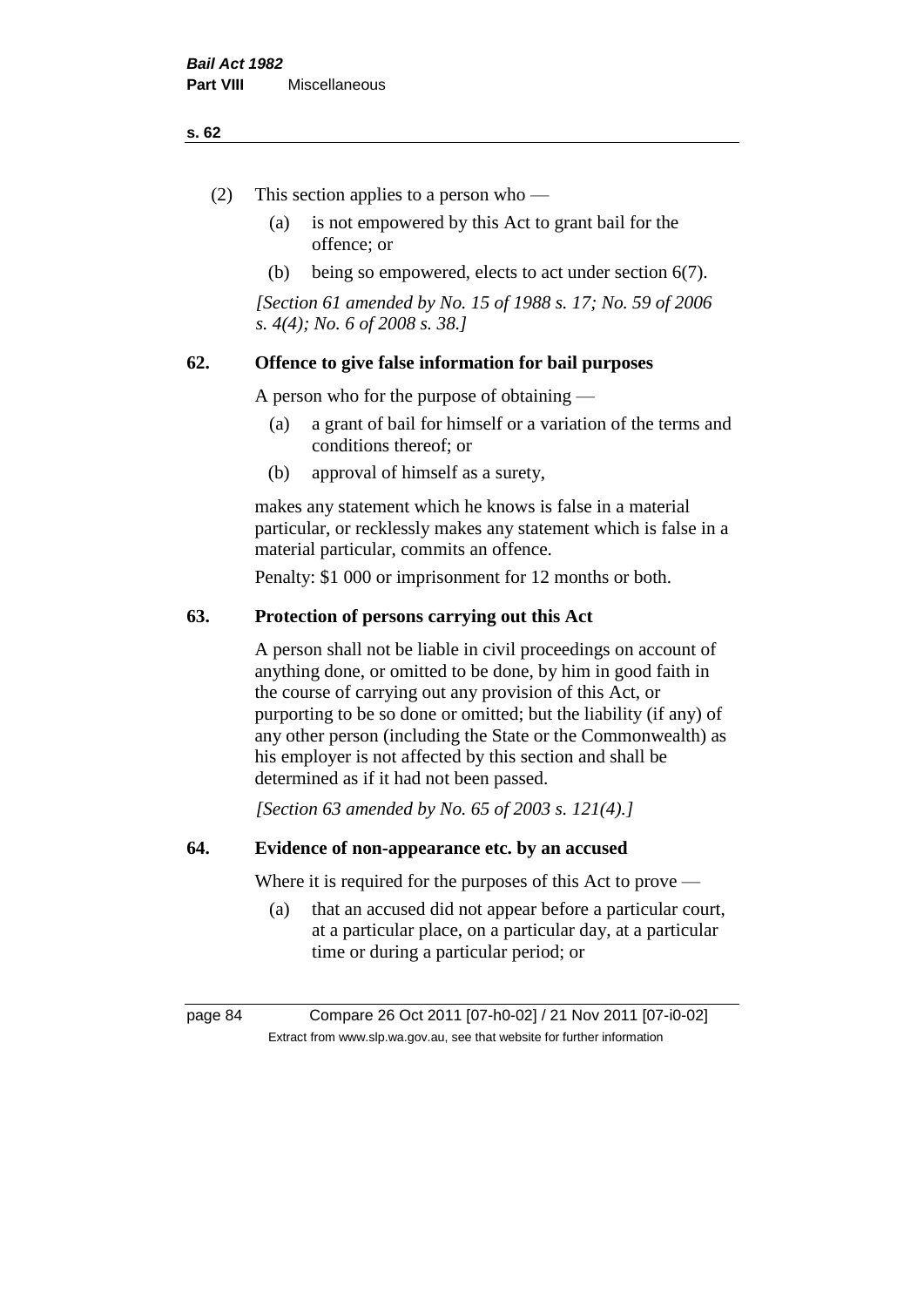(b) the day, time or period when or during which an accused did appear before a particular court at a particular place,

a certificate as to any such matter, purporting to be signed by a judicial officer or registrar of the court before which the accused was required to appear, shall be evidence of the matter so certified.

*[Section 64 amended by No. 59 of 2004 s. 141; No. 84 of 2004 s. 82.]* 

# **65. Bail undertakings by minors**

A bail undertaking entered into by a person who is under the age of 18 years shall bind him as if he were of full age.

### **66. Abolition of other powers to grant bail**

- (1) Any power or duty that, at the commencement of this Act, exists apart from statute to grant bail to an accused awaiting an appearance in court for an offence, is abolished.
- (2) Subsection (1) has effect notwithstanding anything in section 16 of the *Supreme Court Act 1935*.
- (3) In subsection (1) *statute* means an Act of the Parliament of Western Australia, other than the *Supreme Court Act 1935*.

*[Section 66 amended by No. 84 of 2004 s. 82.]*

# **66A. Delegation by registrar**

- (1) The registrar of a court may, either generally or as otherwise provided by the instrument of delegation, by instrument signed by him, delegate to an officer of that court any function conferred on him by or under this Act other than —
	- (a) this power of delegation; or
	- (aa) a function conferred by section  $11(3)$  or  $36(1)(a)$ ; or
	- (b) any function that a judicial officer has required him to perform personally.

Compare 26 Oct 2011 [07-h0-02] / 21 Nov 2011 [07-i0-02] page 85 Extract from www.slp.wa.gov.au, see that website for further information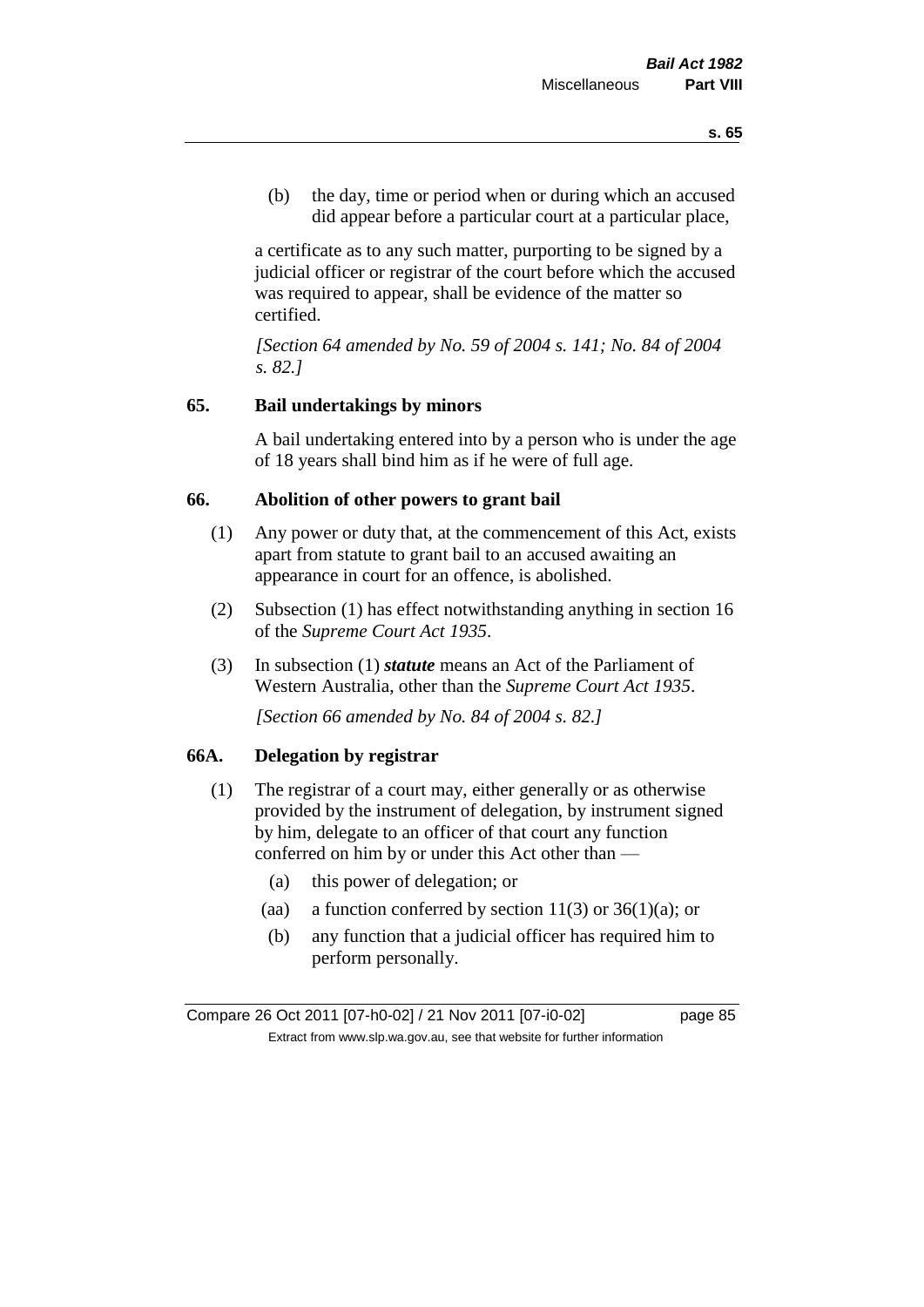**s. 66B**

(2) The superintendent of a detention centre under the *Young Offenders Act 1994* may, either generally or as otherwise provided by the instrument of delegation, by instrument signed by him, delegate to an officer of the Public Sector agency principally assisting the Minister administering that Act in its administration any function conferred on him by or under this Act, other than this power of delegation.

*[Section 66A inserted by No. 15 of 1988 s. 18; amended by No. 49 of 1988 s. 89; No. 31 of 1993 s. 8; No. 59 of 2004 s. 141; No. 65 of 2006 s. 52; No. 6 of 2008 s. 39.]* 

# **66B. Use of video link or audio link**

(1) In this section —

*audio link* means facilities (including telephone) that enable, at the same time, a judicial officer or authorised officer at one place to hear the accused at another place and vice versa;

*bail proceedings* means any proceedings under this Act including —

- (a) proceedings on a case for bail;
- (b) proceedings relating to the variation or revocation of bail;
- (c) proceedings on an application under section 48 or 49;
- (d) proceedings on an appeal under section 15A or 53;

*video link* means facilities (including closed circuit television) that enable, at the same time, a judicial officer or authorised officer at one place to see and hear the accused at another place and vice versa.

- (2) Bail proceedings may be conducted by means of a video link or an audio link.
- (3) Without limiting subsection (2), if a provision of this Act requires or authorises an accused to be brought before, or appear before, a court, judicial officer or authorised officer, the accused

page 86 Compare 26 Oct 2011 [07-h0-02] / 21 Nov 2011 [07-i0-02] Extract from www.slp.wa.gov.au, see that website for further information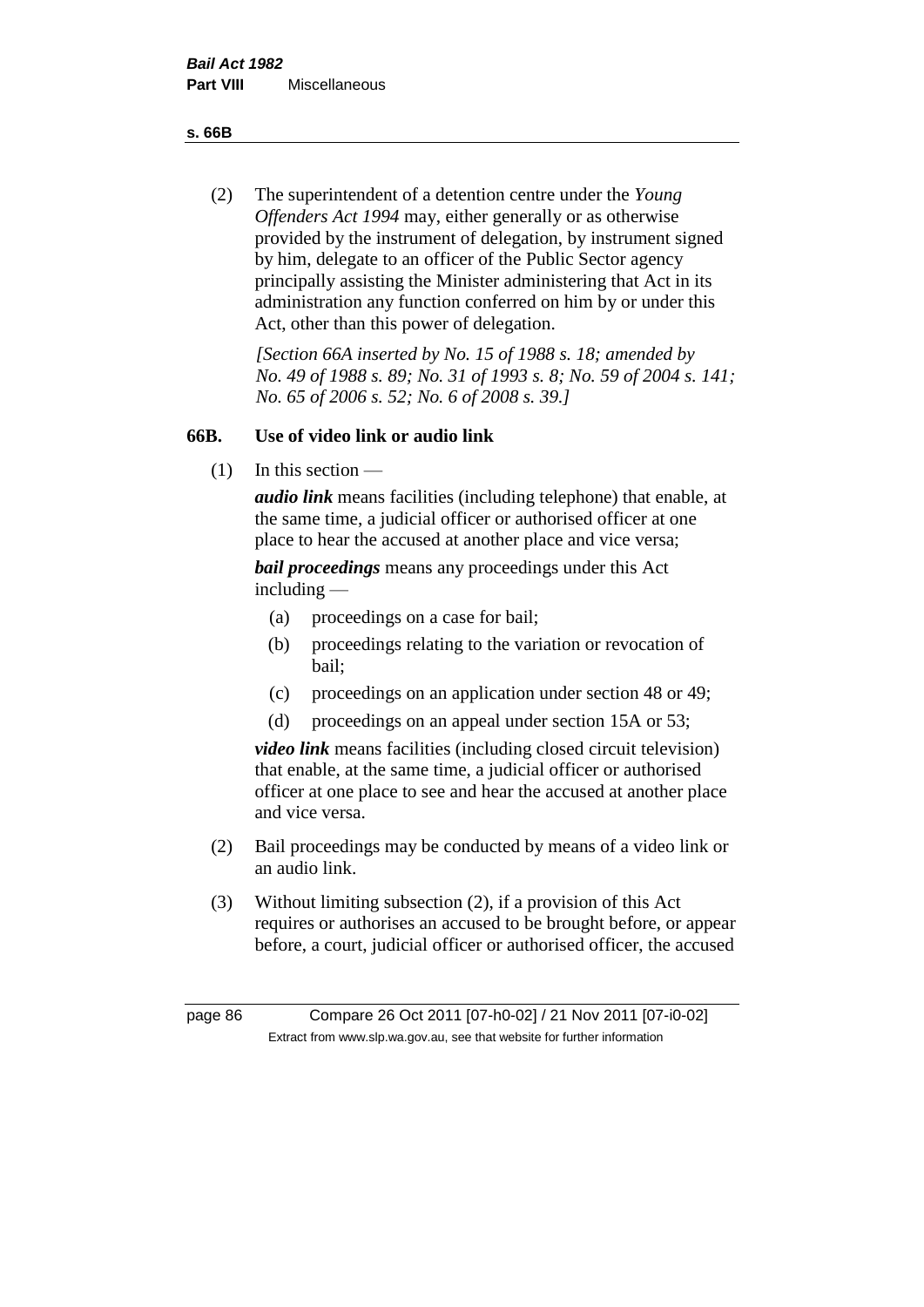may be brought before, or appear before, the court or officer by means of a video link or an audio link.

- (4) An audio link is not to be used under this section unless a video link is not available and cannot reasonably be made available.
- (5) Nothing in this section prevents a court, judicial officer or authorised officer from requiring that an accused be brought before, or appear before, the court or officer in person for the purposes of bail proceedings.

*[Section 66B inserted by No. 6 of 2008 s. 40(1).]*

# **67. Regulations**

- (1) The Governor may make regulations, not inconsistent with this Act, prescribing such things as are required or permitted by this Act to be prescribed or as it is necessary or expedient to prescribe for the purposes thereof.
- (2) Without limiting the generality of subsection (1) regulations  $\text{max}$  —
	- (a) make provision for or with respect to the making of applications —
		- (i) for or in relation to bail;
		- (ii) for the approval of sureties;
		- (iii) for the approval of security to be given by accused persons and sureties;
		- (iv) for the cancellation of a surety undertaking;
		- (v) for an order under section 49,

and for the manner in which such applications are to be made and the procedure to be followed on such applications;

(b) for the purposes of clause 5 of Part A of Schedule 1, prescribe the officer or officers who may grant bail for any prescribed appearance or class of appearance in court by an accused who is in custody;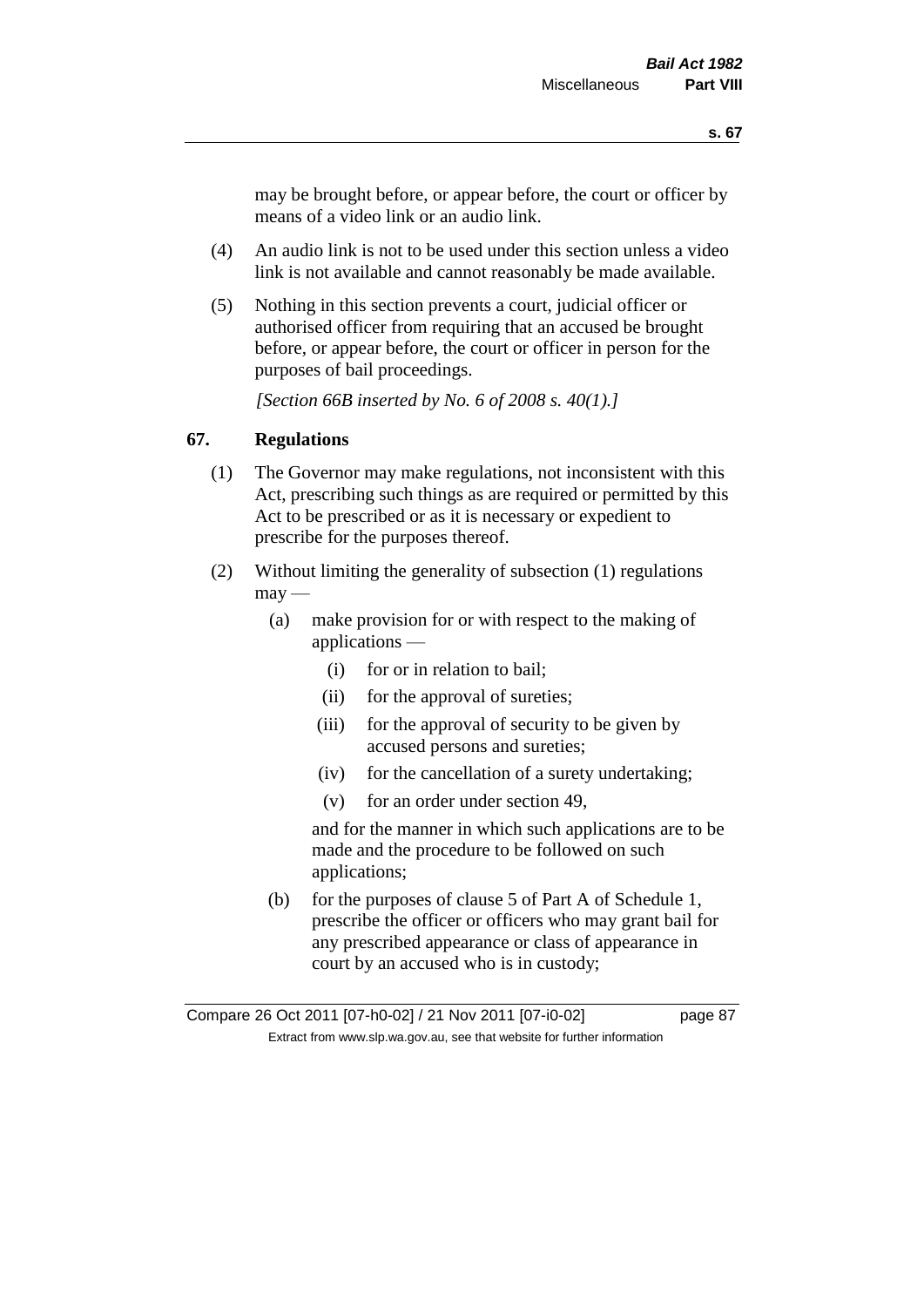**s. 67**

- (c) make provision for, or with respect to the management, control, supervision and good order of premises established for the accommodation of persons to whom bail has been granted.
- (3) Regulations made under this section may provide that a contravention or failure to comply with a regulation constitutes an offence and may provide for penalties not exceeding a fine of \$500 for offences against the regulations.

*[Section 67 amended by No. 45 of 1993 s. 12; No. 84 of 2004 s. 83(3); No. 2 of 2008 s. 56(6); No. 6 of 2008 s. 30(3).]* 

*[68. Omitted under the Reprints Act 1984 s. 7(4)(g).]*

page 88 Compare 26 Oct 2011 [07-h0-02] / 21 Nov 2011 [07-i0-02] Extract from www.slp.wa.gov.au, see that website for further information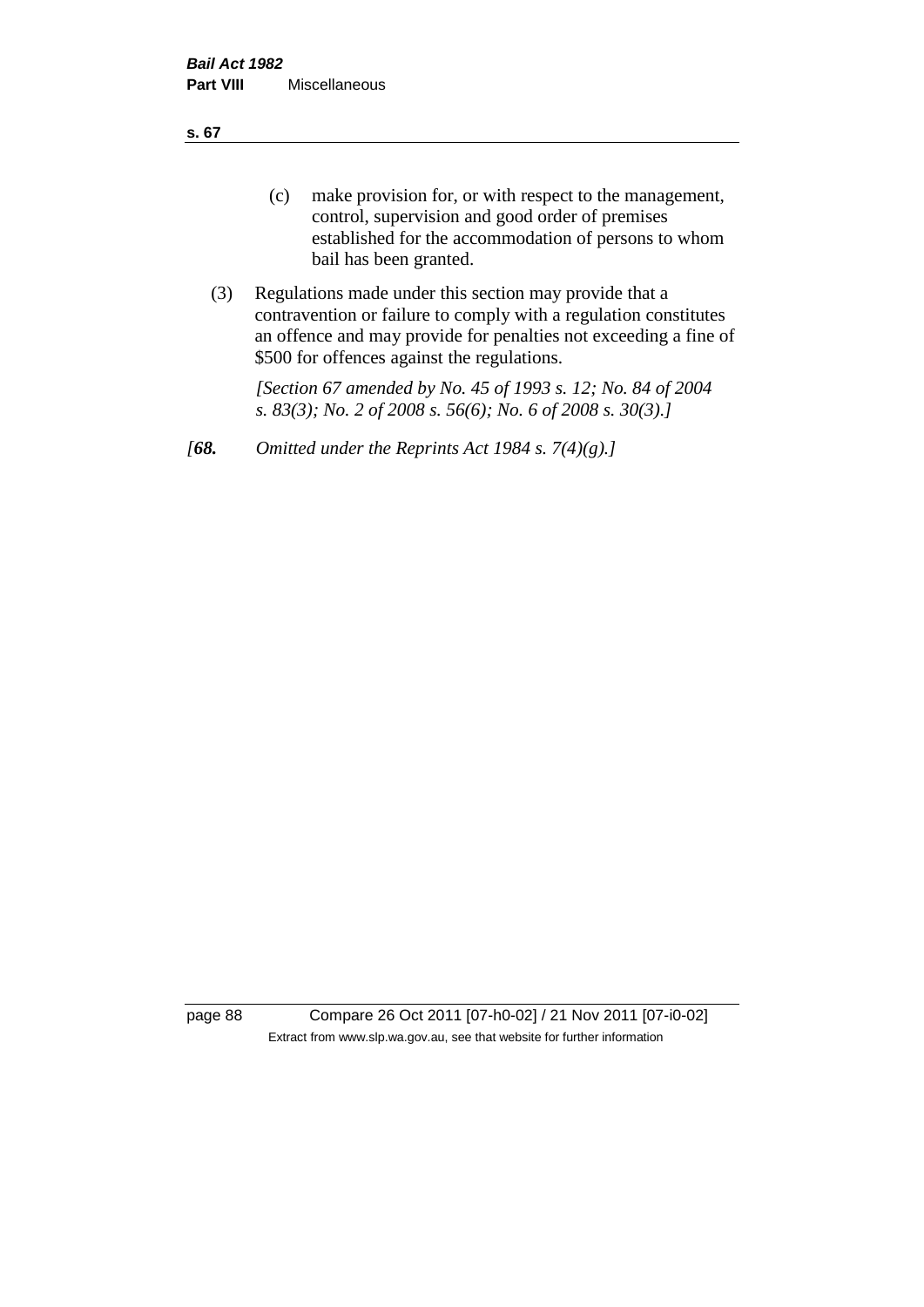# **Schedule 1 — Jurisdiction as to bail and related matters**

[s. 13, 17]

*[Heading inserted by No. 6 of 2008 s. 41(1).]*

### **Part A** — **Jurisdiction relating to bail**

*[Heading inserted by No. 6 of 2008 s. 41(2)(a).]*

**First Column** *Appearances in court* 

#### **Second Column**

*By whom bail may be granted or (where applicable) dispensed with*

*[Heading amended by No. 6 of 2008 s. 41(2)(b) and (c).]*

# **1. Initial appearance**

| (1) | The initial appearance in a<br>court of summary<br>jurisdiction or the Children's<br>Court by an accused in, or in<br>connection with,<br>proceedings for an offence. | In any case $-$<br>a justice; or<br>(a)<br>(b)<br>an authorised police<br>officer; and<br>in addition, in the case of a child,<br>an authorised community<br>services officer. |
|-----|-----------------------------------------------------------------------------------------------------------------------------------------------------------------------|--------------------------------------------------------------------------------------------------------------------------------------------------------------------------------|
|     | The initial annearance in the                                                                                                                                         | A judge of the District Court or a                                                                                                                                             |

(2) The initial appearance in the A judge of the District Court or a District Court or the Supreme Court, not being the initial appearance to which clause 3 applies. judge of the Supreme Court, as the case requires.

*[Clause 1 amended by No. 15 of 1988 s. 19; No. 49 of 1988 s. 90(a)(i); No. 59 of 2004 s. 141; No. 84 of 2004 s. 10(1) and 82.]*

**2. Appearance after adjournment** Appearance in any court or before a judicial officer by an accused after any adjournment of proceedings for an offence, not being a committal under clause 3. The judicial officer who orders the adjournment. *[Clause 2 amended by No. 84 of 2004 s. 82.]*

Compare 26 Oct 2011 [07-h0-02] / 21 Nov 2011 [07-i0-02] page 89 Extract from www.slp.wa.gov.au, see that website for further information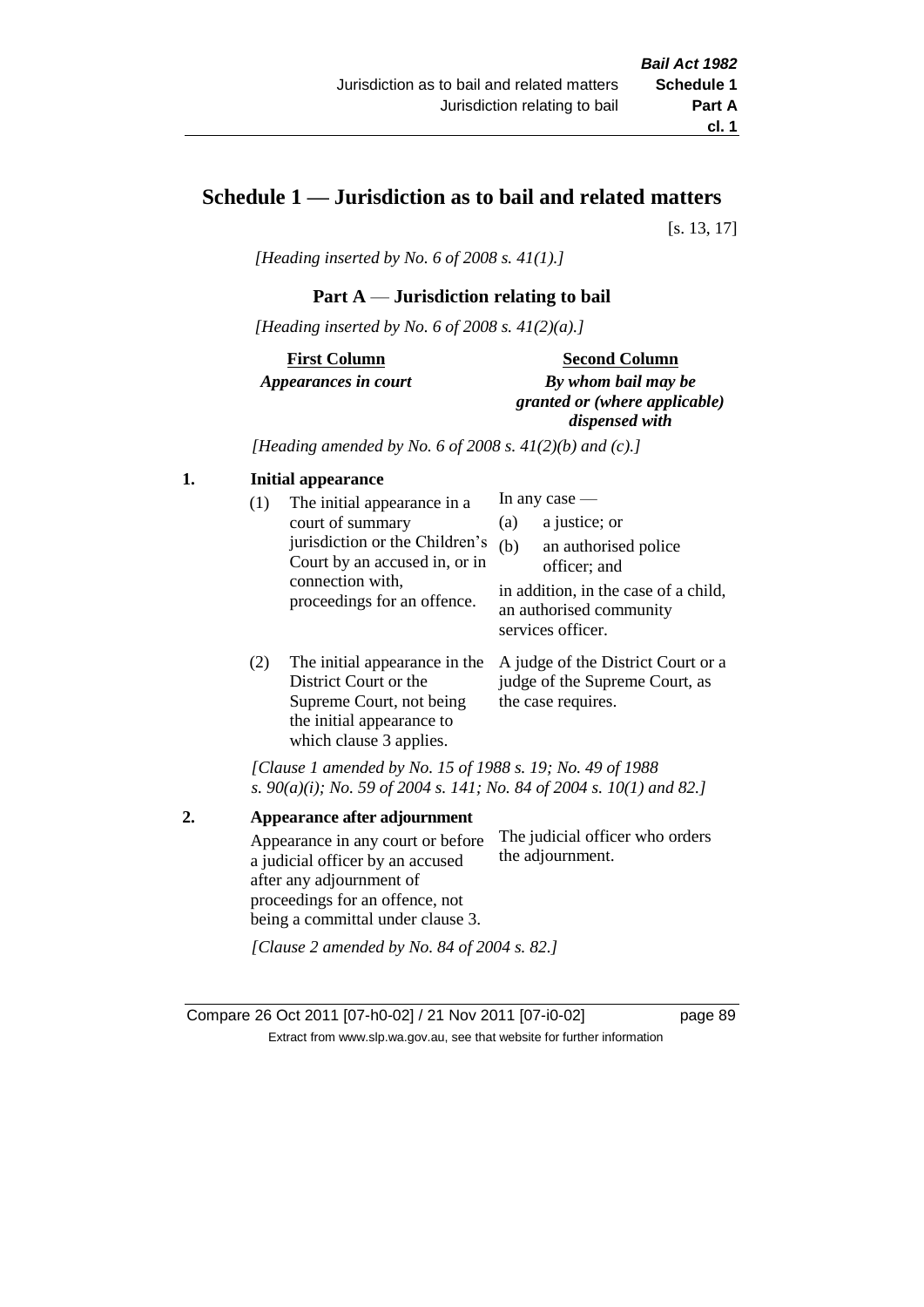|                                                 |                                                                   | <b>First Column</b><br>Appearances in court                                                                                                                                                    | <b>Second Column</b><br>By whom bail may be<br>granted or (where applicable)<br>dispensed with                                                                                                                                                 |  |  |  |
|-------------------------------------------------|-------------------------------------------------------------------|------------------------------------------------------------------------------------------------------------------------------------------------------------------------------------------------|------------------------------------------------------------------------------------------------------------------------------------------------------------------------------------------------------------------------------------------------|--|--|--|
| 3.                                              | <b>Appearance on committal to Supreme Court or District Court</b> |                                                                                                                                                                                                |                                                                                                                                                                                                                                                |  |  |  |
|                                                 |                                                                   | The initial appearance by an<br>accused in the Supreme Court or<br>District Court after he has been<br>committed thereto under any Act to<br>be tried or sentenced or otherwise<br>dealt with. | The judicial officer who orders<br>the committal.                                                                                                                                                                                              |  |  |  |
|                                                 |                                                                   | [Clause 3 amended by No. 84 of 2004 s. 82.]                                                                                                                                                    |                                                                                                                                                                                                                                                |  |  |  |
| 4.<br>Appearance in connection with appeal etc. |                                                                   |                                                                                                                                                                                                |                                                                                                                                                                                                                                                |  |  |  |
|                                                 | (1)                                                               | Appearance in connection<br>with an application or appeal<br>made under the Criminal<br>Appeals Act 2004 or with<br>any order made in<br>determining the application<br>or appeal.             | If the appeal is being determined<br>by a single judge of the Supreme<br>Court, a single judge of the<br>Supreme Court;<br>If the appeal is being determined<br>by the Court of Appeal, the Court<br>of Appeal or a single judge of<br>appeal. |  |  |  |
|                                                 | (2)                                                               | Appearance in connection<br>with a rehearing of<br>proceedings ordered under<br>section 28 of the Children's<br>Court of Western Australia<br>Act 1988.                                        | The Children's Court.                                                                                                                                                                                                                          |  |  |  |
|                                                 | (3)                                                               | Appearance in connection<br>with the reconsideration of<br>an order under section 40 of<br>the Children's Court of<br>Western Australia Act 1988.                                              | The Children's Court constituted<br>by the President.                                                                                                                                                                                          |  |  |  |

*[Clause 4 inserted by No. 84 of 2004 s. 10(2).]*

page 90 Compare 26 Oct 2011 [07-h0-02] / 21 Nov 2011 [07-i0-02] Extract from www.slp.wa.gov.au, see that website for further information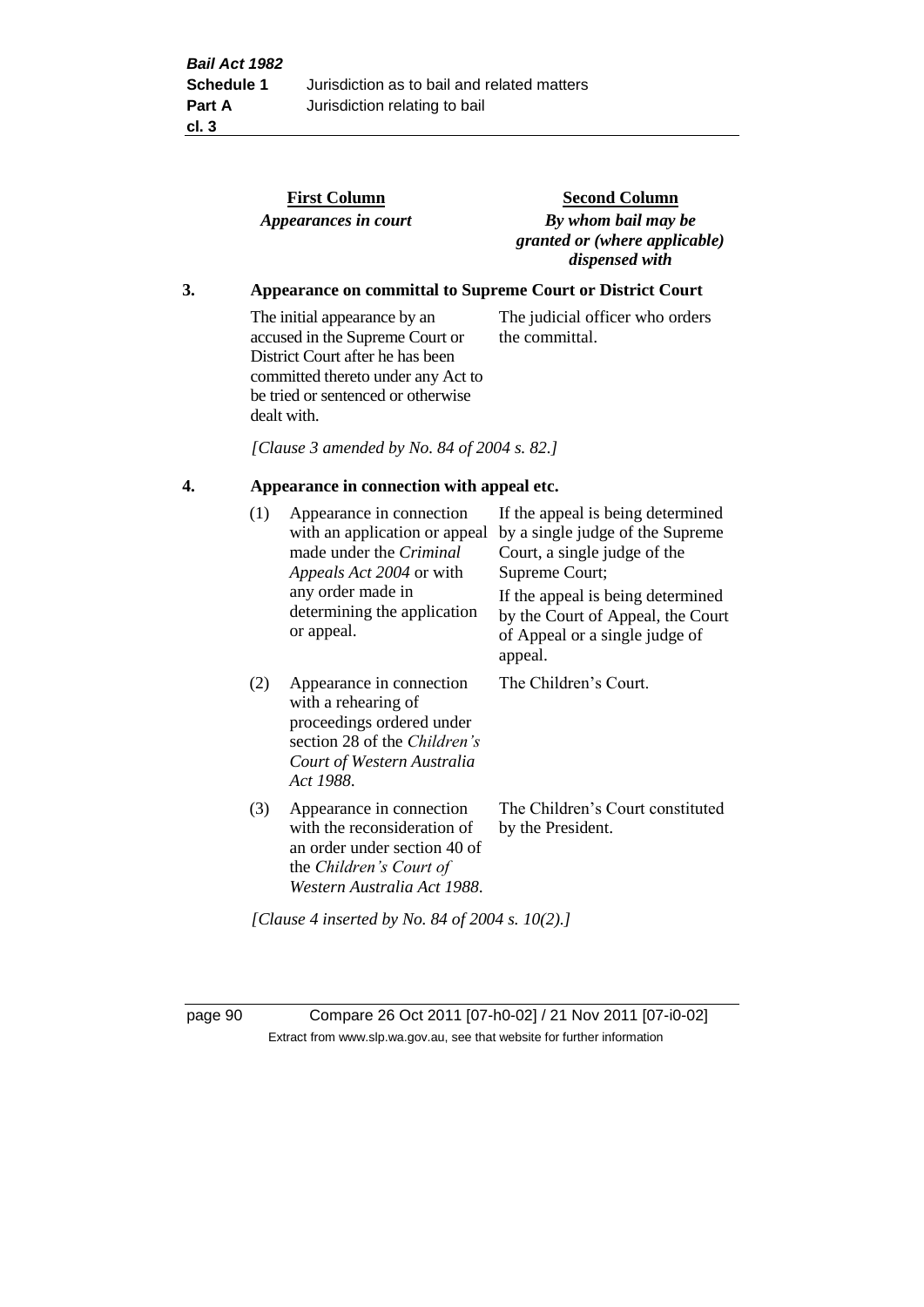| <b>First Column</b>  |  |
|----------------------|--|
| Appearances in court |  |

**Second Column** *By whom bail may be granted or (where applicable) dispensed with*

# **5. Appearance prescribed by regulation**

Appearance in a court for any other purpose or following any other occurrence prescribed by regulations under this Act. The judicial or other officer prescribed by such regulations.

#### **6. Appearances not otherwise provided for**

Any appearance in a court not otherwise provided for in this Part or by regulations under this Act. The judicial officer who, or court which, orders the appearance.

### **7. Term used: proceedings for an offence**

In this Part, unless the contrary intention appears —

*proceedings for an offence* in clause 2 (but not in clause 1) includes any of the following proceedings relating to that offence —

- (a) appeal proceedings;
- (b) proceedings on a writ of *habeas corpus*; and
- (c) proceedings on the re-appearance of an offender under section 50 of the *Sentencing Act 1995*.

*[Clause 7 inserted by No. 84 of 2004 s. 10(3).]*

### **Part B** — **Cessation of powers relating to bail**

*[Heading inserted by No. 6 of 2008 s. 41(3)(a).]*

### **1. Upon decision by judge, power of other officers ceases**

(1) In this clause —

*judge* means a judge of the Supreme Court, the Children's Court or the District Court.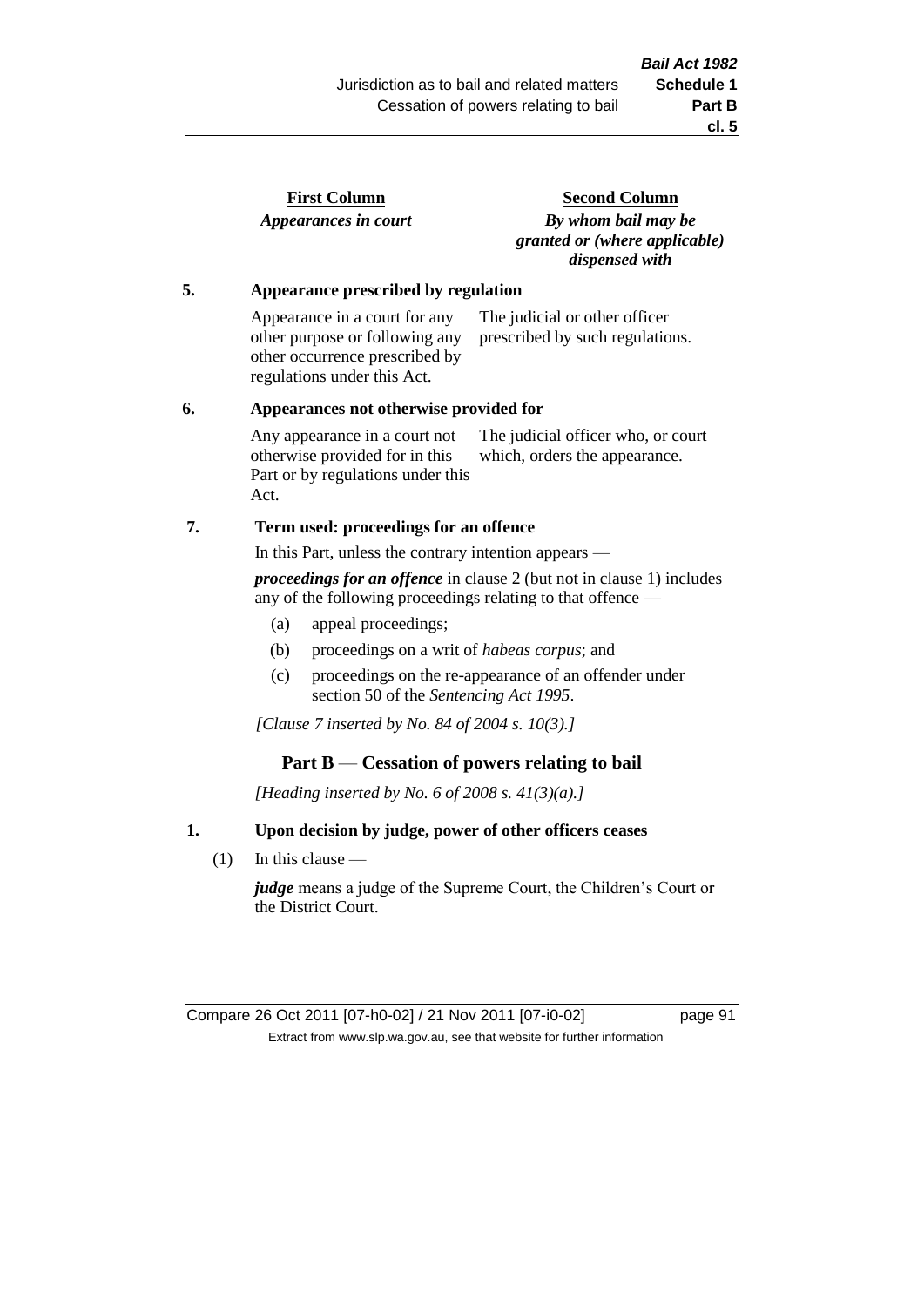- (2) After a judge has granted or refused bail for an appearance by an accused the power to grant bail for that appearance ceases to be vested  $in -$ 
	- (a) any judicial officer whose jurisdiction is inferior to that of the judge; or
	- (b) any authorised officer.
- (3) After a judge has dispensed with the requirement for bail for an appearance by an accused the power to grant or refuse bail for that appearance ceases to be vested in any officer referred to in subclause  $(2)(a)$  or  $(b)$ .

*[Clause 1 inserted by No. 6 of 2008 s. 41(3)(b).]*

#### **1A. Upon decision by Court of Appeal, other powers cease**

After the Court of Appeal on an appeal under section 15A —

- (a) has granted or refused bail for an appearance by an accused, the power to grant or refuse bail for that appearance; or
- (b) has dispensed with the requirement for bail for an appearance by an accused, the power to grant or refuse bail for that appearance,

ceases to be vested in any judicial officer or in any authorised officer.

*[Clause 1A inserted by No. 6 of 2008 s. 41(3)(b).]*

### **2. Upon decision by judicial officer, his power and that of his peers ceases**

Except where clause 4 applies, the power to grant, refuse or dispense with bail for an appearance by an accused ceases to be vested in any judicial officer (including a judge of the Supreme Court) after he, or another judicial officer whose jurisdiction is co-extensive with his, has granted, refused or dispensed with bail for that appearance.

*[Clause 2 amended by No. 84 of 2004 s. 82; No. 6 of 2008 s. 41(3)(c) and (d).]*

page 92 Compare 26 Oct 2011 [07-h0-02] / 21 Nov 2011 [07-i0-02] Extract from www.slp.wa.gov.au, see that website for further information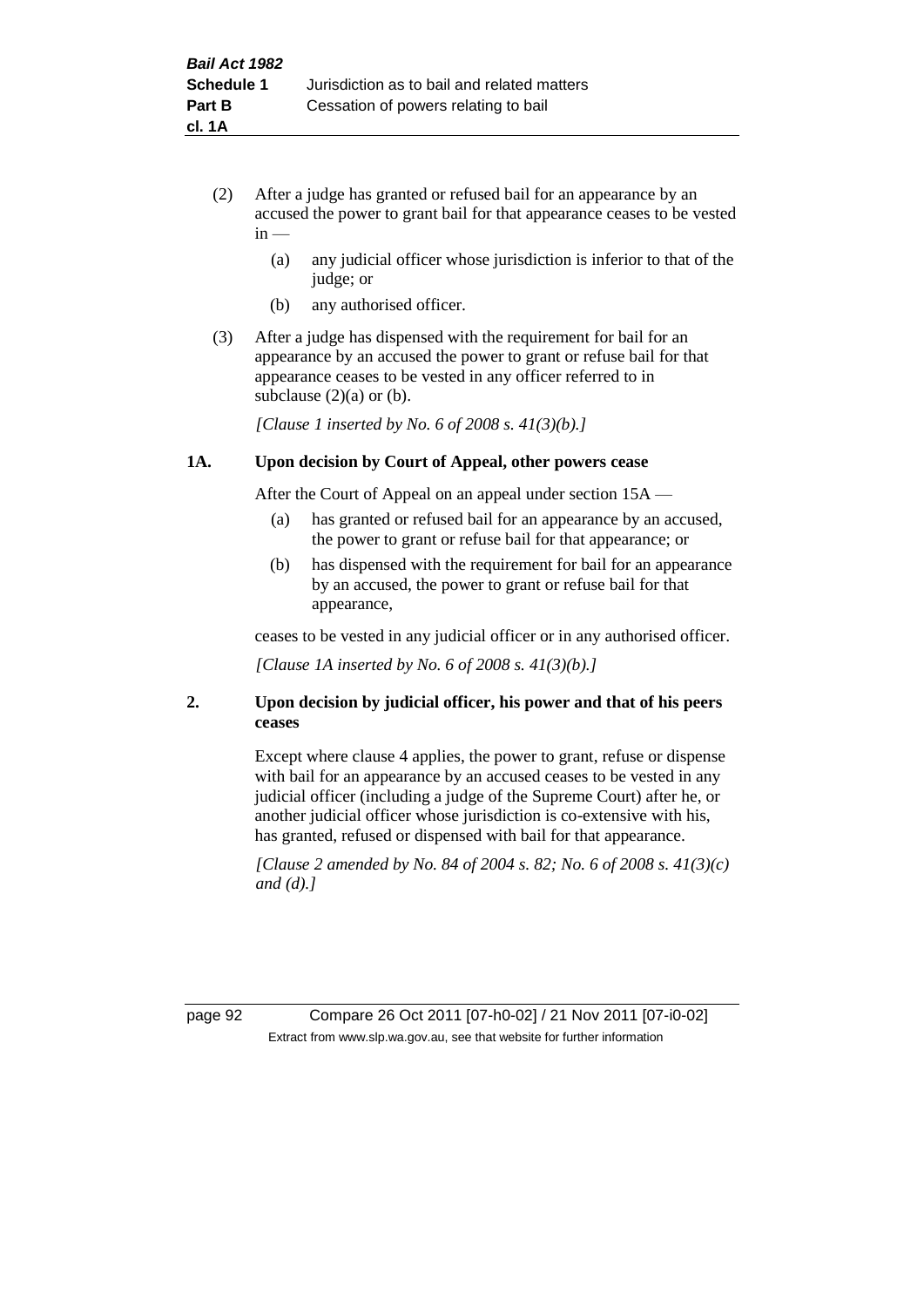### **3. Cessation of power upon refusal of bail for initial appearance**

- (1) After an authorised officer has refused bail for an initial appearance by an accused, the power to grant bail for that appearance ceases to be vested in another authorised officer, but a justice may nevertheless grant bail for that appearance.
- (2) After a justice has refused bail for an initial appearance by an accused, the power to grant bail for that appearance ceases to be vested in an authorised officer or another justice.

*[Clause 3 inserted by No. 6 of 2008 s. 41(3)(e).]*

### **4. Judicial officer's powers where accused proves new facts or changed circumstances**

Notwithstanding clause 2, where an accused has been refused bail for an appearance or has been granted bail therefor on terms or conditions with which he is unable or unwilling to comply, the judicial officer who granted or refused bail or another judicial officer whose jurisdiction is co-extensive with his has power to grant bail for that appearance or to vary the terms or conditions of bail previously granted therefor if the accused makes application and satisfies him  $that -$ 

- (a) new facts have been discovered, new circumstances have arisen or the circumstances have changed since bail was previously granted or refused for that appearance;
- (b) he failed to adequately present his case for bail on the previous occasion when it was considered; or
- (c) where bail was granted subject to a home detention condition, he has, since the previous occasion when his case for bail was considered, complied with the home detention condition for a period of one month or more.

*[Clause 4 amended by No. 61 of 1990 s. 14; No. 84 of 2004 s. 82.]*

# **Part C — Manner in which jurisdiction to be exercised**

*[Heading deleted by No. 6 of 2008 s. 41(4)(a).]*

Compare 26 Oct 2011 [07-h0-02] / 21 Nov 2011 [07-i0-02] page 93 Extract from www.slp.wa.gov.au, see that website for further information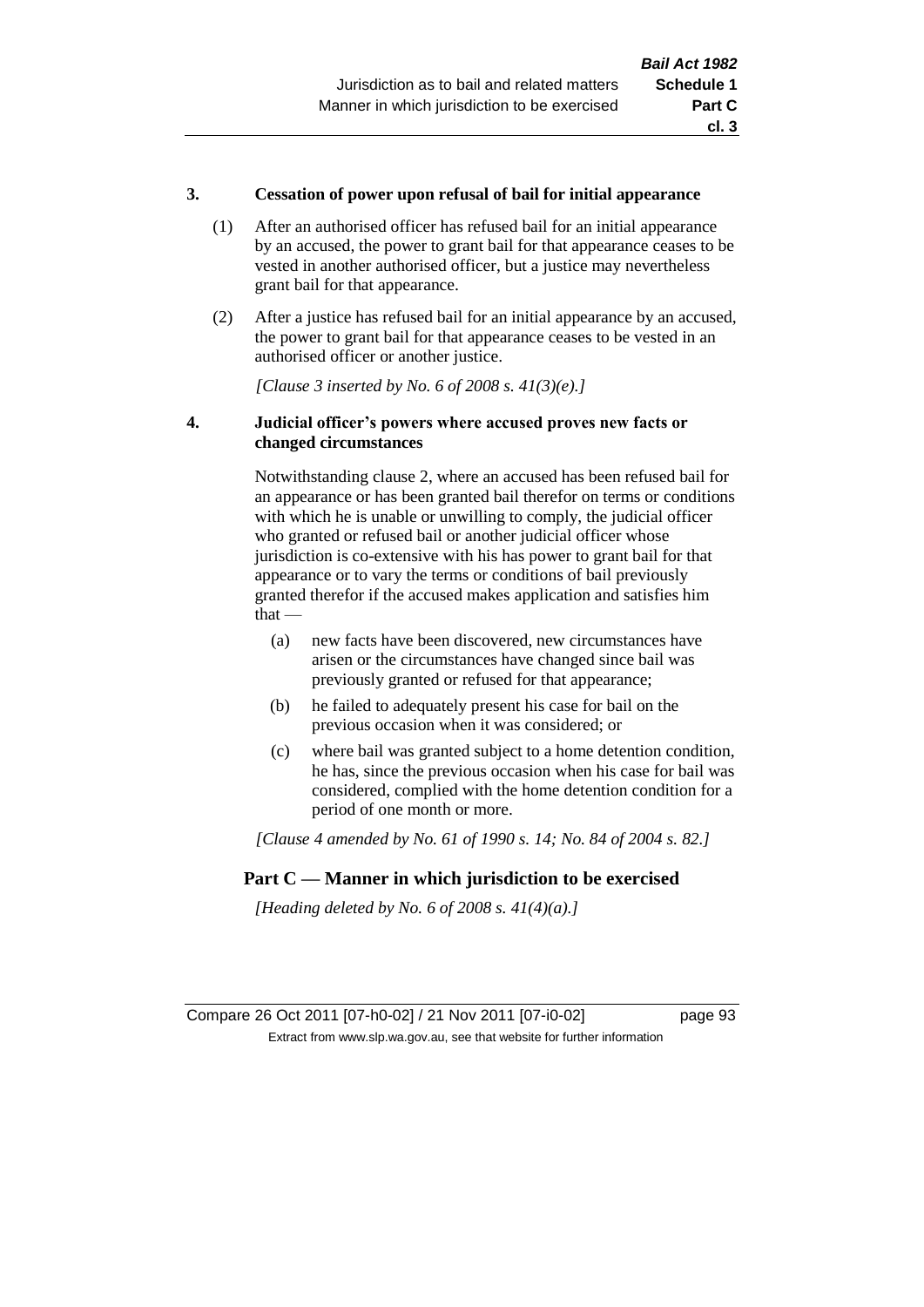# **1. Bail before conviction to be at discretion of bail authority, except for a child**

Subject to clauses 3A and 3C, the grant or refusal of bail to an accused, other than a child, who is in custody awaiting an appearance in court before conviction for an offence shall be at the discretion of the judicial officer or authorised officer in whom jurisdiction is vested, and that discretion shall be exercised having regard to the following questions as well as to any others which he considers relevant —

- (a) whether, if the accused is not kept in custody, he may
	- (i) fail to appear in court in accordance with his bail undertaking;
	- (ii) commit an offence;
	- (iii) endanger the safety, welfare, or property of any person; or
	- (iv) interfere with witnesses or otherwise obstruct the course of justice, whether in relation to himself or any other person;
- (b) whether the accused needs to be held in custody for his own protection;
- (c) whether the prosecutor has put forward grounds for opposing the grant of bail;
- (d) whether, as regards the period when the accused is on trial, there are grounds for believing that, if he is not kept in custody, the proper conduct of the trial may be prejudiced;
- (e) whether there is any condition which could reasonably be imposed under Part D which would —
	- (i) sufficiently remove the possibility referred to in paragraphs (a) and (d);
	- (ii) obviate the need referred to in paragraph (b); or
	- (iii) remove the grounds for opposition referred to in paragraph (c);
- (f) where the accused is charged with an offence that is alleged to have been committed in respect of a child, whether a condition should be imposed under Part D requiring the

page 94 Compare 26 Oct 2011 [07-h0-02] / 21 Nov 2011 [07-i0-02] Extract from www.slp.wa.gov.au, see that website for further information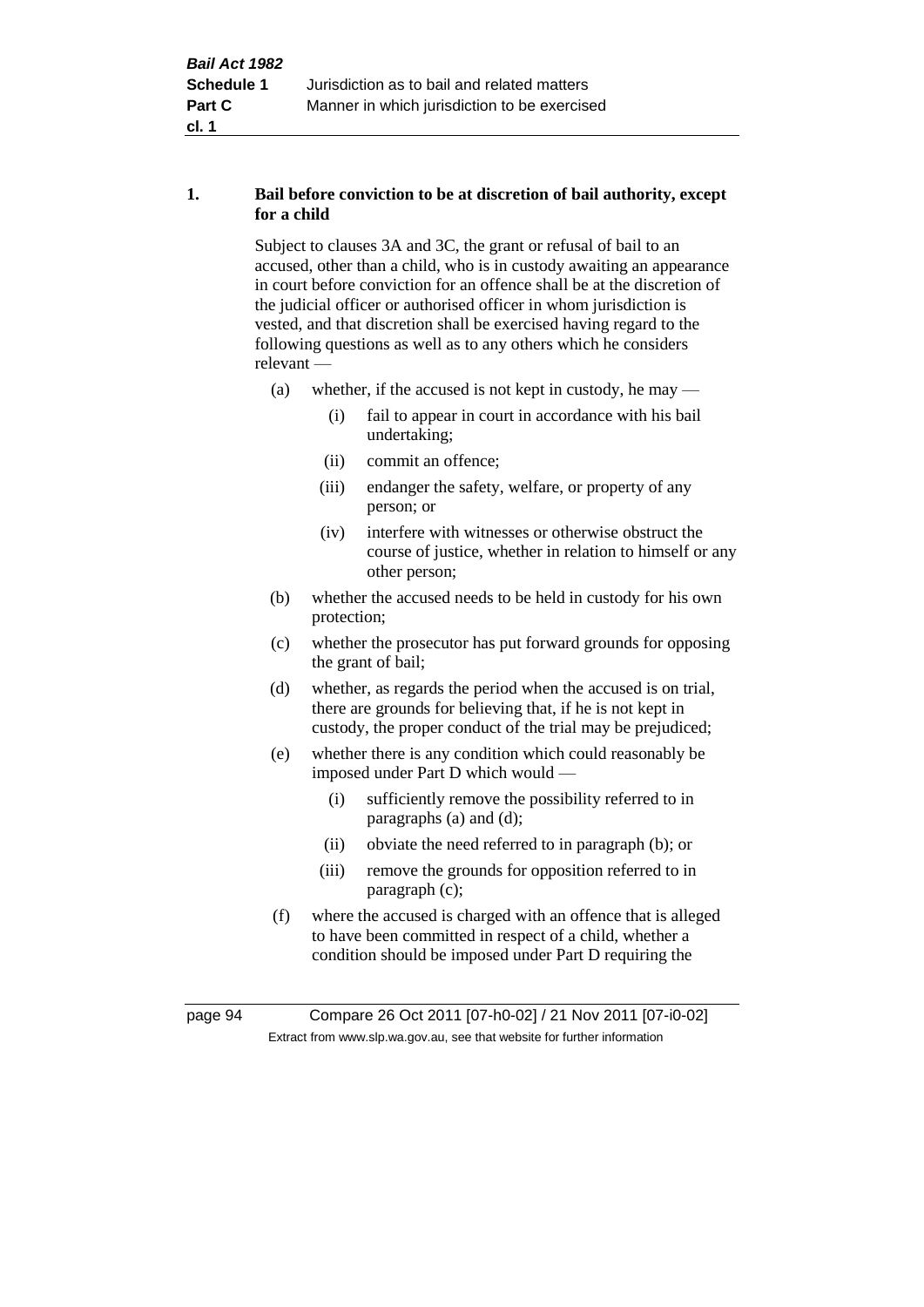accused to reside at a place other than the place where the child resides;

(g) whether the alleged circumstances of the offence or offences amount to wrongdoing of such a serious nature as to make a grant of bail inappropriate.

*[Clause 1 amended by No. 14 of 1992 s. 11; No. 45 of 1993 s. 10(2)(a); No. 54 of 1998 s. 8(a) and (b); No. 84 of 2004 s. 82; No. 6 of 2008 s. 41(4)(b).]*

#### **2. Child to have qualified right to bail**

 $(1)$  In this clause —

*responsible person* means a parent, relative, employer or other person who, in the opinion of the judicial officer or authorised officer, is in a position to both influence the conduct of the child and provide the child with support and direction.

- (2) Subject to subclause (3), a child accused who is in custody awaiting an appearance in court before conviction for an offence has a right to be granted bail unless —
	- (a) in the opinion of the judicial officer or authorised officer in whom jurisdiction is vested —
		- (i) one or more of the questions set out in clause  $1(a)$ , (b), (d) and (g) must be answered in the affirmative; and
		- (ii) there is no condition which he could reasonably impose under Part D which would satisfy the relevant provision of clause 1(e);
		- or
	- (b) there is no responsible person willing to enter into an undertaking of the kind described in subclause  $(3)(c)$ ,

and if the child is refused bail he shall be dealt with in accordance with section 19(2) of the *Young Offenders Act 1994*.

- (3) The right of a child accused under subclause (2) is subject to
	- (a) clauses 3A and 3C; and
	- *[(b) deleted]*

Compare 26 Oct 2011 [07-h0-02] / 21 Nov 2011 [07-i0-02] page 95 Extract from www.slp.wa.gov.au, see that website for further information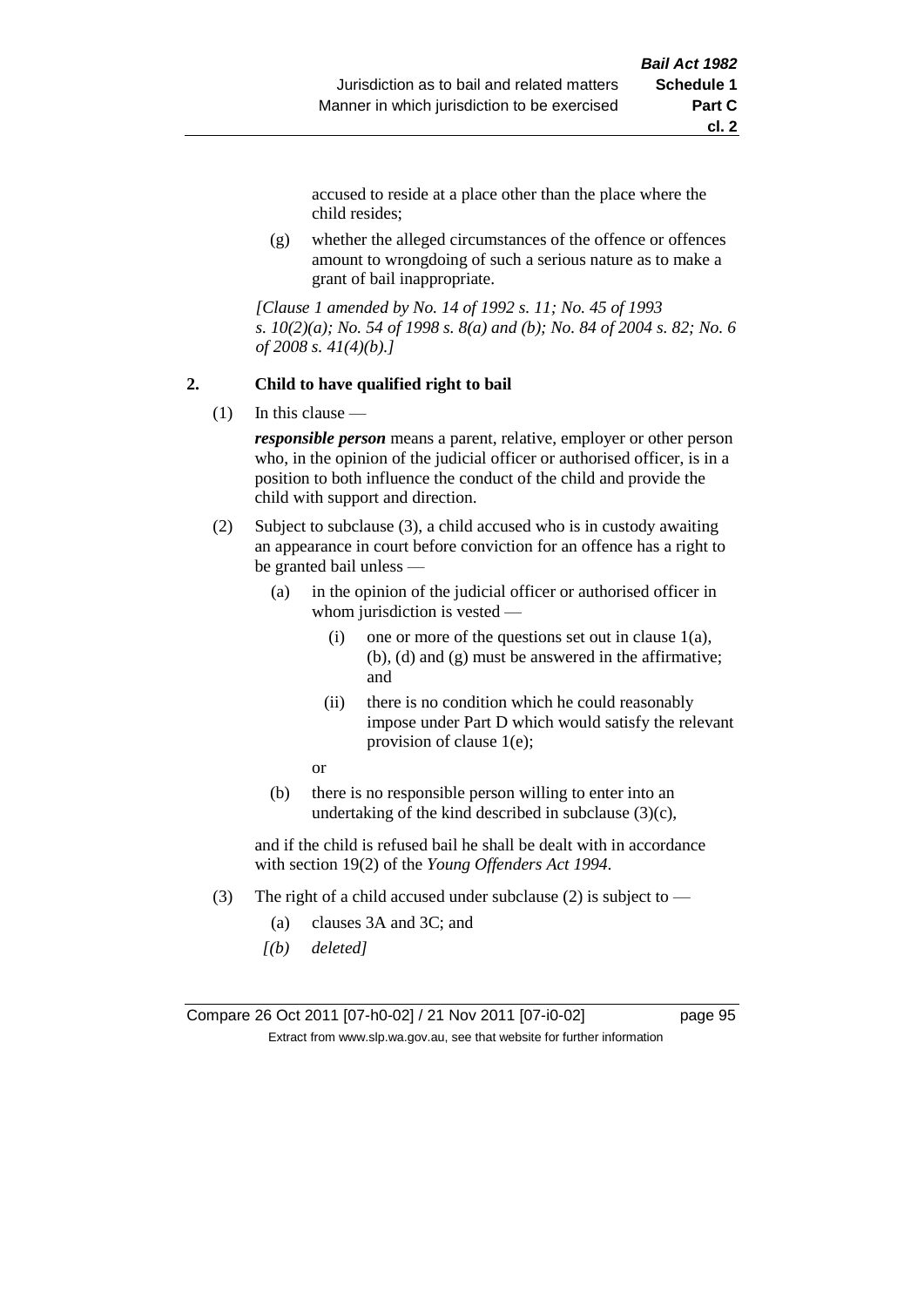|    |     | (c)    | there being imposed as a condition on the grant of bail a<br>requirement that before the release of the child on bail a<br>responsible person undertakes in writing in the approved form<br>to ensure that the child complies with any requirement of his<br>bail undertaking mentioned in section $28(2)(a)$ , (b), (c)<br>and $(d)$ . |
|----|-----|--------|-----------------------------------------------------------------------------------------------------------------------------------------------------------------------------------------------------------------------------------------------------------------------------------------------------------------------------------------|
|    | (4) |        | Subclauses $(2)(b)$ and $(3)(c)$ do not apply to a child accused if it<br>appears to the judicial officer or authorised officer that the accused —                                                                                                                                                                                      |
|    |     | (a)    | is over the age of 17 years; and                                                                                                                                                                                                                                                                                                        |
|    |     | (b)    | has sufficient maturity to live independently without the<br>guidance or control of a parent or guardian.                                                                                                                                                                                                                               |
|    | (5) | $if -$ | For the purposes of this clause, the provisions of sections 46, 47, 48,<br>54, 55(2), 60 and $67(2)(a)(iv)$ apply with all necessary changes as                                                                                                                                                                                         |
|    |     | (a)    | references in those provisions to a surety and a surety<br>undertaking were references to a responsible person and to an<br>undertaking referred to in subclause $(3)(c)$ respectively; and                                                                                                                                             |
|    |     | (b)    | section $54(1)(b)(i)$ read as follows —                                                                                                                                                                                                                                                                                                 |
|    |     |        | $\epsilon$                                                                                                                                                                                                                                                                                                                              |
|    |     |        | a person who has entered into an undertaking<br>(i)<br>referred to in clause $2(3)(c)$ of Part C of<br>Schedule 1 should no longer be regarded as a<br>responsible person for the purposes of that<br>clause, or is dead;<br>, 2, 3                                                                                                     |
|    | (6) |        | Where a child accused is released on bail his right to be at liberty is<br>subject to the exercise of the powers in section 17A.                                                                                                                                                                                                        |
|    |     |        | [Clause 2 inserted by No. 45 of 1993 s. $10(2)(b)$ ; amended by No. 57<br>of 1997 s. 21(3)(a); No. 54 of 1998 s. 8(c); No. 34 of 2004 s. 251;<br>No. 84 of 2004 s. 82; No. 6 of 2008 s. $41(4)(c)$ and $43(4).$                                                                                                                         |
| 3. |     |        | Matters relevant to consideration of clause 1(a)                                                                                                                                                                                                                                                                                        |

In considering whether an accused may do any of the things mentioned in clause 1(a), the judicial officer or authorised officer

page 96 Compare 26 Oct 2011 [07-h0-02] / 21 Nov 2011 [07-i0-02] Extract from www.slp.wa.gov.au, see that website for further information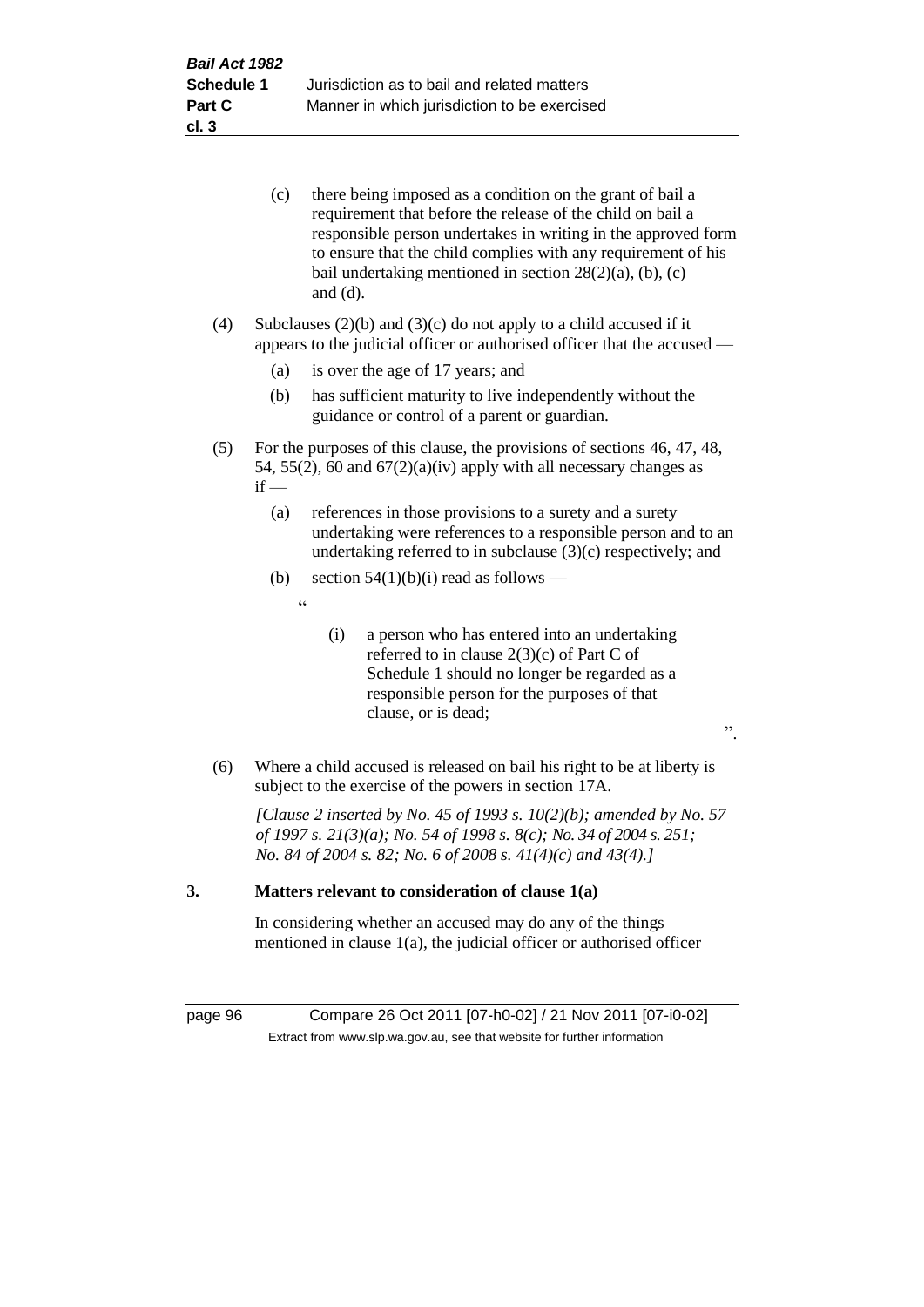shall have regard to the following matters, as well as to any others which he considers relevant —

- (a) the nature and seriousness of the offence or offences (including any other offence or offences for which he is awaiting trial) and the probable method of dealing with the accused for it or them, if he is convicted;
- (b) the character, previous convictions, antecedents, associations, home environment, background, place of residence, and financial position of the accused;
- (c) the history of any previous grants of bail to him; and
- (d) the strength of the evidence against him.

*[Clause 3 amended by No. 84 of 2004 s. 82.]*

#### **3A. Bail where serious offence committed while accused on bail for another serious offence**

- (1) Notwithstanding clause 1, 2 or 4 or any other provision of this Act, where —
	- (a) an accused is in custody
		- (i) awaiting an appearance in court before conviction for a serious offence; or
		- (ii) waiting to be sentenced or otherwise dealt with for a serious offence of which the accused has been convicted;

and

- (b) the serious offence is alleged to have been committed while the accused was —
	- (i) on bail for; or
	- (ii) at liberty under an early release order made in respect of,

another serious offence,

the judicial officer or (if section 16A does not apply) the authorised officer in whom jurisdiction is vested shall refuse to grant bail for the serious offence referred to in paragraph (a) unless the judicial officer or authorised officer —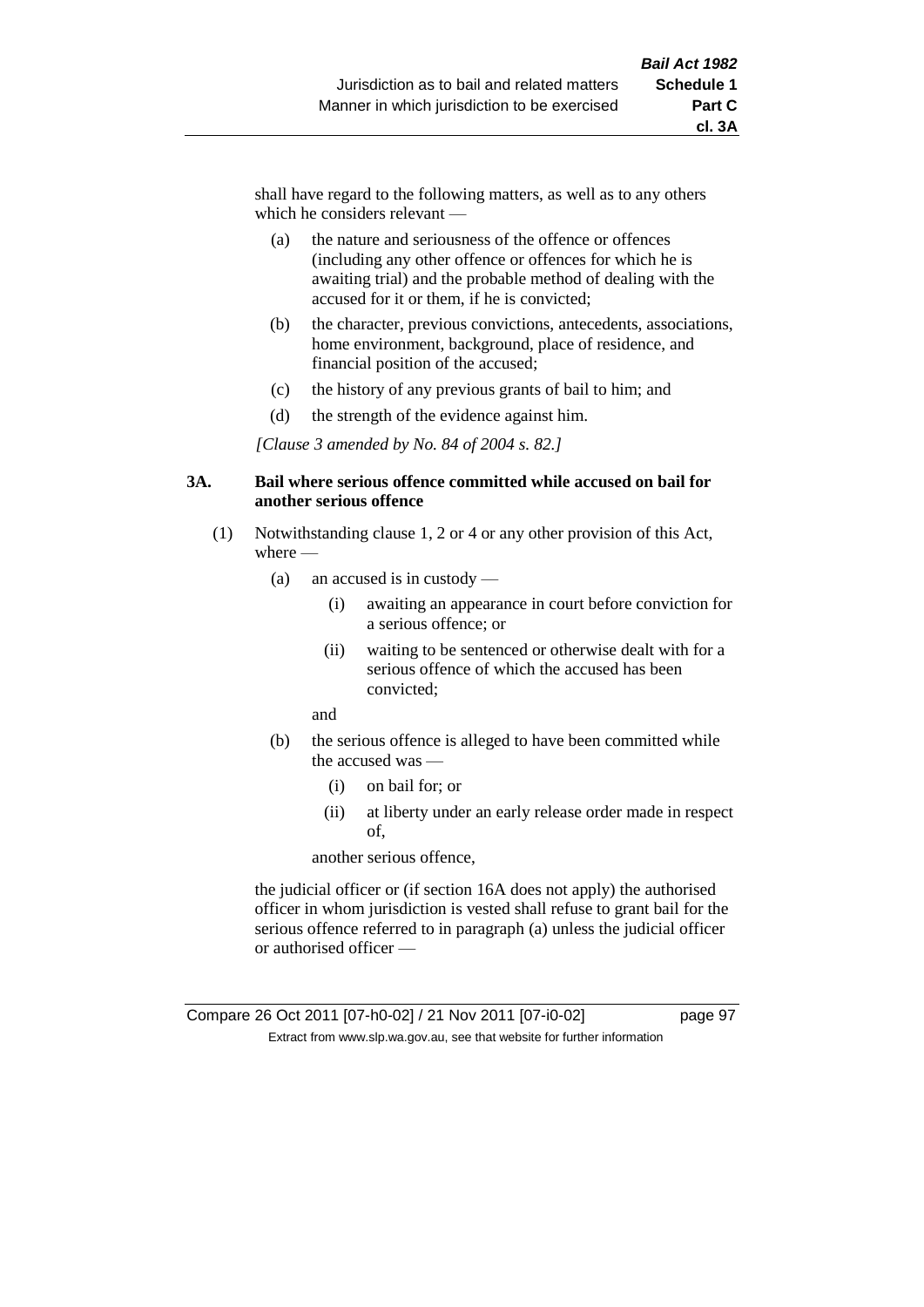- (c) is satisfied that there are exceptional reasons why the accused should not be kept in custody and, if clause 3B applies, is so satisfied only after complying with that clause; and
- (d) is also satisfied that bail may properly be granted having regard to the provisions of clauses 1 and 3 or, in the case of a child accused, clauses 2 and 3.
- (2) Notwithstanding section 7(1), where an accused is refused bail under subclause (1) for an appearance for a serious offence his case for bail need not be considered again under that subsection for an appearance for that offence unless he satisfies the judicial officer who may order his detention that —
	- (a) new facts have been discovered, new circumstances have arisen or the circumstances have changed since bail was refused; or
	- (b) he failed to adequately present his case for bail on the occasion of that refusal.
- (3) Where a child accused is refused bail under subclause (1) he shall be dealt with in accordance with section 19(2) of the *Young Offenders Act 1994*.

*[Clause 3A inserted by No. 45 of 1993 s. 10(2)(c); amended by No. 57 of 1997 s. 21(3)(b); No. 54 of 1998 s. 7 and 13(1); No. 84 of 2004 s. 82; No. 6 of 2008 s. 41(4)(d).]*

# **3B. Determination of exceptional reasons under clause 3A(1)**

- (1) This clause applies where it appears to the judicial officer or (if section 16A does not apply) the authorised officer that all or any of the acts alleged to constitute a serious offence referred to in clause 3A(1)(b) would, if proved in the appropriate proceedings, amount to a breach by the accused of a protective condition or order.
- (2) The judicial officer or authorised officer shall, before making a decision that there are exceptional reasons for the purposes of clause  $3A(1)(c)$ , make enquiry, or cause enquiry to be made, whether there has already been —
	- (a) any breach by the accused of the protective condition or order that has been proved in proceedings;

page 98 Compare 26 Oct 2011 [07-h0-02] / 21 Nov 2011 [07-i0-02] Extract from www.slp.wa.gov.au, see that website for further information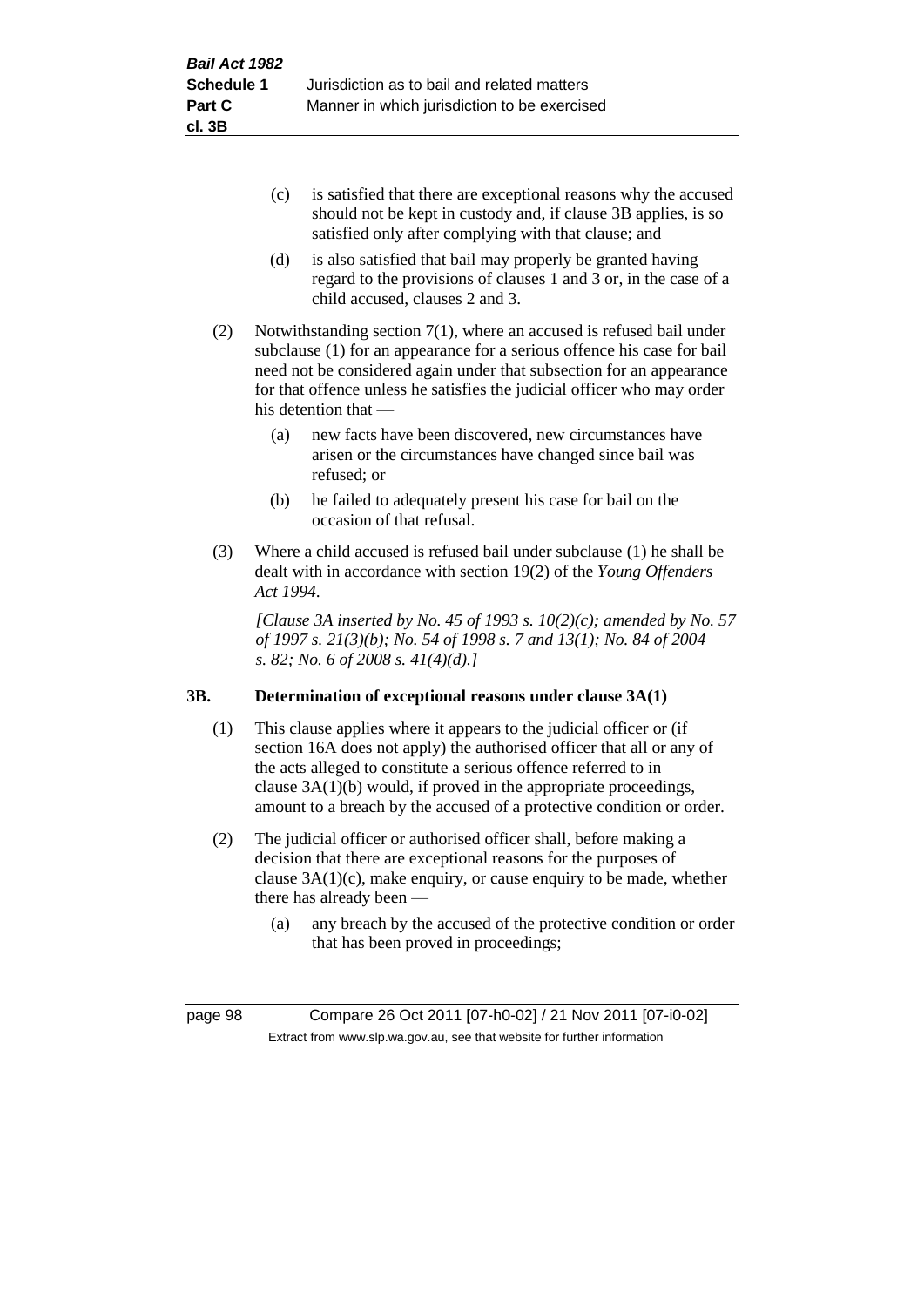- (b) any alleged breach by the accused of the protective condition or order that has not been so proved, including an allegation that has not been the subject of a prosecution or any other communication to any relevant official; or
- (c) any alleged breach by the accused of any other protective condition or order that has been the subject of a prosecution.
- (3) On becoming aware of any such alleged breach, the judicial officer or authorised officer shall give each person for whose protection a protective condition or order referred to in subclause (2) was imposed or made (a *relevant person*) a reasonable opportunity to give evidence by affidavit on matters relating to that protective condition or order.
- (4) The judicial officer or authorised officer shall in making any decision for the purposes of clause  $3A(1)(c)$  —
	- (a) give due weight to  $-$ 
		- (i) any evidence given under subclause (3);
		- (ii) any adverse effect that a grant of bail to the accused would have on a relevant person; and
		- (iii) any difficulty that a relevant person might have in proving any future breach of a protective condition or order;
	- (b) consider whether it would be appropriate to refuse bail and make a hospital order under section 5 of the *Criminal Law (Mentally Impaired Accused) Act 1996*;
	- (c) in the case of a condition imposed for a purpose mentioned in clause  $2(2)(c)$  or (d) of Part D, treat any alleged breach of the condition as a serious matter even if the conduct alleged to amount to the breach in itself appears to be trivial; and
	- (d) consider whether any alleged breach of a protective condition or order that has occurred shows that the purpose of the condition or order has not been achieved and that the accused should be kept in custody.
- (5) The provisions of this clause do not limit the matters that the judicial officer or authorised officer may take into account for the purposes of clause  $3A(1)(c)$ .
- (6) In this clause —

Compare 26 Oct 2011 [07-h0-02] / 21 Nov 2011 [07-i0-02] page 99 Extract from www.slp.wa.gov.au, see that website for further information

**cl. 3B**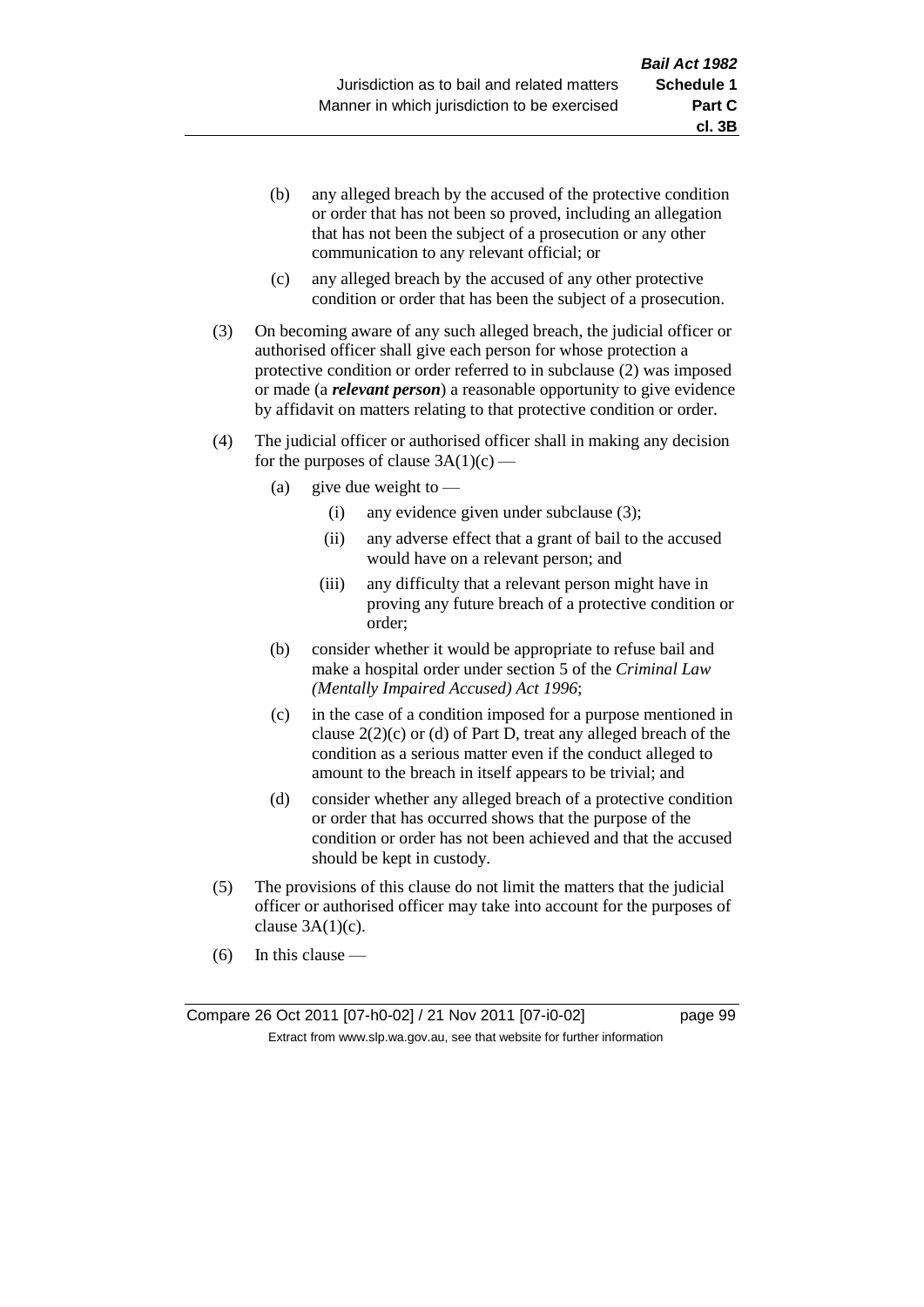*protective condition or order* means —

- (a) a condition imposed for a purpose mentioned in clause  $2(2)(c)$  or (d) of Part D;
- (b) a violence restraining order or a police order under the *Restraining Orders Act 1997*; or
- (c) a Part VII order under the *Justices Act 1902* <sup>3</sup>
	- (i) that under section 86 of the *Restraining Orders Act 1997* is taken to be a misconduct restraining order under that Act; and
	- (ii) that shows on the face of the order that the causing or threatening of personal injury by the accused was a ground for the making of the order.

*[Clause 3B inserted by No. 54 of 1998 s. 13(2); amended by No. 38 of 2004 s. 60; No. 59 of 2004 s. 141; No. 84 of 2004 s. 11 and 82.]*

### **3C. Bail in murder cases**

Notwithstanding clause 1, 2 or 4 or any other provision of this Act, where an accused is in custody —

- (a) awaiting an appearance in court before conviction for an offence of murder; or
- (b) waiting to be sentenced or otherwise dealt with for an offence of murder of which the accused has been convicted,

the judicial officer in whom jurisdiction is vested shall refuse to grant bail for the offence unless the judicial officer is satisfied that —

- (c) there are exceptional reasons why the accused should not be kept in custody; and
- (d) bail may properly be granted having regard to the provisions of clauses 1 and 3 or, in the case of a child, clauses 2 and 3.

*[Clause 3C inserted by No. 6 of 2008 s. 41(4)(e); amended by No. 29 of 2008 s. 24(7).]*

### **4. Bail after conviction: accused awaiting sentence**

(1) Subject to clauses 3A and 3C, the grant or refusal of bail to an accused, other than a child, who is in custody waiting to be sentenced or otherwise dealt with for an offence of which the accused has been

page 100 Compare 26 Oct 2011 [07-h0-02] / 21 Nov 2011 [07-i0-02] Extract from www.slp.wa.gov.au, see that website for further information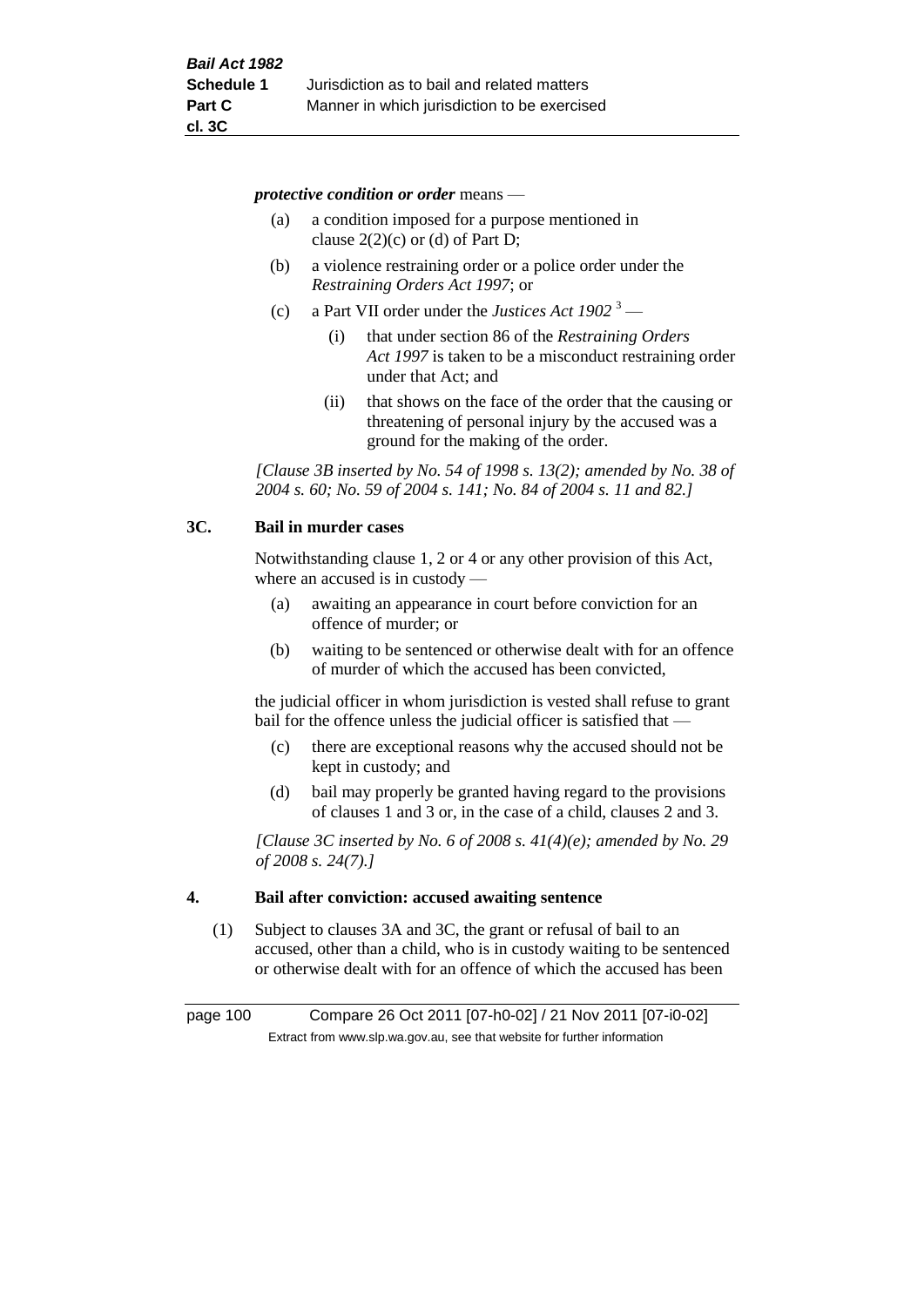**cl. 4A**

convicted shall be at the discretion of the judicial officer in whom jurisdiction is vested, and that discretion shall be exercised having regard to the questions set out in clause 1 as well as to any others which the judicial officer considers relevant.

(2) A child accused who is in custody waiting to be sentenced or otherwise dealt with for an offence of which the child accused has been convicted has the same right to be granted bail as a child accused referred to in clause 2(2), and the provisions of clause 2 apply accordingly.

*[Clause 4 inserted by No. 6 of 2008 s. 41(4)(f).]*

# **4A. Bail after conviction: accused awaiting disposal of appeal**

In deciding whether or not to grant bail to an accused who is in custody waiting for the disposal of appeal proceedings, the judicial officer shall consider whether there are exceptional reasons why the accused should not be kept in custody, and shall only grant bail to the accused if satisfied that —

- (a) exceptional reasons exist; and
- (b) it is proper to do so having regard to the provisions of clauses 1 and 3 or, in the case of a child, clauses 2 and 3.

*[Clause 4A inserted by No. 6 of 2008 s. 41(4)(f).]*

# **5. Exception for bail for an appeal under the** *Criminal Appeals Act 2004* **Part 2**

Clause 4A does not apply to the bail of a person who is awaiting the disposal of appeal proceedings under Part 2 of the *Criminal Appeals Act 2004*; such a person shall be deemed for the purposes of this Part to be awaiting an appearance in court before conviction for an offence.

*[Clause 5 inserted by No. 33 of 1989 s. 18; amended by No. 59 of 2004 s. 141; No. 84 of 2004 s. 11; No. 6 of 2008 s. 41(4)(g).]*

Compare 26 Oct 2011 [07-h0-02] / 21 Nov 2011 [07-i0-02] page 101 Extract from www.slp.wa.gov.au, see that website for further information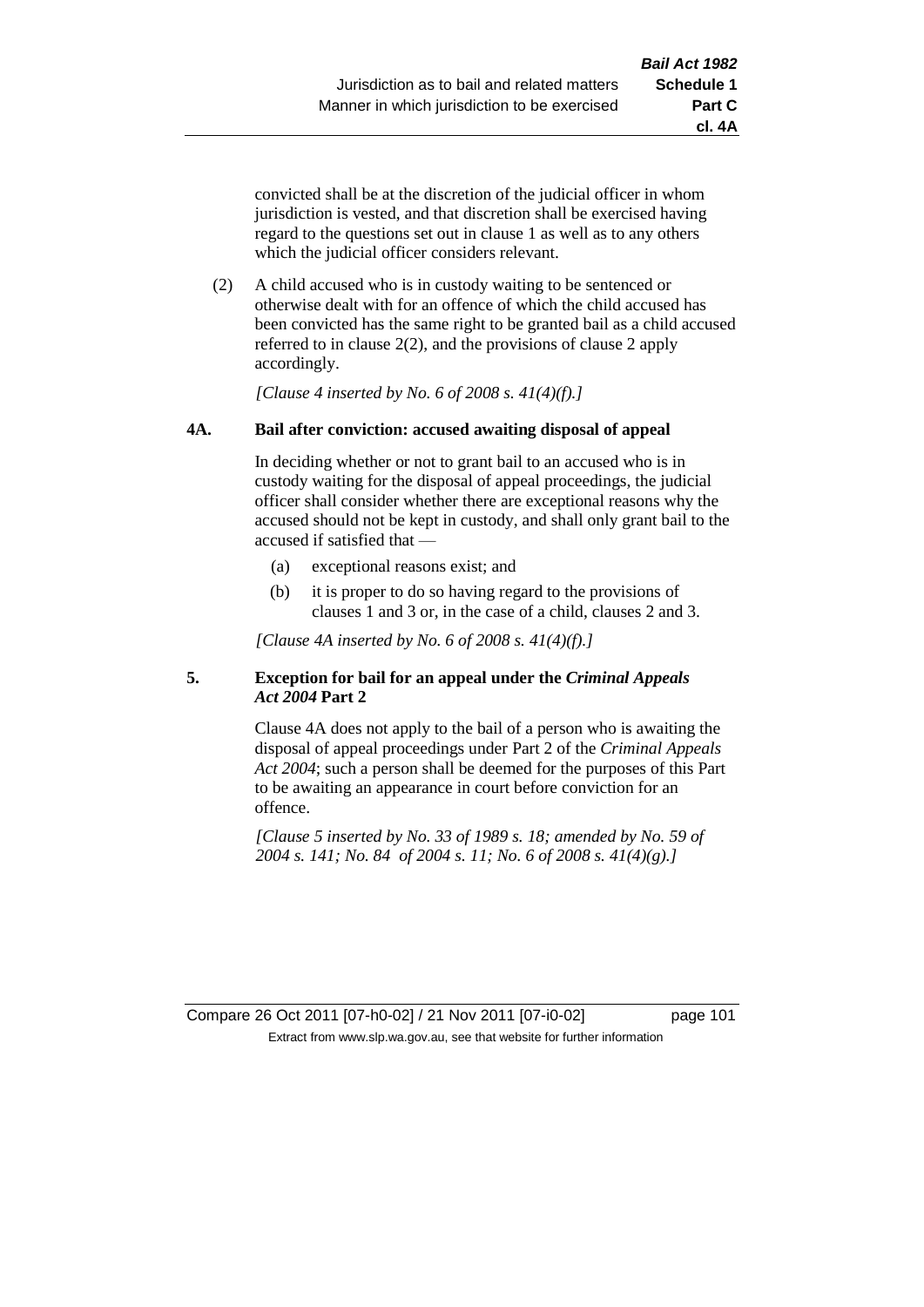# **6. Bail of people on community orders etc.**

For the purpose of determining whether clause 4 applies, a person in custody —

- (a) under section 50, 79, 84E, 128, 129 or 132 of the *Sentencing Act 1995* in connection with a possible breach of a conditional release order, a sentence of suspended imprisonment or conditional suspended imprisonment or a community order imposed under that Act; or
- (b) under section 43 of the *Young Offenders Act 1994* in respect of an alleged breach of a youth community based order, an intensive youth supervision order or a conditional release order made under that Act,

is to be taken as not having been convicted of the offence for which the sentence was imposed.

*[Clause 6 inserted by No. 78 of 1995 s. 8; amended by No. 27 of 2004 s. 13(3).]*

*[Heading deleted by No. 6 of 2008 s. 41(4)(h).]*

# **7. Bail for initial appearance to be for not more than 30 days**

In fixing the terms of bail of an accused for his initial appearance in court for an offence, a justice or an authorised officer shall require him to make the appearance within the period of 30 days commencing on and including the day on which the accused was arrested for the offence.

*[Clause 7 amended by No. 84 of 2004 s. 82; No. 6 of 2008 s. 41(4)(i).]*

# **8. Bail on adjournment in court of summary jurisdiction to be for not more than 30 days except by consent**

In fixing the terms of bail of an accused for an appearance in court after an adjournment of proceedings for an offence, a judicial officer sitting as a court of summary jurisdiction shall require him to make the appearance within the period of 30 days commencing on and including the day on which the proceedings are adjourned, unless the accused consents to appear on a later day.

page 102 Compare 26 Oct 2011 [07-h0-02] / 21 Nov 2011 [07-i0-02] Extract from www.slp.wa.gov.au, see that website for further information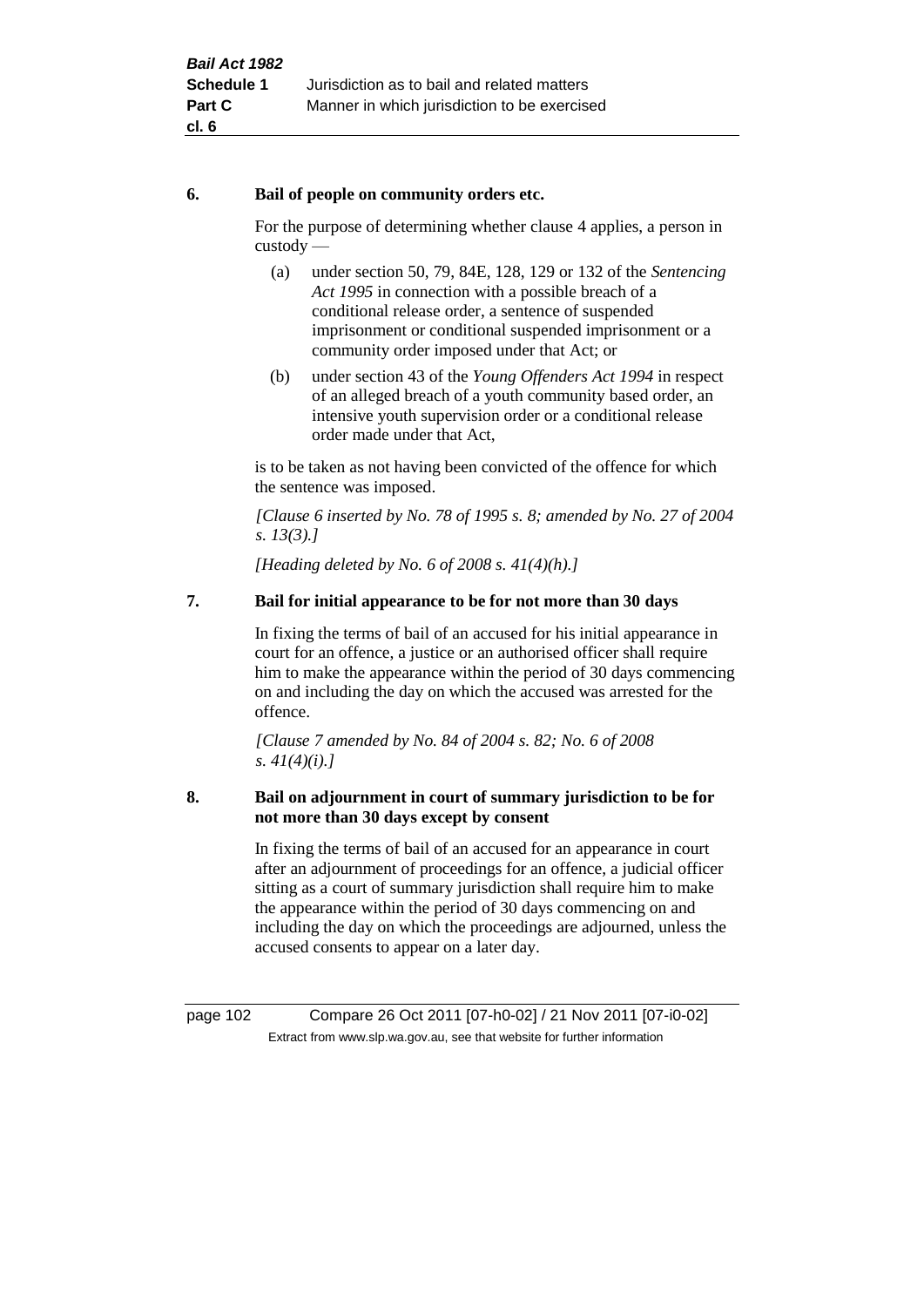*[Clause 8 amended by No. 49 of 1988 s. 90(c); No. 59 of 2004 s. 141; No. 84 of 2004 s. 82.]*

# **9. Provision as to calculation of time**

The periods specified in clauses 7 and 8 shall be calculated to include any Sunday or public holiday.

# **Part D — Conditions which may be imposed on a grant of bail**

### **1. Conditions as to forfeiture and giving security may be imposed on the accused and sureties**

- (1) A judicial officer or authorised officer, on a grant of bail, may impose conditions under this clause if he considers that it is desirable to do so to ensure the performance of the accused's bail undertaking.
- (2) If a judicial officer or authorised officer considers that it is desirable as mentioned in subclause (1), he may in addition to releasing the accused on his bail undertaking impose any one or more of the following conditions —
	- (a) that the accused in his bail undertaking agree to forfeit a specified amount of money if he fails to comply with any requirement of his bail undertaking mentioned in section  $28(2)(a)$  or (b);
	- (b) that a surety or a specified number of sureties enter into a surety undertaking or surety undertakings whereby he or they agree to forfeit a specified amount or specified amounts of money if the accused fails to comply with any requirement of his bail undertaking mentioned in section 28(2)(a) or (b);
	- (c) that any of them the accused and the surety or sureties give security of a specified value, including the deposit of a specified amount of cash, for the performance of their respective obligations;
	- (d) that any of them the accused and the surety or sureties deposit with a specified officer any specified passbook or document relating to the title to, or ownership of, any account or other asset offered as security for the performance of their respective obligations; or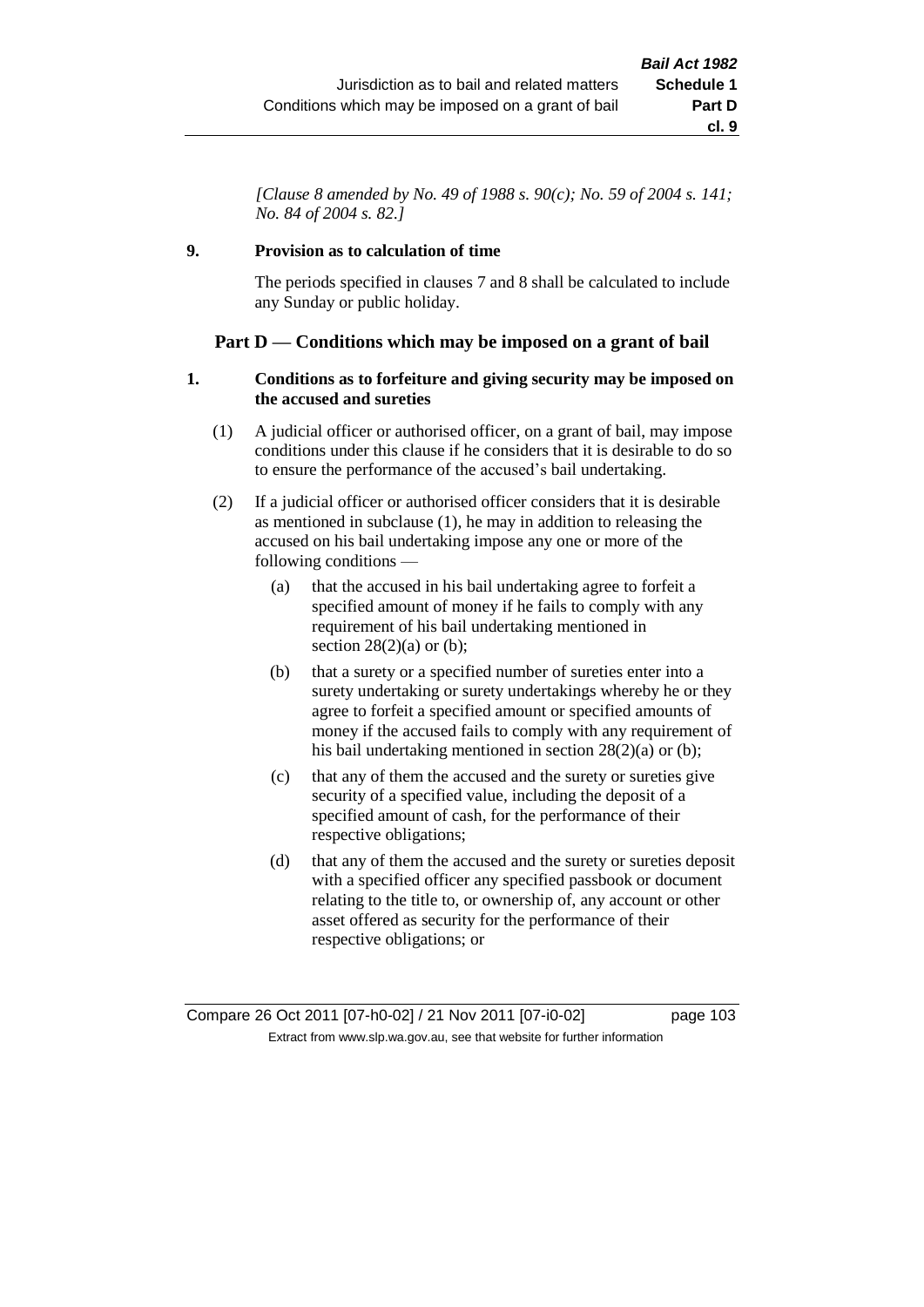- (e) that any of them the accused and the surety or sureties, at his or their own expense or otherwise, enter into such mortgage, charge, assignment or other transaction, or take such other step, as may be required, including completion of the necessary documents, to render any security effective and enforceable by the State.
- (3) The nature and sufficiency of any security, and the documentation therefor, required under subclause (2) shall be determined by the judicial officer or authorised officer who imposed the condition or, if no determination is so made —
	- (a) by the person before whom the bail undertaking is entered into, where the security is to be given by the accused; and
	- (b) where the security is to be given by a surety, by any person authorised under section 36 to approve the surety or before whom the surety undertaking is entered into.
- (4) When a bail undertaking ceases to have effect as provided in section 34(a) to (d), or upon an accused being acquitted of a charge under section  $51(1)$  or (2) or discharged from further proceedings therefor, each of them the accused, or where section 34(b) applies his personal representative, and any surety is entitled to have returned to him any security given under subclause (2).
- (5) When a surety undertaking ceases to have effect as provided in section  $47(a)$  to (f), a surety is entitled to have returned to him any security given under subclause (2).

*[Clause 1 amended by No. 65 of 2003 s. 121(3); No. 84 of 2004 s. 82; No. 6 of 2008 s. 18(3).]*

# **2. Other conditions which may be imposed**

- (1) A judicial officer or authorised officer, on a grant of bail, may impose conditions —
	- (a) to be complied with before the accused is released on bail or while the accused is on bail;
	- (b) as to the accused's conduct while on bail; or
	- (c) as to where the accused shall reside while on bail,

page 104 Compare 26 Oct 2011 [07-h0-02] / 21 Nov 2011 [07-i0-02] Extract from www.slp.wa.gov.au, see that website for further information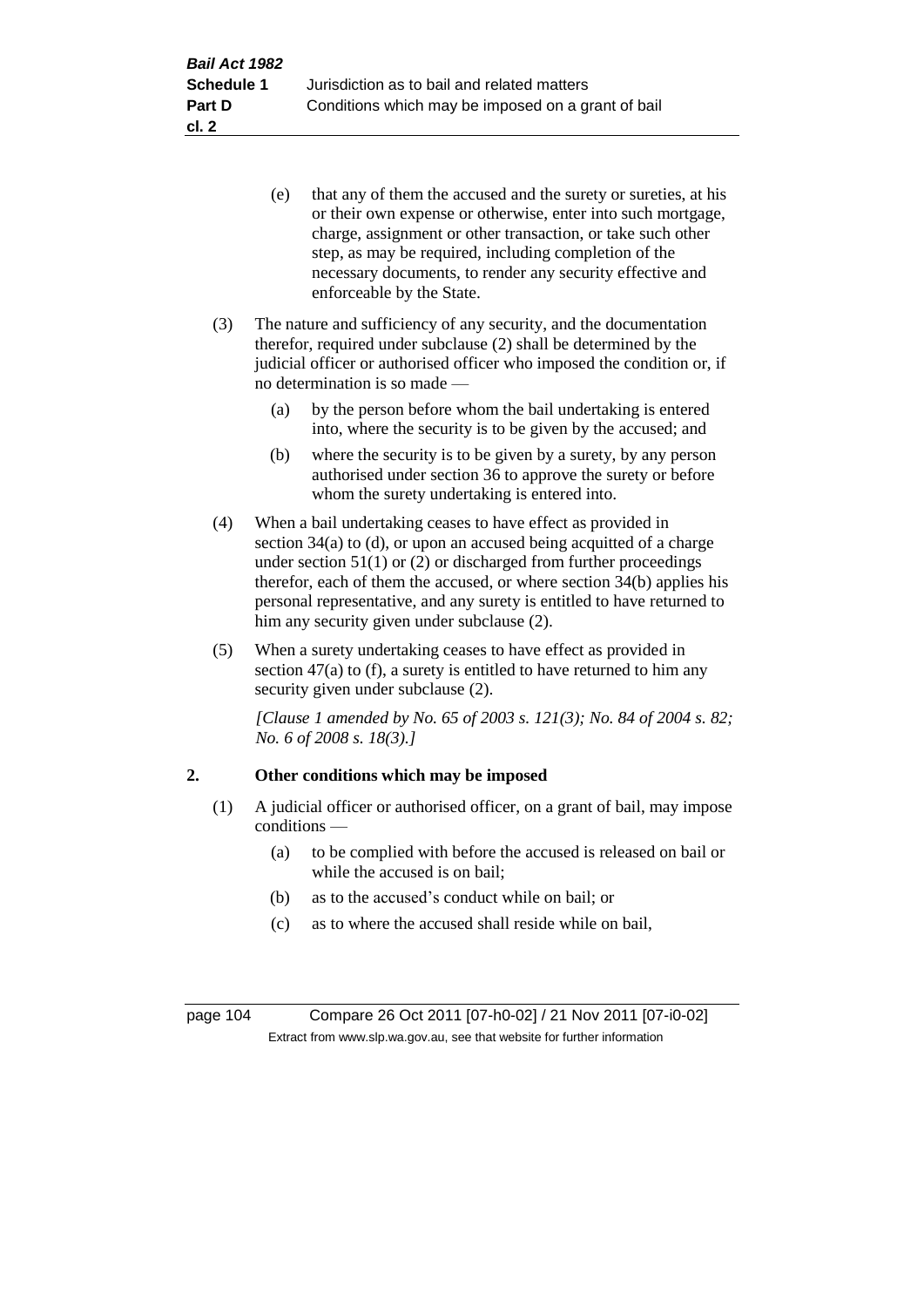if he considers that it is desirable for any purpose mentioned in subclause (2), (2b), (3) or (4).

- (1a) Without limiting subclause (1), a judicial officer or authorised officer shall, on a grant of bail to a child accused, consider whether it is desirable for any purpose mentioned in subclause (2) to impose a condition as to —
	- (a) any period in each day during which the child is to remain at a particular place;
	- (b) any person with whom the child is not to associate or communicate;
	- (c) any place that the child is not to frequent;
	- (d) the attendance by the child at a school or other educational institution; or
	- (e) any other matter,

and the judicial officer or authorised officer may impose any such condition.

- (2) Any condition may be imposed under subclause (1) or (1a) to ensure that an accused —
	- (a) appears in court in accordance with his bail undertaking;
	- (b) does not while on bail commit an offence;
	- (c) does not endanger the safety, welfare or property of any person;
	- (d) does not interfere with witnesses or otherwise obstruct the course of justice, whether in relation to himself or any other person; or
	- (e) as regards the period when the accused is on trial, does not prejudice the proper conduct of the trial.
- (2a) Before imposing a condition on a grant of bail for a purpose mentioned in subclause  $(2)(c)$  or  $(d)$  a judicial officer or authorised officer is to consider whether that purpose would be better served, or could be better assisted, by a restraining order made under the *Restraining Orders Act 1997* and whether, in the case of a judicial officer, to exercise the power in section 63 of that Act or, in the case of an authorised officer, to make a telephone application under that Act.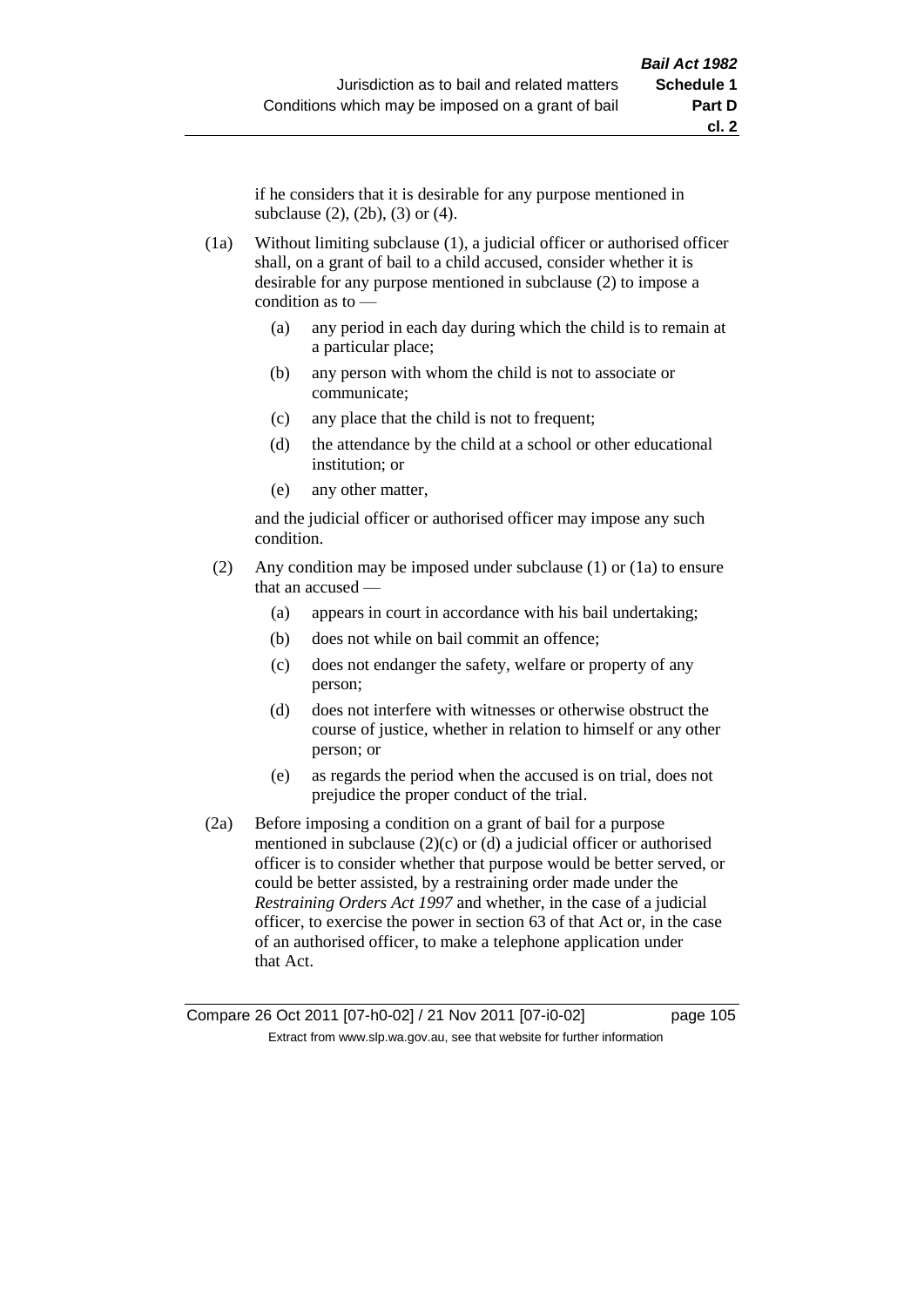- (2b) Where a judicial officer is of the opinion that the accused should while on bail —
	- (a) be counselled for a behavioural problem; or
	- (b) attend a course or programme that may assist with such a problem,

the judicial officer may under subclause (1) impose a condition for that purpose that requires the accused to —

- (c) attend a prescribed person to be counselled; or
- (d) attend a prescribed course or programme,

that is specified by the judicial officer in the condition.

- (3) Where a judicial officer who grants bail to an accused is of the opinion that the accused's physical condition ought to be examined the officer may, under subclause (1), impose any condition which the officer considers desirable for the purpose of ensuring that the accused is examined by a medical practitioner.
- (3a) Where a judicial officer who grants bail to an accused is of the opinion that the accused's mental condition ought to be examined the officer may, under subclause (1), impose any condition which the officer considers desirable for the purpose of ensuring that the accused's mental condition is examined including a condition —
	- (a) that the accused be examined by a medical practitioner or an authorised mental health practitioner (as defined in the *Mental Health Act 1996*) for the purpose of deciding whether to make a referral under section 29 of that Act;
	- (b) that the accused be admitted to an authorised hospital (as defined in the *Mental Health Act 1996*);
	- (c) that the accused be examined by a psychiatrist.
- (4) Where a judicial officer is of the opinion that an accused is suffering from alcohol or drug abuse and is in need of care or treatment either on that account, or to enable him to be prepared for his trial, the judicial officer may, under subclause (1), impose any condition which he considers desirable for the purpose of ensuring that the accused receives such care or treatment, including that he lives in, or from time to time attends at, a specified institution or place in order to receive such care or treatment.

page 106 Compare 26 Oct 2011 [07-h0-02] / 21 Nov 2011 [07-i0-02] Extract from www.slp.wa.gov.au, see that website for further information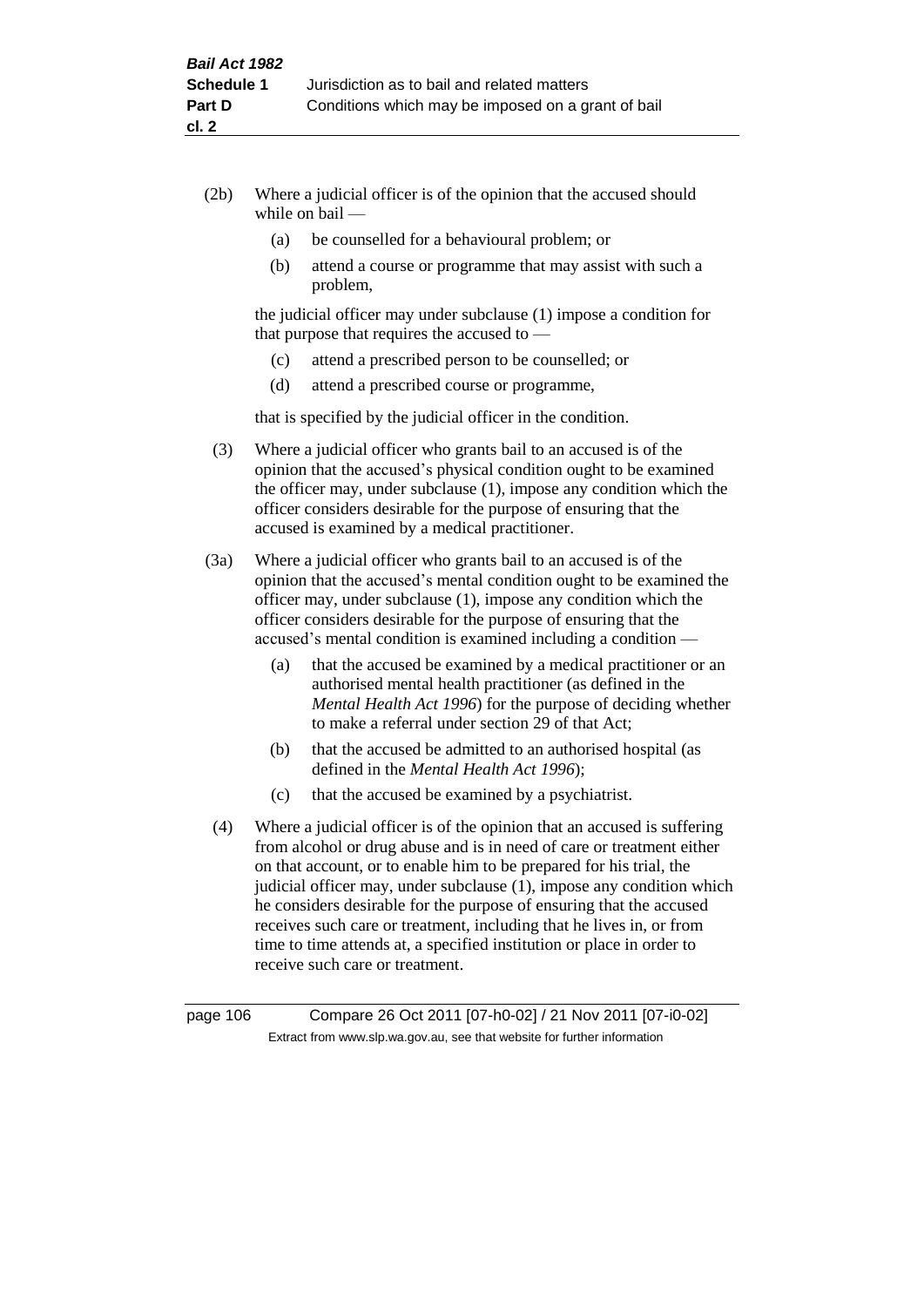- (5) Where a judicial officer imposes a condition for a purpose mentioned in subclause (2b), (3), (3a) or (4), the judicial officer shall cause to be sent to the person who is to counsel or examine the accused, or the place at which the accused is to attend, a statement of the reasons for imposing the condition.
- (6) Where a condition is imposed under this clause that an accused shall reside in premises established for the accommodation of persons to whom bail has been granted, that condition shall be deemed to include a further condition that the accused shall comply with such rules as are for the time being laid down for the maintenance of the good order of those premises, whether such rules are made under section 67 or by the authority responsible for the good order of the premises.
- (7) In this clause —

*medical practitioner* means a person registered under the *Health Practitioner Regulation National Law (Western Australia)* in the medical profession;

*psychiatrist* has the same meaning as it has in the *Mental Health Act 1996*.

*[Clause 2 amended by No. 45 of 1993 s. 10(3); No. 69 of 1996 s. 3; No. 54 of 1998 s. 12; No. 84 of 2004 s. 82; No. 22 of 2008 Sch. 3 cl. 4; No. 35 of 2010 s. 29.]*

*[Clause 2. Modifications to be applied in order to give effect to Cross-border Justice Act 2008: clause altered 1 Nov 2009. See endnote 1M.]*

# **3. Home detention condition may be imposed**

- (1) A judicial officer may, subject to this clause, impose a home detention condition as a condition on a grant of bail.
- (2) A home detention condition shall not be imposed unless the accused is over the age of 17 years and the judicial officer is satisfied —
	- (a) after considering a report from a community corrections officer about the accused and his circumstances, that the accused is suitable to be subject to a home detention condition;

**cl. 3**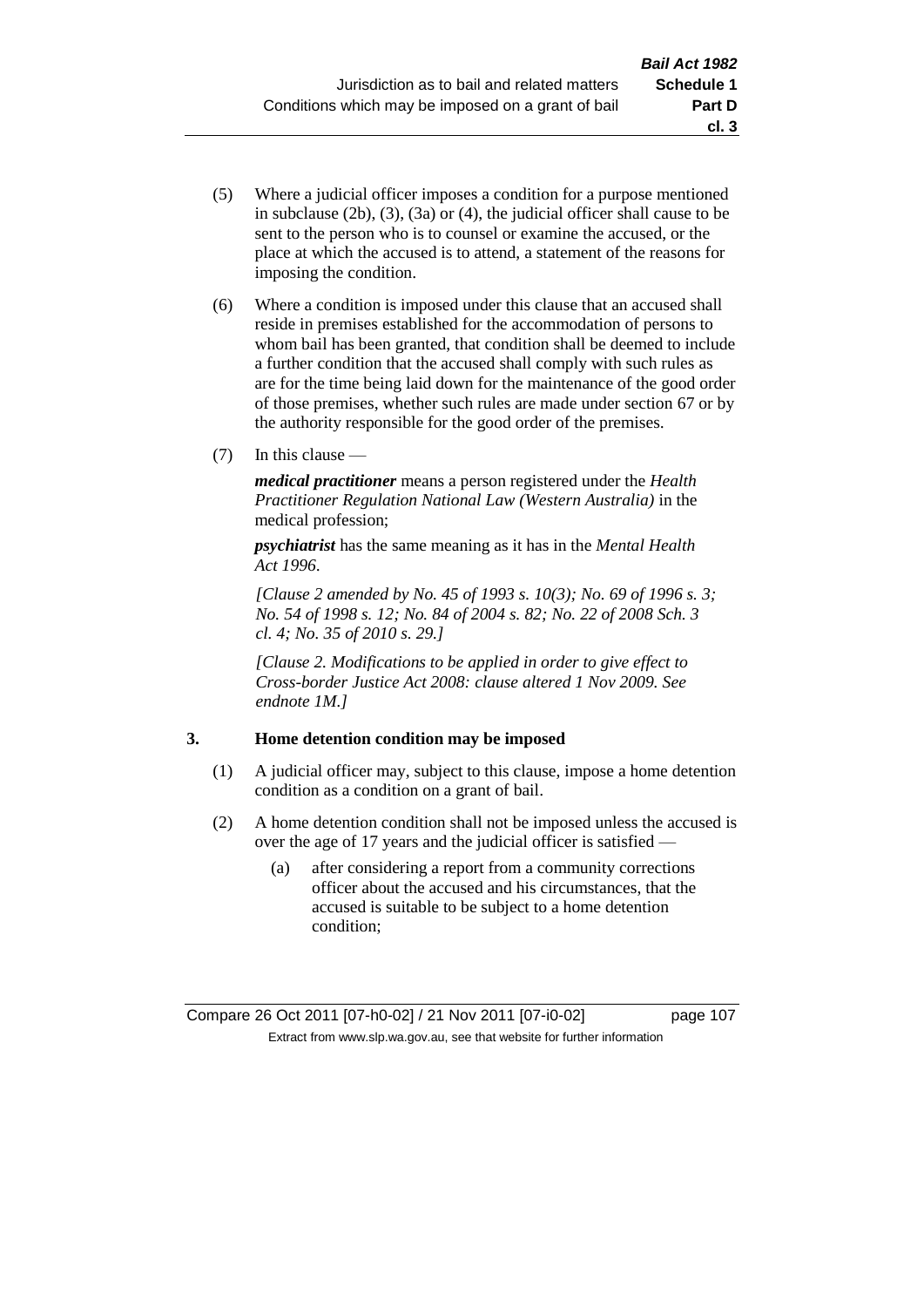- (b) that the place where it is proposed the accused will remain while subject to the home detention condition is a suitable place; and
- (c) that unless a home detention condition is imposed, the accused will not be released on bail.
- (3) A home detention condition is a condition that while the accused is on bail the accused shall —
	- (a) remain at and not leave the place specified in the bail record form and in the bail undertaking (or in a notice under section 50E) until the time specified, or deemed by section 31(3) to be specified, in the bail undertaking except —
		- (i) to work in gainful employment approved by a community corrections officer;
		- (ii) with the approval of a community corrections officer, to seek gainful employment;
		- (iii) to obtain urgent medical or dental treatment for the accused;
		- (iv) for the purpose of averting or minimizing a serious risk of death or injury to the accused or to another person;
		- (v) to obey an order issued under a written law (such as a summons) requiring the accused's presence elsewhere;
		- (vi) for a purpose approved of by a community corrections officer; or
		- (vii) on the direction of a community corrections officer;
	- (b) not leave the State;
	- (c) comply with every reasonable direction of a community corrections officer;
	- (d) comply with such of the conditions specified in the list provided under section 24A(4) as may be specified in a notice given under section 50E(b); and
	- (e) when requested to do so, produce a copy of his bail undertaking and any notice by the CEO (corrections) under

page 108 Compare 26 Oct 2011 [07-h0-02] / 21 Nov 2011 [07-i0-02] Extract from www.slp.wa.gov.au, see that website for further information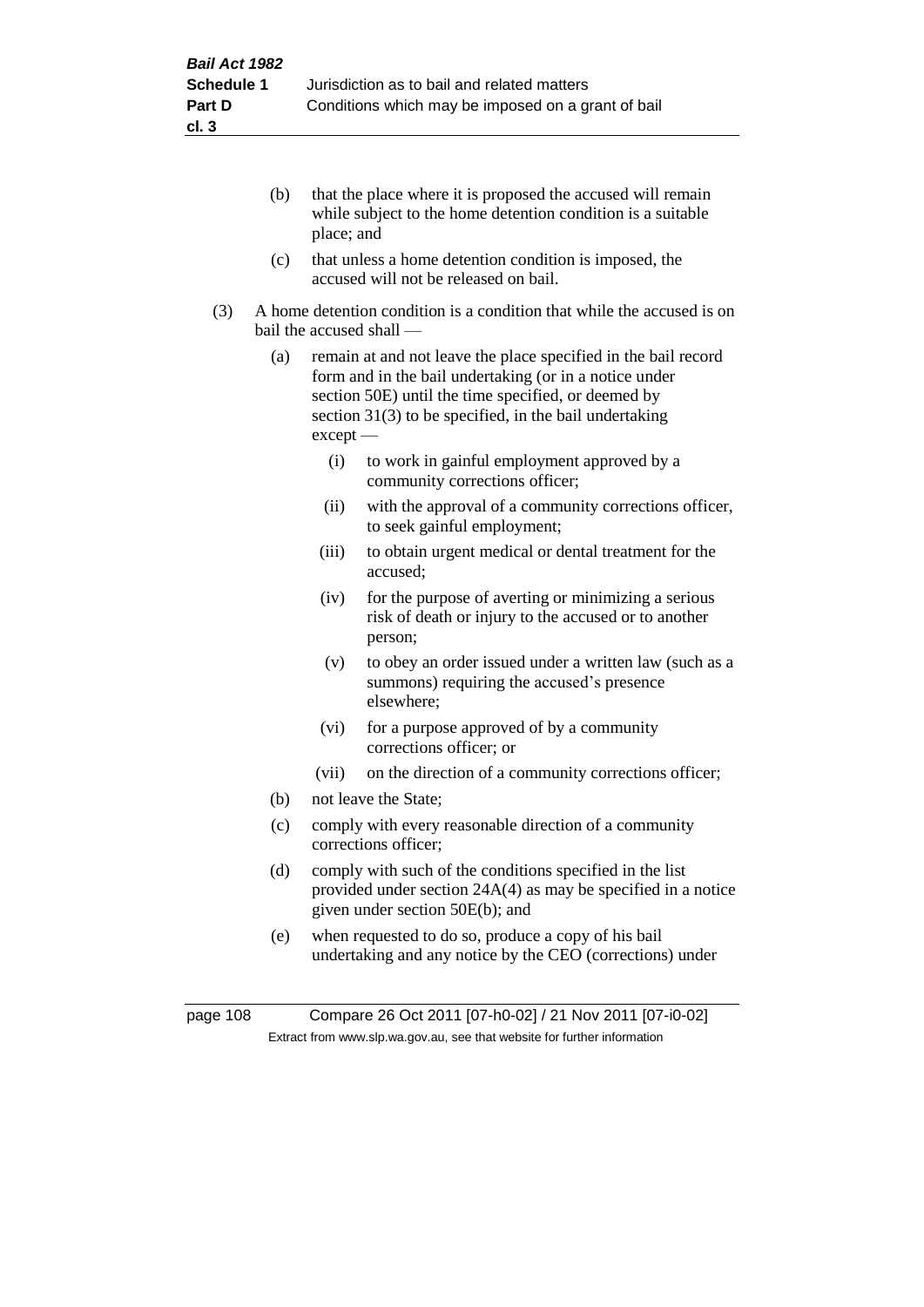section 50E for inspection by a community corrections officer or a member of the Police Force.

*[Clause 3 inserted by No. 61 of 1990 s. 15; amended by No. 31 of 1993 s. 9; No. 84 of 2004 s. 82; No. 65 of 2006 s. 53.]*

*[Clause 3. Modifications to be applied in order to give effect to Cross-border Justice Act 2008: clause altered 1 Nov 2009. See endnote 1M.]*

Compare 26 Oct 2011 [07-h0-02] / 21 Nov 2011 [07-i0-02] page 109 Extract from www.slp.wa.gov.au, see that website for further information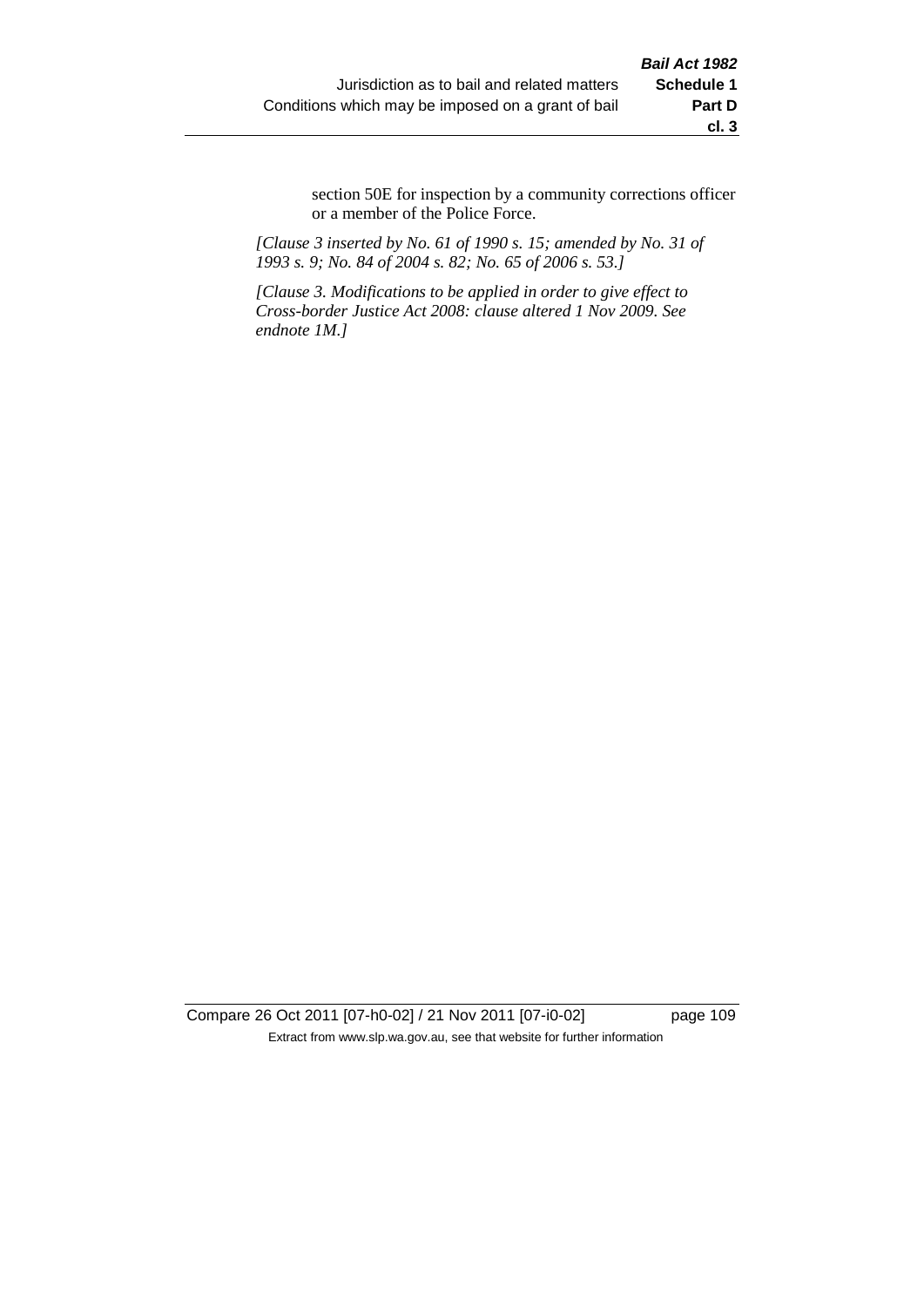**cl. 1**

# **Schedule 2 — Serious offences**

 $[s. 3(1)]$ 

*[Heading inserted by No. 6 of 2008 s. 42(1).]*

|    | <b>Enactment</b>         | <b>Description of offence</b>                                                    |
|----|--------------------------|----------------------------------------------------------------------------------|
| 1. | <b>The Criminal Code</b> |                                                                                  |
|    | s. 279                   | Murder                                                                           |
|    | s. 280                   | Manslaughter                                                                     |
|    | s. 281                   | Unlawful assault causing death                                                   |
|    | s. 283                   | Attempt to murder                                                                |
|    | s. 292                   | Disabling in order to commit<br>indictable offence                               |
|    | s. 294                   | Acts intended to cause grievous<br>bodily harm or to resist or prevent<br>arrest |
|    | s. 297                   | Grievous bodily harm                                                             |
|    | s. 301                   | Wounding and similar acts                                                        |
|    | s. $304(2)$              | Acts or omissions, with intent to<br>harm, causing bodily harm or<br>danger      |
|    | s. 317                   | Assault occasioning bodily harm                                                  |
|    | s. $317A(a)$             | Assault with intent to commit or<br>facilitate a crime                           |
|    | s. $317A(b)$             | Assault with intent to do grievous<br>bodily harm                                |
|    | s. 318                   | Serious assaults                                                                 |
|    | s. 323                   | Indecent assault                                                                 |
|    | s. 324                   | Aggravated indecent assault                                                      |
|    | s. 325                   | Sexual penetration without consent                                               |
|    |                          |                                                                                  |

page 110 Compare 26 Oct 2011 [07-h0-02] / 21 Nov 2011 [07-i0-02] Extract from www.slp.wa.gov.au, see that website for further information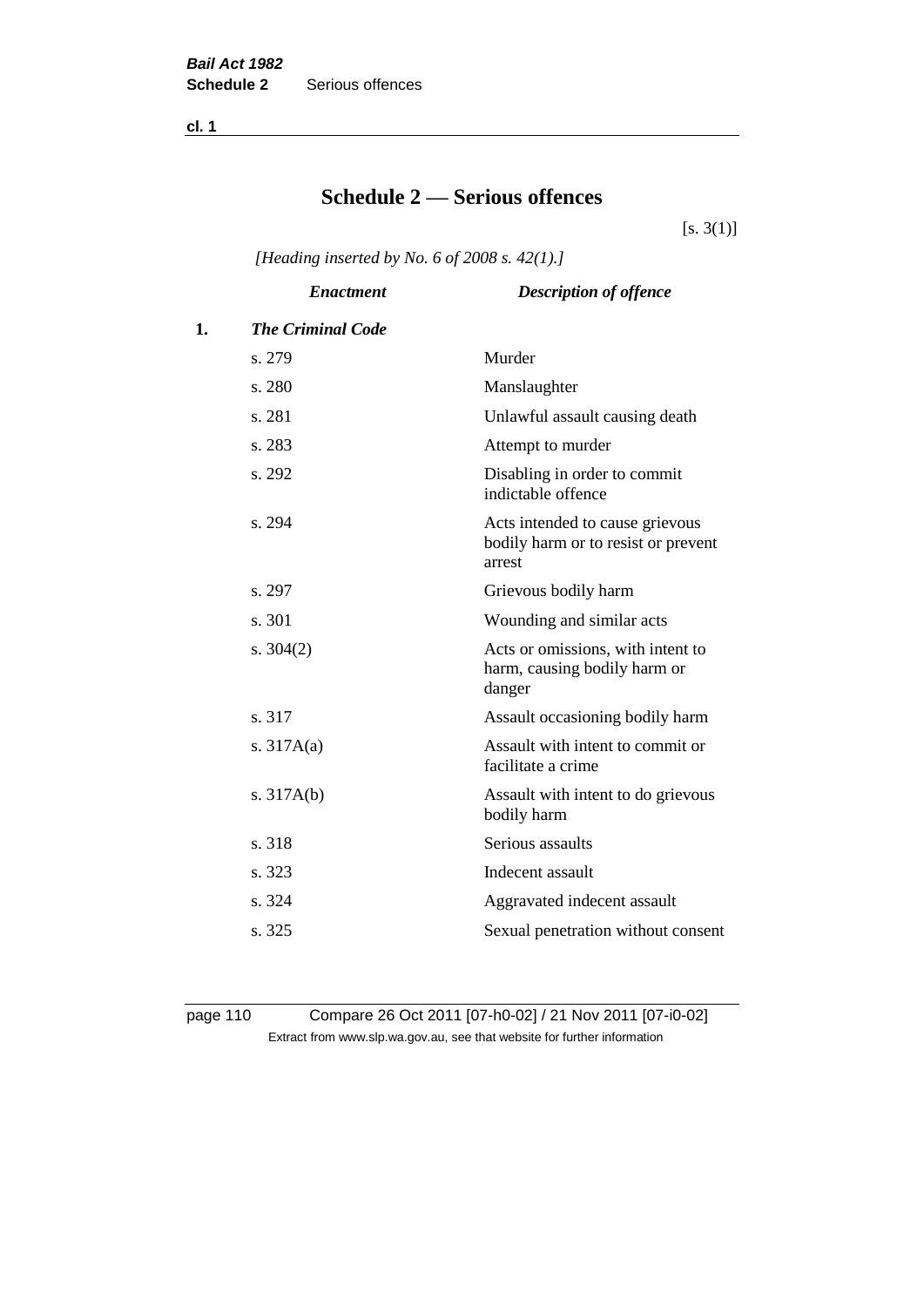|     | <b>Enactment</b>                | <b>Description of offence</b>                                                                                                                      |
|-----|---------------------------------|----------------------------------------------------------------------------------------------------------------------------------------------------|
|     | s. 326                          | Aggravated sexual penetration<br>without consent                                                                                                   |
|     | s. 331B                         | Sexual servitude                                                                                                                                   |
|     | s. 331C                         | Conducting business involving<br>sexual servitude                                                                                                  |
|     | s. 331D                         | Deceptive recruiting for<br>commercial sexual services                                                                                             |
|     | s. 332                          | Kidnapping                                                                                                                                         |
|     | s. 333                          | Deprivation of liberty                                                                                                                             |
|     | s. 338E                         | <b>Stalking</b>                                                                                                                                    |
|     | s. 378                          | Stealing a motor vehicle                                                                                                                           |
|     | s. 392                          | Robbery                                                                                                                                            |
|     | s. 393                          | Assault with intent to rob                                                                                                                         |
|     | s. 401                          | <b>Burglary</b>                                                                                                                                    |
|     | s. 444                          | Criminal damage, if the property is<br>destroyed or damaged by fire                                                                                |
| 2.  | <b>Bush Fires Act 1954</b>      |                                                                                                                                                    |
|     | s. 32                           | Wilfully lighting a fire or causing a<br>fire to be lit under such<br>circumstances as to be likely to<br>injure or damage a person or<br>property |
| 2a. | <b>Misuse of Drugs Act 1981</b> |                                                                                                                                                    |
|     | s. $6(1)$                       | Offences concerned with<br>prohibited drugs generally                                                                                              |
|     | s. $7(1)$                       | Offences concerned with<br>prohibited plants generally                                                                                             |
|     | s. $33(1)(a)$                   | Attempting to commit an offence<br>under section $6(1)$ or $7(1)$                                                                                  |

Compare 26 Oct 2011 [07-h0-02] / 21 Nov 2011 [07-i0-02] page 111 Extract from www.slp.wa.gov.au, see that website for further information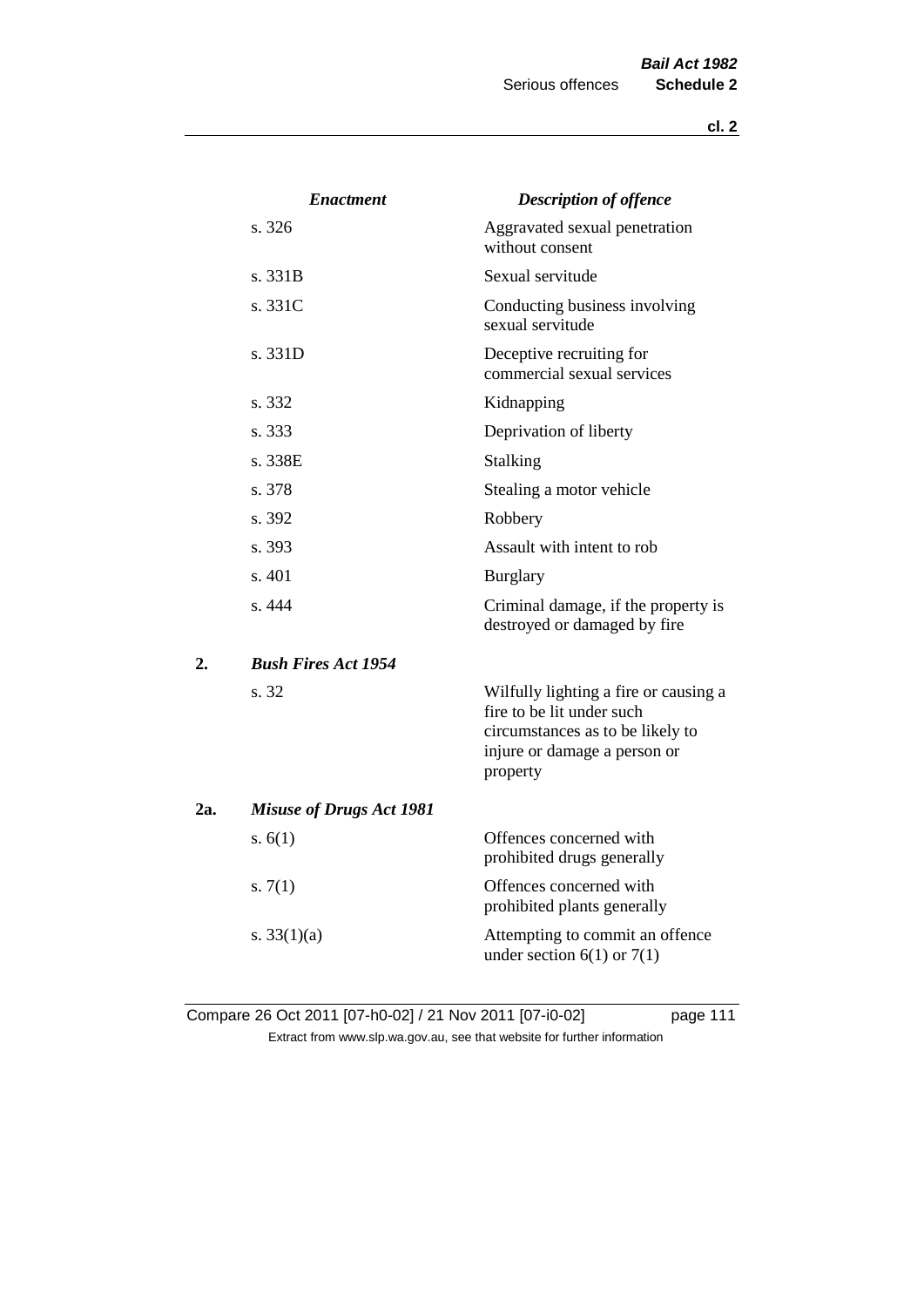**cl. 2b**

|     | <b>Enactment</b>                                                   |                                                  | <b>Description of offence</b>                                                                                                                                  |
|-----|--------------------------------------------------------------------|--------------------------------------------------|----------------------------------------------------------------------------------------------------------------------------------------------------------------|
|     | s. $33(2)(a)$                                                      |                                                  | Conspiracy to commit an offence<br>under s. $6(1)$ or $7(1)$                                                                                                   |
| 2b. | <b>Restraining Orders Act 1997</b>                                 |                                                  |                                                                                                                                                                |
|     | s. $61(1)$                                                         | order                                            | Breach of a violence restraining                                                                                                                               |
|     | s. $61(2a)$                                                        |                                                  | Breach of a police order                                                                                                                                       |
|     | s. $86(2)$                                                         |                                                  | Breach of a Part VII order under<br>the Justices Act 1902 <sup>3</sup> —                                                                                       |
|     |                                                                    | (a)                                              | that under section 86 of the<br>Restraining Orders Act 1997<br>is taken to be a misconduct<br>restraining order under that<br>Act; and                         |
|     |                                                                    | (b)                                              | that shows on the face of the<br>order that the causing or<br>threatening of personal<br>injury by the accused was a<br>ground for the making of the<br>order. |
| 3.  | <b>Road Traffic Act 1974</b>                                       |                                                  |                                                                                                                                                                |
|     | s. 59                                                              | Dangerous driving causing death,<br>injury, etc. |                                                                                                                                                                |
|     | s. 59A                                                             | harm                                             | Dangerous driving causing bodily                                                                                                                               |
|     | [Schedule 2 inserted by No. 45 of 1993 s. 11; amended by No. 82 of |                                                  |                                                                                                                                                                |

*1994 s. 13; No. 38 of 1998 s. 4(2); No. 54 of 1998 s. 15; No. 23 of 2001 s. 10(1); No. 4 of 2004 s. 24 and 26; No. 38 of 2004 s. 61; No. 62 of 2004 s. 9(1); No. 84 of 2004 s. 82; No. 6 of 2008 s. 42(2); No. 29 of 2008 s. 24(8); No. 47 of 2011 s. 19.]* 

page 112 Compare 26 Oct 2011 [07-h0-02] / 21 Nov 2011 [07-i0-02] Extract from www.slp.wa.gov.au, see that website for further information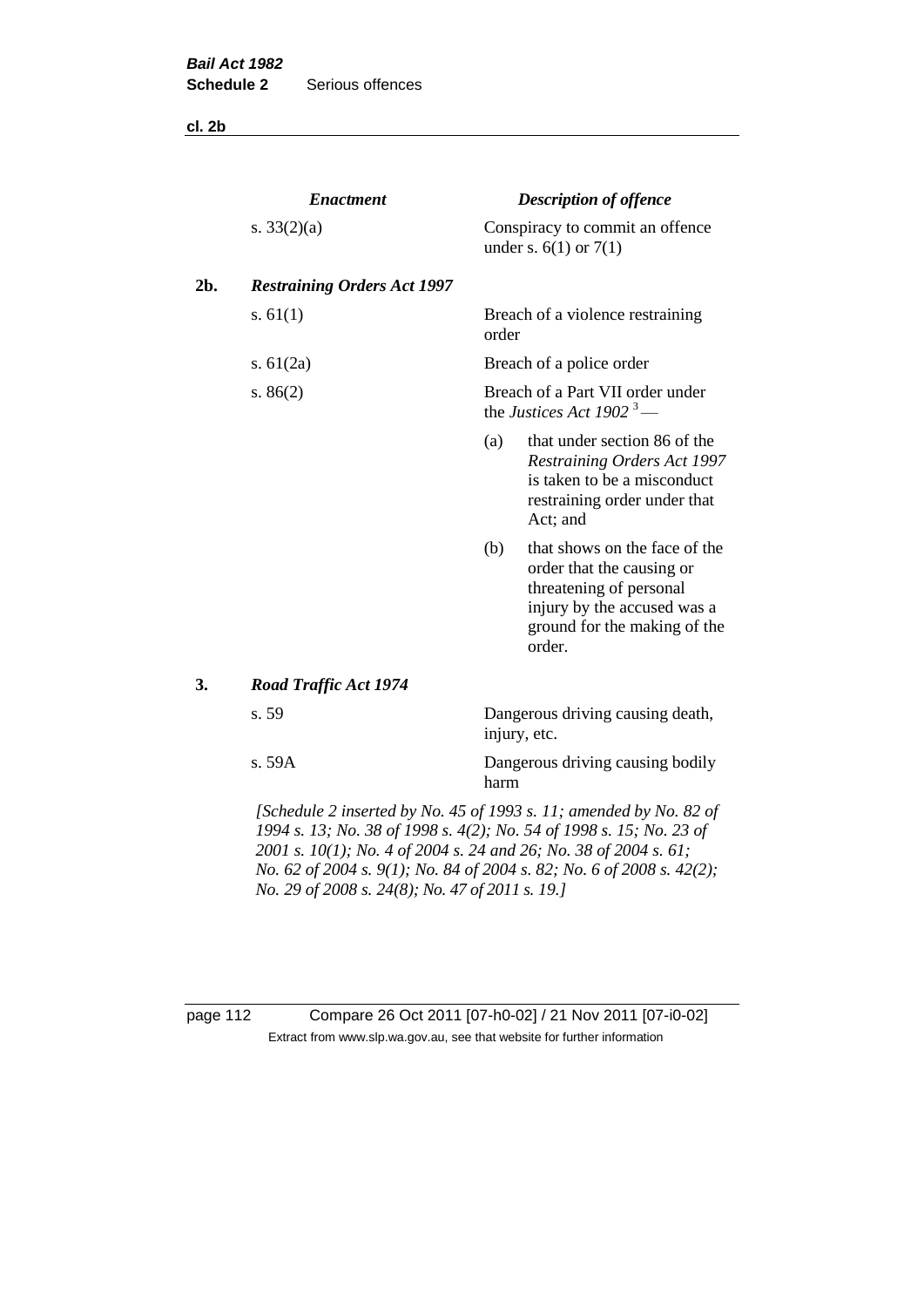# **Notes**

<sup>1</sup> This is a compilation of the *Bail Act 1982* and includes the amendments made by the other written laws referred to in the following table  $1M$ ,  $1a$ ,  $4$ ,  $13$ . The table also contains information about any reprint.

# **Compilation table**

| <b>Short title</b>                                                                                                                                          | <b>Number</b><br>and year | Assent      | Commencement                                                               |
|-------------------------------------------------------------------------------------------------------------------------------------------------------------|---------------------------|-------------|----------------------------------------------------------------------------|
| Bail Act 1982                                                                                                                                               | 86 of 1982                |             | 18 Nov 1982 6 Feb 1989 (see s. 2 and<br><i>Gazette</i> 27 Jan 1989 p. 263) |
| <b>Acts Amendment</b><br>(Abolition of Capital)<br>Punishment) Act 1984<br>Pt. III                                                                          | 52 of 1984                | 5 Sep 1984  | 3 Oct 1984                                                                 |
| <b>Bail Amendment</b><br>Act 1984 $^{\circ}$                                                                                                                | 74 of 1984                |             | 29 Nov 1984 6 Feb 1989 (see s. 2 and<br><i>Gazette</i> 27 Jan 1989 p. 263) |
| <b>Bail Amendment</b><br>Act 1988                                                                                                                           | 15 of 1988                | 6 Sep 1988  | 6 Feb 1989 (see s. 2 and<br><i>Gazette</i> 27 Jan 1989 p. 263)             |
| Reprint of the Bail Act 1982 under the Reprints Act 1984 and s. 21 of the Bail<br><b>Amendment Act 1988</b> <sup>6</sup> (includes amendments listed above) |                           |             |                                                                            |
| Criminal Law<br>Amendment Act 1988<br>Pt.4                                                                                                                  | 70 of 1988                | 15 Dec 1988 | 6 Feb 1989 (see s. $2(2)(b)$ ) and<br><i>Gazette</i> 27 Jan 1989 p. 263)   |
| Acts Amendment<br>$(Clol:Idtrans' \circ Clout)$                                                                                                             | 49 of 1988                |             | 22 Dec 1988 1 Dec 1989 (see s. 2 and<br>$Causta 24$ Nov 1080 n 4227)       |

| (Children's Court)<br>Act 1988 Pt. 13                                             |            |             | <i>Gazette</i> 24 Nov 1989 p. 4327)                                         |
|-----------------------------------------------------------------------------------|------------|-------------|-----------------------------------------------------------------------------|
| Justices Amendment<br>Act 1989 s. 18                                              | 33 of 1989 |             | 22 Dec 1989 1 Jun 1991 (see s. 2 and<br><i>Gazette</i> 17 May 1991 p. 2455) |
| <b>Community Corrections</b><br><b>Legislation Amendment</b><br>Act 1990 Pt. 2    | 61 of 1990 | 17 Dec 1990 | 3 Apr 1991 (see s. 2 and<br><i>Gazette</i> 22 Mar 1991 p. 1209)             |
| Child Welfare<br>Amendment Act<br>$(No. 2)$ 1990 s. 15                            | 83 of 1990 | 22 Dec 1990 | 1 Aug 1991 (see s. 2 and<br>Gazette 1 Aug 1991 p. 3983)                     |
| Children's Court of<br>Western Australia<br>Amendment Act<br>$(No. 2)$ 1991 s. 21 | 15 of 1991 | 21 Jun 1991 | 9 Aug 1991 (see s. 2(2) and<br><i>Gazette</i> 9 Aug 1991 p. 4101)           |

**Reprint of the** *Bail Act 1982* **as at 17 Oct 1991** (includes amendments listed above)

Compare 26 Oct 2011 [07-h0-02] / 21 Nov 2011 [07-i0-02] page 113 Extract from www.slp.wa.gov.au, see that website for further information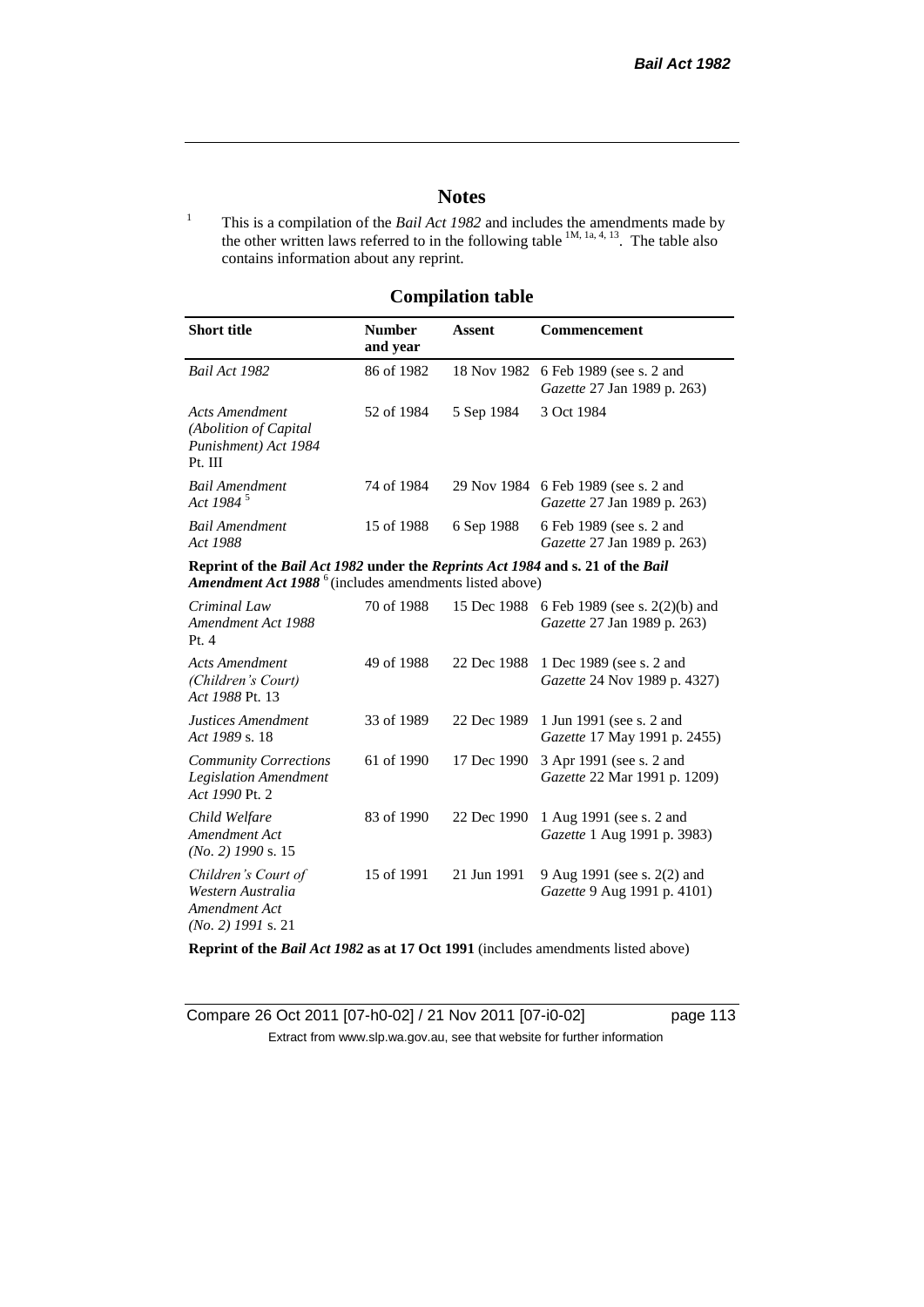| <b>Short title</b>                                                                         | <b>Number</b><br>and year | <b>Assent</b> | Commencement                                                                                                                                                               |
|--------------------------------------------------------------------------------------------|---------------------------|---------------|----------------------------------------------------------------------------------------------------------------------------------------------------------------------------|
| <b>Acts Amendment (Sexual</b><br>Offences) Act 1992 Pt. 3                                  | 14 of 1992                | 17 Jun 1992   | 1 Aug 1992 (see s. 2 and<br>Gazette 28 Jul 1992 p. 3671)                                                                                                                   |
| <b>Acts Amendment</b><br>(Ministry of Justice)<br>Act 1993 Pt. 3 <sup>7</sup>              | 31 of 1993                | 15 Dec 1993   | 1 Jul 1993 (see s. 2)                                                                                                                                                      |
| Criminal Procedure<br>Amendment Act 1993<br>P <sub>t. 2</sub> $8$                          | 45 of 1993                | 20 Dec 1993   | Act other than s. 7-9 and<br>$10(2)(b)$ : 17 Jan 1994 (see<br>s. $2(1)$ ;<br>s. 7-9 and $10(2)(b)$ : 4 Mar 1994<br>(see s. $2(2)$ and <i>Gazette</i><br>4 Mar 1994 p. 915) |
| Criminal Law<br>Amendment Act 1994<br>s. $13(1)$ and $(2)$                                 | 82 of 1994                | 23 Dec 1994   | 20 Jan 1995 (see s. 2(2))                                                                                                                                                  |
| Acts Amendment (Fines,<br>Penalties and<br><b>Infringement Notices</b> )<br>Act 1994 Pt. 3 | 92 of 1994                | 23 Dec 1994   | 1 Jan 1995 (see s. 2(1) and<br>Gazette 30 Dec 1994 p. 7211)                                                                                                                |
| Sentencing<br>(Consequential<br>Provisions) Act 1995 Pt. 5                                 | 78 of 1995                | 16 Jan 1996   | 4 Nov 1996 (see s. 2 and<br>Gazette 25 Oct 1996 p. 5632)                                                                                                                   |
| Coroners Act 1996 s. 61                                                                    | 2 of 1996                 |               | 24 May 1996 7 Apr 1997 (see s. 2 and<br>Gazette 18 Mar 1997 p. 1529)                                                                                                       |
| <b>Mental Health</b><br>(Consequential)<br>Provisions) Act 1996 Pt. 2                      | 69 of 1996                | 13 Nov 1996   | 13 Nov 1997 (see s. 2)                                                                                                                                                     |

**Reprint of the** *Bail Act 1982* **as at 13 Mar 1997** (includes amendments listed above except those in the *Coroners Act 1996* and the *Mental Health (Consequential Provisions) Act 1996*) (corrections in *Gazette* 25 Jul 1997 p. 3909 and 14 Nov 1997 p. 6426)

*Statutes (Repeals and Minor Amendments) Act 1997* s. 21 57 of 1997 15 Dec 1997 15 Dec 1997 (see s. 2(1)) *Criminal Law Amendment Act (No. 1) 1998* s. 4(2) 38 of 1998 25 Sep 1998 23 Oct 1998

page 114 Compare 26 Oct 2011 [07-h0-02] / 21 Nov 2011 [07-i0-02] Extract from www.slp.wa.gov.au, see that website for further information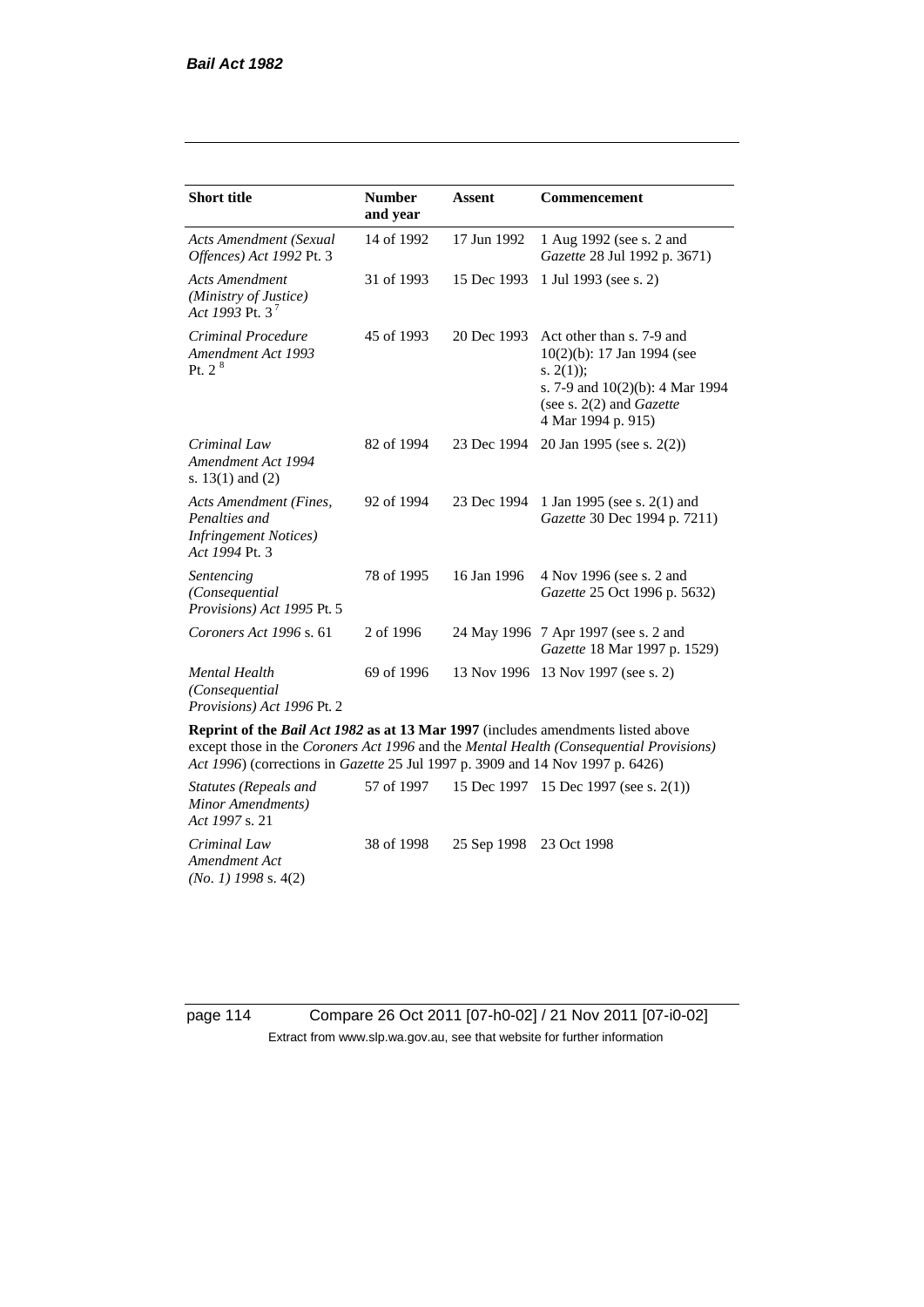| <b>Short title</b>                                                                                                                                 | <b>Number</b><br>and year | Assent      | <b>Commencement</b>                                                                                                                                                                                                                                                                                                                            |
|----------------------------------------------------------------------------------------------------------------------------------------------------|---------------------------|-------------|------------------------------------------------------------------------------------------------------------------------------------------------------------------------------------------------------------------------------------------------------------------------------------------------------------------------------------------------|
| <b>Bail Amendment</b><br>Act 1998 <sup>9</sup>                                                                                                     | 54 of 1998                | 11 Jan 1999 | s. 1 and 2: 11 Jan 1999;<br>Pt. 4 and 7: 15 May 1999<br>(see s. 2 and Gazette<br>11 May 1999 p. 1905);<br>Pt. 2, 3 and 5 (other than s. 12):<br>8 Mar 2000 (see s. 2 and<br>Gazette 7 Mar 2000 p. 1039);<br>s. 12: 1 Sep 2000 (see s. 2 and<br>Gazette 29 Aug 2000 p. 4985);<br>Pt. 6: 4 Dec 2000 (see s. 2 and<br>Gazette 4 Dec 2000 p. 6799) |
| Reprint of the Bail Act 1982 as at 27 Aug 1999 (includes amendments listed above<br>except those in the Bail Amendment Act 1998 Pt. 2, 3, 5 and 6) |                           |             |                                                                                                                                                                                                                                                                                                                                                |
| Court Security and<br><b>Custodial Services</b><br>(Consequential<br>Provisions) Act 1999 Pt. 3                                                    | 47 of 1999                | 8 Dec 1999  | 18 Dec 1999 (see s. 2 and<br>Gazette 17 Dec 1999 p. 6175-6)                                                                                                                                                                                                                                                                                    |
| Criminal Law Amendment<br>Act 2001 s. 10(1)                                                                                                        | 23 of 2001                | 26 Nov 2001 | 24 Dec 2001                                                                                                                                                                                                                                                                                                                                    |
| Criminal Investigation<br>(Identifying People)<br>Act 2002 s. 96                                                                                   | 6 of 2002                 | 4 Jun 2002  | 20 Nov 2002 (see s. 2 and<br>Gazette 19 Nov 2002 p. 5505)                                                                                                                                                                                                                                                                                      |
| Criminal Law (Procedure)<br>Amendment Act 2002 Pt. 4<br>Div. 1                                                                                     | 27 of 2002                | 25 Sep 2002 | 27 Sep 2002 (see s. 2 and<br>Gazette 27 Sep 2002 p. 4875)                                                                                                                                                                                                                                                                                      |
| Sentencing Legislation<br>Amendment and Repeal<br>Act 2003 s. 29(3) and 37                                                                         | 50 of 2003                | 9 Jul 2003  | s. 29(3): 31 Aug 2003 (see s. 2<br>and Gazette 29 Aug 2003<br>p. 3833);<br>s. 37: 15 May 2004 (see s. 2 and<br>Gazette 14 May 2004 p. 1445)                                                                                                                                                                                                    |
| Acts Amendment and<br>Repeal (Courts and Legal<br>Practice) Act 2003 s. 88<br>and 121 <sup>10</sup>                                                | 65 of 2003                | 4 Dec 2003  | 1 Jan 2004 (see s. 2 and <i>Gazette</i><br>30 Dec 2003 p. 5722)                                                                                                                                                                                                                                                                                |
| Statutes (Repeals and<br>Minor Amendments)<br>Act 2003 s. 29                                                                                       | 74 of 2003                | 15 Dec 2003 | 15 Dec 2003 (see s. 2)                                                                                                                                                                                                                                                                                                                         |
| Criminal Code Amendment<br>Act 2004 s. 24, 26 and 58                                                                                               | 4 of 2004                 | 23 Apr 2004 | 21 May 2004 (see s. 2)                                                                                                                                                                                                                                                                                                                         |

Compare 26 Oct 2011 [07-h0-02] / 21 Nov 2011 [07-i0-02] page 115 Extract from www.slp.wa.gov.au, see that website for further information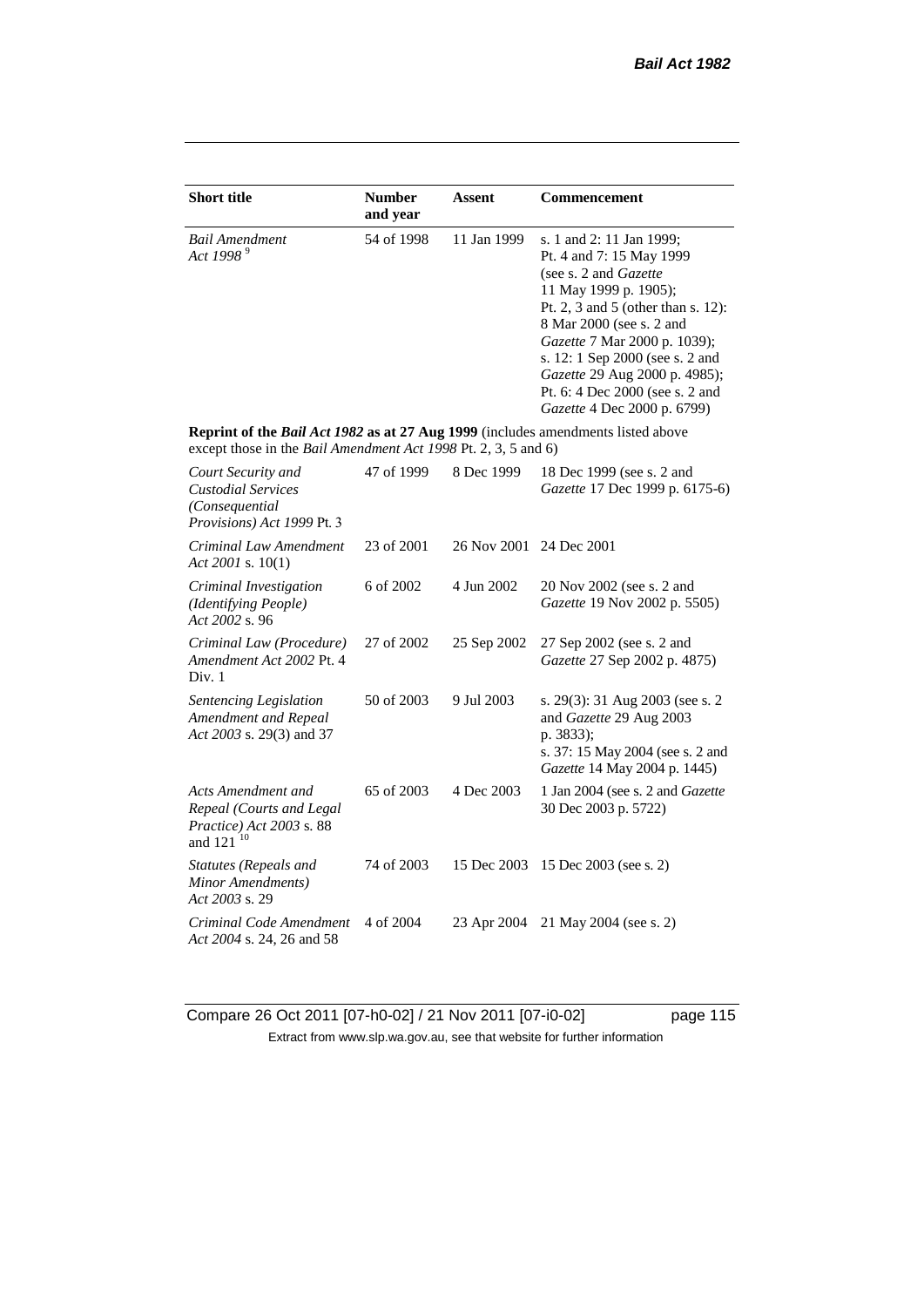| <b>Short title</b>                                                                                                                                                   | <b>Number</b><br>and year | Assent      | <b>Commencement</b>                                                                                                                                                                                                                                                     |
|----------------------------------------------------------------------------------------------------------------------------------------------------------------------|---------------------------|-------------|-------------------------------------------------------------------------------------------------------------------------------------------------------------------------------------------------------------------------------------------------------------------------|
| Sentencing Legislation<br>Amendment Act 2004 s. 13                                                                                                                   | 27 of 2004                | 14 Oct 2004 | 31 May 2006 (see s. 2 and<br>Gazette 30 May 2006 p. 1965)                                                                                                                                                                                                               |
| Children and Community<br><i>Services Act 2004 s. 251</i>                                                                                                            | 34 of 2004                | 20 Oct 2004 | 1 Mar 2006 (see s. 2 and<br>Gazette 14 Feb 2006 p. 695)                                                                                                                                                                                                                 |
| <b>Acts Amendment (Family</b><br>and Domestic Violence)<br>Act 2004 Pt. 3                                                                                            | 38 of 2004                | 9 Nov 2004  | 1 Dec 2004 (see s. 2 and<br>Gazette 26 Nov 2004 p. 5309)                                                                                                                                                                                                                |
| Acts Amendment (Court of<br>Appeal) Act 2004 s. 28                                                                                                                   | 45 of 2004                | 9 Nov 2004  | s. $28(1)$ , (2) and (4) (other than<br>the amendment to s. $7A(1)$ :<br>1 Feb 2005 (see. s. 2 and<br>Gazette 14 Jan 2005 p. 163);<br>s. 28(3) and (4) (the<br>amendment to s. $7A(1)$ :<br>2 May 2005 (see. s. 2 and<br>Gazette 14 Jan 2005 p. 163)                    |
| <b>Courts Legislation</b><br>Amendment and Repeal<br>Act 2004 s. 141 <sup>11</sup>                                                                                   | 59 of 2004                | 23 Nov 2004 | 1 May 2005 (see s. 2 and<br>Gazette 31 Dec 2004 p. 7128)                                                                                                                                                                                                                |
| Misuse of Drugs<br>Amendment Act 2004 s. 9(1)                                                                                                                        | 62 of 2004                | 24 Nov 2004 | 1 Jan 2005 (see s. 2 and Gazette<br>10 Dec 2004 p. 5965)                                                                                                                                                                                                                |
| Criminal Procedure and<br>Appeals (Consequential and<br>Other Provisions) Act 2004<br>Pt. 3 and s. 82 and 83                                                         | 84 of 2004                | 16 Dec 2004 | 2 May 2005 (see s. 2 and<br>Gazette 31 Dec 2004 p. 7129<br>(correction in Gazette<br>7 Jan 2005 p. 53))                                                                                                                                                                 |
| Appeal) Act 2004 s. 28(3) and (4) (the amendment to s. 7A(1)), the Children and<br>Community Services Act 2004, the Courts Legislation Amendment and Repeal Act 2004 |                           |             | Reprint 5: The Bail Act 1982 as at 1 Apr 2005 (includes amendments listed above except<br>those in the Sentencing Legislation Amendment Act 2004, the Acts Amendment (Court of<br>and the Criminal Procedure and Appeals (Consequential and Other Provisions) Act 2004) |
| Planning and Development<br>(Consequential and<br><b>Transitional Provisions)</b><br>Act 2005 s. 15                                                                  | 38 of 2005                | 12 Dec 2005 | 9 Apr 2006 (see s. 2 and<br>Gazette 21 Mar 2006 p. 1078)                                                                                                                                                                                                                |
| Criminal Investigation<br>(Consequential Provisions)                                                                                                                 | 59 of 2006                | 16 Nov 2006 | 1 Jul 2007 (see s. 2 and Gazette<br>22 Jun 2007 p. 2838)                                                                                                                                                                                                                |

*Act 2006* Pt. 2 *Prisons and Sentencing Legislation Amendment Act 2006* Pt. 5 65 of 2006 8 Dec 2006 4 Apr 2007 (see s. 2 and *Gazette* 3 Apr 2007 p. 1491)

**Reprint 6: The** *Bail Act 1982* **as at 14 Sep 2007** (includes amendments listed above)

page 116 Compare 26 Oct 2011 [07-h0-02] / 21 Nov 2011 [07-i0-02] Extract from www.slp.wa.gov.au, see that website for further information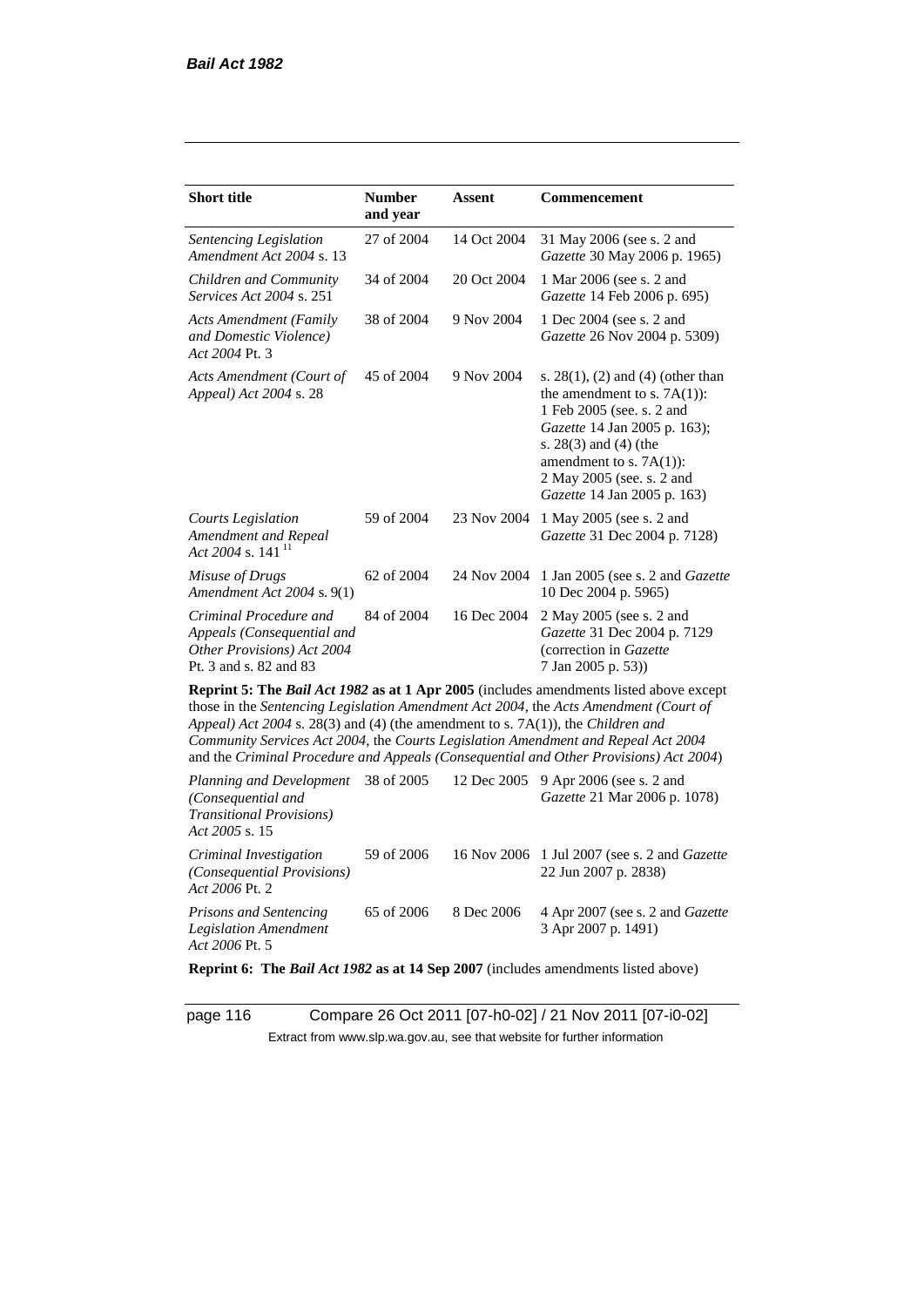| <b>Short title</b>                                                                             | <b>Number</b><br>and year | Assent      | Commencement                                                           |
|------------------------------------------------------------------------------------------------|---------------------------|-------------|------------------------------------------------------------------------|
| Criminal Law and Evidence<br>Amendment Act 2008 s. 56                                          | 2 of 2008                 | 12 Mar 2008 | 27 Apr 2008 (see s. 2 and<br><i>Gazette</i> 24 Apr 2008 p. 1559)       |
| <b>Bail Amendment Act 2008</b><br>Pt. $2^{12}$                                                 | 6 of 2008                 | 31 Mar 2008 | 1 Mar 2009 (see s. 2(b) and<br>Gazette 27 Feb 2009 p. 511)             |
| <b>Medical Practitioners</b><br>Act 2008 Sch. 3 cl. 4                                          | 22 of 2008                |             | 27 May 2008 1 Dec 2008 (see s. 2 and Gazette<br>25 Nov 2008 p. 4989)   |
| Criminal Law Amendment<br><i>(Homicide)</i> Act 2008 s. 24                                     | 29 of 2008                | 27 Jun 2008 | 1 Aug $2008$ (see s. $2(d)$ and<br><i>Gazette</i> 22 Jul 2008 p. 3353) |
| <b>Reprint 7:</b> The <i>Bail Act 1982</i> as at 6 Mar 2009 (includes amendments listed above) |                           |             |                                                                        |
| Police Amendment<br>Act 2009 s. 12                                                             | 42 of 2009                | 3 Dec 2009  | 13 Mar 2010 (see s. 2(b) and<br><i>Gazette</i> 12 Mar 2010 p. 941)     |
| <b>Health Practitioner</b><br><b>Regulation National Law</b><br>$(WA)$ Act 2010 Pt. 5 Div. 4   | 35 of 2010                | 30 Aug 2010 | 18 Oct 2010 (see s. 2(b) and<br><i>Gazette</i> 1 Oct 2010 p. 5075-6)   |
| Statutes (Repeals and<br>Minor Amendments)<br>Act 2011 s. 19                                   | 47 of 2011                | 25 Oct 2011 | $26$ Oct $2011$ (see s. $2(b)$ )                                       |

<sup>1M</sup> Under the *Cross-border Justice Act 2008* section 14, in order to give effect to that Act, this Act must be applied with the modifications prescribed by the *Crossborder Justice Regulations 2009* Part 3 Division 3 as if this Act had been altered in that way. If a modification is to replace or insert a numbered provision, the new provision is identified by the superscript 1M appearing after the provision number. If a modification is to replace or insert a definition, the new definition is identified by the superscript 1M appearing after the defined term.

<sup>1a</sup> On the date as at which this compilation was prepared, provisions referred to in the following table had not come into operation and were therefore not included in this compilation. For the text of the provisions see the endnotes referred to in the table.

| <b>Short title</b>                                               | <b>Number</b><br>and year | Assent | <b>Commencement</b>                                     |
|------------------------------------------------------------------|---------------------------|--------|---------------------------------------------------------|
| Electronic Transactions<br>Act 2011 s. $25^{14}$                 |                           |        | 46 of 2011 $25$ Oct 2011 To be proclaimed (see s. 2(c)) |
| <i>Misuse of Drugs Amendment</i><br>Act 2011 Pt. 3 <sup>15</sup> | 56 of 2011                |        | 21 Nov 2011 To be proclaimed (see s. $2(b)$ )           |

# **Provisions that have not come into operation**

Compare 26 Oct 2011 [07-h0-02] / 21 Nov 2011 [07-i0-02] page 117 Extract from www.slp.wa.gov.au, see that website for further information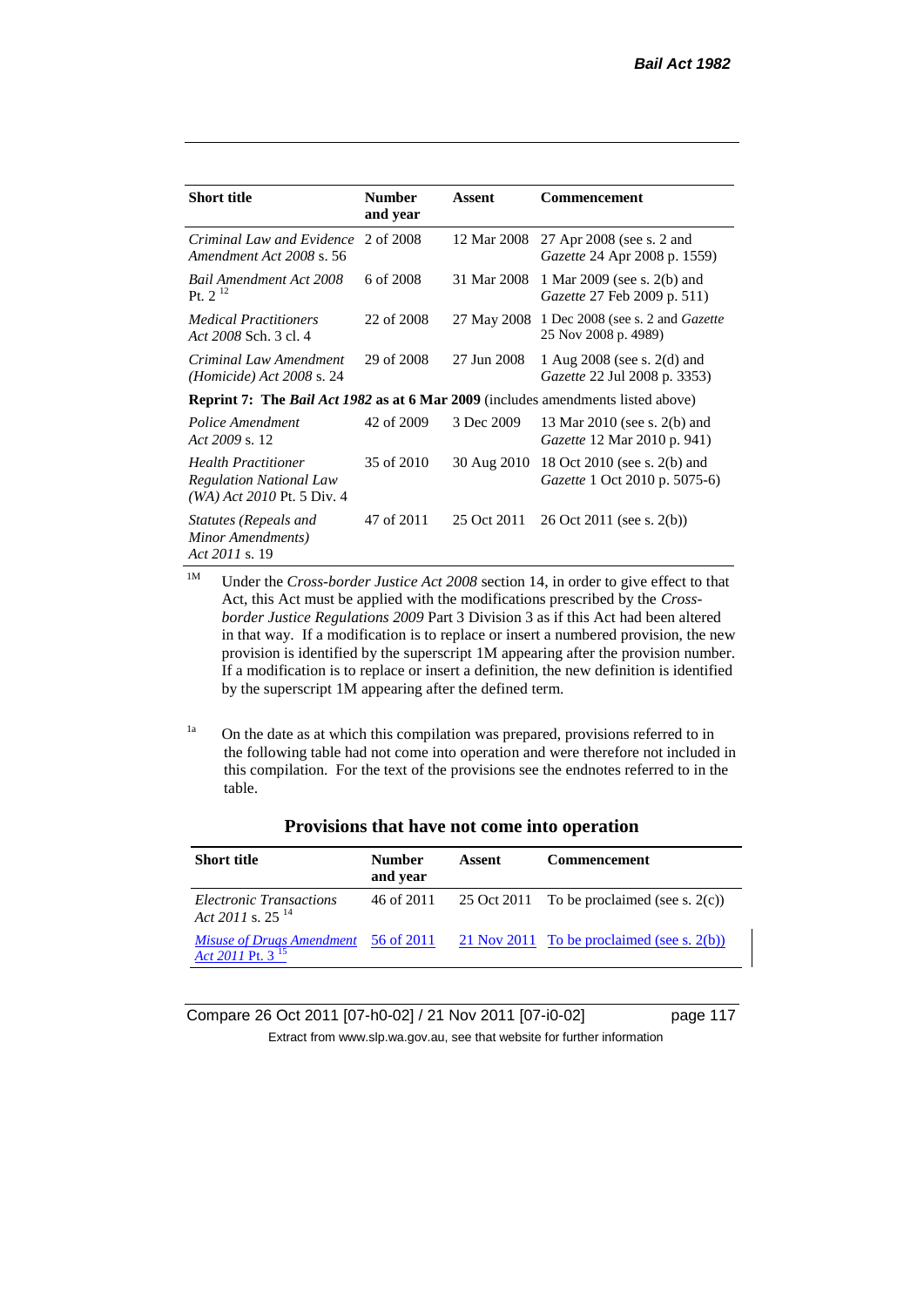- <sup>2</sup> Repealed by the *Sentencing Legislation Amendment and Repeal Act 2003*.
- <sup>3</sup> The short title of the *Justices Act 1902* was changed to the *Criminal Procedure (Summary) Act 1902* by the *Courts Legislation Amendment and Repeal Act 2004*  s. 25. The Act was then repealed by the *Criminal Procedure and Appeal (Consequential and Other Provisions) Act 2004.*
- <sup>4</sup> The amendment in the *Sentencing Legislation Amendment and Repeal Act 1999* s. 26 had not come into operation when it was repealed by the *Sentencing Legislation Amendment and Repeal Act 2003* s. 31.
- <sup>5</sup> The *Bail Amendment Act 1984* s. 10 and 11 were repealed by the *Bail Amendment Act 1988* s. 20.
- <sup>6</sup> The *Bail Act 1982* was not in operation at the time when the reprint was compiled, but the reprinting was authorised by the *Bail Amendment Act 1988* s. 21.
- <sup>7</sup> The *Acts Amendment (Ministry of Justice) Act 1993* Pt. 19 is a transitional provision that is of no further effect.
- <sup>8</sup> The *Criminal Procedure Amendment Act 1993* s. 13 is a transitional provision that is of no further effect.
- <sup>9</sup> The *Bail Amendment Act 1998* s. 6(2) is a transitional provision that is of no further effect.
- <sup>10</sup> The *Acts Amendment and Repeal (Courts and Legal Practice) Act 2003* s. 97 reads as follows:
- <u>،</u>

# **97. References to Crown Solicitor**

If in a written law or other document or instrument there is a reference to the Crown Solicitor that reference may, where the context so requires, be read as if it had been amended to be a reference to the State Solicitor.

- ".
- <sup>11</sup> The amendment in the *Courts Legislation Amendment and Repeal Act 2004* s. 141 (amending Sch. 1 Pt. A cl. 4) is not included because the clause it sought to amend had been amended by the *Acts Amendment (Court of Appeal) Act 2004* s. 28(4) before the amendment purported to come into operation.
- <sup>12</sup> The *Bail Amendment Act 2008* s. 6(2), 9(4)-(11), 10(2), 11(3), 15(5)-(8), 16(2), 18(4)-(5), 21(3), 22(2), 23(4), 24(6)-(7), 27(2)-(3), 28(6), 30(4)-(5), 31(2)-(3), 32(3)-(4), 33(6), 40(2), 41(5)-(9), 42(3) and 44 read as follows:

page 118 Compare 26 Oct 2011 [07-h0-02] / 21 Nov 2011 [07-i0-02] Extract from www.slp.wa.gov.au, see that website for further information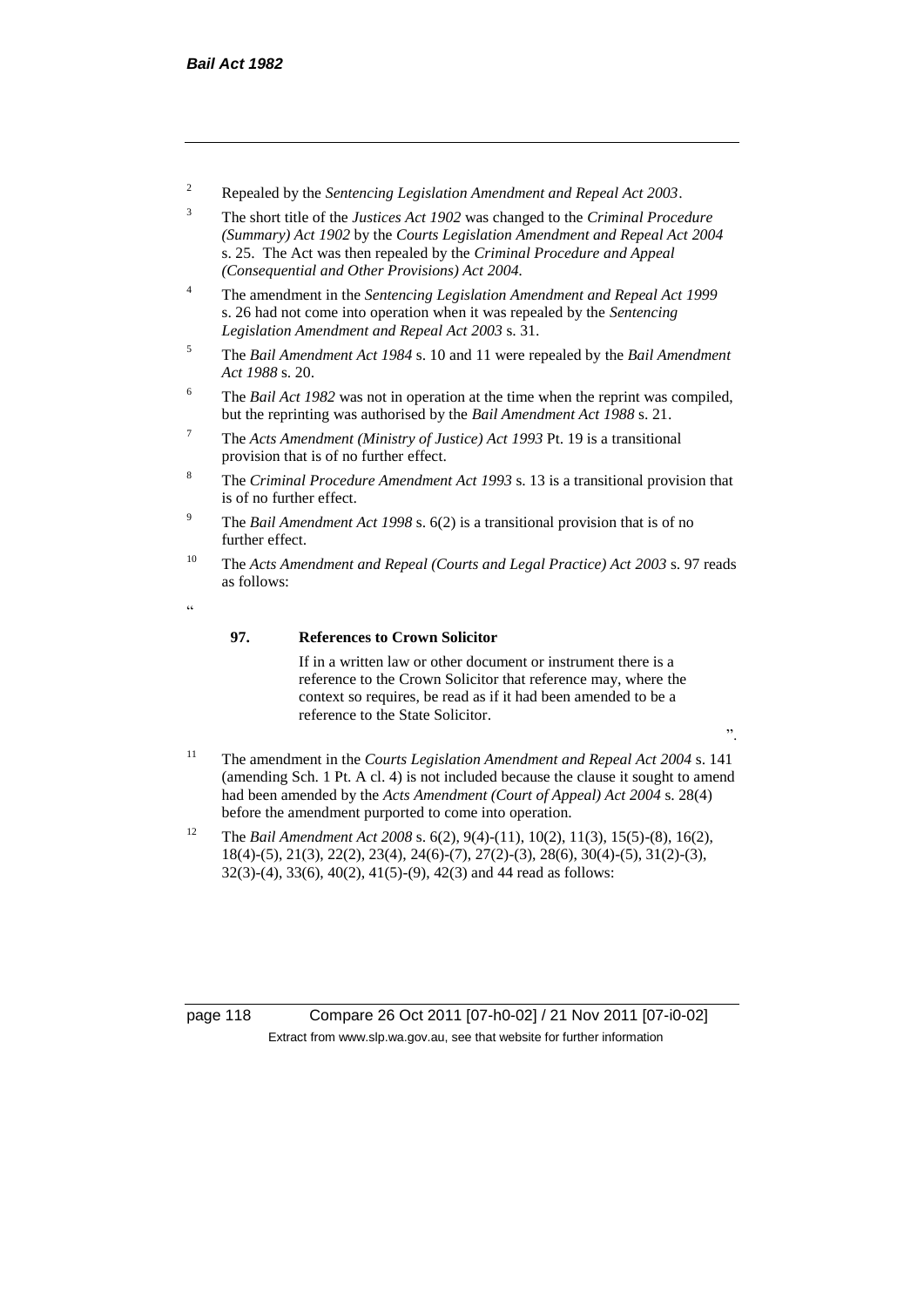#### **6. Section 4A inserted and transitional provision**

 $\alpha$ 

- (2) The *Bail Act 1982* section 4A as inserted by subsection (1) applies to appearances in court referred to in subsection  $(1)(a)$  of that section that occur after the commencement of this section.
- **9. Section 7A replaced by sections 7A to 7F, related amendments to sections 8 and 21 and transitional provisions**
	- (4) The *Bail Act 1982* section 7A as inserted by subsection (1) applies in relation to appearances in court coming within the *Bail Act 1982* section 7(1) that occur after the commencement of this section.
	- (5) The *Bail Act 1982* section 7B(3) as inserted by subsection (1) applies so as to enable an accused who is detained in custody after the commencement of this section to make an application allowed for by that subsection.
	- (6) The *Bail Act 1982* section 7B(4) as inserted by subsection (1) applies in relation to appearances in court coming within that subsection that occur after the commencement of this section.
	- (7) The *Bail Act 1982* section 7B(5) as inserted by subsection (1) applies in relation to an accused who is in custody on the commencement of this section as if the reference in section 7B(5)(a) to an application under subsection (3) included a reference to an application under the *Bail Act 1982* as in force immediately before the commencement of this section.
	- (8) The *Bail Act 1982* section 7C(2) as inserted by subsection (1) applies in relation to appearances in court coming within that subsection that occur after the commencement of this section.
	- (9) The *Bail Act 1982* section 7D as inserted by subsection (1) applies to any subsequent consideration of bail referred to in section 7D(1) that occurs after the commencement of this section.
	- (10) The *Bail Act 1982* section 7E as inserted by subsection (1) applies to any trial as defined in section 7E(2), or part of a trial, that takes place after the commencement of this section.
	- (11) The *Bail Act 1982* section 7F(2) as inserted by subsection (1) applies in relation to a pending application for bail under the *Bail Act 1982* section 7A(1), as in force immediately before the commencement of this section, as if it were an application for bail under the *Bail Act 1982* section 7F(1) as inserted by subsection  $(1)$ .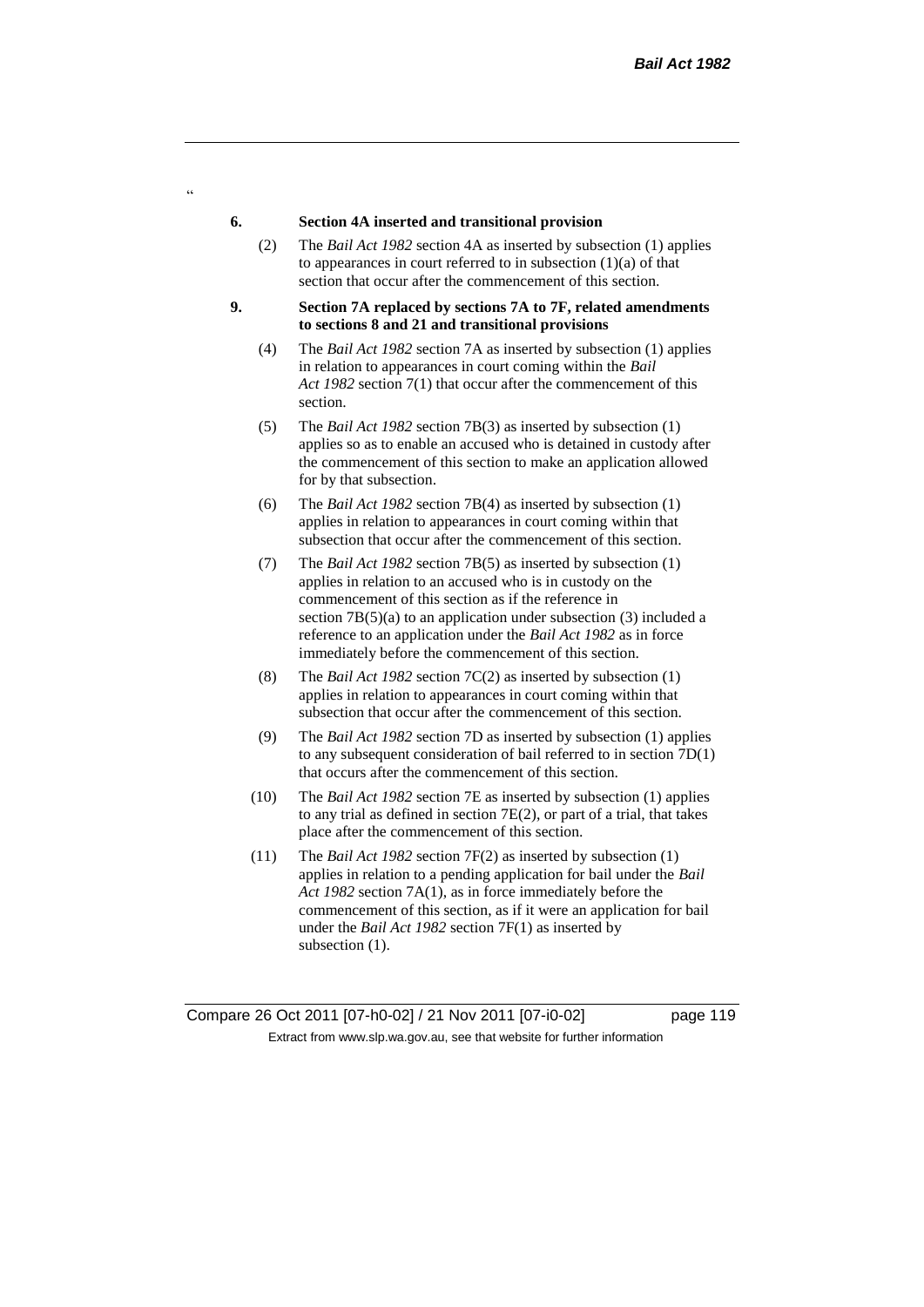# **10. Section 9 amended and transitional provision**

(2) The *Bail Act 1982* section 9(1)(b) as amended by subsection (1) applies to any consideration of a case for bail that occurs after the commencement of this section.

# **11. Section 11 amended and transitional provision**

(3) A certificate under the *Bail Act 1982* section 11(2) as in force immediately before the commencement of this section that has not been fully acted upon is to be treated after that commencement as a certificate under the *Bail Act 1982* section 11(3) as inserted by subsection (2).

# **15. Section 14 amended and transitional provisions**

- (5) The *Bail Act 1982* section 14(4)(a)(i) as inserted by subsection (4) applies in respect of a child charged with an offence on or after the commencement.
- (6) The *Bail Act 1982* section 14(4)(a)(ii) as inserted by subsection (4) applies in respect of an accused committed to the District Court on or after the commencement for trial or sentence.
- (7) The *Bail Act 1982* section 14(4)(b) as inserted by subsection (4) applies in respect of any power referred to in the *Bail Act 1982* section 14(1) that is exercised, or could be exercised, on or after the commencement by any other judicial officer as defined in that paragraph.
- (8) In subsections (5), (6) and (7) *commencement* means the commencement of subsection (4).

# **16. Sections 15A and 15B inserted and transitional provision**

(2) The *Bail Act 1982* sections 15A and 15B as inserted by subsection (1) apply to a bail decision, as defined in section 15A(1), made after the commencement of this section by a judge referred to in section 15A(2).

## **18. Section 28 amended, related amendments to sections 35, 49, 51 and 58 and Schedule 1 and transitional provisions**

- (4) A bail undertaking that has effect under the *Bail Act 1982* immediately before the commencement of this section continues to have effect, on and after that commencement, as if it were a bail undertaking described in the *Bail Act 1982* section 28(2) as amended by subsection (1).
- (5) A surety undertaking that has effect under the *Bail Act 1982* immediately before the commencement of this section continues to have effect, on and after that commencement, as if it were a surety

page 120 Compare 26 Oct 2011 [07-h0-02] / 21 Nov 2011 [07-i0-02] Extract from www.slp.wa.gov.au, see that website for further information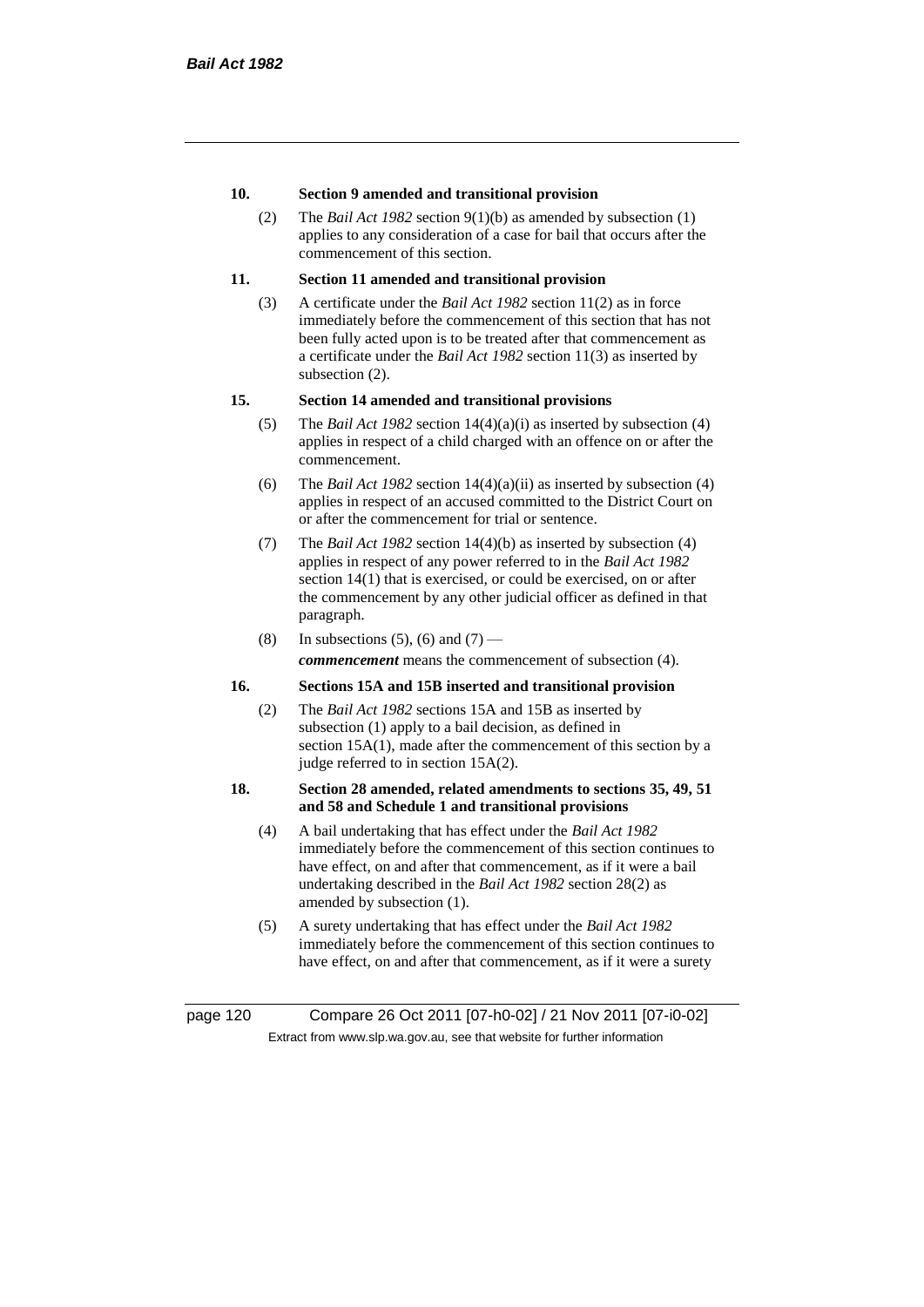undertaking within the meaning of the *Bail Act 1982* section 35(1) as amended by subsection (3).

#### **21. Section 31 amended and transitional provision**

(3) The *Bail Act 1982* section 31 as amended by this section applies in relation to any adjournment or committal to which it refers that occurs after the commencement of this section.

#### **22. Section 31A inserted and transitional provision**

(2) The *Bail Act 1982* section 31A as inserted by subsection (1) applies to any trial as defined in section 31A(1), or part of a trial, that takes place after the commencement of this section.

#### **23. Section 32 amended and transitional provision**

(4) The *Bail Act 1982* section 32 as amended by this section applies in relation to oral notifications given, and written notices given or sent, after the commencement of this section.

#### **24. Section 36 replaced, related amendments to sections 3, 37, 39, 40, 41 and 42 and transitional provisions**

- (6) The *Bail Act 1982* section 36(1) as inserted by subsection (1) applies to any decision as to whether a person should be approved as a surety that has to be made after the commencement of this section.
- (7) The *Bail Act 1982* section 36(2) as inserted by subsection (1) applies to any grant of bail that occurs after the commencement of this section.

#### **27. Section 44 replaced and transitional provisions**

- (2) The *Bail Act 1982* section 44 as inserted by subsection (1) applies to a surety undertaking whether entered into before or after the commencement of this section.
- (3) For the purposes of subsection (2), if a surety undertaking entered into before the commencement of this section contains a provision of the kind referred to in the *Bail Act 1982* section 44(2) as in force before that commencement, the provision is to be taken to be a provision of the kind referred to in the *Bail Act 1982*  section 44(5) as inserted by subsection (1).

# **28. Section 45 amended and transitional provision**

(6) The *Bail Act 1982* section 45 as amended by subsection (1) applies to notices given for the purposes of the *Bail Act 1982* section 44(5) after the commencement of this section.

Compare 26 Oct 2011 [07-h0-02] / 21 Nov 2011 [07-i0-02] page 121 Extract from www.slp.wa.gov.au, see that website for further information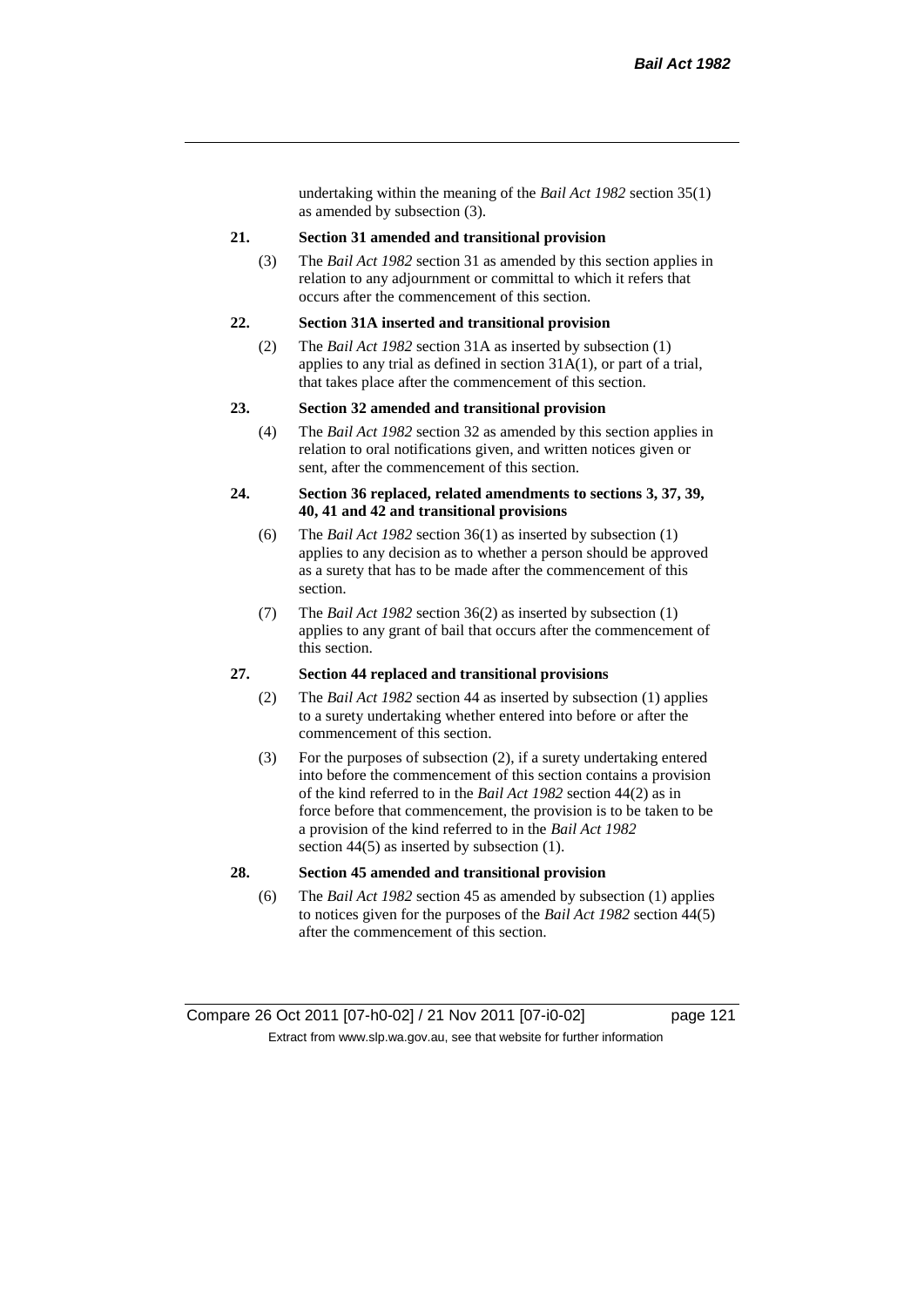#### **30. Section 49 amended, related amendment to section 67 and transitional provisions**

- (4) Subject to subsection (5), the *Bail Act 1982* section 49 as amended by this section applies in relation to a failure by an accused to comply with any requirement of the accused's bail undertaking irrespective of when the failure occurred.
- (5) Any proceedings under the *Bail Act 1982* section 49 in progress immediately before the commencement of this section may be continued after that commencement as if this section had not come into operation.

#### **31. Section 51A inserted and transitional provisions**

- (2) Subject to subsection (3), the *Bail Act 1982* section 51A as inserted by this section applies for the purpose of prosecuting an offence described in subsection (1) of that section irrespective of when the offence occurred.
- (3) Any prosecution for an offence referred to in subsection (2) in progress immediately before the commencement of this section may be continued after that commencement as if this section had not come into operation.

# **32. Section 52 amended and transitional provisions**

- (3) Subject to subsection (4), the *Bail Act 1982* section 52 as amended by this section applies for the purpose of prosecuting an offence described in subsection (1) of that section irrespective of when the offence occurred.
- (4) Any prosecution for an offence referred to in subsection (3) in progress immediately before the commencement of this section may be continued after that commencement as if this section had not come into operation.

# **33. Section 54 amended, related amendment to section 46 and transitional provision**

- (6) Despite the amendments made by subsections (1) to (4), the *Bail Act 1982* section 54 as in force immediately before the
	- commencement of this section continues to apply in relation to
		- (a) an accused arrested under subsection (2)(a) of that section; and
		- (b) an application made under subsection (2)(b) of that section,

before that commencement.

page 122 Compare 26 Oct 2011 [07-h0-02] / 21 Nov 2011 [07-i0-02] Extract from www.slp.wa.gov.au, see that website for further information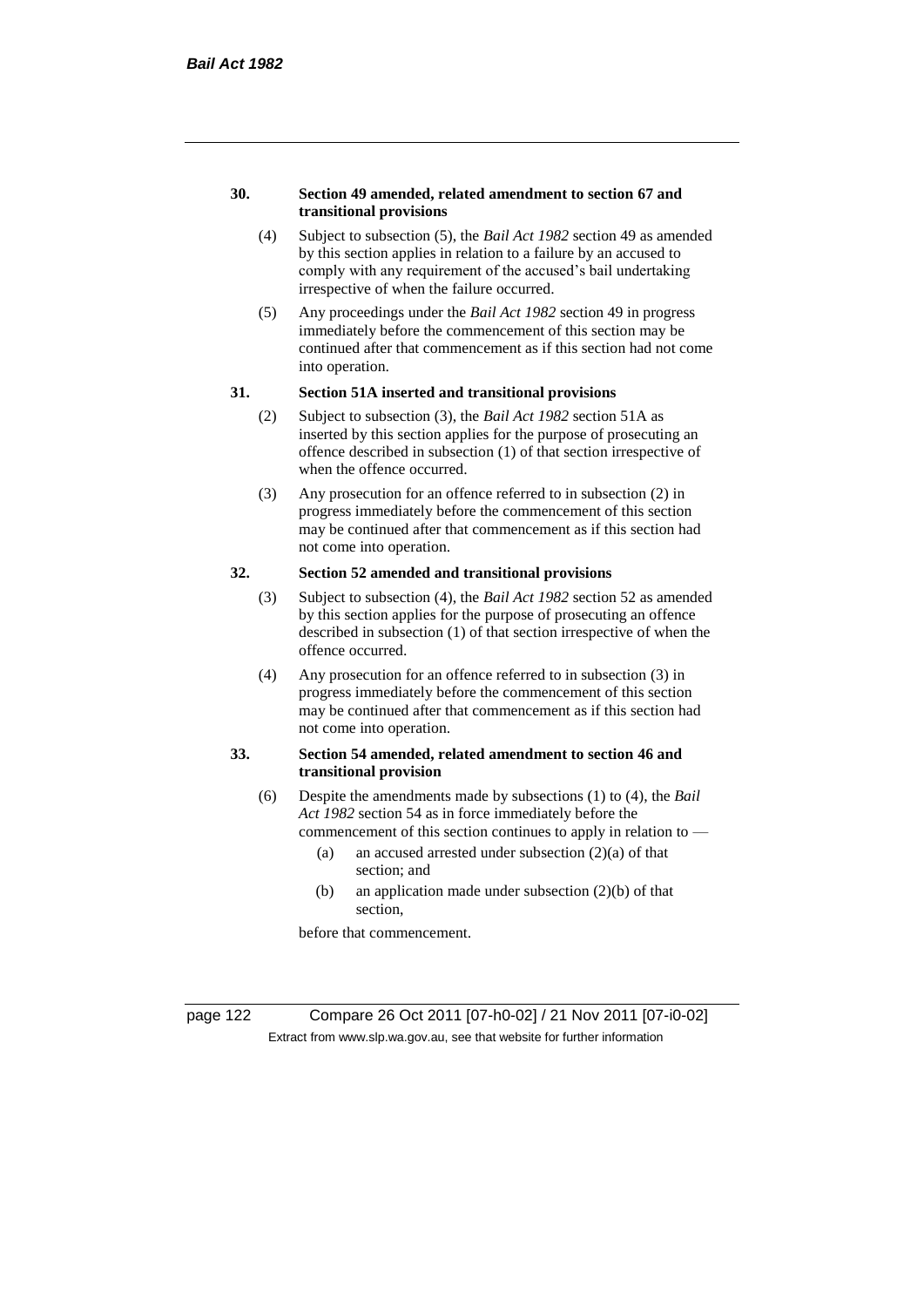# **40. Section 66B inserted and transitional provision**

(2) The *Bail Act 1982* section 66B as inserted by subsection (1) applies in relation to any bail proceedings, as defined in section 66B, conducted after the commencement of this section irrespective of when those proceedings were initiated.

# **41. Schedule 1 amended and transitional provisions**

- (5) The *Bail Act 1982* Schedule 1 Part B clause 1A as inserted by subsection  $(3)(b)$  applies in respect of —
	- (a) a grant or refusal of bail; or
	- (b) a dispensation from the requirement for bail,

coming within that clause that occurs after the commencement of subsection (3)(b).

- (6) The *Bail Act 1982* Schedule 1 Part B clause 3 as inserted by subsection (3)(e) applies in relation to a refusal of bail for an initial appearance that occurs after the commencement of subsection (3)(e).
- (7) The *Bail Act 1982* Schedule 1 Part C clause 3C as inserted by subsection (4)(e) applies to any consideration of a case for bail that occurs after the commencement of subsection (4)(e).
- (8) The *Bail Act 1982* Schedule 1 Part C clauses 4 and 4A as inserted by subsection (4)(f) apply to any consideration of a case for bail that occurs after the commencement of subsection (4)(f).
- (9) The *Bail Act 1982* Schedule 1 Part C clause 7 as amended by subsection (4)(i) applies to any grant of bail that occurs after the commencement of subsection (4)(i).

# **42. Schedule 2 amended and transitional provision**

- (3) A reference in  $-$ 
	- (a) the *Bail Act 1982* section 16A; or
	- (b) the *Bail Act 1982* Schedule 1 Part C clause 3A or 3B,

to a serious offence includes a reference to an offence against *The Criminal Code* section 283 committed, or alleged to have been committed, before the commencement of this section.

# **44. Transitional regulations**

(1) If this Part does not provide sufficiently for a matter or issue of a transitional nature that arises as a result of the amendments made to the *Bail Act 1982* by this Part, the Governor may make regulations (the *transitional regulations*) prescribing all matters that are required, necessary or convenient to be prescribed for providing for the matter or issue.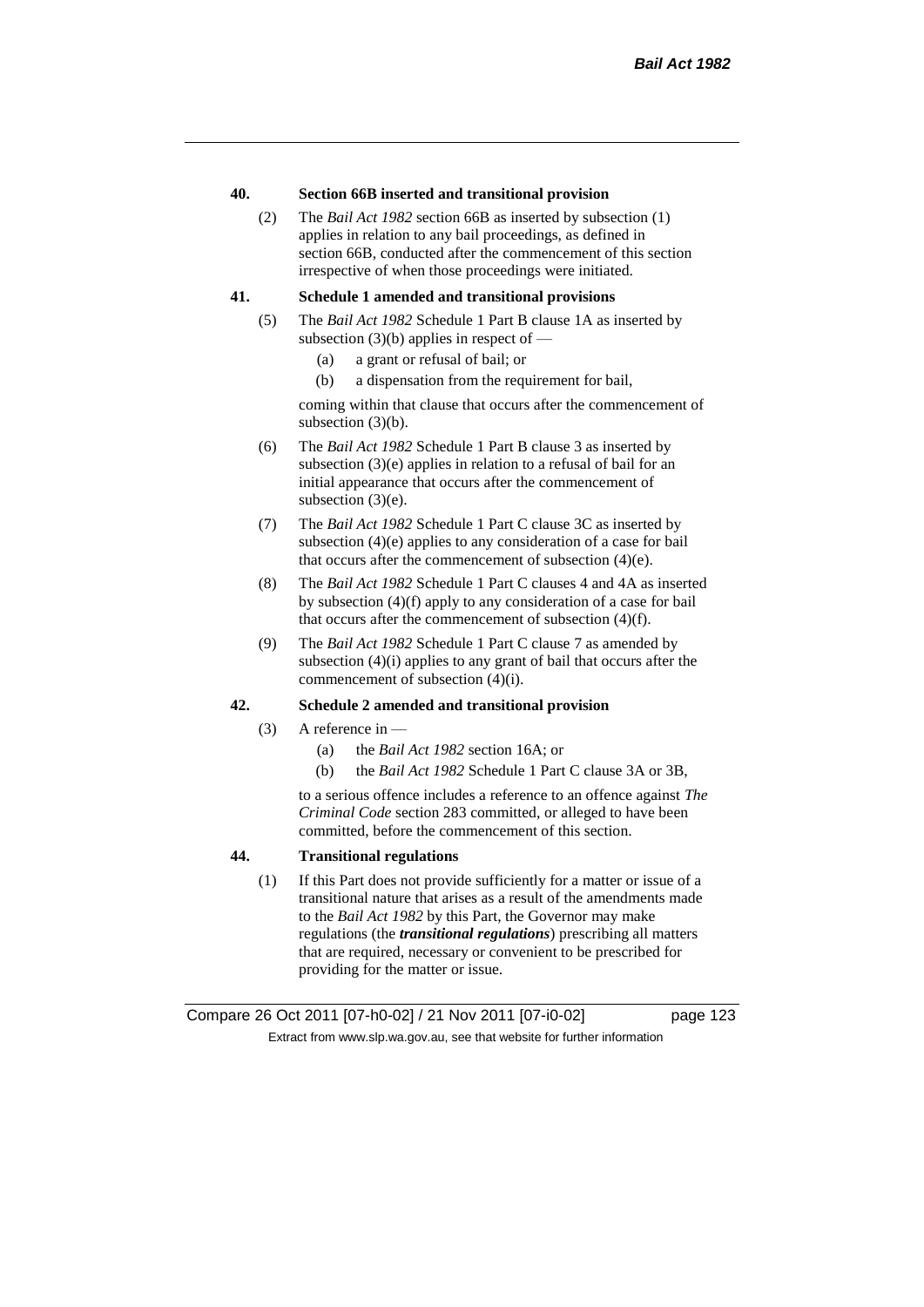- (2) The transitional regulations may provide that specified provisions of the *Bail Act 1982* or this Part —
	- (a) do not apply; or
	- (b) apply with specified modifications,

to or in relation to any matter.

- (3) If the transitional regulations provide that a specified state of affairs is to be taken to have existed, or not to have existed, on and from a day that is earlier than the day on which the transitional regulations are published in the *Gazette* but not earlier than the commencement of this section, the transitional regulations have effect according to their terms.
- (4) In subsections (2) and  $(3)$  *specified* means specified or described in the transitional regulations.
- (5) If the transitional regulations contain a provision referred to in subsection (3), the provision does not operate so as  $-$ 
	- (a) to affect in a manner prejudicial to any person (other than the State or an authority of the State), the rights of that person existing before the day of publication of those regulations; or
	- (b) to impose liabilities on any person (other than the State or an authority of the State) in respect of anything done or omitted to be done before the day of publication of those regulations.

".

- <sup>13</sup> The *Machinery of Government (Miscellaneous Amendments) Act 2006* Pt. 3 Div. 1 was repealed by the *Statutes (Repeals and Minor Amendments) Act 2011* s. 23(2) before it purported to come into operation.
- <sup>14</sup> On the date as at which this compilation was prepared, the *Electronic Transactions Act 2011* s. 25 had not come into operation. It reads as follows:

# **25. Acts amended**

- (1) This section amends the Acts listed in the Table.
- (2) Amend the provisions listed in the Table as set out in the Table.

page 124 Compare 26 Oct 2011 [07-h0-02] / 21 Nov 2011 [07-i0-02] Extract from www.slp.wa.gov.au, see that website for further information